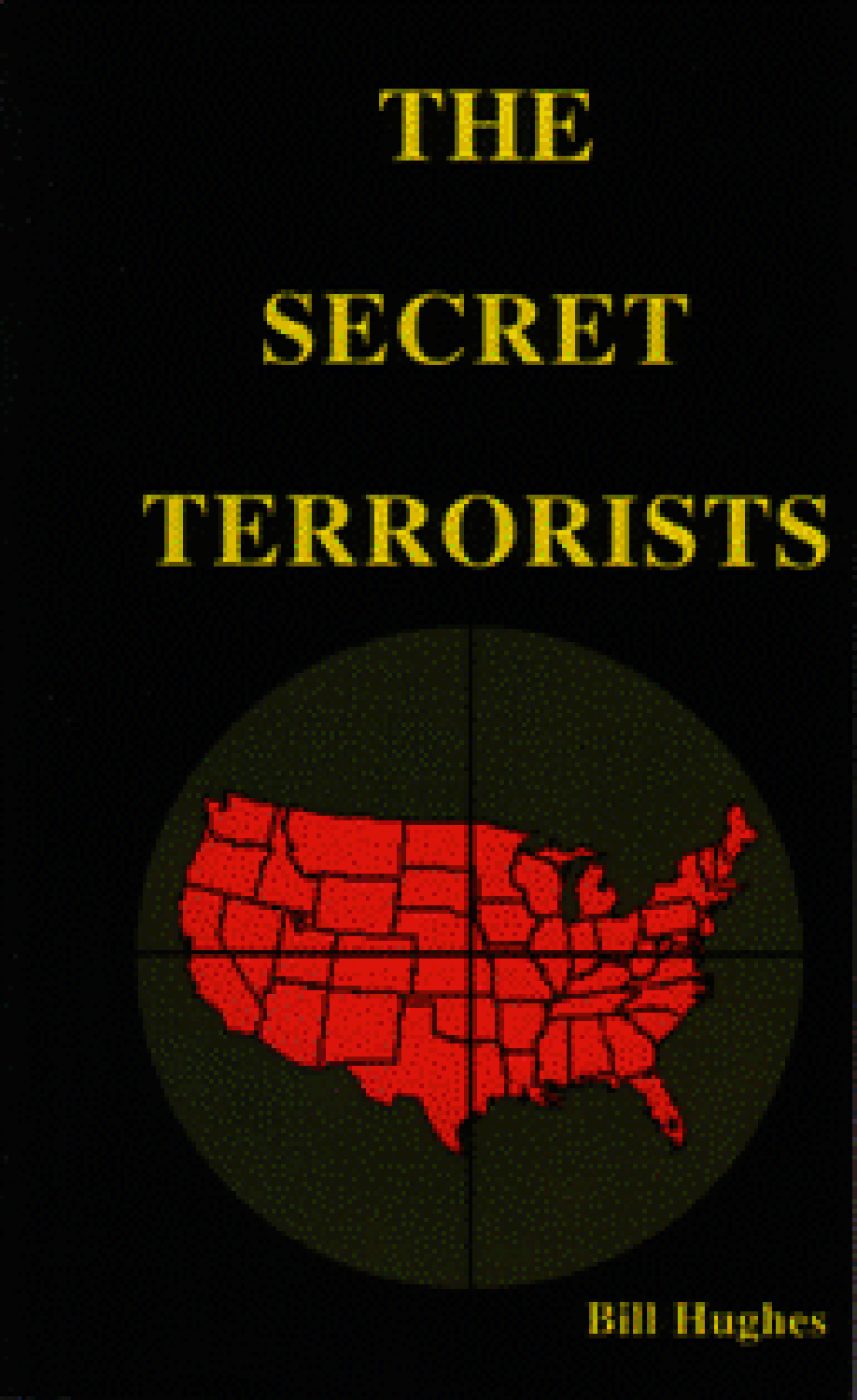### **Chapter One: Target America**

© Truth Triumphant Ministries. All rights reserved.

# **TARGET: AMERICA**

The United States must soon face the most deadly enemy it will ever have to face. This enemy is not only the usual military enemy, but it has the organization and the capability for massive espionage and clandestine operations within the United States. It uses a facade that is virtually perfect to hide its operations. In fact, right now, this enemy is working secretly to undermine the principles that made this country the greatest nation in the world. This enemy has infiltrated the highest levels and departments of the U. S. government, and poses an extreme danger to America. Let us look at a little history and understand the methods this enemy has used in the past and how it is secretly working today.

Europe was finally at rest. The Napoleonic Wars were now over, having lasted nearly 20 years. The brilliant and crafty Napoleon had spread Europe with the blood of her noblest sons. At long last, there was peace. In the aftermath, European sovereigns convened a general council in Vienna, Austria in 1814. This council has come to be known as the Congress of Vienna. The Congress continued its proceedings for one year, ending in 1815.

> The Congress of Vienna was a black conspiracy against Popular Governments at which the 'high contracting parties' announced at its close that they had formed a 'holy alliance.' This was a cloak under which they masked to deceive the people. The particular business of the Congress of Verona, it developed, was the RATIFICATION of Article Six of the Congress of Vienna, which was in short, a promise to prevent or destroy Popular Governments wherever found, and to reestablish monarchy where it had been set aside.

> The 'high contracting parties' of this compact, which were Russia, Prussia, [Germany], Austria, and Pope Pius VII, king of the Papal States, entered into a secret treaty to do so. — Burke McCarty, The Suppressed Truth About the Assassination of Abraham Lincoln, Arya Varta Publishing, 1924, p. 7.

According to McCarty, the Congress of Vienna formed the Holy Alliance, whose primary goal was the destruction of all popular governments.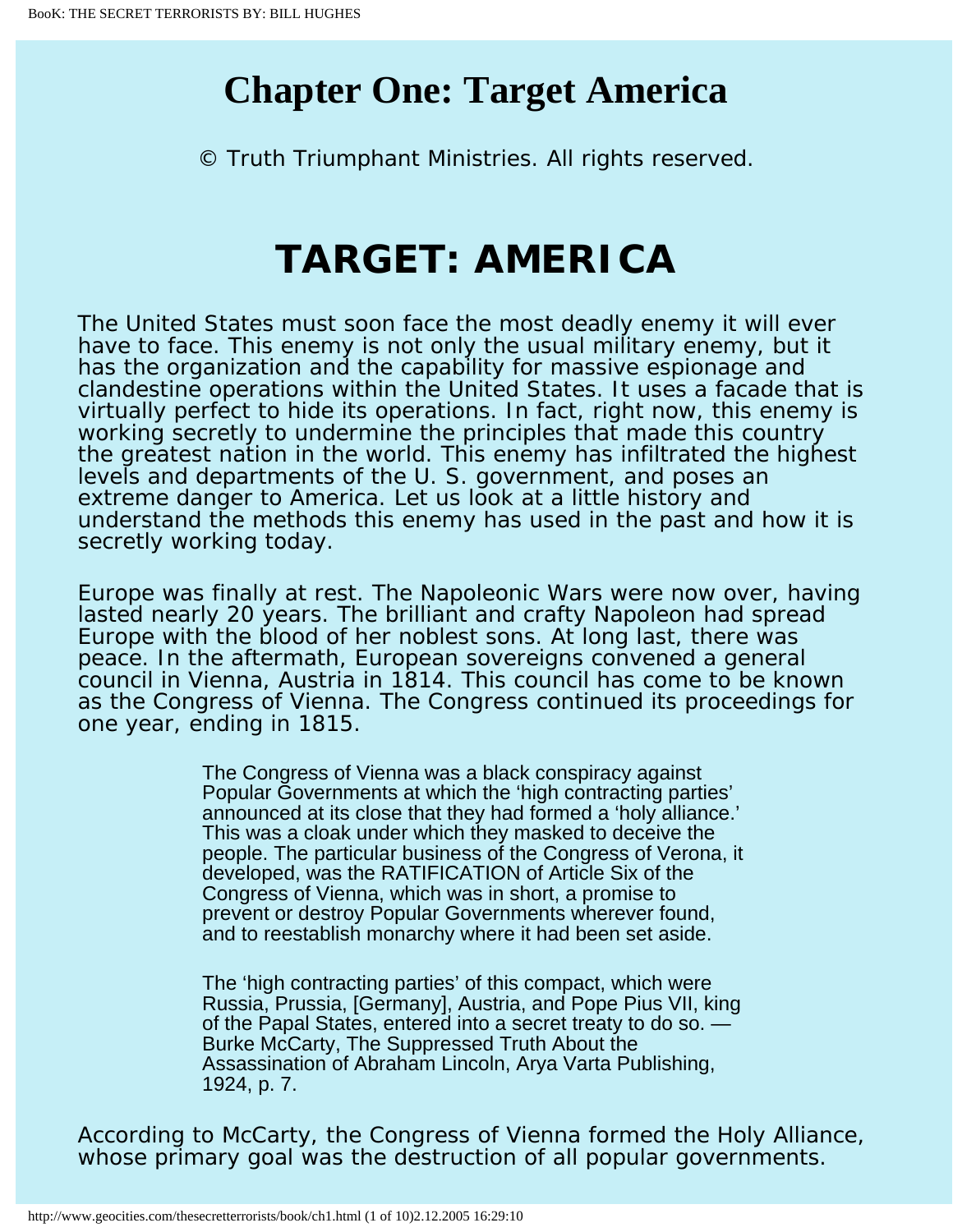Popular governments are those where the government allows its subjects to enjoy certain inalienable rights. Can you think of any popular governments that were establishing themselves in the world and granting their citizens certain inalienable rights around the year 1815?

Senator Robert L. Owen placed in the Congressional Record of April 25, 1916 the following statement, which shows clearly he thought the primary target of the "Holy Alliance" was the United States.

> The Holy Alliance having destroyed popular government in Spain, and in Italy, had well-laid plans also to *destroy* popular government in the American Colonies which had revolted from Spain and Portugal in Central and South America under the influence of the successful example of the United States.

It was because of this conspiracy against the American Republics by the European monarchies that the great English statesman, Canning, called the attention of our government to it. — Ibid. pp. 9, 10. (emphasis added).

Senator Owen understood from the Congress of Vienna that the united monarchies of Europe would seek to destroy the great American republic and its blood-bought freedoms.

Senator Owen was not the only one who knew about this conspiracy against American freedom and the constitution. In 1894, R.W. Thompson, American Secretary of the Navy, wrote,

> The sovereigns of the 'Holy Alliance' had massed large armies, and soon entered into a pledge to devote them to the suppression of all uprisings of the people in favor of free government; and he [Pope Pius VII] desired to devote the Jesuits, supported by his pontifical power, to the accomplishment of that end. He knew how faithfully they would apply themselves to that work, and hence he counseled them, in his decree of restoration, to strictly observe the 'useful advices and salutary counsels' whereby Loyola had made absolution the cornerstone of the society. — R.W. Thompson, The Footprints of the Jesuits, Hunt and Eaton, 1894, p. 251.

Thompson pinpointed exactly who would be the agents used by the monarchs of Europe to destroy the republic of America, namely, the Jesuits of Rome! Since 1815 there has been a continual assault on America by the Jesuits to try to destroy the constitutional rights of this great nation.

The famous inventor of the Morse Code, Samuel B. Morse, also wrote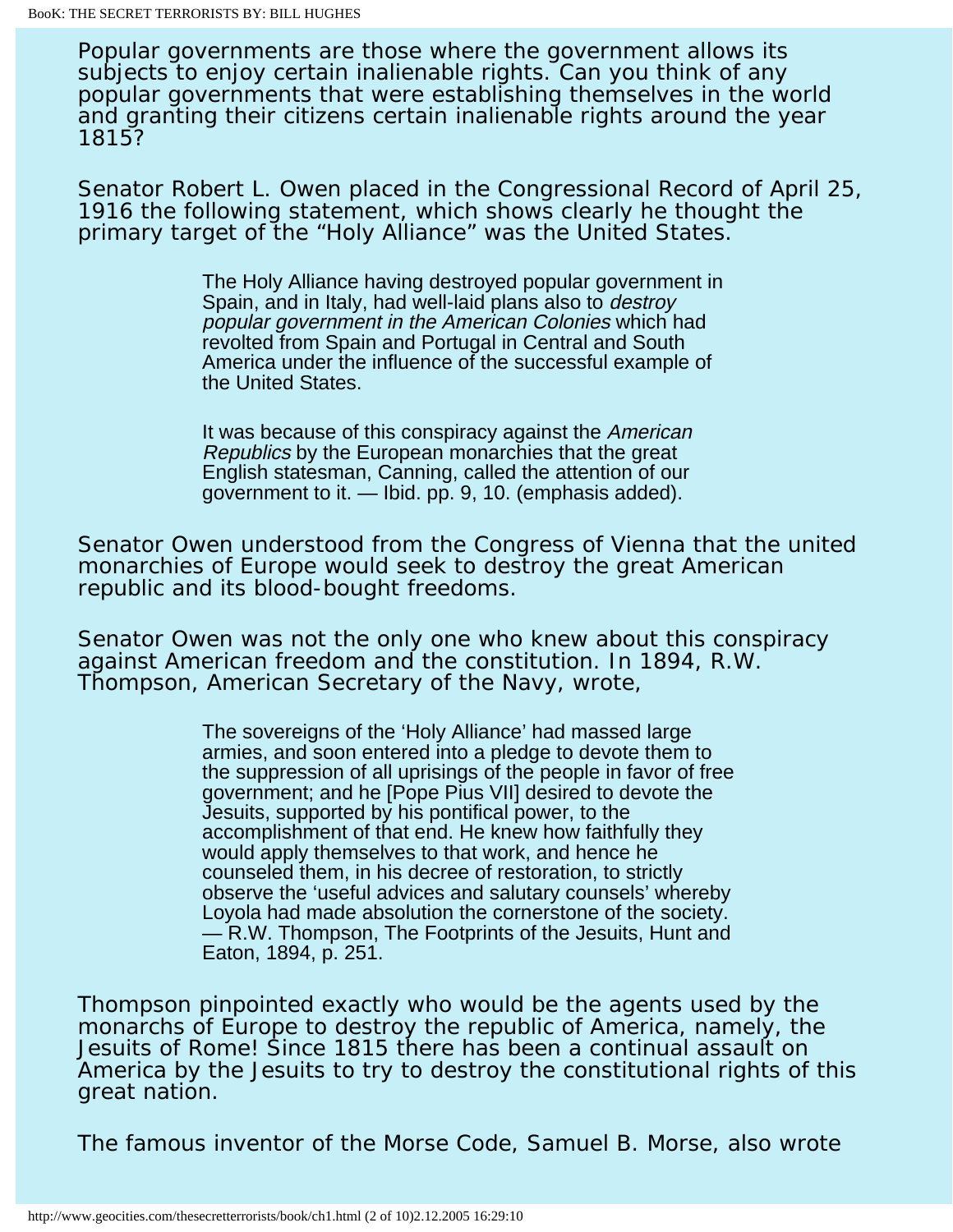#### of this sinister plot against the United States.

The author undertakes to show that a conspiracy against the liberties of this Republic is now in full action, under the direction of the wily Prince Metternich of Austria, who knowing the impossibility of obliterating this troublesome example of a great and free nation by force of arms, is attempting to accomplish his object through the agency of an army of Jesuits. The array of facts and arguments going to prove the existence of such a conspiracy, will astonish any man who opens the book with the same incredulity as we did. — Samuel B. Morse, Foreign Conspiracy Against the Liberties of the United States, Crocker and Brewster, 1835, Preface.

The array of books written that detail the sinister plots of the Congress of Vienna and the Jesuits against the American Republic are numerous. That this conspiracy has raged since 1815 is a fact of history. We will show that this conspiracy is in full force today and that it is the reason America is having so many problems at the present time and is so close to losing her freedoms.

Most people know very little about the Pope's Jesuits. The reason for this is that they are a very secretive society. In order to understand what the Order of the Jesuits is, please consider the following quotation.

> Throughout Christendom, Protestantism was menaced by formidable foes. The first triumphs of the Reformation past, Rome summoned new forces, hoping to accomplish its destruction. At this time the order of the Jesuits was created, the most cruel, unscrupulous, and powerful of all the champions of popery. Cut off from earthly ties and human interests, dead to the claims of natural affection, reason and conscience wholly silenced, they knew no rule, no tie, but that of their order, and no duty but to extend its power. The gospel of Christ had enabled its adherents to meet danger and endure suffering, undismayed by cold, hunger, toil, and poverty, to uphold the banner of truth in face of the rack, the dungeon, and the stake. To combat these forces, Jesuitism inspired its followers with a fanaticism that enabled them to endure like dangers, and to oppose to the power of truth all the weapons of deception. There was no crime too great for them to commit, no deception too base for them to practice, no disguise too difficult for them to assume. Vowed to perpetual poverty and humility, it was their studied aim to secure wealth and power, to be devoted to the overthrow of Protestantism, and the re-establishment of the papal supremacy.

> When appearing as members of their order, they wore a garb of sanctity, visiting prisons and hospitals, ministering to the sick and the poor, professing to have renounced the world, and bearing the sacred name of Jesus, who went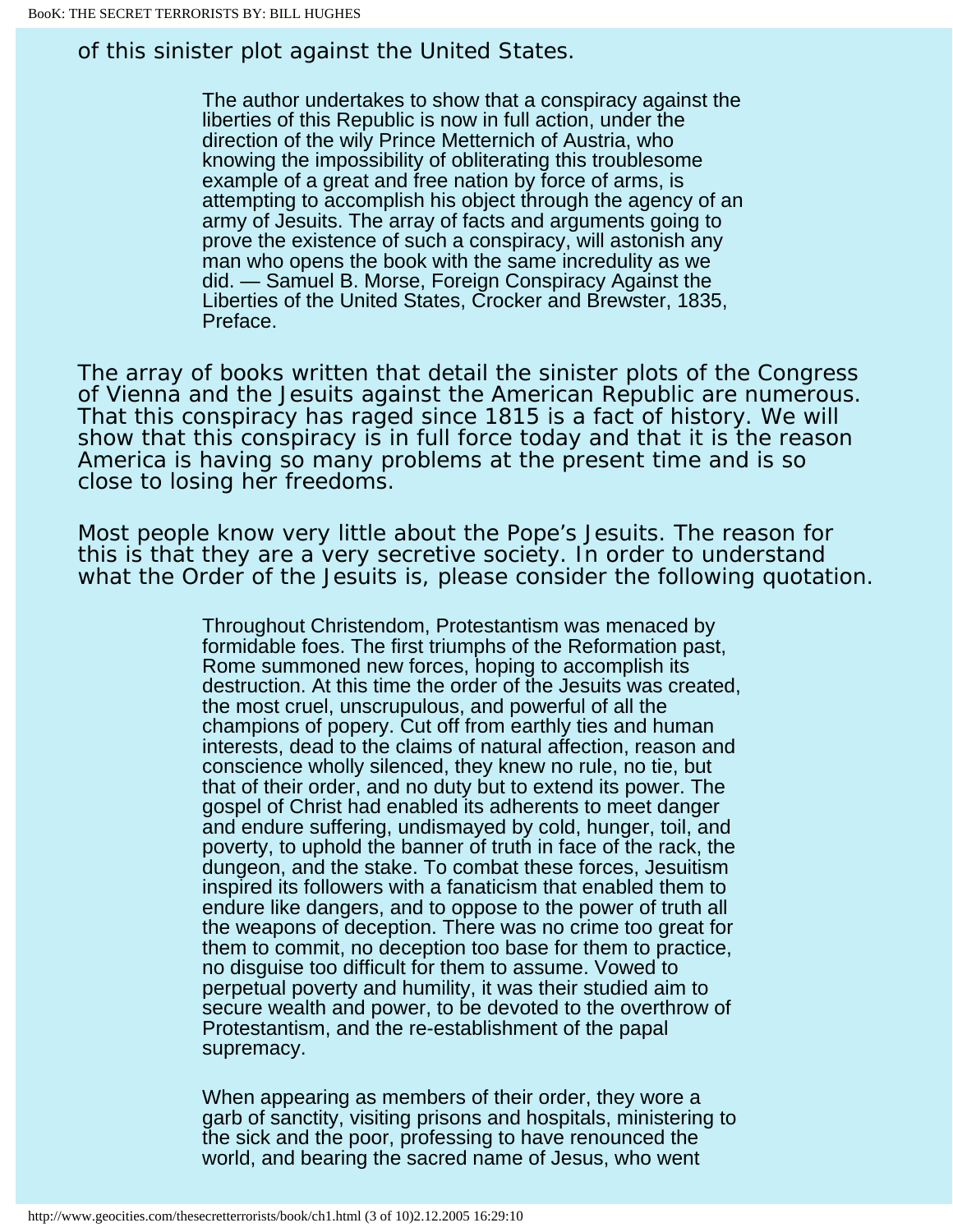about doing good. But under this blameless exterior the most criminal and deadly purposes were often concealed. It was a fundamental principle of the order that the end justifies the means. By this code, lying, theft, perjury, assassination, were not only pardonable but commendable, when they served the interests of the church. Under various disguises the Jesuits worked their way into offices of state, climbing up to be the counselors of kings, and shaping the policy of nations. They became servants to act as spies upon their masters. They established colleges for the sons of princes and nobles, and schools for the common people; and the children of Protestant parents were drawn into an observance of popish rites. All the outward pomp and display of the Romish worship was brought to bear to confuse the mind and dazzle and captivate the imagination, and thus the liberty for which the fathers had toiled and bled was betrayed by the sons. The Jesuits rapidly spread themselves over Europe, and wherever they went, there followed a revival of popery. — E. G. White, The Great Controversy, pp. 234, 235, Pacific Press Publishing Assn., 1911.

The Jesuits function like the Papacy's secret world-wide police. They are very secretive and go to great lengths to keep their operations secret. They tell no one that they are Jesuits. To all outside appearances, they appear as normal people. One last author will be cited here.

> They are Jesuits. This society of men, after exerting their tyranny for upwards of two hundred years, at length became so formidable to the world, threatening the entire subversion of all social order, that even the Pope, whose devoted subjects they are, and must be, by the vow of their society, was compelled to dissolve them. [Pope Clement suppressed the Jesuit Order in 1773.]

> They had not been suppressed, however, for fifty years, before the waning influence of Popery and Despotism required their useful labors, to resist the light of Democratic liberty, and the Pope [Pius VII] simultaneously with the formation of the Holy Alliance, [1815] revived the order of the Jesuits in all their power…

And do Americans need to be told what Jesuits are?… they are a secret society, a sort of Masonic order, with super added features of revolting odiousness, and a thousand times more dangerous. They are not merely priests, or of one religious creed; they are merchants, and lawyers, and editors, and men of any profession, having no outward badge by which to be recognized; they are about in all your society. They can assume any character, that of angels of light, or ministers of darkness, to accomplish their one great end… They are all educated men, prepared and sworn to start at any moment, and in any direction, and for any service, commanded by the general of their order, bound to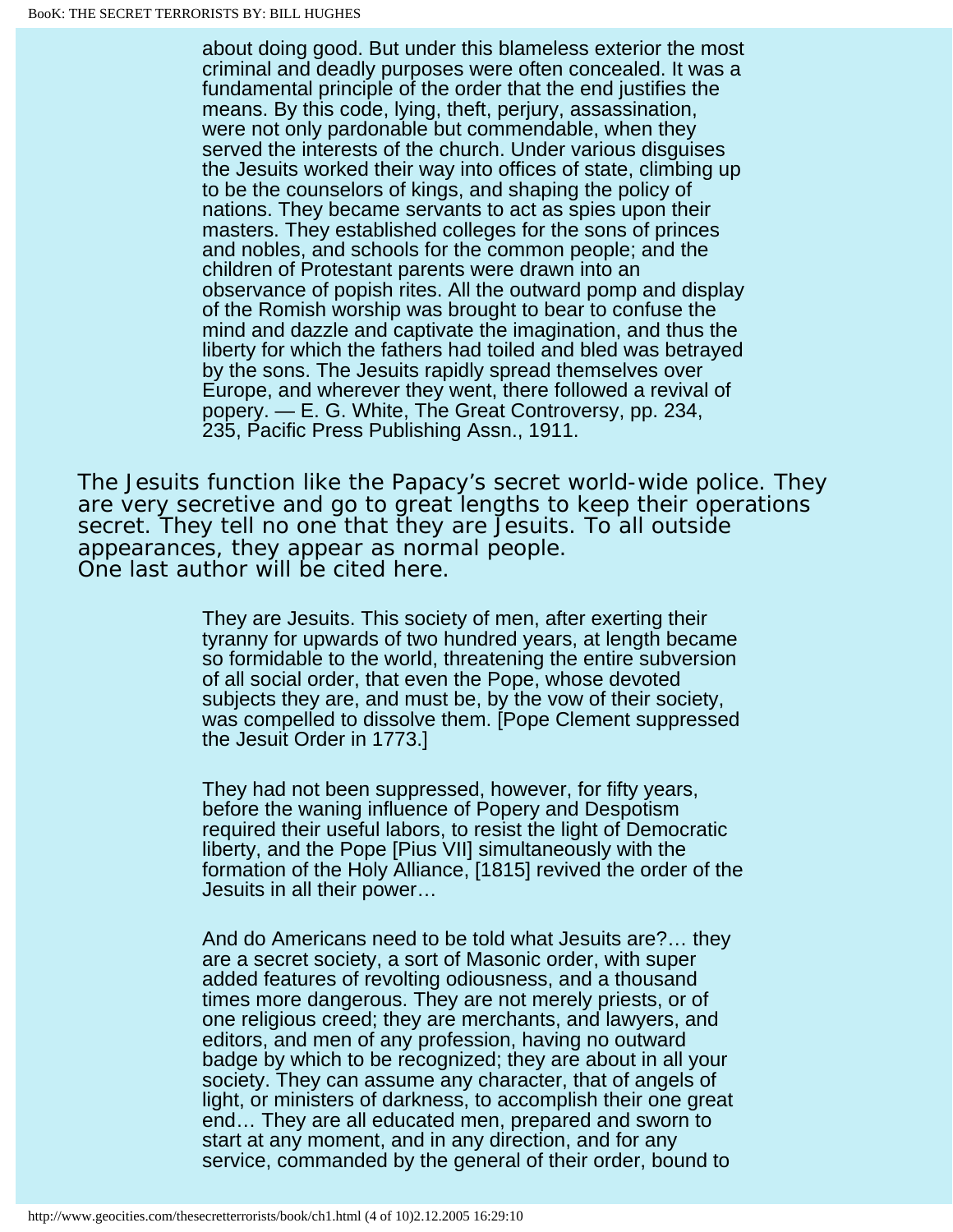no family, community, or country, by the ordinary ties which bind men; and sold for life to the cause of the Roman Pontiff. — J. Wayne Laurens, The Crisis in America: or the Enemies of America Unmasked, G. D. Miller, 1855, pp. 265-267.

Ignatius Loyola founded the Jesuit Order in the 1540s. Its position in the Roman Catholic Church was solidified during the Council of Trent, which ran from 1546 to 1563. The Council of Trent was convened with one great goal in mind: how to stop the Protestant Reformation. The Reformation began in 1517 when Martin Luther, the fearless German friar, nailed 95 theses on the door of the Wittenburg chapel. These theses challenged, among other things, the heinous doctrine of indulgences taught by Rome that declared a man could save himself and loved ones by dropping enough coins into the Catholic Church's coffers.

Luther's great teachings that the Bible only is the standard for all doctrine and practice, and that a person is justified before God through faith in Jesus Christ alone, sent thrills through the hearts of thousands throughout Europe and shock waves through the halls of the Vatican.

Thus, the Council of Trent was convened to counter the Reformation; hence it is known as the Counter Reformation, and the Jesuits would be the chief tools of Rome to undo and destroy every trace of Protestantism wherever it was found.

America's two greatest documents, the Declaration of Independence and the Constitution, are filled with Protestant declarations that are absolutely intolerable to the Jesuits of Rome. Does it surprise you that the Vatican condemns the founding documents of the United States?

> The Vatican condemned the Declaration of Independence as wickedness and called the Constitution of the United States a Satanic Document. — Avro Manhattan, The Dollar and the Vatican, Ozark Book Publishers, 1988, p. 26.

Here is part of the Jesuit Oath.

I do further promise and declare, that I will have no opinion or will of my own, or any mental reservation whatever, even as a corpse or cadaver, but will unhesitatingly obey each and every command that I may receive from my superiors in the Militia of the Pope… I furthermore promise and declare that I will, when opportunity presents, make and wage relentless war, secretly or openly, against all heretics, Protestants and Liberals, as I am directed to do, to extirpate and exterminate them from the face of the whole earth; and that I will spare neither age, sex or condition; and that I will hang, burn, waste, boil, flay, strangle and bury alive these infamous heretics, rip up the stomachs and the wombs of their women and crush their infants heads against the walls,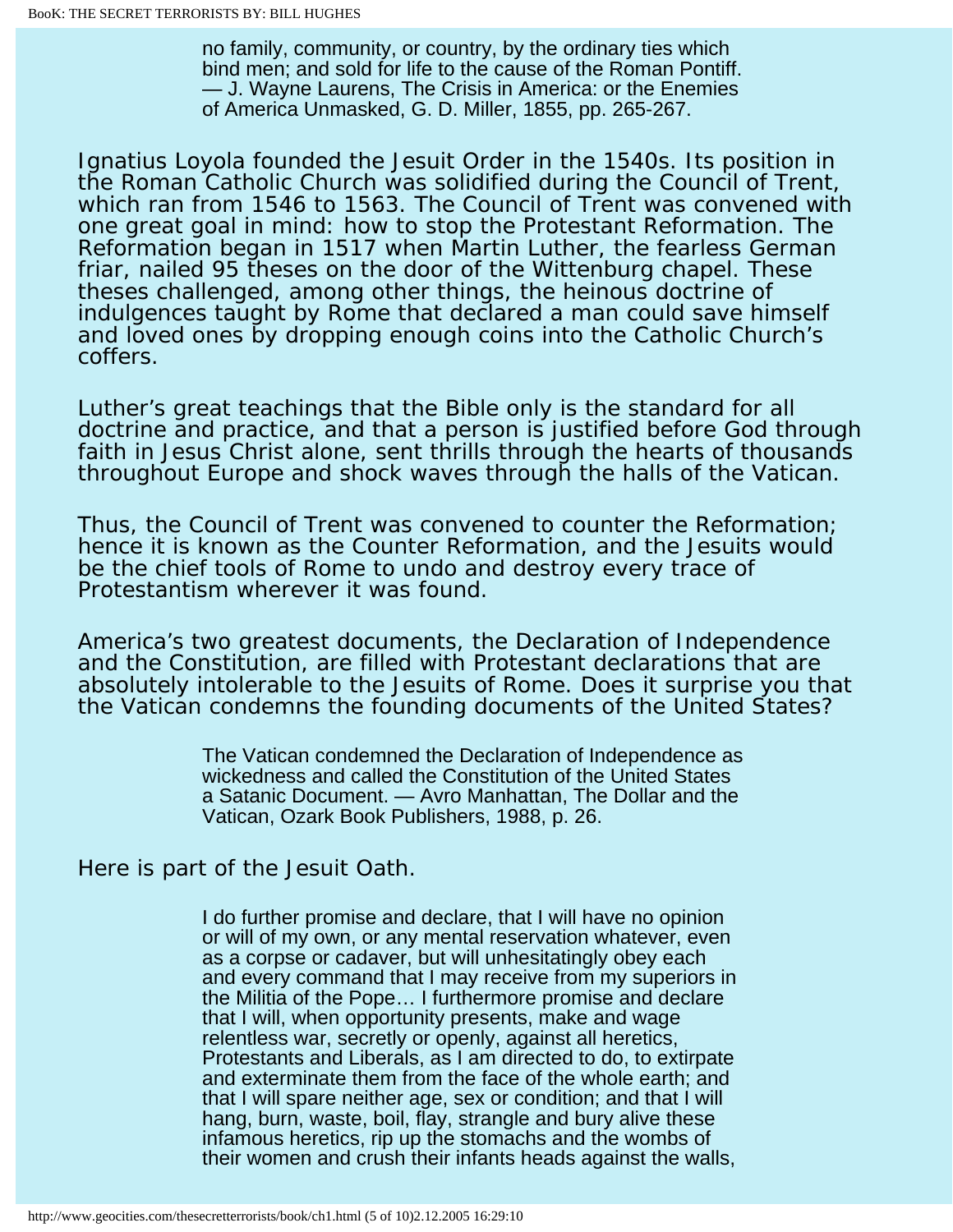in order to annihilate forever their execrable race. That when the same cannot be done openly, I will secretly use the poisoned cup, the strangulating cord, the steel of the poniard or the leaden bullet, regardless of the honor, rank, dignity, or authority of the person or persons, whatever may be their condition in life, either public or private, as I at any time may be directed so to do by any agent of the Pope or Superior of the Brotherhood of the Holy Faith, of the Society of Jesus. — Edwin A. Sherman, The Engineer Corps of Hell; or Rome's Sapper's and Miners, Private Subscription, 1883, pp. 118- 124.

To think that a person would concur with such an abominable oath defies reason. One could not even imagine a more despicable oath. The word heretic in the above quote refers to anyone who disagrees with the pope.

In a letter from John Adams to then President Thomas Jefferson about the Jesuits we read,

> Shall we not have regular swarms of them here, in as many disguises as only a king of the gypsies can assume, dressed as painters, publishers, writers and schoolmasters? If ever there was a body of men who merited eternal damnation on earth and in hell it is this Society of Loyola's [the Jesuits]. — George Reimer, The New Jesuits, Little, Brown, and Co., 1971, p. 14.

Napoleon Bonaparte made this statement:

The Jesuits are a military organization, not a religious order. Their chief is a general of an army, not the mere father abbot of a monastery. And the aim of this organization is: POWER. Power in its most despotic exercise. Absolute power, universal power, power to control the world by the volition of a single man. Jesuitism is the most absolute of despotisms; and at the same time the greatest and most enormous of abuses….

The general of the Jesuits insists on being master, sovereign, over the sovereign. Wherever the Jesuits are admitted they will be masters, cost what it may. Their society is by nature dictatorial, and therefore it is the irreconcilable enemy of all constituted authority. Every act, every crime, however atrocious, is a meritorious work, if committed for the interest of the Society of Jesuits, or by the order of the general. — General Montholon, Memorial of the Captivity of Napoleon at St. Helena, pp. 62, 174.

There was no disguise they could not assume, and therefore, there was no place into which they could not penetrate. They could enter unheard the closet of the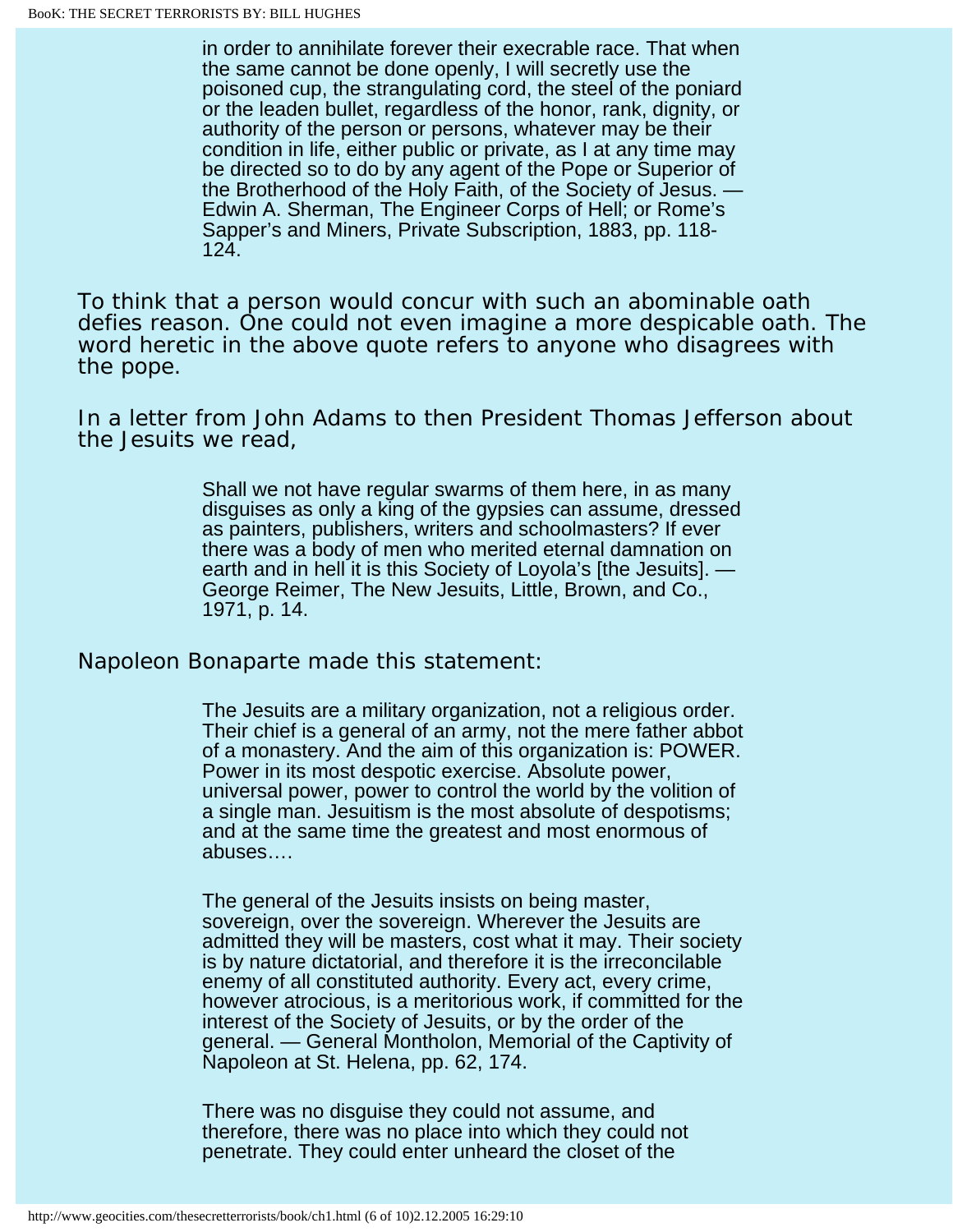Monarch, or the Cabinet of the Statesman. They could sit unseen in convocation or General Assembly, and mingle unsuspected in the deliberations and debates.

There was no tongue they could not speak, and no creed they could not profess, and thus there was no people among whom they might not sojourn, and no church whose membership they might not enter and whose functions they might not discharge. They could execrate the Pope with the Lutheran, and swear the Solemn League with the Covenantor. — J. A. Wylie, The History of Protestantism, Vol. II, p. 412. (quoted in Sydney Hunter, Is Alberto for Real?, Chick Publications, page 13.)

In the light of these statements, several questions arise. Since the Jesuits began a direct assault on America in 1815 and nothing stands in their way, then are the policies carried out today in America under the control of this despot of Rome? Have the assassinations of certain presidents, like Abraham Lincoln, William McKinley, James Garfield, and William Henry Harrison, been Jesuit inspired? Have the atrocities, like Waco, Oklahoma City, and the destruction of the Twin Towers in New York City been planned behind the walls of the Vatican? What about our precious Constitution and the Bill of Rights that have come under such unrelenting attack in the past few decades? Is this the ultimate prize of the Jesuits to annihilate our precious freedoms that were purchased at so great a cost? Following chapters will analyze some of these very sobering questions.

As if the Congress of Vienna was not clear enough as to the objectives of the European monarchs and the Jesuit Order, there were two more Congresses that were convened.

The first of these was held at Verona in 1822. During this Congress, it was decided that America would be the target of Jesuit emissaries and that America was to be destroyed at all costs. Every principle of the Constitution was to be dissolved and new Jesuitical principles were to be put into place in order to exalt the Papacy to dominion in America.

The other meeting was held in Chieri, Italy in 1825. Here is what was decided there.

> In 1825, some eleven years after the revival of the Jesuit Order, a secret meeting of leading Jesuits was held at their College of Chieri near Turin, in Northern Italy. At that gathering, plans were discussed for the advancement of Papal power, world-wide, for the destabilizing of governments who stood in the way and for the crushing of all opposition to Jesuit schemes and ambitions… "What we aim at, is the Empire of the World…

"We must give them [the great men of earth] to understand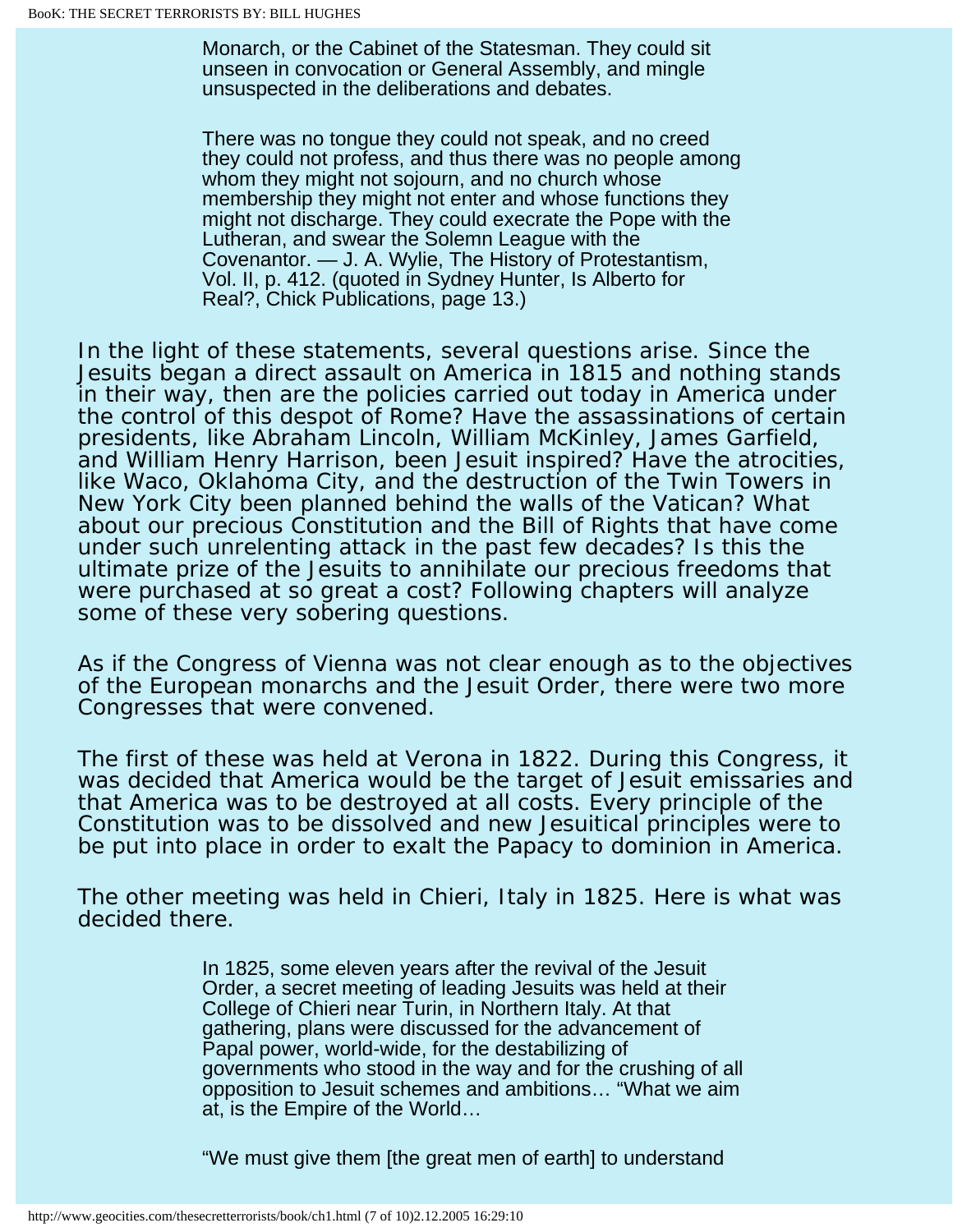that the cause of evil, the bad leaven, will remain as long as Protestantism shall exist, that Protestantism must therefore be utterly abolished… Heretics are the enemies that we are bound to exterminate…

"Then the Bible that serpent which with head erect and eyes flashing threatens us with its venom while it trails along the ground, shall be changed into a rod as soon as we are able to seize it." — Hector Macpherson, The Jesuits in History, Ozark Book Publishers, 1997, appendix.

The goal of Chieri is clear; destroy Protestantism at any cost, and restore the temporal power of the Papacy — WORLDWIDE. As we watch John Paul II traversing the globe and being accepted worldwide as the "man of peace," we can see how well the Jesuit plan, instituted at Chieri, is working.

These three meetings, at Vienna, Verona, and Chieri, were held with as much secrecy as possible. However, one man attended the first two meetings that would not be silenced. British foreign minister George Canning contacted the U.S. government to warn them that the monarchs of Europe were planning to destroy the free institutions of America.

> It was because of this conspiracy against the American Republics by the European monarchies that the great English statesman Canning, called the attention of our government to it, and our statesmen then, including Thomas Jefferson, who was still living at that time, took an active part to bring about the declaration by President Monroe in his next annual message to the Congress of the United States that the United States would regard it as an act of hostility to the government of the United States and an unfriendly act, if this coalition, or if any power of Europe ever undertook to establish upon the American continent any control of any American republic, or to acquire any territorial rights.

This is the so-called Monroe Doctrine. The threat under the secret treaty of Verona to suppress popular government in the American republics is the basis of the Monroe Doctrine. This secret treaty sets forth clearly the conflict between monarchial government and popular government, and the government of the few as against the government of the many. — Burke McCarty, The Suppressed Truth About the Assassination of Abraham Lincoln, page 10.

The Monroe Doctrine was America's response to the Jesuit's Congress of Vienna and Verona. America would consider it an act of war if any European nation sought colonial expansion in the western hemisphere. The Jesuits have been able secretly to attack and infiltrate America to accomplish exactly what the Monroe Doctrine was stated to protect against. They have been able to get away with it because it was done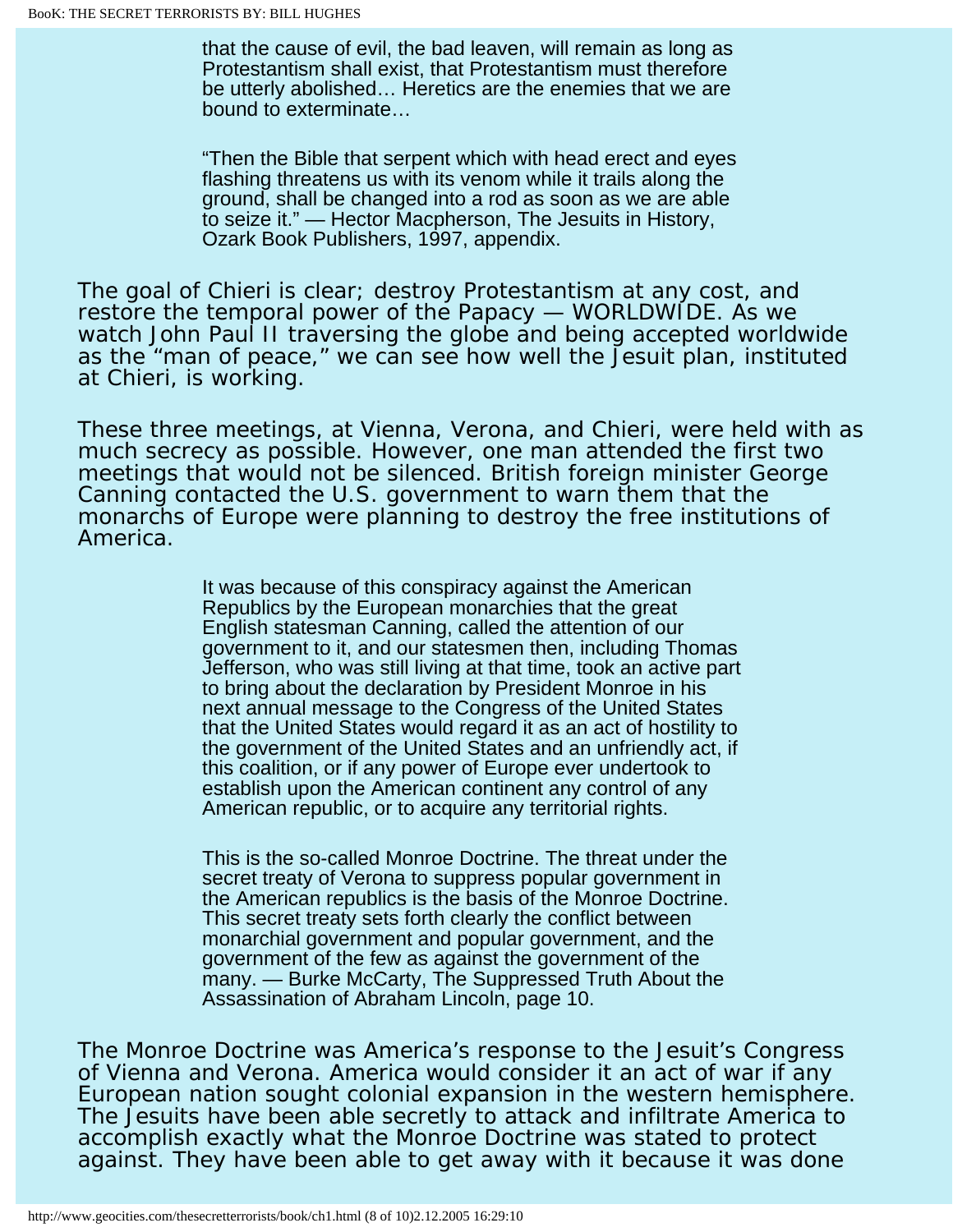with the utmost secrecy and under the facade of being a church.

In a letter to President Monroe, Thomas Jefferson made the following observations:

> The question presented by the letters you have sent to me, is the most momentous which has ever been offered to my contemplation since that of Independence. That made us a nation, this sets our compass and points the course which we are to steer through the ocean of time opening on us. And never could we embark on it under circumstances more auspicious. Our first and fundamental maxim should be, never to entangle ourselves in the broils of Europe. Our second, never to suffer Europe to intermeddle with cis-Atlantic affairs. America, North and South, has a set of interests distinct from those of Europe, and peculiarly her own. She should therefore have a system of her own, separate and apart from that of Europe. While the last is laboring to become the domicile of despotism, our endeavor should surely be, to make our hemisphere that of freedom… [We must be] declaring our protest against the atrocious violations of the rights of nations, by the interference of any one in the internal affairs of another, so flagitiously begun by Bonaparte, and now continued by the equally lawless Alliance, calling itself Holy… We will oppose, with all of our means, the forcible

interposition of any other power… The question now proposed involves consequences so lasting, and effects so decisive of our future destinies, as to rekindle all the interest I have heretofore felt on such occasions, and to induce me to the hazard of opinions, which will prove only my wish to contribute still my mite towards anything which may be useful to our country. — Archives, Mount Holyoke College.

Jefferson saw this as a great crisis in America's young history because the wily and sinister Jesuits had been ordered to target America's destruction.

The Monroe Doctrine challenged any advance on America by Europe. However, Monroe did not really understand that the crafty Jesuits would not initially use the force of arms to gain their objectives. They would use cunning, craftiness, and utmost secrecy. They would appeal to men's basest points. They would plant their agents in positions of wealth and power and then use their influence to gain their great prize — the subversion and destruction of every Protestant principle as outlined in the Constitution of the United States.

[Go to Chapter Two: President Andrew Jackson](#page-11-0)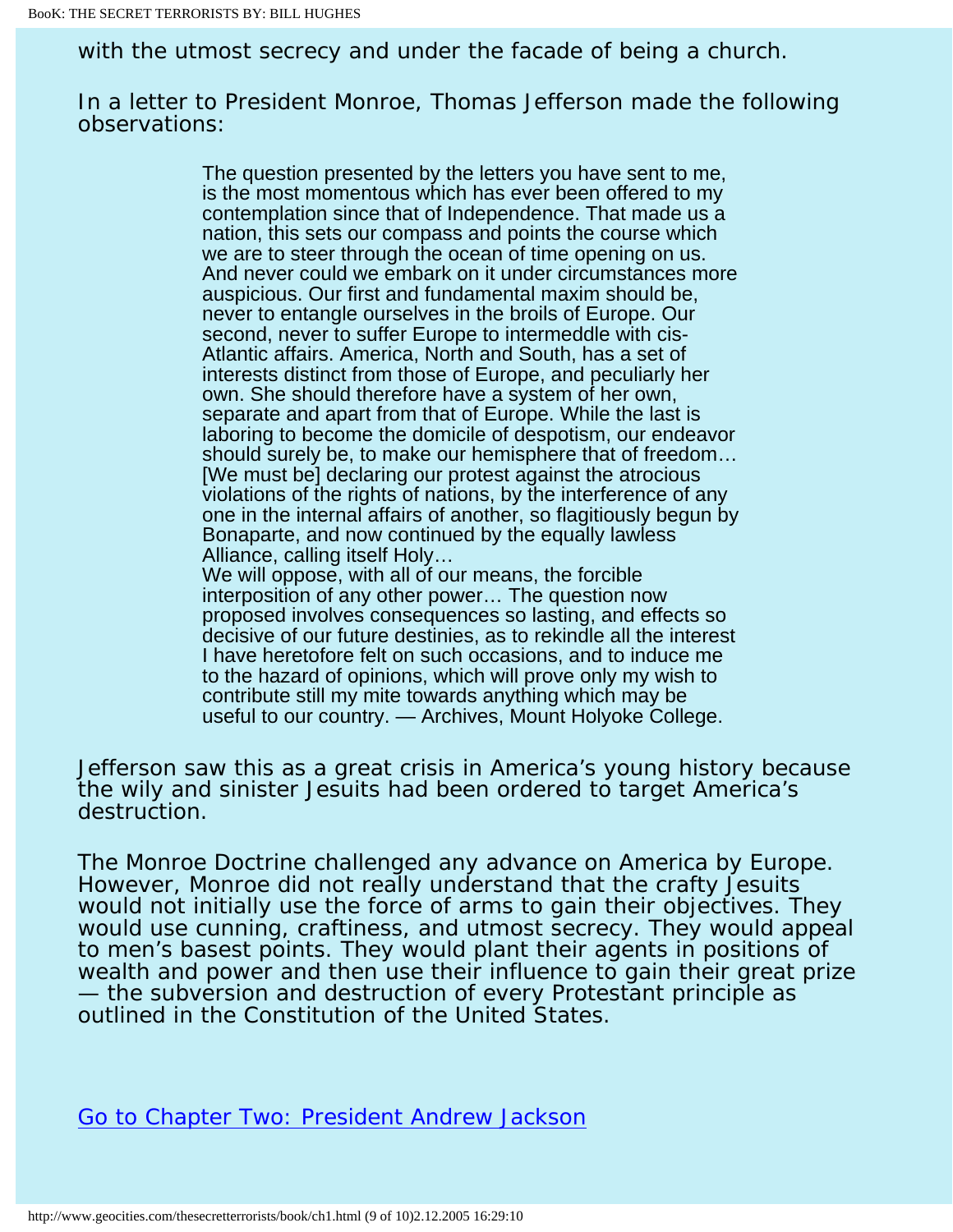### [Home Page](http://www.geocities.com/thesecretterrorists).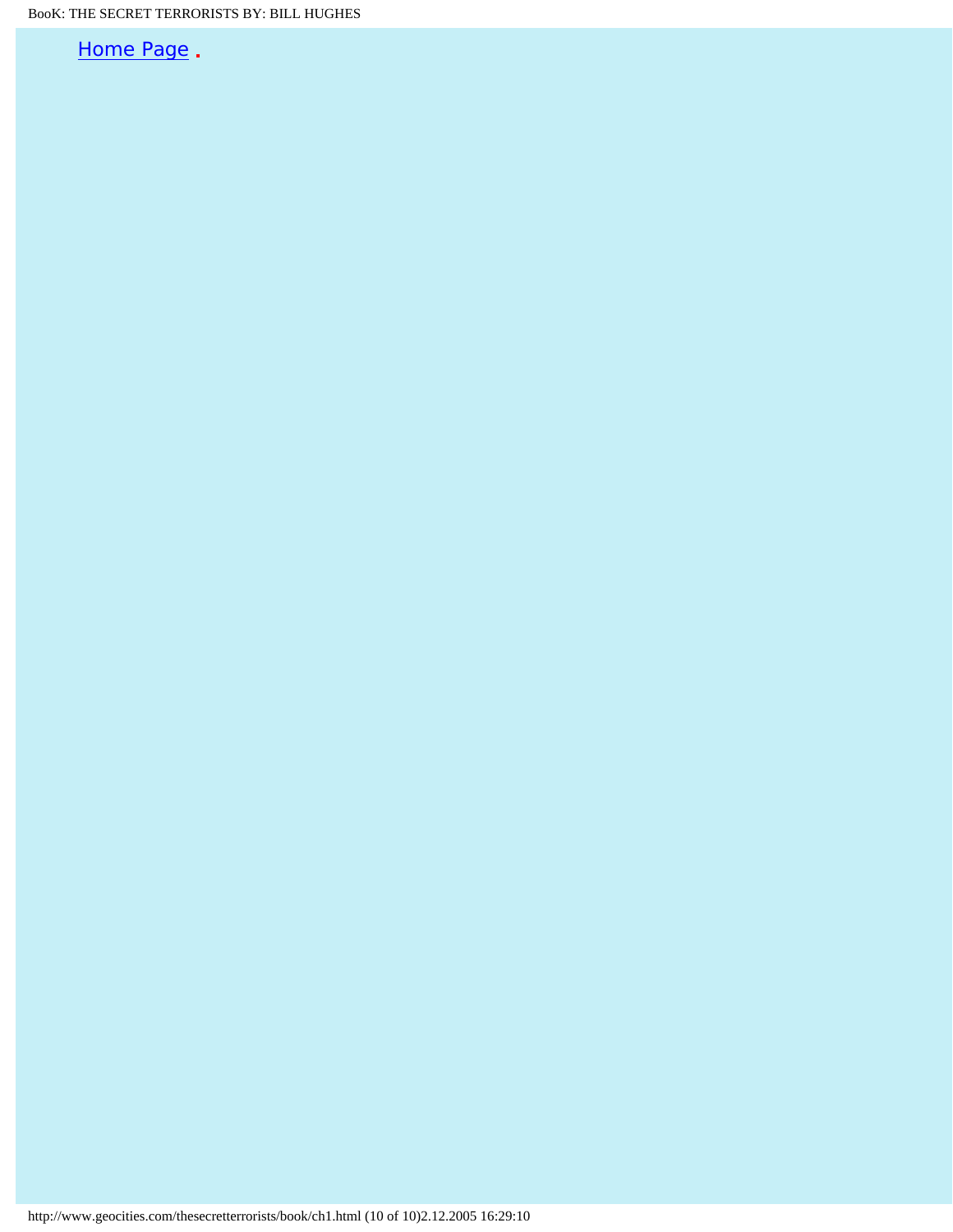### **CHAPTER 2**

## <span id="page-11-0"></span>**PRESIDENT ANDREW JACKSON**

Andrew Jackson was elected to the Presidency in the year 1828. His bravery and military skill in defeating the British in the War of 1812 are well known. He fought many battles in open combat, but now he was facing an entirely different enemy. This enemy claimed to be American just like him, claimed to want the best for America just like him, and occupied high positions of responsibility just like him.

The Jesuits were going to destroy America as determined by the sinister Councils at Vienna, Verona, and Chieri, and it was during the Presidency of Andrew Jackson that they began to apply their treachery in full force. These Jesuits moved among the American people and looked just like Americans. They were, in fact, American citizens, but their loyalty was to the pope of Rome. Their purposes were those of the papacy. These people were traitors and a serious threat to the continued existence of the United States.

> A nation can survive its fools, and even the ambitious. But it cannot survive treason from within. An enemy at the gates is less formidable, for he is known and carries his banners openly against the city. But the traitor moves among those within the gates freely, his sly whispers rustling through all the alleys, heard in the very halls of government itself. For the traitor appears no traitor; he speaks in the accents familiar to his

victims, and he wears their face and their garments, and he appeals to the baseness that lies deep in the hearts of all men. He rots the soul of a nation; he works secretly and unknown in the night to undermine the pillars of a city; he infects the body politic so that it can no longer resist. — Marcus Cicero, speaking to Caesar, Crassus, Pompey and the Roman Senate.

Two of these traitors were John C. Calhoun and Nicholas Biddle.

Andrew Jackson won the Presidency in 1828 by a very wide margin. His Vice-President was John C. Calhoun of South Carolina. Calhoun realized that the love for freedom was very strong in the hearts of all Americans. He realized that slavery was rapidly being hemmed in because nearly all the territories purchased from Spain and France were made free. Without a continual expansion of slavery, it would eventually be defeated. In order to derail the current anti-slavery trends in America, Calhoun began a newspaper in Washington called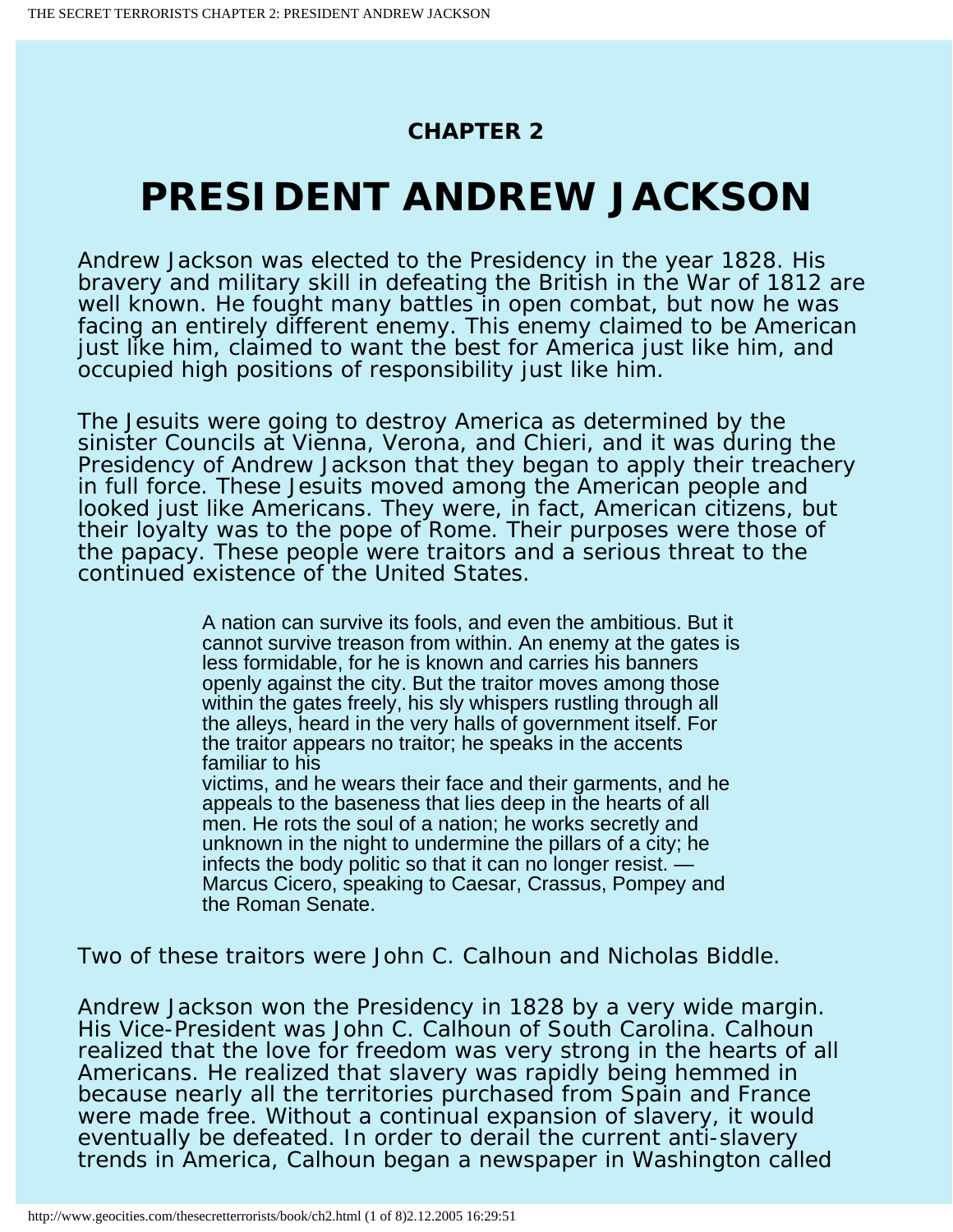the United States Telegraph. In this paper, he began to advocate the idea called States Rights.

The Doctrine of States Rights would lead inevitably to the complete abolishment of the United States. It presumed that a state had an inherent right to do whatever it wanted. Under the principles of States Rights, if a state wanted to secede from the Union, it could do so. This would eventually eliminate the United States.

Calhoun took a festering sore and turned it into the reason for the Southern states to secede from the Union. The festering sore was the high tariff placed on foreign imports, which made European goods more expensive. Since Europe bought large amounts of Southern cotton and other commodities the tariff meant that Southern merchants made less money for their exports. This tax helped Northern manufacturers because now, the Southern merchant would buy more from him.

Calhoun convinced the Southern states that they were getting a very bad deal and that they had the right to leave the Union over this issue.

> The South, being an agricultural region, was easily convinced that a high tariff on foreign imports was injurious to them. He next undertook to explain to the South that these high duties were placed on specific articles, and was done, as special favor, to protect local interests. Thus he said to the people of the South, You are being taxed to support Northern manufacturers. And it was on this popular issue he planted his nullification flag… This new bastard democracy meant the right to destroy, peaceably or by force, (when ready,) the Federal Union. — John Smith Dye, The Adder's Den, p. 22.

Shortly after Calhoun started his paper, there was a meeting called to honor the memory of Thomas Jefferson. At this meeting, Andrew Jackson was asked to speak. He arose and declared, "Our Federal Union. It must be preserved." After saying this, Jackson sat down. Calhoun then arose and declared,

> The Union next to our liberties most dear. May we all remember that it can only be preserved by respecting the rights of the States, and distributing equally the benefits and burdens of the Union. — Ibid. p. 19.

Calhoun put the Union second to our liberties. The union and the Constitution are what established our liberties. If the Union were dissolved, the States would be at each other's throats just like the countries of Europe down through history. The resources of the states would be constantly used up, always preparing for war with each other. This was the objective of Calhoun and the papacy from the beginning.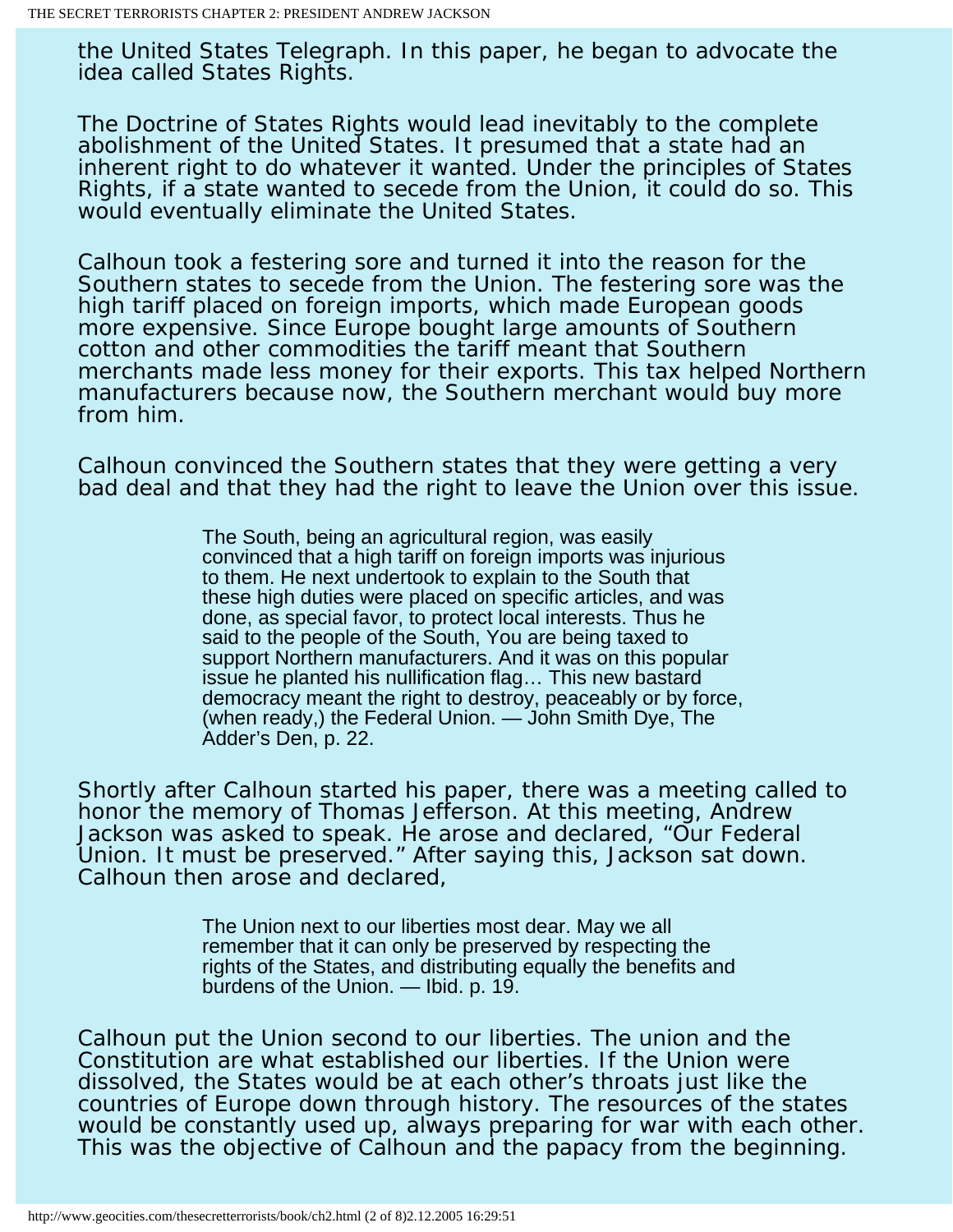Their goal was to destroy the United States.

Calhoun used the tariff to create friction between the North and the South. Congress could have easily changed the tariff, so that was no reason for secession. Many spoke out against his underhanded methods. Daniel Webster said:

> Sir, the world will scarcely believe that this whole controversy, and all the desperate means which its support requires, has no other foundation than a difference of opinion between a majority of the people of South Carolina on the one side, and a vast majority of the people of the United States on the other. The world will not credit the fact. We who hear and see it can ourselves hardly yet believe it. — Ibid, p. 25.

Daniel Webster knew that the issue went far deeper than a tariff. Calhoun was the Jesuit plant being used to split America in two!

John Quincy Adams in the House of Representatives declared:

In opposition to the compromise of Mr. Clay, no victim is necessary, and yet you propose to bind us hand and foot, to pour out our blood upon the altar, to appease the unnatural discontent of the South — a discontent having deeper root than the Tariff, and will continue when that is forgotten. — Ibid, p. 25.

Adams was correct in his observation. The tariff issue died, but the smoldering embers of division had split America in half. The blood of the Civil War can be traced back to the Jesuit, John C. Calhoun.

As we watch Calhoun seek to rend America in two, let us remember the words of ex-Catholic priest, Charles Chiniquy.

> Rome saw at once that the very existence of the United States was a formidable menace to her own life. From the very beginning she perfidiously sowed the germs of division and hatred between the two great sections of this country and succeeded in dividing South from North on the burning question of slavery. That division was her golden opportunity to crush one by the other, and reign over the bloody ruins of both, a favored, long-standing policy. — Charles Chiniquy, Fifty Years in the Church of Rome, Chick Publications, p. 291, emphasis supplied.

Calhoun was not a loyal citizen of the United States. He worked to advance the pope's agenda. He seemed to be an American, but, was really a Jesuit in the pope's army in the effort to destroy America.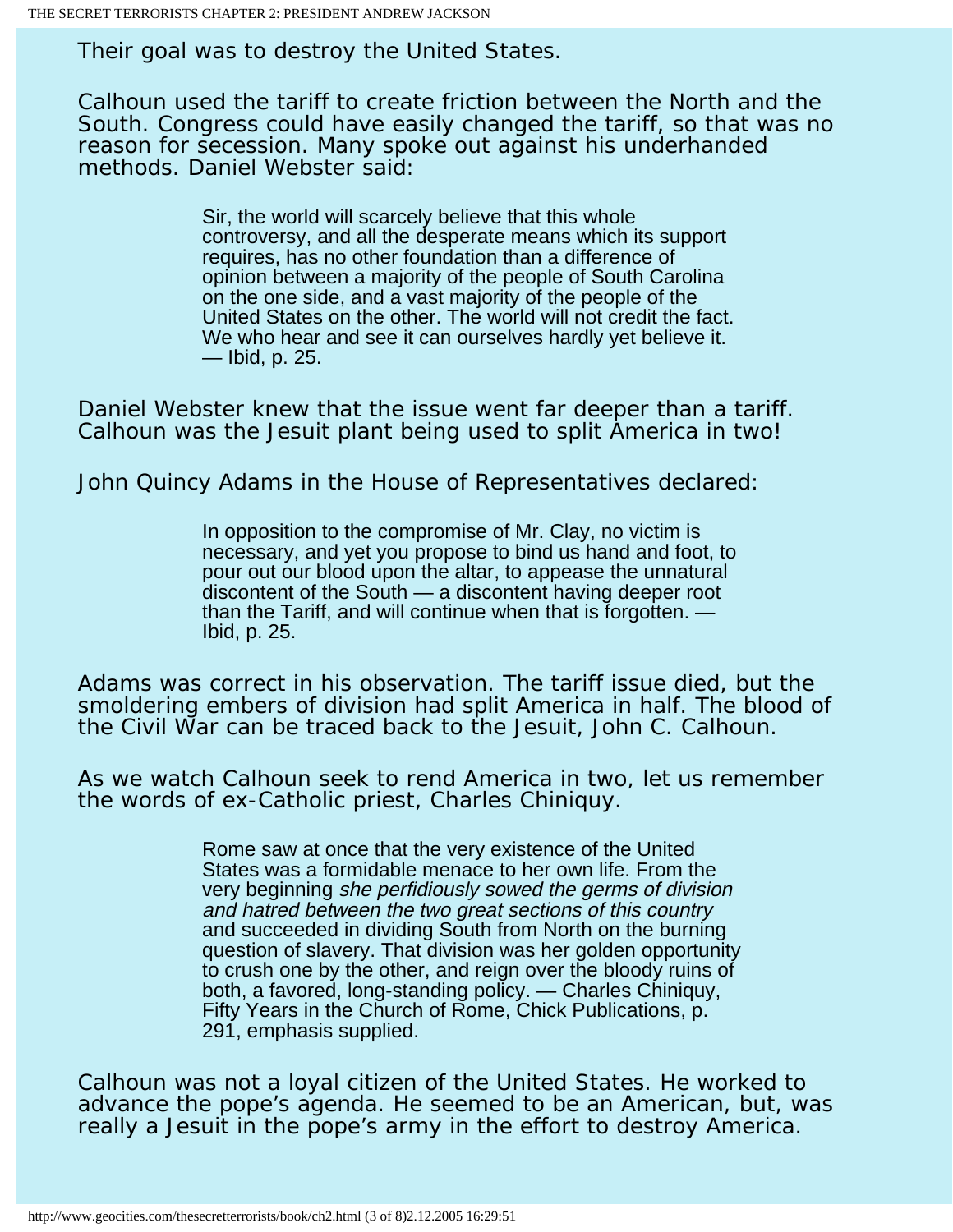Priest Phelan makes this statement.

Why, if the government of the United States were at war with the Church, we would say tomorrow, 'To Hell with the government of the United States;' and if the church and all the governments of the world were at war, we would say: 'To Hell with all the governments of the world.' Why is it the pope has such tremendous power? Why the pope is the ruler of the world. All the emperors, all the kings, all the princes, all the presidents of the world are as these ALTAR BOYS of mine. — Priest Phelan, Western Watchman, June 27, 1912, emphasis supplied.

John C. Calhoun was one of the papal altar boys, doing as he was told.

Andrew Jackson, in his message to Congress in 1832 stated this:

The right of the people of a single State to absolve themselves at will, and without the consent of the other states, from their most solemn obligations, and hazard the liberties and happiness of millions comprising this nation, cannot be acknowledged. Such authority is believed to be wholly repugnant, both to the principles upon which the General Government is constituted, and the objects which it is expressly formed to obtain. — John Smith Dye, The Adder's Den, p. 25.

Jackson knew that Calhoun's plot was devised to destroy the United States and its Constitutional liberties, and this was unacceptable to him. Jackson was standing in the way of the Congresses of Vienna, Verona, and Chieri, and the Jesuits had to deal with him.

Nicholas Biddle, another one of their agents, carried out phase two of the Jesuit attack. Biddle was a brilliant financier, having graduated from the University of Pennsylvania at the age of thirteen. He was a master of the science of money. By the time Jackson came to the Presidency in 1828, Biddle was in full control of the Federal government's central bank. This was not the first time that a central bank had been established. Twice before, first under Robert Morris, and then under Alexander Hamilton, had a central bank been tried, but in both cases it had failed because of fraudulent actions on the part of the bankers who were in control. After the War of 1812, a central bank was tried again, and it was in this third attempt that we find Mr. Biddle.

Who was behind Nicholas Biddle and the attempt to have a central bank in the United States?

> The blunt reality is that the Rothschild banking dynasty in Europe was the dominant force, both financially and politically, in the formation of the Bank of the United States. — G. Edward Griffin, The Creature from Jekyll Island,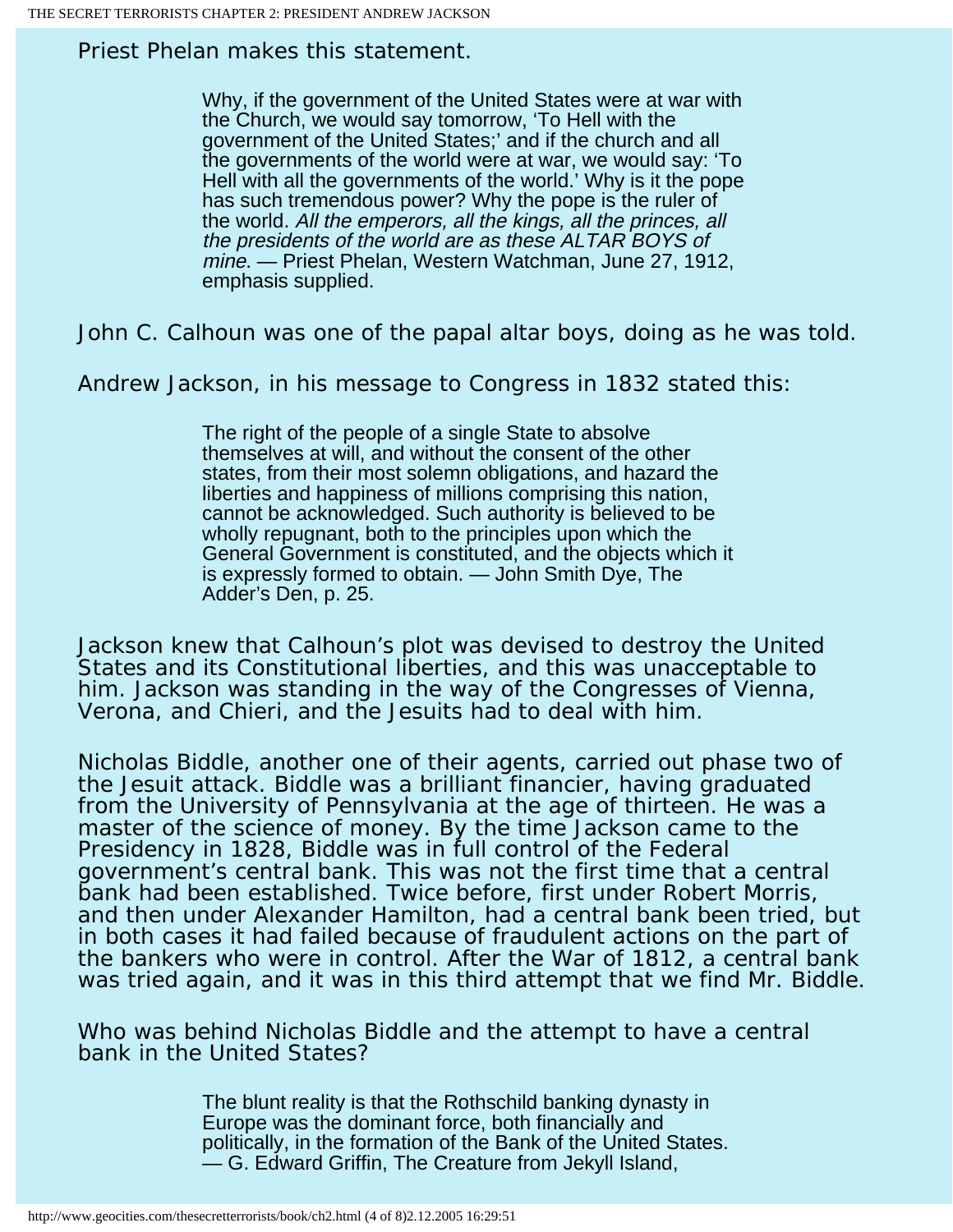American Opinion Publishing, p. 331.

Over the years since N.M. [Rothschild], the Manchester textile manufacturer, had bought cotton from the Southern states, The Rothschilds had developed heavy American commitments. Nathan… had made loans to various states of the Union, had been, for a time, the official European banker for the U.S. government and was a pledged supporter of the Bank of the United States. — Derek Wilson, Rothschild: The Wealth and Power of a Dynasty, Charles Scribner's Sons, p. 178.

The Rothschilds long had a powerful influence in dictating American financial laws. The law records show that they were the power in the old Bank of the United States. — Gustavus Myers, History of the Great American Fortunes, Random House, p. 556.

The instigators behind Biddle in his efforts to establish the Central Bank were the Rothschilds. For whom was the Rothschild family working?

> Aware that the Rothschilds are an important Jewish family, I looked them up in Encyclopedia Judaica and discovered that they bear the title 'Guardians of the Vatican Treasury'…. The appointment of Rothschild gave the black papacy absolute financial privacy and secrecy. Who would ever search a family of orthodox Jews for the key to the wealth of the Roman Catholic Church? — F. Tupper Saussy, Rulers of Evil, Harper Collins, page 160, 161

The Rothschilds were Jesuits who used their Jewish background as a facade to cover their sinister activities. The Jesuits, working through Rothschild and Biddle, sought to gain control of the banking system of the United States.

Andrew Jackson was not happy with the central bank. When Biddle sought to renew the bank's charter in 1832, President Jackson put his re-election bid on the line and vetoed Congress' attempt to renew the charter. He vetoed it for three reasons. The bank was becoming a monopoly; it was unconstitutional, and it was a grave danger to the country by having the bank heavily dominated by foreign interests (the Jesuits).

Jackson felt that the very security of America was in danger from these foreign interests. He said:

> Is there no danger to our liberty and independence in a bank that in its nature has so little to bind it to our country? Is there not cause to tremble for the purity of our elections in peace and for the independence of our country in war? Controlling our currency, receiving our public monies, and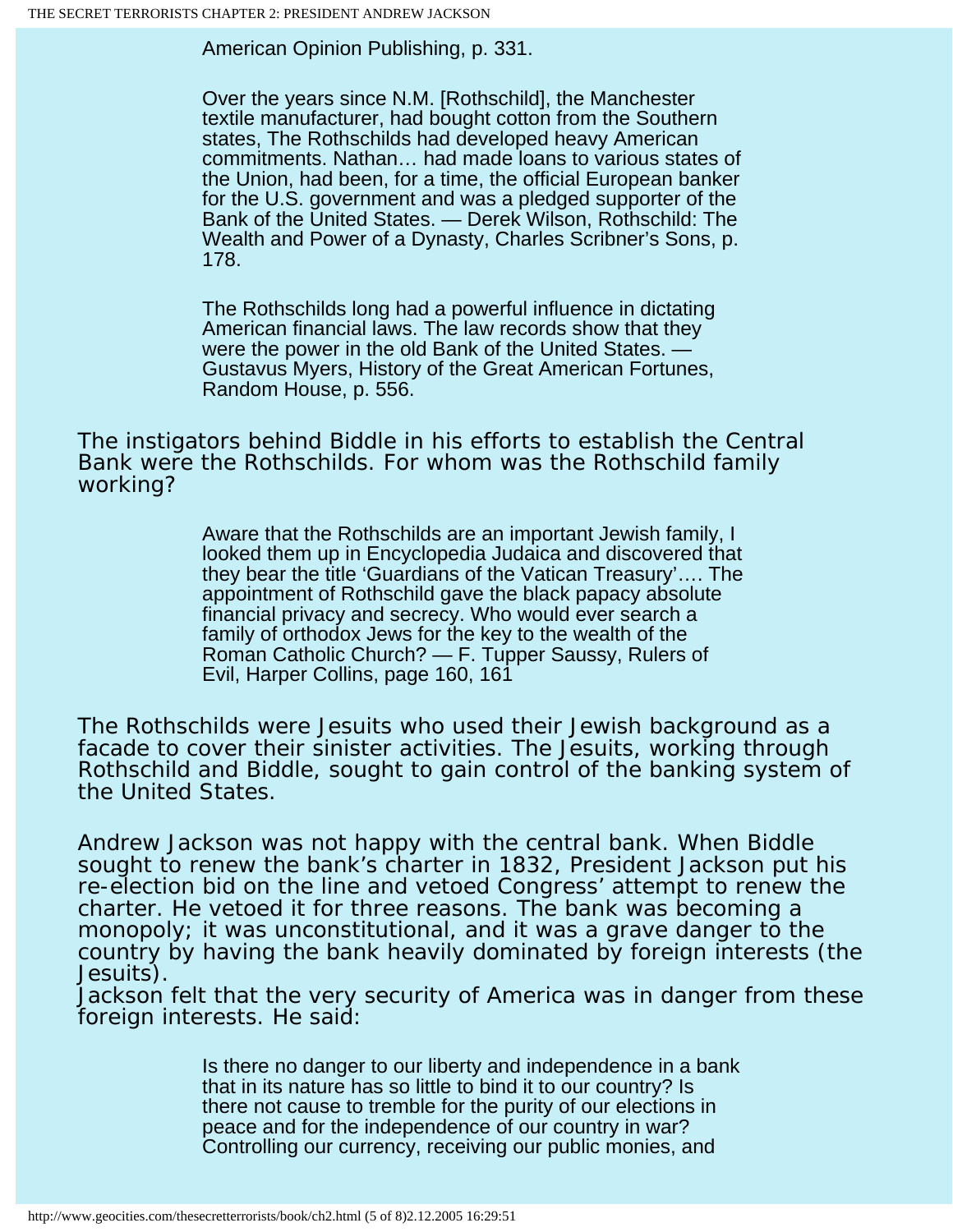holding thousands of our citizens in dependence, it would be more formidable and dangerous than a naval and military power of the enemy. — Herman E. Kross, Documentary History of Banking and Currency in the United States, Chelsea House, pp. 26, 27.

Jackson's comments were nothing new. Others understood the power wielded by those who ran the bank. Mayer Rothschild said:

> Let me issue and control a nation's money and I care not who writes the laws. — G. Edward Griffin, The Creature from Jekyll Island, American Opinion Publishing, p. 218.

This is the Jesuits'/Rothschilds' golden rule. The one who has the gold makes the rules!

Griffin then writes:

The Rothschild dynasty had conquered the world more thoroughly, more cunningly, and much more lastingly than all the Caesars before or all the Hitlers after them. — Ibid, p. 218.

Thomas Jefferson has this to say about the central bank.

A private central bank issuing the public currency is a greater menace to the liberties of the people than a standing army... We must not let our rulers load us with perpetual debt. — Ibid. p. 329.

The Jesuits used Biddle and Rothschild to gain the upper hand in American banking because they knew they could then control the people and effectively re-write the Constitution according to papal law. Jackson was trying to stop them.

Let us take a closer look at the central bank and see why it is so dangerous. Most people do not understand the central bank, the Federal Reserve Bank. Here is a very simplified scenario that pretty much explains one of the operations of the Federal Reserve.

It is necessary to understand that the Federal Reserve Bank is not owned by the United States government as many believe. The central bank, the Federal Reserve Bank, is a private bank, owned by some of the richest and most powerful people in the world. This bank has nothing to do with the U.S. government other than the connection, which allows the operation described below. The Federal Reserve Bank has a total, government-enforced monopoly in money. Before we had the central bank, each individual bank competed with other banks; the customers, the consumers, got the best deal. Not any more.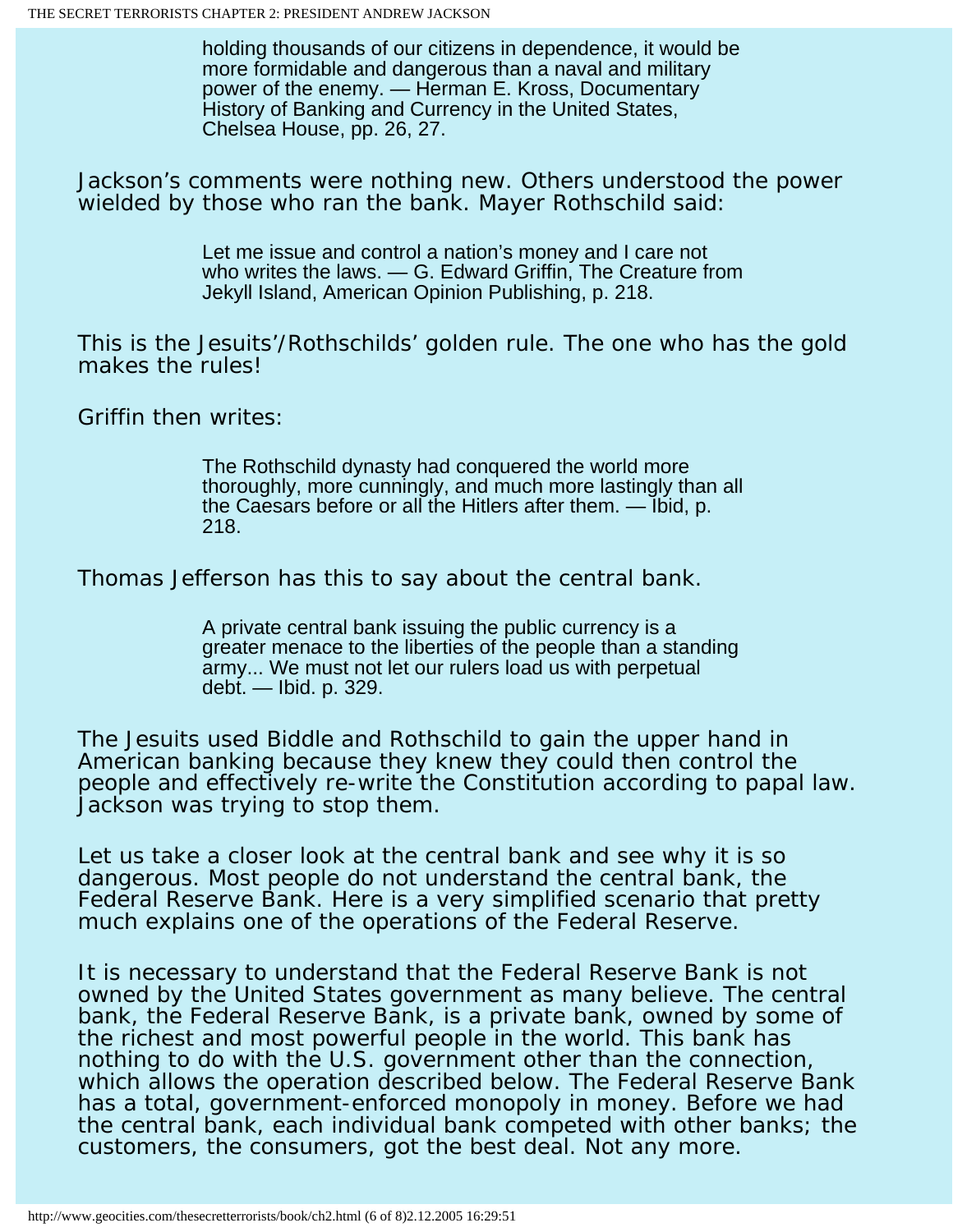We all know that today the United States government borrows money and operates under astronomical debt. Why is this? Common sense dictates that a policy of such enormous debt will sooner or later destroy the organization that practices it, because the interest on its debt must increase beyond its income, making payoff impossible.

Now to our scenario. Here, roughly, is how the operation proceeds. Suppose the United States government wants to borrow a billion dollars. The government issues a bond for this amount, much as a water company does when it wants to raise money for a new pipeline or a new dam. The government delivers this bond for the billion dollars to the Federal Reserve Bank. The Federal Reserve Bank takes the bond and writes an order to the Department of Printing and Engraving to print the billion dollars' worth of bills. After about two weeks or so, when the bills are printed, the Department of Printing and Engraving ships the bills to the Federal Reserve Bank, which then writes a check for about two thousand dollars to pay for printing the billion dollars' worth of bills. The Federal Reserve Bank then takes the billion dollars and lends the billion dollars to the United States government, and the people of the country pay interest at an exorbitant rate each year on this money, which came out of nothing. The owners of the Federal Reserve Bank put up nothing for this money.

We see, therefore, that when the United States government goes into debt one dollar, a dollar plus the interest goes into the pockets of the owners of the Federal Reserve Bank. This is the largest, the most colossal theft ever perpetrated in the history of mankind, and it is so slick, so subtle, and so obfuscated by propaganda from the news media that the victims are not even aware of what is happening. You can see why the Jesuits want to keep this operation secret.

The Constitution of the United States gives to Congress the power to coin money. If Congress coined its own money as the Constitution directs, it would not have to pay the hundreds of billions of dollars of interest that it now pays each year to the bankers for the national debt, for money that came out of nothing. Money coined by Congress would be debt free.

Biddle responded to Jackson's refusing to allow him to re-establish the central bank by shrinking the nations money supply. He did this by refusing to make loans. By so doing, he upended the economy and money disappeared. Unemployment ran high. Companies went bankrupt because they could not pay their loans. The nation went into a panic depression. Biddle felt he could force Jackson to keep the central bank. So confident was he that he publicly boasted that he had caused the economic woes in America. Due to his foolish bragging, others came out in defense of Jackson and the central bank died. It died until its re-establishment in 1913. It was re-established then by the same people, (Jesuits of Rome) for the same purpose of bringing America to her knees and planting the temporal power of the pope in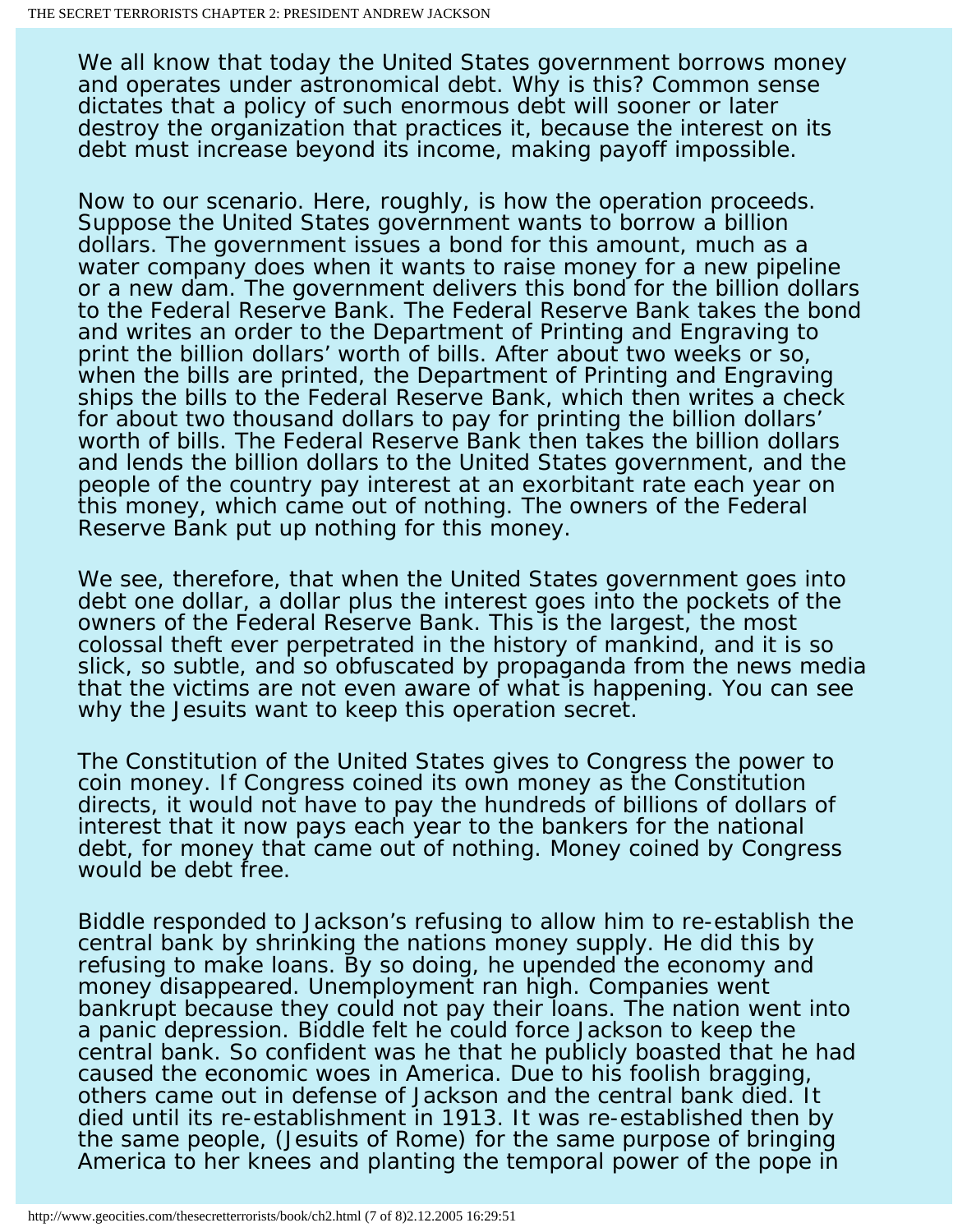#### America.

The Jesuits' scheming for a central bank in America was temporarily stopped during Andrew Jackson's presidency. He had opposed Calhoun's States Rights doctrine, and he stopped Biddle's attempt to continue the Central Bank. When other things fail, the Jesuit Oath declares that it is commendable to murder someone who stands in their way.

> The President had earned the undying hatred of monetary scientists, both in America and abroad. [The Jesuits were furious.] It is not surprising, therefore, that on January 30,1835, an assassination attempt was made against him. Miraculously, both pistols of the assailant misfired, and Jackson was spared by a quirk of fate. It was the first such attempt to be made against the life of a President of the United States. The would-be assassin was Richard Lawrence who either was truly insane or who pretended to be insane to escape harsh punishment. At any rate, Lawrence was found not guilty due to insanity. Later, he boasted to friends that he had been in touch with powerful people in Europe who had promised to protect him from punishment should he be caught. — Ibid. p. 357.

The Jesuit Order was dead serious about taking over the United States. They infiltrated into government at the highest levels, and used their agents in controlling the American banking system. They would also use assassination when necessary to destroy any opposition to their plans. Andrew Jackson was almost assassinated by a Jesuit plant, who bragged of powerful Europeans, (the Jesuits) that would set him free in case he was caught. Other Presidents came along who also incurred the undying wrath of Rome. Several have been assassinated, and a few escaped certain death. The next chapter, which discusses the Presidencies of William Henry Harrison, Zachary Taylor, and James Buchanan, will fill in the details.

[Chapter 3: Harrison, Taylor, and Buchanan](#page-19-0) 

[Home Page](http://www.geocities.com/thesecretterrorists)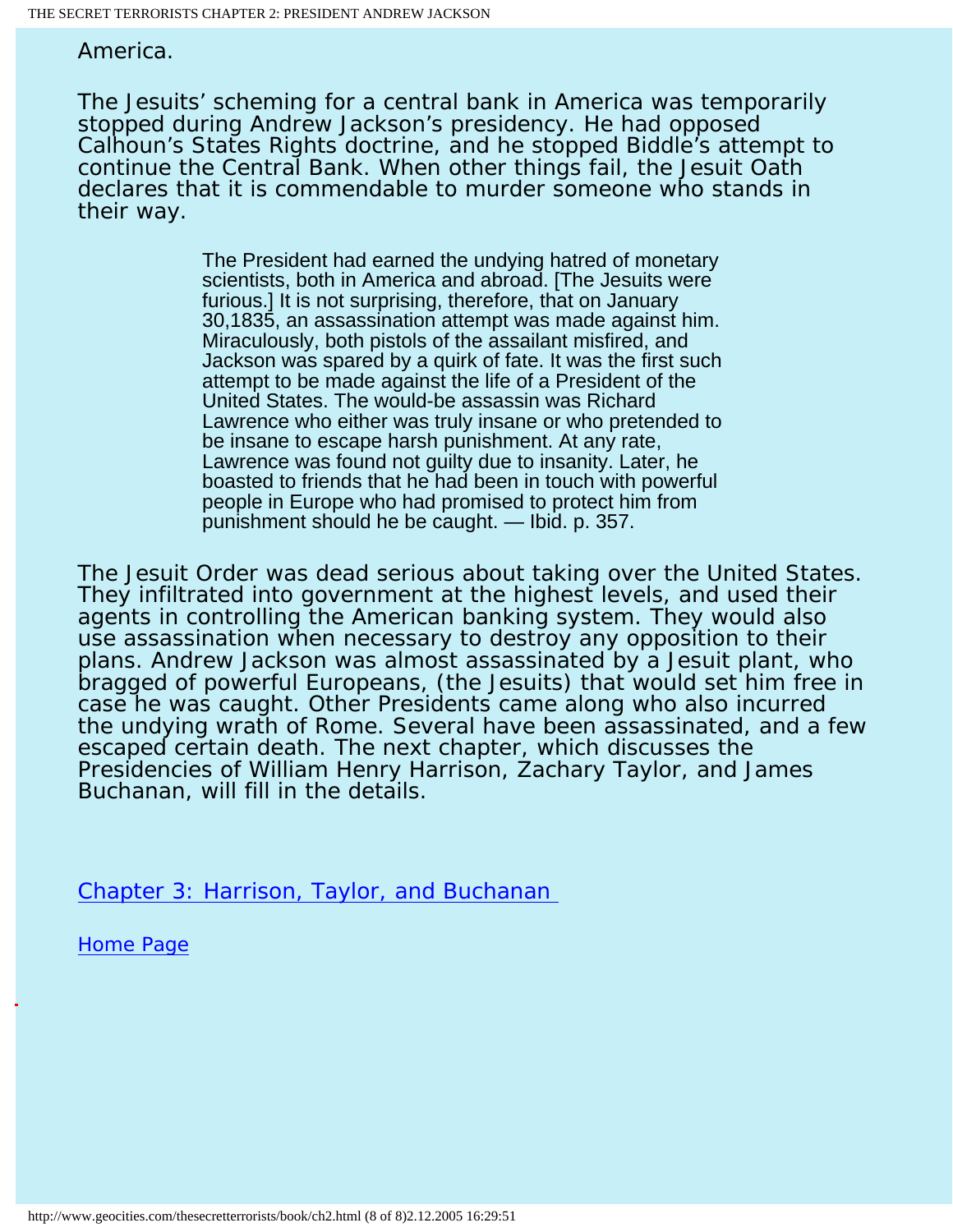#### **CHAPTER 3**

## <span id="page-19-0"></span>**PRESIDENTS HARRISON, TAYLOR, AND BUCHANAN**

William Henry Harrison was elected to the Presidency of the United States in the year 1841. He was already well up in years at 67, but he was very healthy and robust. All who knew him felt that he would have no problem going through his full four years in office. However, just thirty-five days after taking the oath of office, President Harrison was dead on April 4, 1841. Most, if not all, encyclopedias will tell you that he died of pneumonia after giving his inaugural address in the severe cold of Washington, D.C., but that is not correct. He did not die of pneumonia.

When Harrison came to office a very tense situation existed in the country. Trouble was brewing between the North and the South over the issue of slavery. There was contention over the annexation of Texas, whether it would be admitted free or slave. An attempt had been made on President Jackson's life just six years before. Harrison took office a short twenty years before the Civil War. The influence of the Jesuits was weighing heavily upon America.

As we have already seen, the Congresses at Vienna, Verona, and Chieri, were determined to destroy popular government wherever it was found. The prime target was the United States and the destruction of every Protestant principle. The despicable Jesuits were ordered to carry out this destruction.

Andrew Jackson faced the onslaught of the Jesuits via the political mine fields of John C. Calhoun and the financial wizardry of Nicholas Biddle. William Henry Harrison had also refused to go along with the Jesuits' goals for America. In his inaugural address he made these comments:

> We admit of no government by divine right, believing that so far as power is concerned, the beneficent Creator has made no distinction among men; that all are upon an equality, and that the only legitimate right to govern, is upon the expressed grant of power from the governed. — Burke McCarty, The Suppressed Truth About the Assassination of Abraham Lincoln, Arya Varta Publishing, p. 44.

By that statement, President Harrison had just incurred the deadly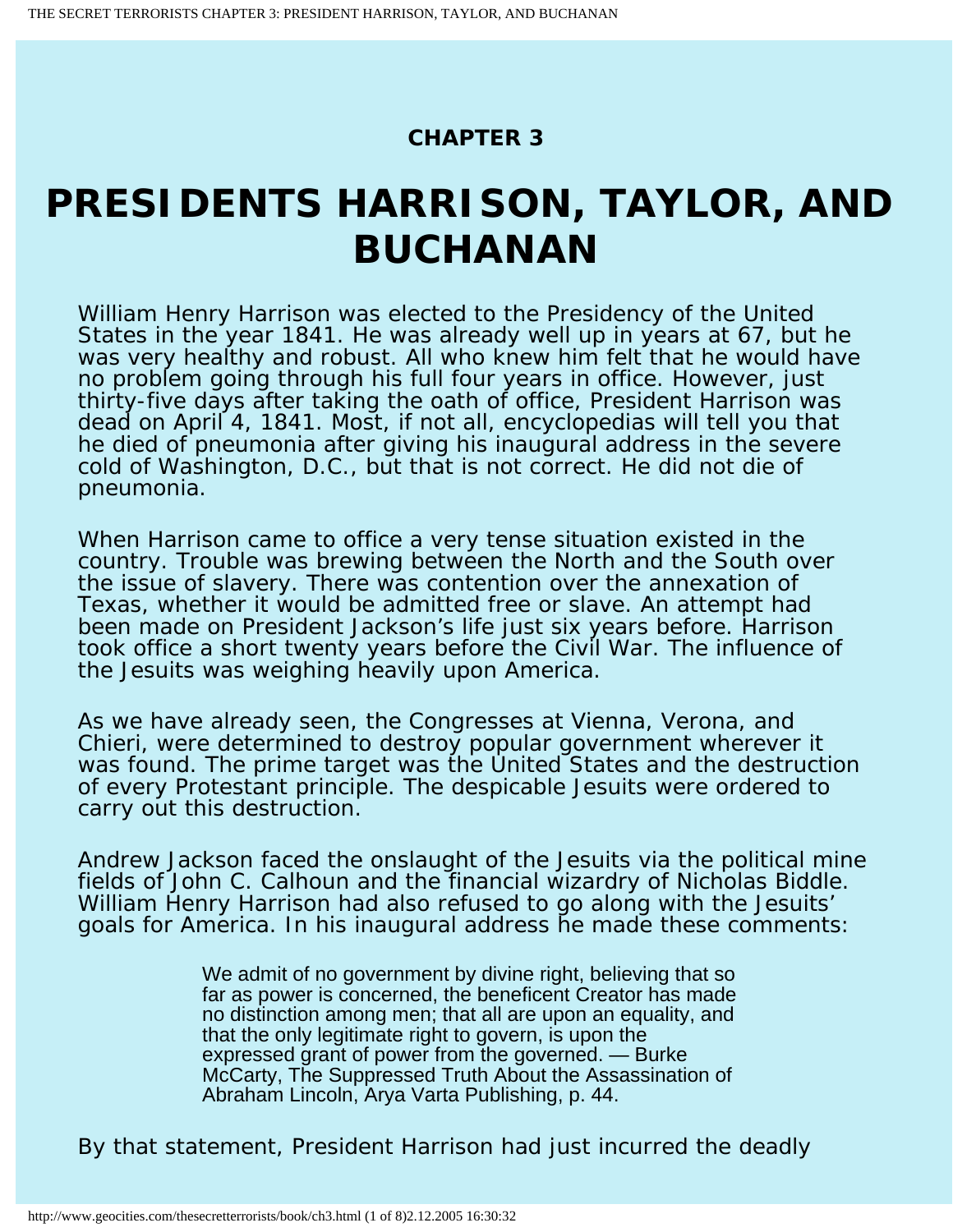wrath of the Jesuits.

With these unmistakable words President Harrison made his position clear; he hurled defiance to the Divine Right enemies of our Popular Government. [Burke McCarty is talking about Rome when she says that.] Aye, he did more — for those were the words that signed his death warrant. Just one month and five days from that day, President Harrison lay a corpse in the White House. He died from arsenic poisoning, administered by the tools of Rome. The Jesuit oath had been swiftly carried out:

"I do further promise and declare that I will, when opportunity presents, make and wage, relentless war, secretly or openly, against all heretics, Protestants and Liberals, as I am directed to do, to extirpate them and exterminate them from the face of the earth.... That when the same cannot be done openly, I will secretly use the poison cup regardless of the honor, rank, dignity or authority of the person or persons... whatsoever may be their condition in life, either public or private, as I at any time may be directed so to do by an agent of the Pope or Superior of the Brotherhood of the Holy Faith of the Society of Jesus." — Ibid. pp. 44, 46.

For nearly a thousand years, the Roman Catholic popes felt that they ruled by divine right, that their power had come directly from God, and that all men were to bow to their authority and control. If a ruler would not submit his position and the country he ruled into the hands of the Pope, then that person had no right to rule. When Harrison stated that, "we admit of no government by divine right," he was declaring that he and the United States were in no way going to submit to the pope's control. To the pope and his heinous Jesuits, this was a slap in the face that they felt must be dealt with immediately.

It was not Harrison alone that had rejected Rome's authority, for he was simply stating what the Declaration of Independence and the Constitution had declared before him. Our Republic totally refused the control that the pope and the Jesuits were trying to apply. When a nation, church, or individual, refuses to submit to the authority of the papacy, they are finished. Unless God intervenes, the lives of those opposing the papacy will be terminated.

This concept is completely foreign to the thinking of people who have lived under a free, constitutional government. The inalienable rights to worship God according to the dictates of one's own conscience and a government without a king, are taken for granted in the United States today. We don't realize that Harrison's statement was a dagger aimed at the heart of the papacy's existence.

Another ruler who refused to be dictated to by the papacy was Queen Elizabeth of England. She was one of Henry the Eighth's daughters and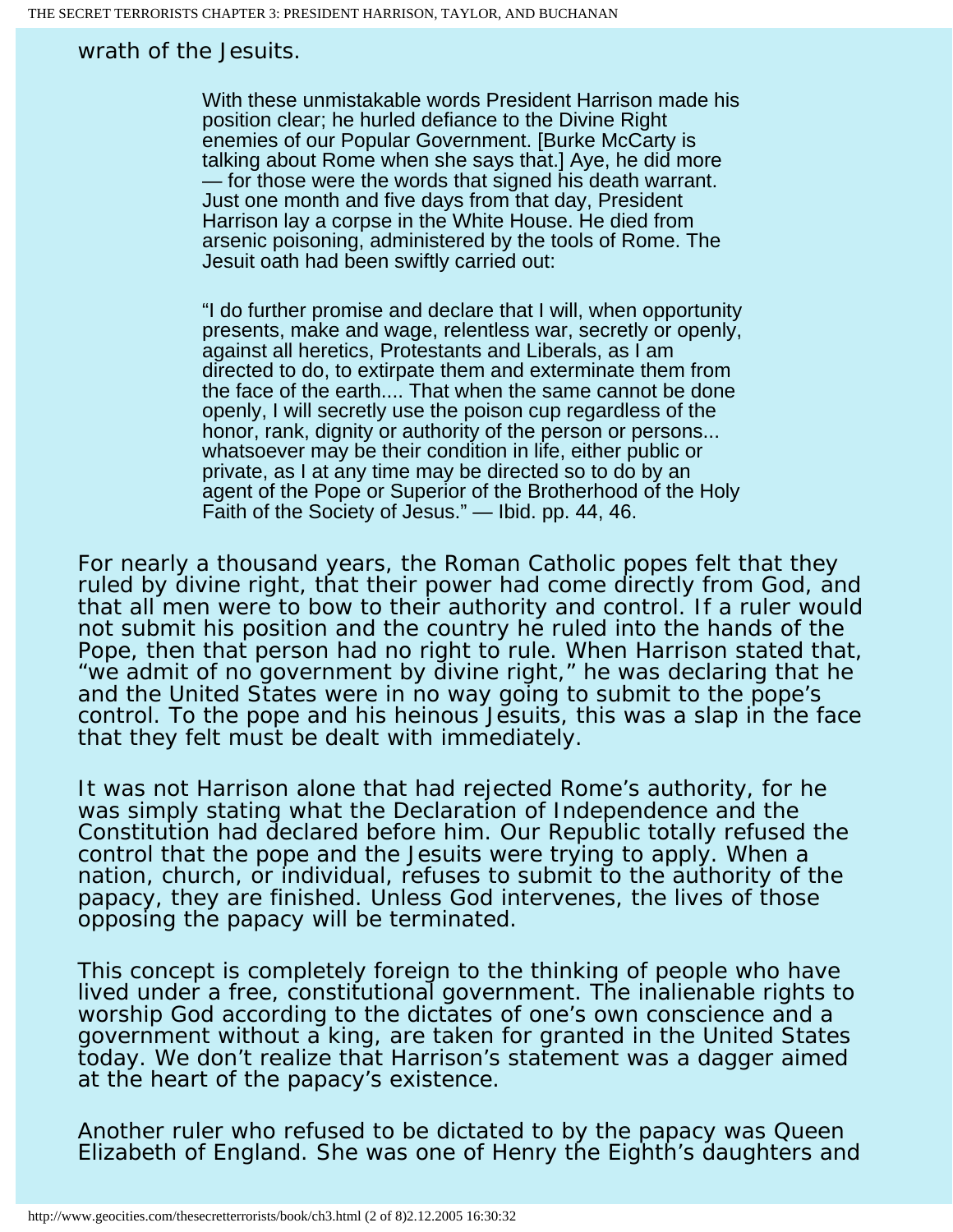ruled England from 1558 to 1603. She ascended the throne following the death of her half-sister, 'Bloody Mary,' who ruled England from 1553 to 1558. Mary had been a Catholic sovereign, but Elizabeth was a Protestant.

> After her accession, Elizabeth wrote to Sir Richard Crane, the English ambassador in Rome, to notify the people of her accession. But she was informed by 'His Holiness' that England was a fief [servant or slave] of the 'Holy See,' that Elizabeth had no right to assume the crown without his permission, that she was not born in lawful wedlock, and could not therefore reign over England; that her safest course was to renounce all claims to the throne, and submit herself entirely to his will; then he would treat her as tenderly as possible. But, if she refused his 'advice,' he would not spare her! She declined the pope's advice, and the hatred of Pius and his successors was assured. — J.E.C. Shepherd, The Babington Plot, Wittenburg Publications, p. 46.

Queen Elizabeth wisely rejected the assumed 'Divine Right' of the papacy to rule over and control the throne of England. Because of this there were at least five attempts to assassinate her. These attempts all failed because she had a superb secret service group, and her life was saved.

When the papacy realized that all their efforts to assassinate Elizabeth had failed, they turned to one of their Catholic sons, Phillip the Second of Spain. In 1580 the papacy arranged for Spain to invade England.

> Later on it was Pope Sixtus X who promised Philip of Spain a million scudi to assist in equipping his 'Invincible Armada' to destroy the throne of Elizabeth, and the only condition the pope made in bestowment of his gift: 'he should have the nomination of the English sovereign, and that the kingdom should become a fief of the church.' — Ibid, p. 47.

The famous Spanish Armada was sent to crush England because Elizabeth would not give her throne and kingdom to the pope. For thirty years, the Jesuits tried to kill Elizabeth, but failed. Finally, they conspired with Phillip the Second of Spain to annihilate her with the Armada.

> We charge the popes of the 'succession' with being the prime movers in the entire adult life of Elizabeth to deliberately destroy her and her kingdom, forcing England's return to the domination of their evil, enslaving system, called the 'Roman Catholic Church.' Not only was the pope the prime mover of the seditious intrigues in England, but he was the mainspring of the ongoing treachery.

The pope insisted on exercising absolute authority and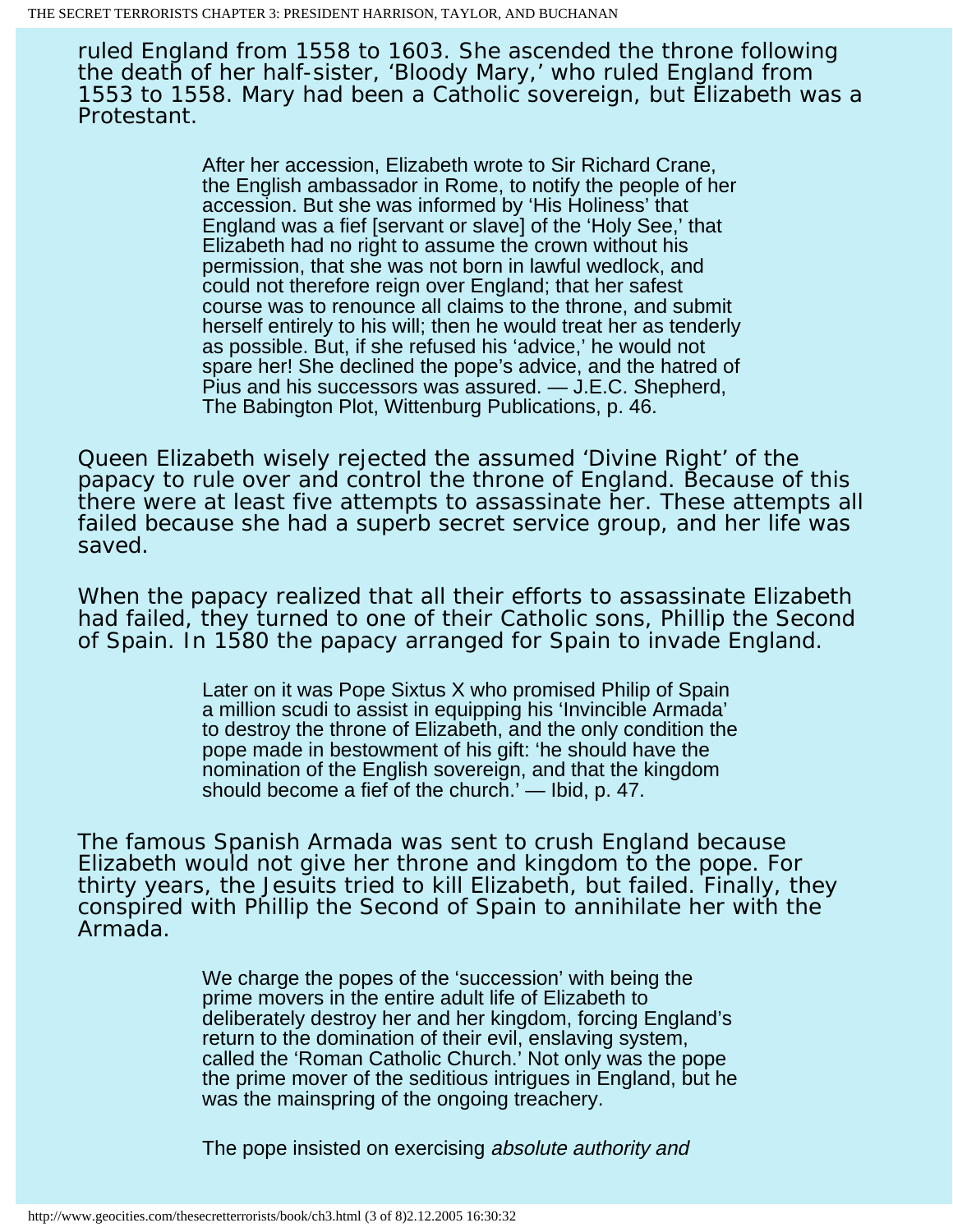sovereignty over all kings and princes, and dared to assume the prerogatives of Deity in wielding his 'spiritual' and 'temporal' swords. — Ibid, pp. 98, 99. (emphasis added).

Likewise, as William Henry Harrison took his oath to become the President of the United States, the Jesuits saw a man that openly opposed them and their plans. Unfortunately, President Harrison was poisoned just thirty five days into his term of office.

> General Harrison did not die of natural disease — no failure of health or strength existed — but something sudden and fatal. He did not die of Apoplexy; that is a disease. But arsenic would produce a sudden effect, and it would also be fatal from the commencement. This is the chief weapon of the medical assassin. Oxalic acid, prucic acid, or salts of strychnine, would be almost instant death, and would give but little advantage for escape to the murderer. Therefore his was not a case of acute poisoning, when death takes place almost instantaneously, but of chronic, where the patient dies slowly. He lived about six days after he received the drug. — John Smith Dye, The Adder's Den, p. 37.

United States Senator Thomas Benton concurs.

There was no failure of health or strength to indicate such an event, or to excite apprehension that he would not go through his term with the same vigor with which he commenced it. His attack was sudden and evidently fatal from the commencement. — Senator Thomas Benton, Thirty Years View, volume II, p. 21. (quoted in John Smith Dye's book, The Adder's Den, page 36).

William Henry Harrison became the first president to fall a victim of the Jesuits in their attempt to take over the United States, destroy the Constitution, and install the papacy as the supreme ruler in America. If any U.S. President or any other leader refused to take orders from the Jesuits, they too, would be targets of assassination. Zachary Taylor refused to go along with the destruction of America and he was the next to fall.

Taylor was known as a great military man. His friends called him 'Old Rough and Ready.' He came to the White House in 1848 and sixteen months later, he was dead.

> .... they used the invasion of Cuba as the test for President Taylor, and had their plans ready to launch their nefarious scheme in the early part of his administration, but from the very beginning President Taylor snuffed out all hope of its consummation during his term. — Burke McCarty, The Suppressed Truth About the Assassination of Abraham Lincoln, Arya Varta Publishing, p. 47.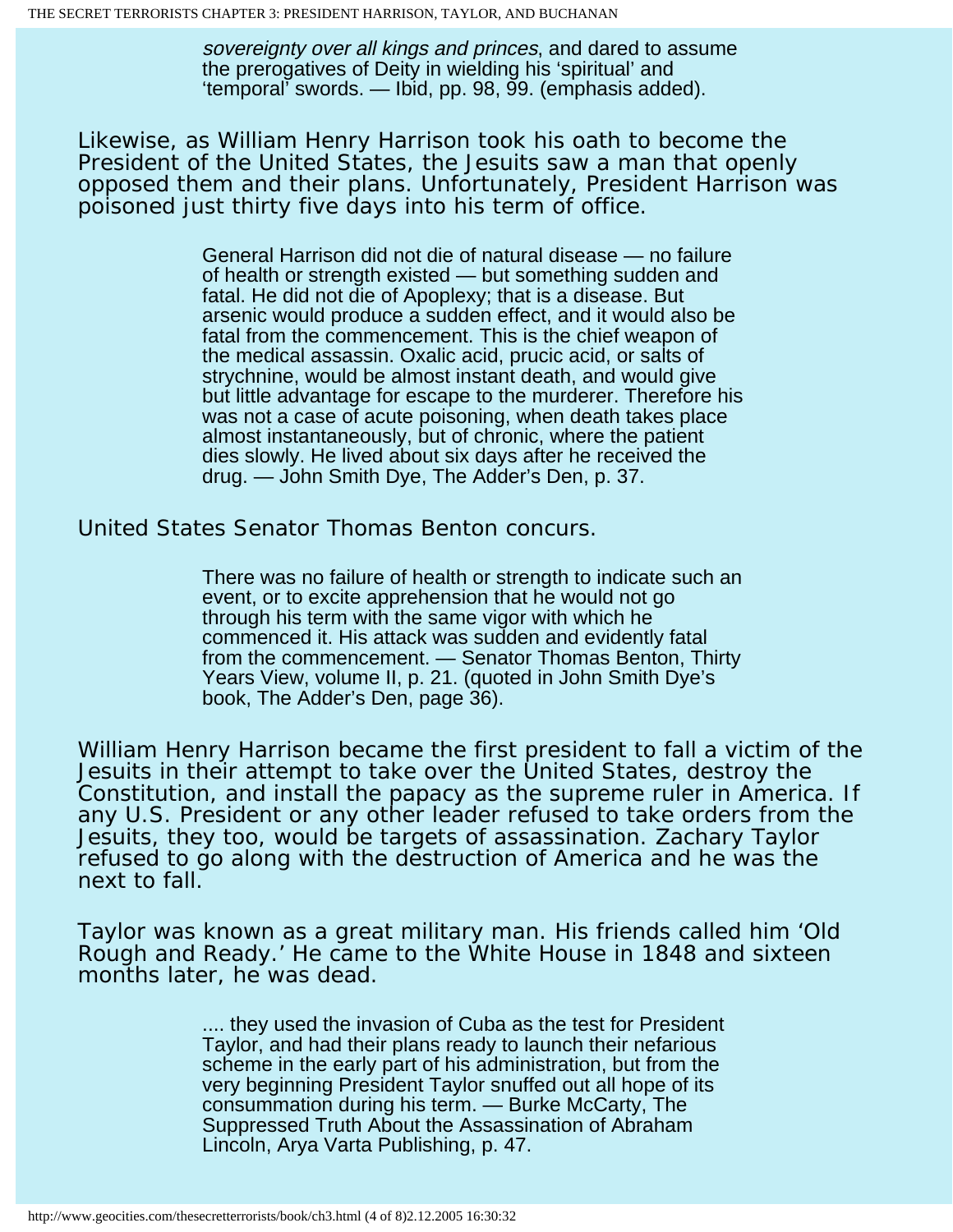Here is what would have happened if Zachary Taylor had invaded Cuba. There was Catholic Austria, Catholic Spain, Catholic France and England all waiting, ready to do battle with the United States of America if he had invaded Cuba. What chance would this young republic have had against the united powers of Catholic Europe at that time? The papacy well understood this and that is why they pushed Taylor so hard to invade.

Taylor committed another 'crime' against Rome. He spoke passionately about the preservation of the Union. The Jesuits were striving hard to split the nation in two, and the President was trying hard to keep it together. Jesuit agent, John C. Calhoun, visited the Department of State, and requested the president to say nothing in his forthcoming message about the Union. But Calhoun had little influence over Taylor, for after his visit the following remarkable passage was added to Taylor's speech,

> Attachment to the Union of States should be fostered in every American heart. For more than half a century during which kingdoms and empires have fallen, this Union has stood unshaken.... In my judgment its dissolution would be the greatest of calamities and to avert that should be the steady aim of every American. Upon its preservation must depend our own happiness and that of generations to come. Whatever dangers may threaten it, I shall stand by it and maintain it in its integrity to the full extent of the obligations imposed, and power conferred upon me by the Constitution. — John Smith Dye, The Adder's Den, pp. 51, 52.

McCarty picks up the story from here,

There was no quibbling in this. The pro slavery leaders had nothing to count on in Taylor, therefore they decided on his assassination…

The arch-plotters, fearing that suspicion might be aroused by the death of the President early in his administration, as in the case of President Harrison, permitted him to serve one year and four months, when on the fourth of July, arsenic was administered to him during a celebration in Washington at which he was invited to deliver the address. He went in perfect health in the morning and was taken ill in the afternoon about five o'clock and died on the Monday following, having been sick the same number of days and with precisely the same symptoms as was his predecessor, President Harrison. — Burke McCarty, The Suppressed Truth About the Assassination of Abraham Lincoln, Arya Varta Publishing, p. 48.

The slave power [the Jesuits] had now sufficient reason to count him as an enemy, and his history gave them to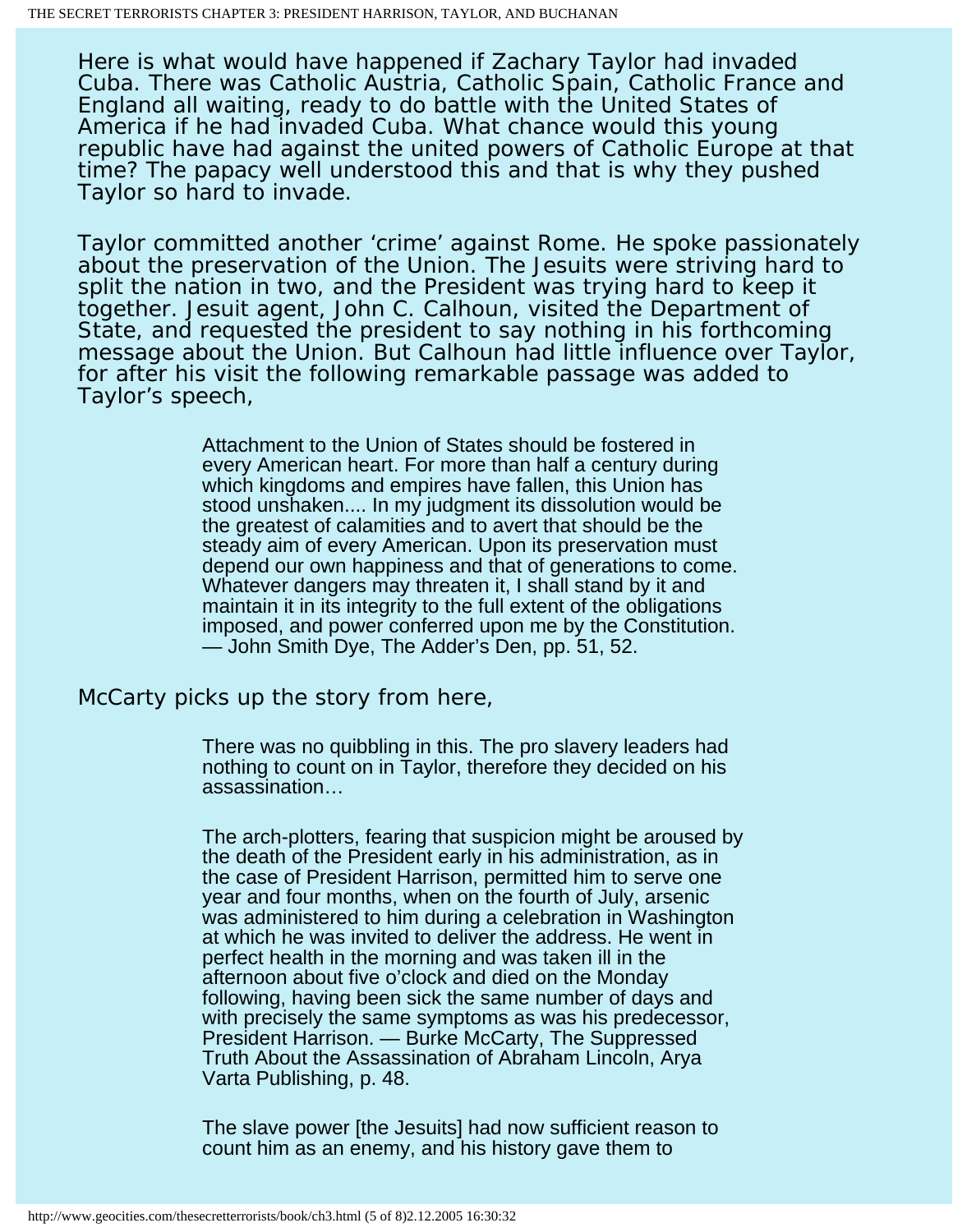understand that he never surrendered. Those having slavery politically committed to their care had long before sworn that no person should ever occupy the Presidential chair that opposed their schemes in the interest of slavery. They resolved to take his life....

This the slave power [the Jesuits] understood, and they determined to serve him as they had previously served General Harrison; and only waited a favorable opportunity to carry out their hellish intent. The celebration of the 4th of July was near at hand; and it was resolved to take advantage of that day, and give him the fatal drug. — John Smith Dye, The Adder's Den, pp. 52,53.

Six years later James Buchanan, a Pennsylvania Democrat, was elected president. James Buchanan had wined and dined with the Southerners and it appeared as though he would go along with their desires.

> The new president proved himself a decided 'Trimmer.' Although he was a Northern man, he had strongly courted the Southern leaders and given them to understand that he was 'With them heart and soul,' in short, he double-crossed them...

> The gentleman had had his ear to the ground evidently and had heard the rumble of the Abolitionists' wheels.... He coolly informed them that he was President of the North, as well as of the South. This change of attitude was indicated by his very decided stand against Jefferson Davis and his party, and he made known his intention of settling the question of Slavery in the Free States to the satisfaction of the people in those States. — Burke McCarty, The Suppressed Truth About the Assassination of Abraham Lincoln, Arya Varta Publishing, p. 50.

James Buchanan didn't have to wait long to find out what the Jesuits would do to him for double-crossing them.

> On Washington's birthday, Buchanan's stand became known and the next day he was poisoned. The plot was deep and planned with skill. Mr. Buchanan, as was customary with men in his station, had a table and chairs reserved for himself and friends in the dining room at the National Hotel. The President was known to be an inveterate tea drinker; in fact, Northern people rarely drink anything else in the evening. Southern men prefer coffee. Thus, to make sure of Buchanan and his Northern friends, arsenic was sprinkled in the bowls containing the tea and lump sugar and set on the table where he was to sit. The pulverized sugar in the bowls used for coffee on the other tables was kept free from the poison. Not a single Southern man was affected or harmed. Fifty or sixty persons dined at the table that evening, and as nearly as can be learned, about thirty-eight died from the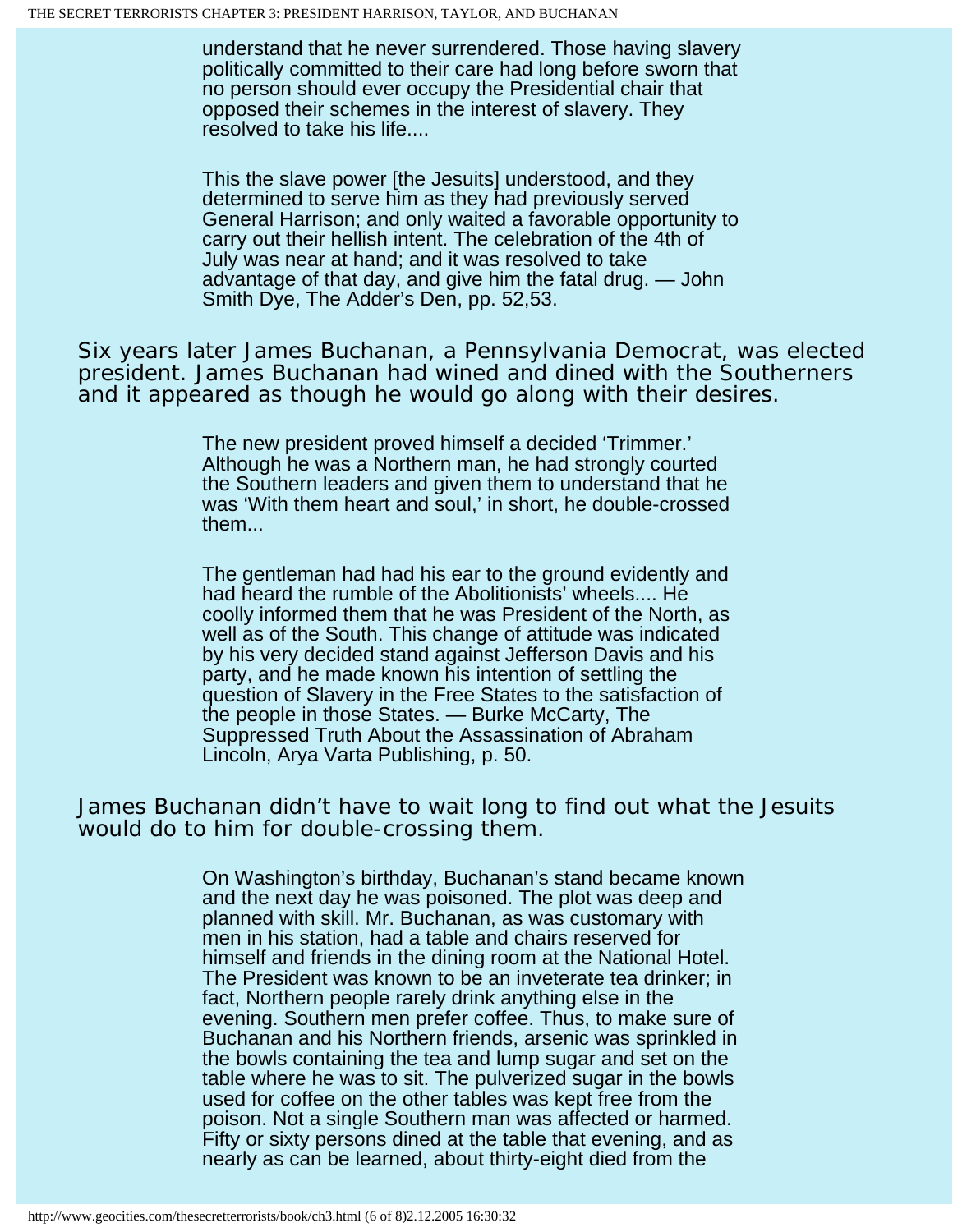effects of the poison. President Buchanan was poisoned, and with great difficulty his life was saved. His physicians treated him understandingly from instructions given by himself as to the cause of the illness, for he understood well what was the matter.

Since the appearance of the epidemic, the tables at the National Hotel have been almost empty.

Have the proprietors of the Hotel, or clerks, or servants, suffered from it? If not, in what respect did their diet and accommodations differ from those of the guests?

There is more in this calamity than meets the eye. It's a matter that should not be trifled with. — The New York Post, March 18, 1857.

James Buchanan was poisoned and almost died. He lived because he knew that he had been given arsenic poisoning and so informed his doctors. He knew that the Jesuits poisoned Harrison and Taylor.

The Jesuit Order fulfilled their oath again that they would poison, kill, or do whatever was necessary to remove those who opposed their plans. From 1841 to 1857, we saw that three Presidents were attacked by the Jesuits as outlined in the Congresses of Vienna, Verona, and Chieri. Two died and one barely escaped. They allow nothing to stand in their way of total domination of America, and the destruction of the Constitution. As they look at America the priests of Rome have stated,

> We are also determined to take possession of the United States; but we must proceed with the utmost secrecy.

Silently and patiently, we must mass our Roman Catholics in the great cities of the United States, remembering that the vote of a poor journeyman, though he be covered with rags, has as much weight in the scale of powers as the millionaire Astor, and that if we have two votes against his one, he will become as powerless as an oyster. Let us then multiply our votes; let us call our poor but faithful Irish Catholics from every corner of the world, and gather them into the very hearts of the cities of Washington, New York, Boston, Chicago, Buffalo, Albany, Troy, Cincinnati.

Under the shadows of those great cities, the Americans consider themselves a giant unconquerable race. They look upon the poor Irish Catholics with supreme contempt, as only fit to dig their canals, sweep their streets and work in their kitchens. Let no one awake those sleeping lions, today. Let us pray God that they continue to sleep a few years longer, waking only to find their votes outnumbered as we will turn them forever, out of every position of honor, power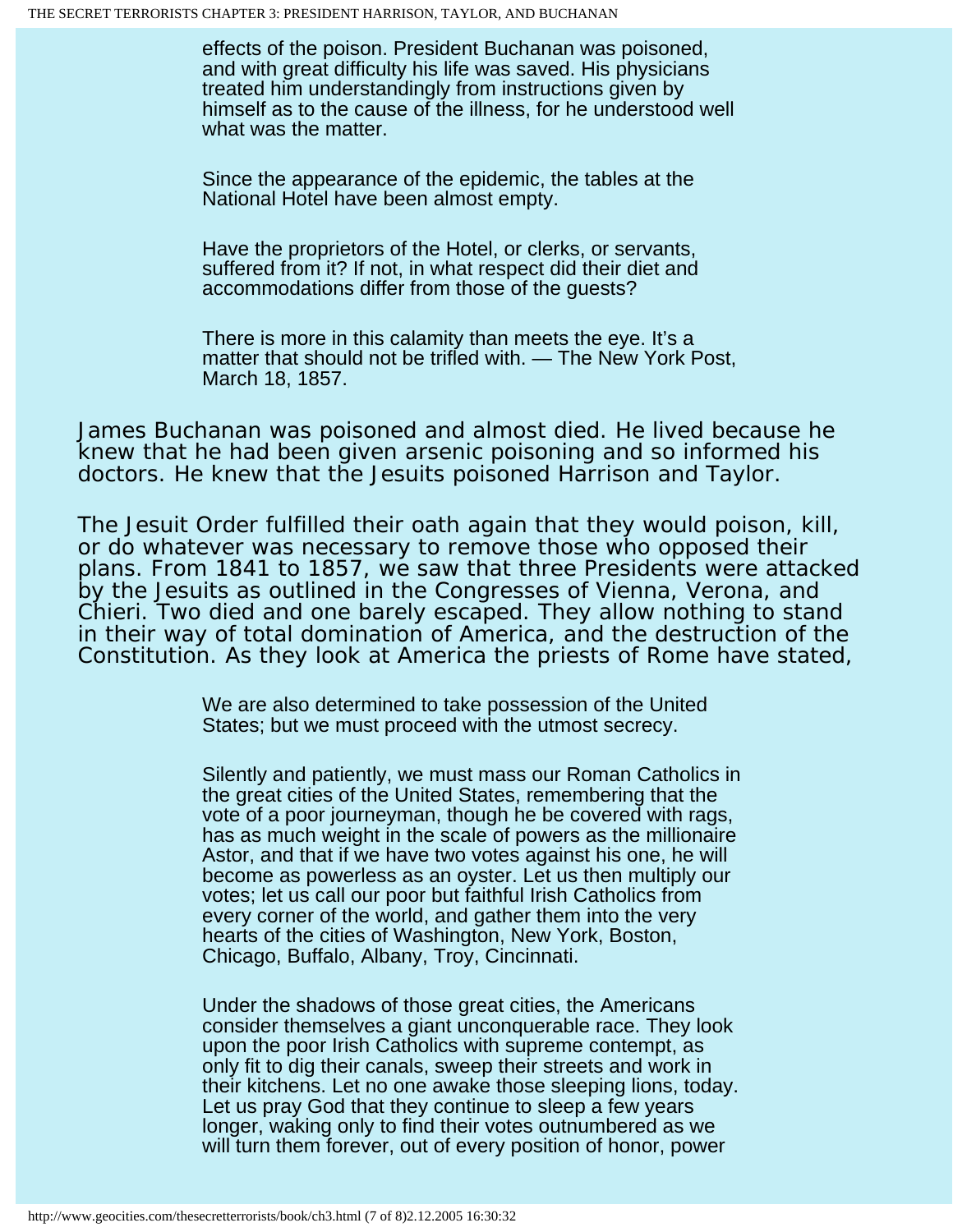and profit!… What will those so-called giants think when not a single senator or member of Congress will be chosen, unless he has submitted to our holy father the pope!

We will not only elect the president, but fill and command the armies, man the navies, and hold the keys of the public treasury!…

Then, yes! then, we will rule the United States and lay them at the feet of the Vicar of Jesus Christ, that he may put an end to their godless system of education and impious laws of liberty of conscience, which are an insult to God and man! — Charles Chiniquy, Fifty Years in the Church of Rome, Chick Publications, pp. 281,282.

When they say "Vicar of Jesus Christ" they mean the pope.

[Chapter 4: President Abraham Lincoln](http://www.geocities.com/thesecretterrorists/book/ch4)

[Home Page](http://www.geocities.com/thesecretterrorists)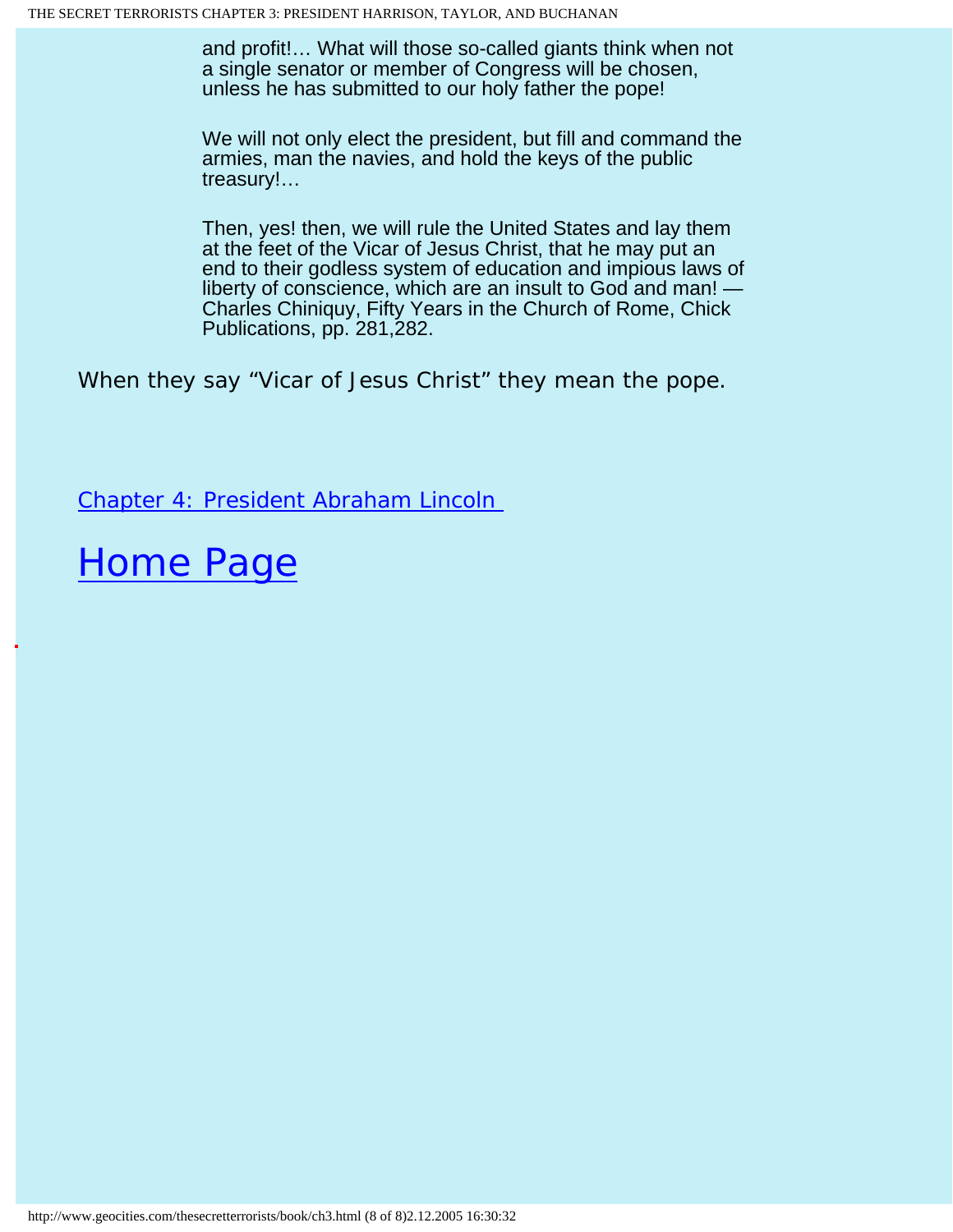### **CHAPTER 4**

#### **PRESIDENT ABRAHAM LINCOLN**

In 1856, a runaway slave named Dred Scott had sought to gain freedom in the free state of Kansas. The case was so important that it went all the way to the Supreme Court. The infamous Dred Scott Decision was rendered by the fanatical Roman Catholic Judge Taney, the Chief Justice of the United States at that time. The Taney Decision, in a nutshell, was that the Negro had no rights that the white man had to respect. This basically said that the black man was inferior to the white man and had no rights. Abraham Lincoln as a child had watched the selling of young black men and women in a small Illinois town. As he and a friend walked past a slave auction, Lincoln turned to his friend and said, "Some day, I am going to hit it hard!"

In November of 1855, Charles Chiniquy, a Catholic priest of Kankakee, Illinois, had been attacked in a series of court cases by the Bishop of the Chicago Diocese. Chiniquy had spoken often on the subject of temperance and the evils of liquor. Since many of the priests were alcoholics, and most of the others were social drinkers, Chiniquy's talks on temperance were not appreciated. Chiniquy often quoted the Bible in defense of certain positions he held. This greatly inflamed the Catholic bishop of Chicago against him. In order to silence him, Chiniquy was framed, being accused by an immoral priest's female relative of misconduct towards her.

Charles Chiniquy's case had been so publicized in the IlliRT c press that very few lawyers wanted to defend him. They realized that they were not just fighting against a priest in Chicago; they were fighting against the Roman Catholic Church. Charles Chiniquy learned of Abe Lincoln, a very loyal and upright lawyer in Illinois. Chiniquy sent Lincoln a wire asking for his services and within twenty minutes of Chiniquy's wire, he got a reply that said, "Yes, I will defend your life and your honor at the next May term of the Court at Urbana. Signed A. Lincoln."

Chiniquy relates,

The time arrived when the Sheriff of Kankakee had to drag me again as a criminal and a prisoner to Urbana, and deliver me into the hands of the sheriff of that city. I arrived there on the 20th of October with my lawyers, Messrs. Osgood and Paddock, and a dozen witnesses. Mr. Abraham Lincoln had preceded me only by a few minutes from Springfield. — Charles Chiniquy, Fifty Years in the Church of Rome, Chick Publications, p. 273.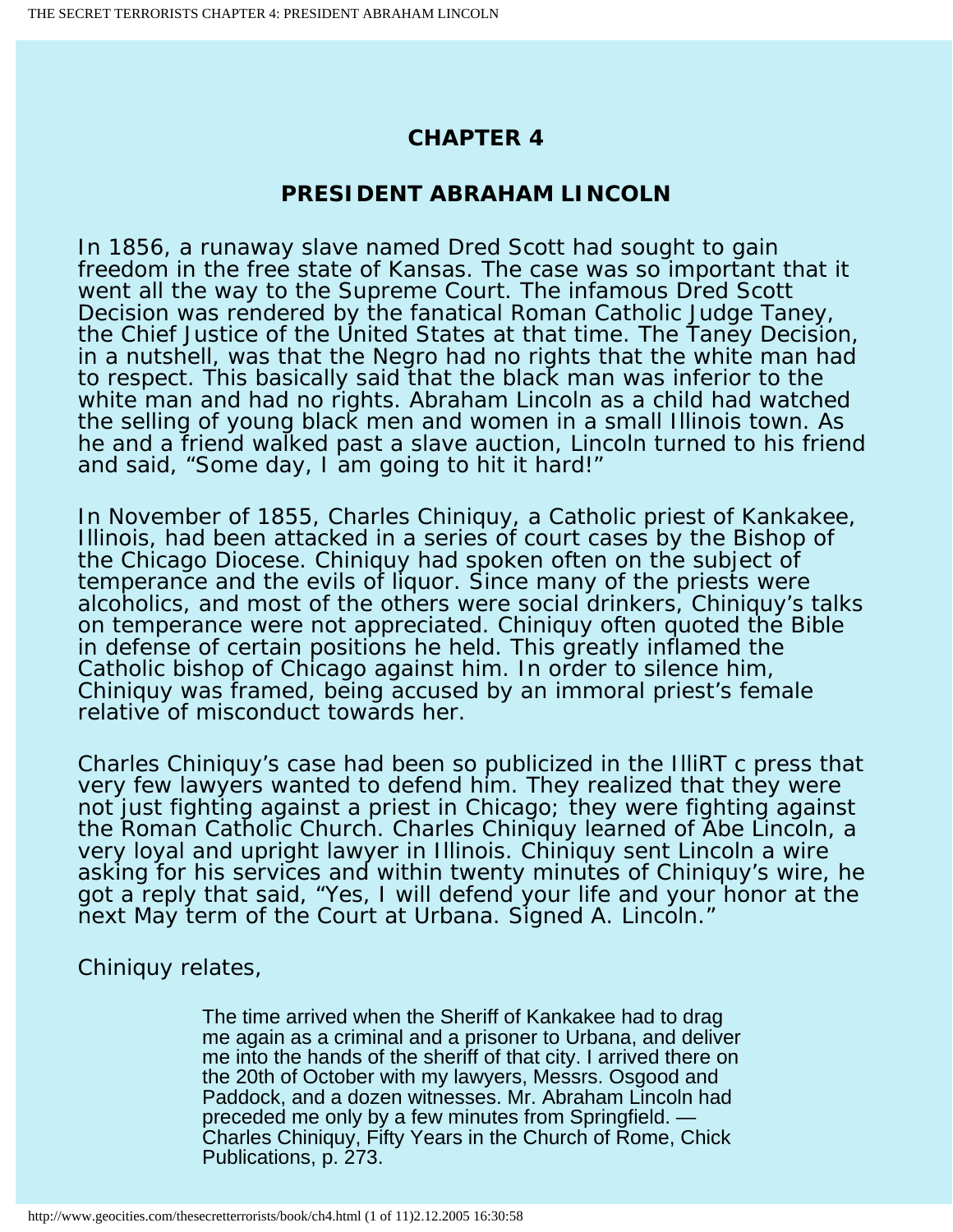When Charles Chiniquy was defended by Abraham Lincoln, we read,

He then went on and depicted the career of Father Chiniquy, how he had been unjustly persecuted and in conclusion said, "As long as God gives me a heart to feel, a brain to think, or a hand to execute my will, I shall devote it against that power which has attempted to use the machinery of the courts to destroy the rights and character of an American citizen." And this promise made by Abraham Lincoln in his maturer years he also kept. — Burke McCarty, The Suppressed Truth about the Assassination of Abraham Lincoln, Arya Varta Publishing, p. 41.

Lincoln realized that Chiniquy had been unjustly accused. The night before Chiniquy was to be condemned to prison for a crime he did not commit, an eye witness, who had overheard the plot to destroy Chiniquy, came forward and he was saved.

Abraham Lincoln made a lot of enemies as a result of the Chiniquy trial. As they left the courtroom, Charles Chiniquy was in tears. Abraham Lincoln asked him,

> Father Chiniquy, what are you crying for? "Dear Mr. Lincoln," I answered, "allow me to tell you that the joy I should naturally feel for such a victory is destroyed in my mind by the fear of what it may cost you. There were in the court not less than ten or twelve Jesuits from Chicago and St. Louis, who came to hear my sentence of condemnation to the penitentiary……What troubles my soul just now and draws my tears, is that it seems to me that I have read your sentence of death in their fiendish eyes. How many other noble victims have already fallen at their feet!" — Charles Chiniquy, Fifty Years in the Church of Rome, p. 280, 281.

Abraham Lincoln, as far back as 1855 and 1856, was already a marked man that Rome sought to destroy. Four years later, in 1860, Abraham Lincoln was elected President of the United States. As he made his way from Illinois to Washington, D. C., he had to pass through the city of Baltimore. He later said to Charles Chiniquy,

> I am so glad to meet you again. . . . You see that your friends, the Jesuits, have not yet killed me. But they would have surely done it when I passed through their most devoted city, Baltimore, had I not passed by incognito a few hours before they expected me. We have proof that the company which had been selected and organized to murder me was led by a rabid Roman Catholic called Byrne; it was almost entirely composed of Roman Catholics; more than that, there were two disguised priests among them, to lead and encourage them…. I saw Mr. Morse, the learned inventor of electric telegraphy: he told me that when he was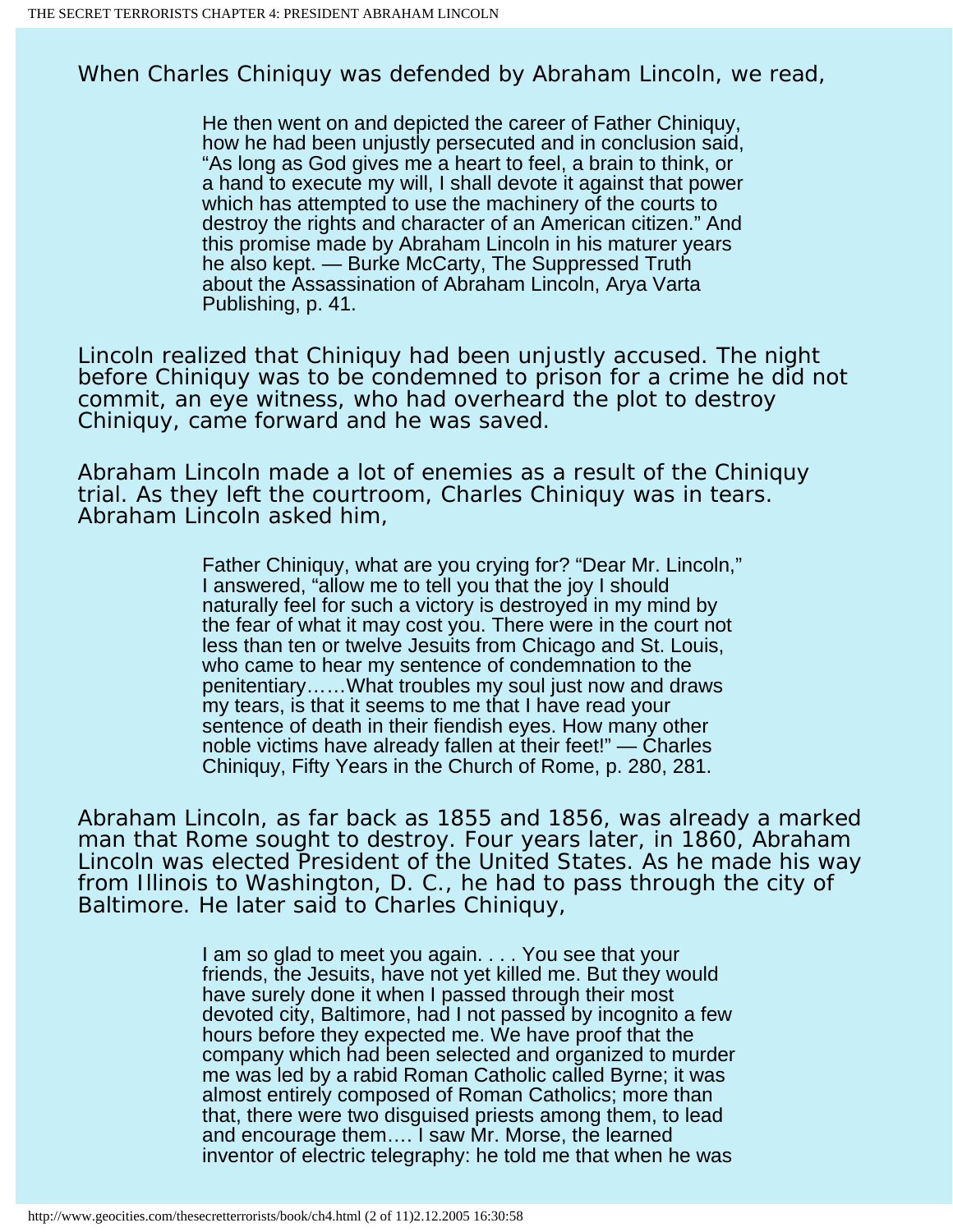in Rome, not long ago, he found out the proofs of the most formidable conspiracy against this country and all its institutions. It is evident that it is to the intrigues and emissaries of the pope that we owe in great part the horrible civil war, which is threatening to cover the country with blood and ruins.

I am sorry that Professor Morse had to leave Rome before he could know more about the secret plans of the Jesuits against the liberties and the very existence of this country. — Ibid. p. 292.

Twenty men had been hired in Baltimore to assassinate the President elect on his way to Washington. The leader of this band was an Italian refugee, a barber well known in Baltimore. Their plan was as follows: when Mr. Lincoln arrived in that city, the assassins were to mix with the crowd, and get as near his person as possible, and shoot at him with their pistols. If he was in a carriage, hand grenades had been prepared, filled with detonating powder, such as Orsini used in attempting to assassinate Louis Napoleon. These were to be thrown into the carriage, and to make the work of death doubly sure, pistols were to be discharged into the vehicle at the same moment. The assassins had a vessel lying ready to receive them in the harbour. From thence they would be carried to Mobile, in the seceded state of Alabama. — John Smith Dye, The Adder's Den, p. 113.

An Italian barber well known in Baltimore, a Romanist, was to have stabbed him while seated in his carriage, when he started from the depot. — Burke McCarty, The Suppressed Truth About the Assassination of Abraham Lincoln, Arya Varta Publishing, p. 66.

Fortunately, the first plot of the Jesuits to kill Lincoln failed, as they sought to take Lincoln's life before he ever reached the White House!

While riding on a train John Wilkes Booth dropped a letter written to him by Charles Selby. Shortly after, the letter was found and

> delivered to President Lincoln, who after having read it wrote the word "Assassination" across it, and filed it in his office where it was found after his death and was placed in evidence as a court exhibit. — Ibid. p. 131.

Here is an excerpt from the letter:

Abe must die, and now. You can choose your weapons, the cup, the knife, the bullet. The cup failed us once and might again…. You know where to find your friends. Your disguises are so perfect and complete….. Strike for your home; strike for your country; bide your time, but strike sure.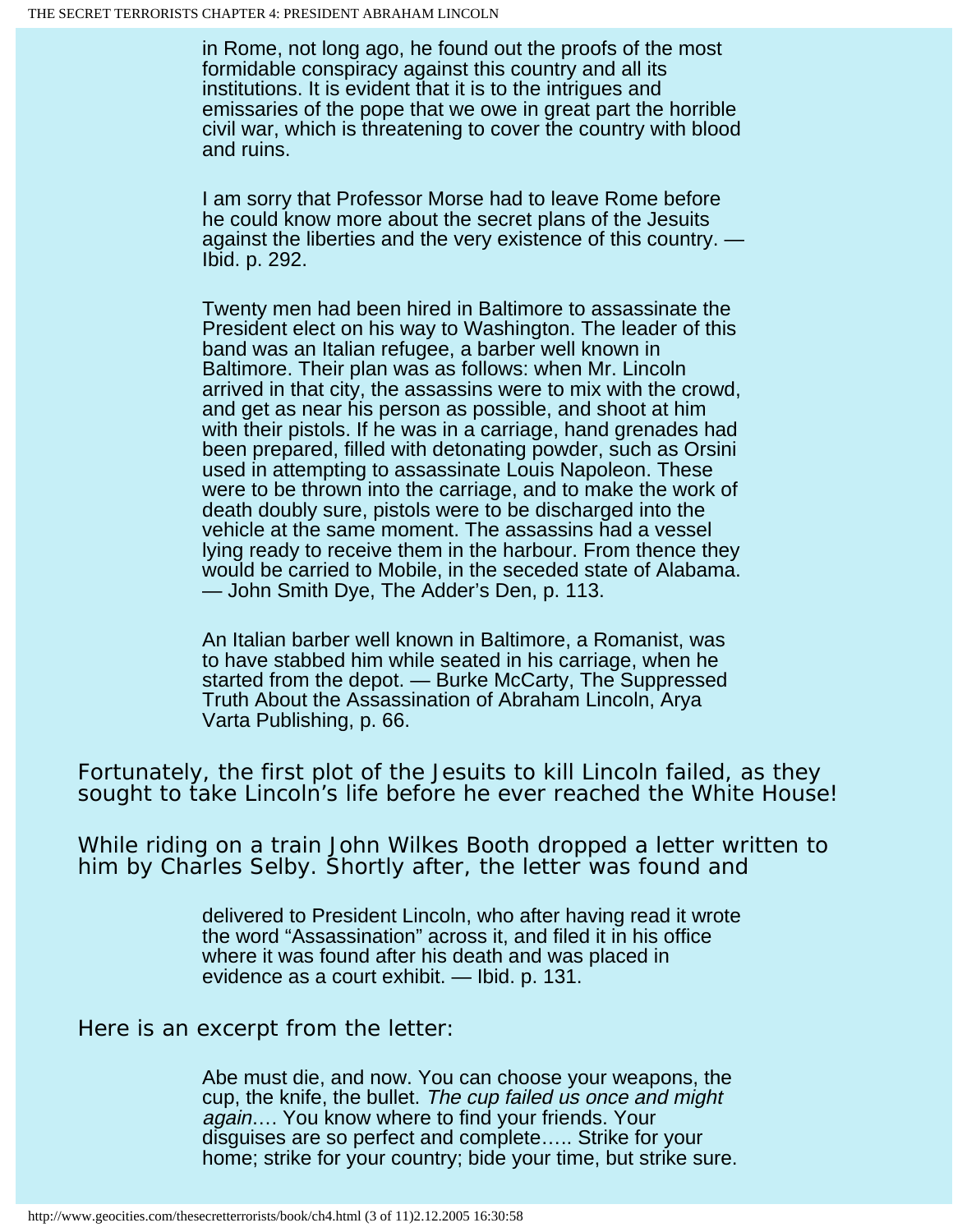— Ibid. p. 132. (Emphasis supplied).

This letter was used to help convict Mrs. Mary E. Surratt and some of the other conspirators in the trials of the Lincoln assassination.

They wanted to stab him. If that failed, they were to shoot him, and blow him up. Those failed, so they tried to poison him. "They" were the emissaries of the Pope, the Jesuits. John Smith Dye, who was a witness to these events, tells us,

> It was a dark day in our country's history when an armed guard had to surround the hotel (Willard's) where the Chief Magistrate had taken temporary lodging to prevent his assassination. And on the day, (March 4, 1861), of his Inauguration, he was escorted up Pennsylvania Avenue in a hollow square of cavalry, and the utmost vigilance was exercised by Gen. Scott to prevent his being publicly assassinated on the way to the Capitol to deliver his Inaugural Address from the east portico. These were terrible times…. — John Smith Dye, The Adder's Den, p. 135.

When you remember the Council of Vienna, Metternicht, the Pope, and the Jesuit Order's plans to destroy this country, to destroy its freedom, to destroy Protestantism and to kill Presidents, what does that tell you about the evil, vicious, malicious character of the Jesuits? When you remember their attempts on Andrew Jackson's life, the assassination of William Henry Harrison, the assassination of Zachary Taylor, the attempted assassination of James Buchanan, the attempted assassination of Abraham Lincoln and then finally his assassination, what does that tell you about the Catholic Church? It shows you that their façade of being a church is just that, a façade. They hide behind a religious mask so that they will not be suspected of the many abominations they continually perpetrate in this country and around the world. May God help us to never have anything to do with this satanic organization.

Abraham Lincoln stated,

So many plots have already been made against my life, that it is a real miracle that they have all failed, when we consider that the great majority of them were in the hands of the skillful Roman Catholic murderers, evidently trained by Jesuits. But can we expect that God will make a perpetual miracle to save my life? I believe not. The Jesuits are so expert in those deeds of blood that Henry IV said it was impossible to escape them, and he became their victim, though he did all that could be done to protect himself. My escape from their hands, since the letter of the Pope to Jeff Davis has sharpened the million of daggers to pierce my breast, would be more than a miracle.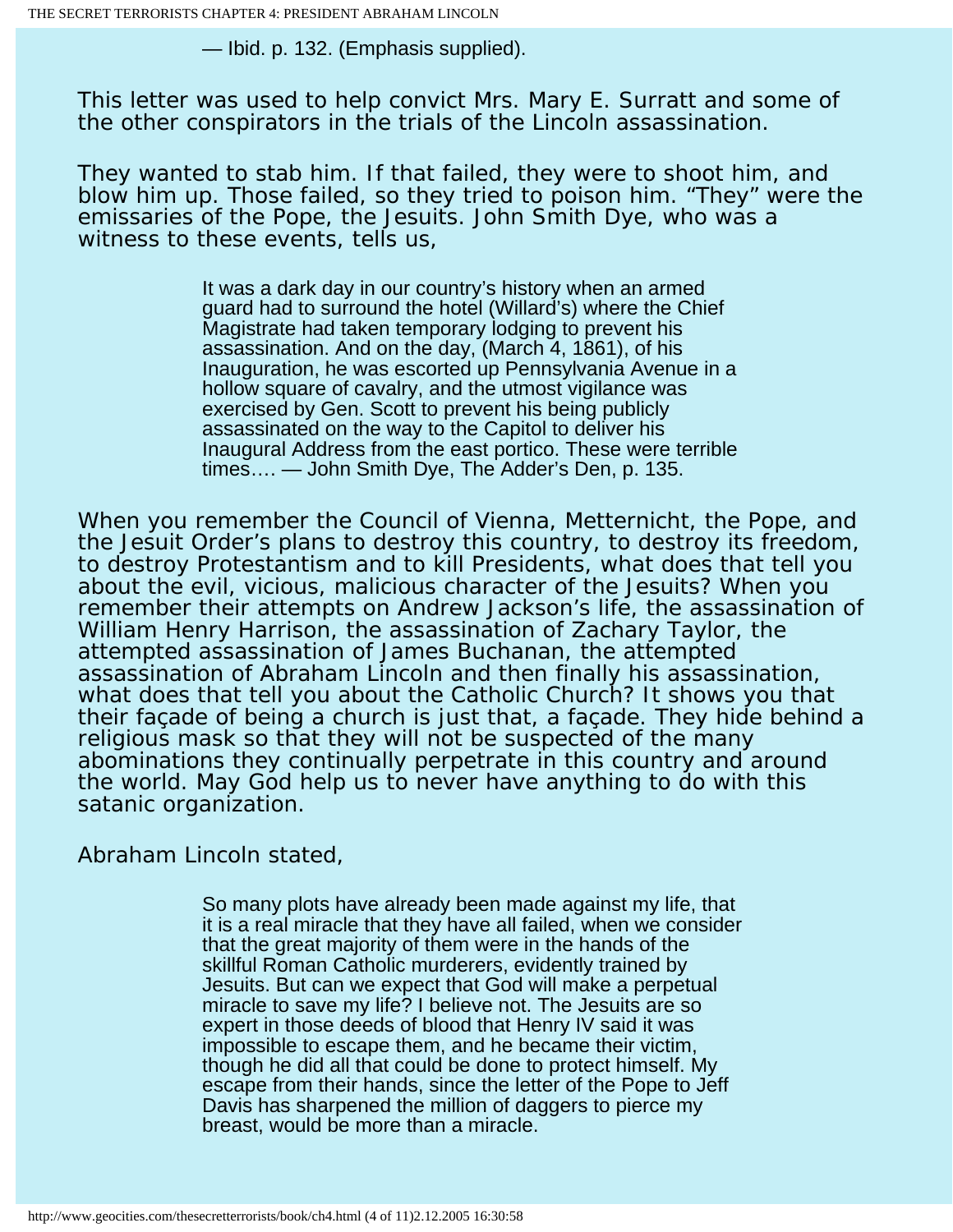But just as the Lord heard no murmur from the lips of Moses when He told him that he had to die, before crossing the Jordan, for the sins of his people; so I hope and pray that He will hear no murmur from me when I fall for my nation's sake.

The only two favors I ask of the Lord are, first that I may die for the sacred cause in which I am engaged, and that I am the standard bearer of the rights and liberties of my country.

The second favor I ask of God is, that my dear son, Robert, when I am gone, will be one of those who lift up that flag of liberty which will cover my tomb, and will carry it with honor and fidelity, to the end of his life, as his father did, surrounded by the millions who will be called with him to fight and die for the defense and honor of our country. — Charles Chiniquy, Fifty Years in the Church of Rome, Chick Publications, pp. 302, 303.

Abraham Lincoln understood that his time was near.

In the midst of unparalleled success while all the bells of the land were ringing with joy, a calamity fell upon us which overwhelmed the country in consternation and awe. On Friday evening, April 14, President Lincoln attended Ford's Theatre, in Washington. He was sitting quietly in his box listening to the drama, when a man entered the door of the lobby leading to the box, closing the door behind him. Drawing near to the President, he drew from his pocket a small pistol, and shot him in the back of the head. As the President fell, senseless and mortally wounded and the shriek of his wife, who was seated at his side, pierced every ear, the assassin leaped from the box, a perpendicular height of nine feet, and as he rushed across the stage, bareheaded, brandished a dagger, exclaiming 'Sic siemper tyrannus!' and disappeared behind the side scenes. — Ibid. pp. 307-308.

Noble Abraham, true descendent of the father of the faithful, honest in every trust, humble as a child, tender hearted as a woman, who could not bear to injure even his most envenomed foes: who, in the hour of triumph, was saddened lest the feelings of his adversaries should be wounded by their defeat, with 'charity for all, malice towards none', endowed with common sense, intelligence never surpassed and with power of intellect which enabled him to grapple with the most gigantic opponents in debate, developing abilities as a statesman, which won the gratitude of his country and the admiration of the world, and with graces and amiability which drew to him all generous hearts; dies by the bullet of the assassin!

But who was that assassin? Booth was nothing but the tool of the Jesuits. It was Rome who directed his arm, after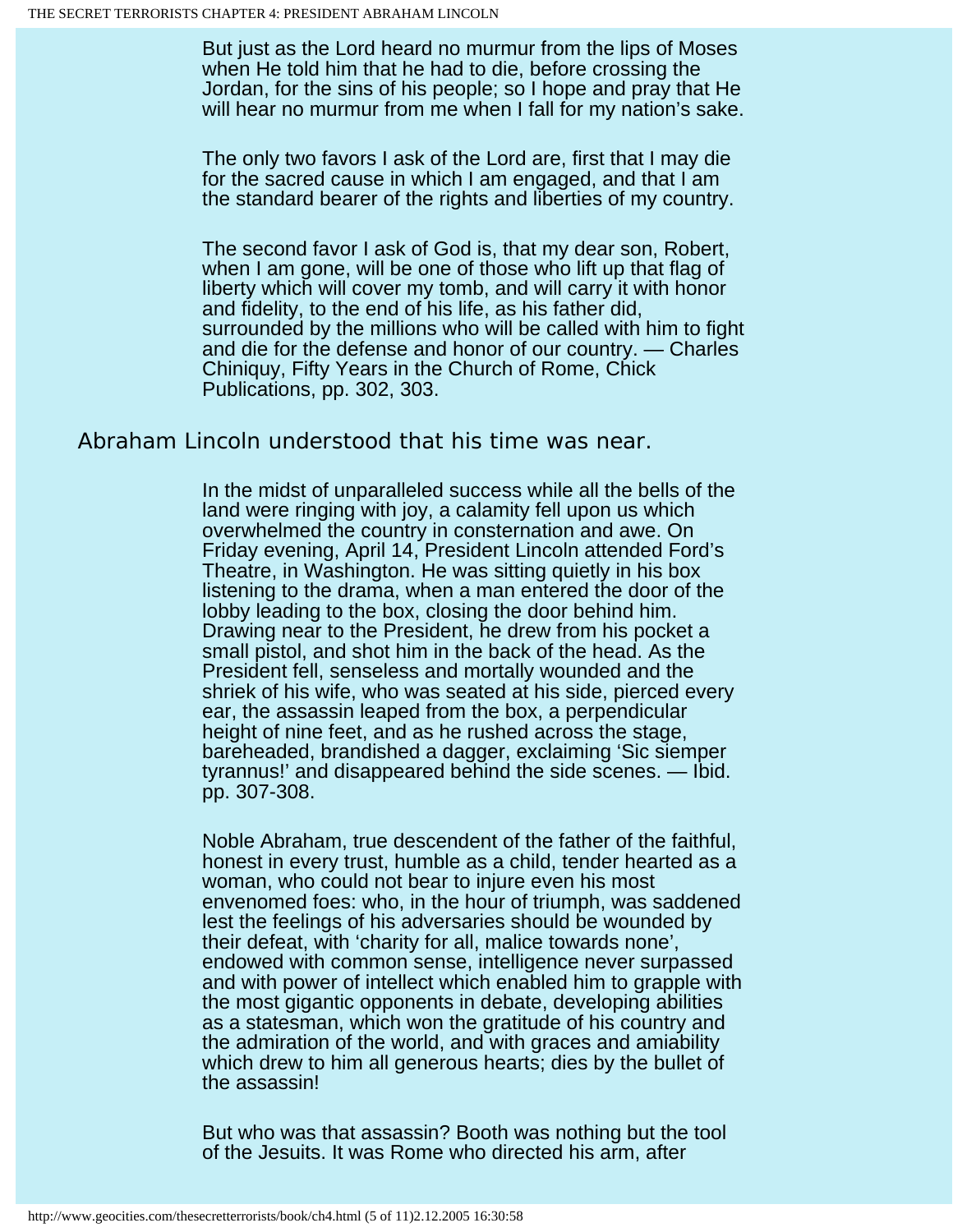corrupting his heart and damning his soul. — Ibid. p. 308.

And after twenty years of constant and most difficult researches, I come fearlessly today before the American people, to say and prove that the president, Abraham Lincoln, was assassinated by the priests and the Jesuits of Rome.

In the book of the testimonies given in the prosecution of the assassination of Lincoln, published by Ben Pittman, and in the two volumes of the trial of John Surratt, in 1867, we have the legal and irrefutable proof that the plot of the assassins of Lincoln was matured, if not started, in the house of Mary Surratt, 561 H. Street, Washington, D. C. The sworn testimonies show that it was the common rendezvous of the priests of Washington. What does the presence of so many priests in that house reveal to the world? No man of common sense, who knows anything about the priests of Rome, can doubt that they were the advisers, the counselors, the very soul of that infernal plot.

Those priests, who were the personal friends and the father confessors of Booth, John Surratt, Mrs. and Miss Surratt, could not be constantly there without knowing what was going on, particularly when we know that every one of those priests was a rabid rebel in heart. Every one of those priests, knowing that his infallible pope had called Jeff Davis his dear son, and had taken the Southern Confederacy under his protection, was bound to believe that the most holy thing a man could do, was to fight for the Southern cause by destroying those who were its enemies.

Read the history of the assassination of Admiral Coligny, Henry III and Henry IV, and William the Taciturn, by the hired assassins of the Jesuits; compare them with the assassination of Abraham Lincoln, and you will find that one resembles the other like two drops of water. You will understand that they all come from the same source — Rome! — Ibid. p. 309.

That arch rebel [Jeff Davis] could give the money; but the Jesuits alone could select the assassins, train them, and show them a crown of glory in heaven, if they would kill the author of the bloodshed, the famous renegade and apostate — the enemy of the pope and the church — Lincoln.

Who does not see the lessons given by the Jesuits to Booth, in their daily intercourse in Mary Surratt's house, when he reads those lines written by Booth a few hours before his death: "I can never repent. God made me the instrument of His punishment." Compare these words with the doctrines and principles taught by the councils, the decrees of the pope, and the laws of holy Inquisition, and you will find that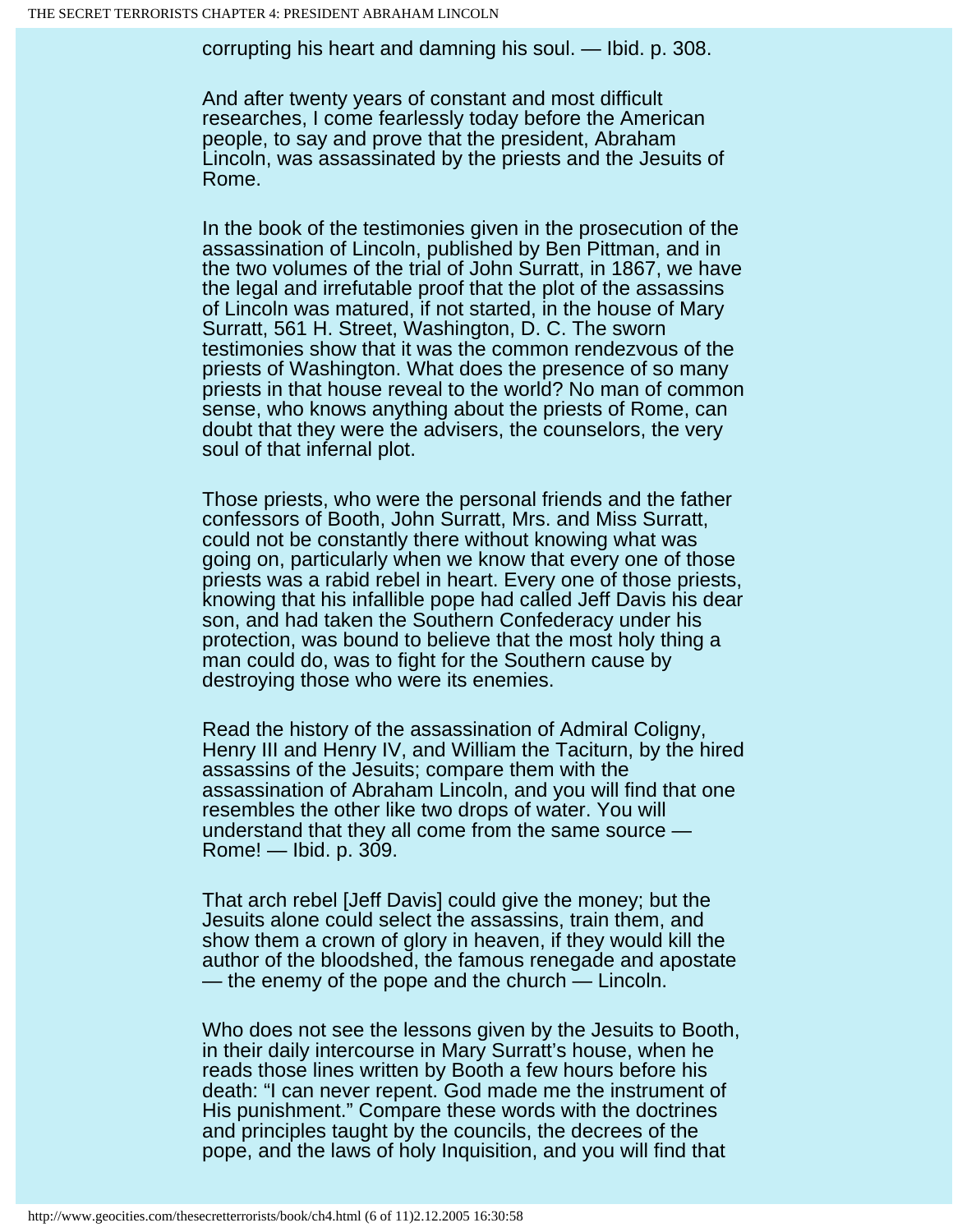the sentiments and belief of Booth flow from those principles, as the river flows from its source.

And that pious Miss Surratt, who, the very next day after the murder of Lincoln, said, without being rebuked, in the presence of several other witnesses: "The death of Abraham Lincoln is no more than the death of any nigger in the army." Where did she get that maxim, if not from her Church? Had not that church recently proclaimed through...the devoted Roman Catholic Judge Taney, in his Dred Scott decision, the Negroes have no right which the white is bound to respect? By bringing the president on a level with the lowest nigger, Rome was saying that he had no right even to his life. — Ibid. p. 310.

Right after Lincoln's death, John Surratt, who was part of the assassination conspiracy, fled to Montreal. From Montreal he was taken to Liverpool, England and then to Rome. When a United States official finally caught up with him, he was found in the Pope's personal army. A conspirator in the assassination of Abraham Lincoln was a member of the Pope's personal army!

> Three or four hours before Lincoln was murdered in Washington, the 14th of April, 1865, that murder was not only known by someone, but it was circulated and talked of in the streets and in the houses of the priestly and Romish town of St. Joseph, Minnesota. The fact is undeniable; the testimonies are unchallengeable, and there were no railroad nor any telegraph communications nearer than forty or eighty miles from St. Joseph….

> Mr. Linneman, who is a Roman Catholic, tells us that though he heard this from many in his store, and in the streets, he does not remember the name of a single one who told him that.... But if the memory of Mr. Linneman is so deficient on that subject, we can help him and tell him what was said with mathematical accuracy….

> …The priests of Saint Joseph were often visiting Washington and boarding, probably, at Mrs. Surratt's…. Those priests of Washington were in daily communication with their co-rebel priests of St. Joseph; they were their intimate friends. There was no secret among them…. The details of the murder, as the day selected for its commission, were as well known among the priests of St. Joseph as they were among those of Washington….

How could the priests conceal such a joyful event from their bosom friend, Mr. Linneman? He was their confidential man. He was their purveyor; he was their right hand man among the faithful of St. Joseph….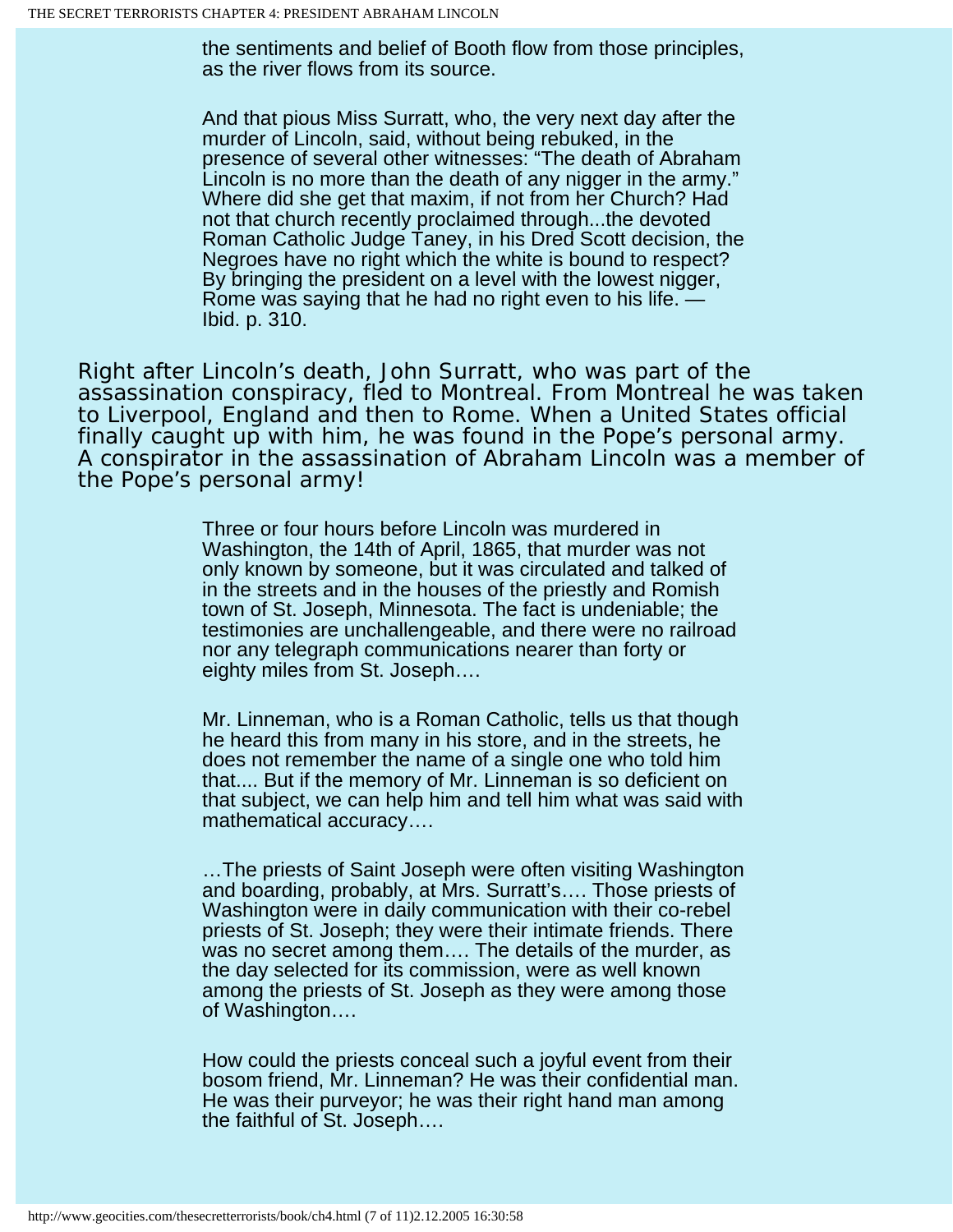The priests of Rome knew and circulated the death of Lincoln four hours before its occurrence in their Roman Catholic town of St. Joseph, Minnesota. — Ibid. pp. 316, 317.

There is so much more material.

In the trial of John Surratt, a French minister by the name of Rufus King stated this: "I believe that he [John Surratt] is protected by the clergy and that the murder is the result of a deep-laid plot, not only against the life of President Lincoln, but against the existence of this republic, as we are aware that the priesthood and royalty are and always have been opposed to liberty." — Burke McCarty, The Suppressed Truth About the Assassination of Abraham Lincoln, Arya Varta Publishing, p. 185.

Four people were tried, convicted, and executed by hanging for the assassination of Abraham Lincoln. Their names were Davy Harold, Lewis Payne, George Atzerodt, and Mary E. Surratt. They were all Roman Catholics. That information is in Ford's Theater, in several glass cases showing many things about Lincoln, the Civil War, and his assassination. As Abraham Lincoln was being assassinated, an attempt was also made to assassinate William Seward, the Secretary of State. There was also to be an attempt on the life of Ulysses S. Grant, but Grant had to take an emergency trip to New Jersey to be at the bedside of a dying relative. Andrew Johnson, the Vice President of the United States, was also to be assassinated at this time. The man who was to kill him became scared and ran off, riding on a horse into the country, and did not carry out his part of the plan.

Lewis Payne, known as the Florida boy, an athletic young giant, who some months before had joined the conspiracy, rode up to the front of the residence of the Secretary of State, William Seward.

William Seward had been ill for three weeks, suffering from a fractured jaw, the result of the running away of his team and was under the constant care of male nurses.

Payne rang the doorbell and it was answered by the colored butler. He told the latter that he had been sent with some medicine which he must take to the sick room. The butler refused to allow him to enter, saying that he had orders to allow no one to Mr. Seward's room. The stranger [Lewis Payne], after a short struggle, knocked him down, and went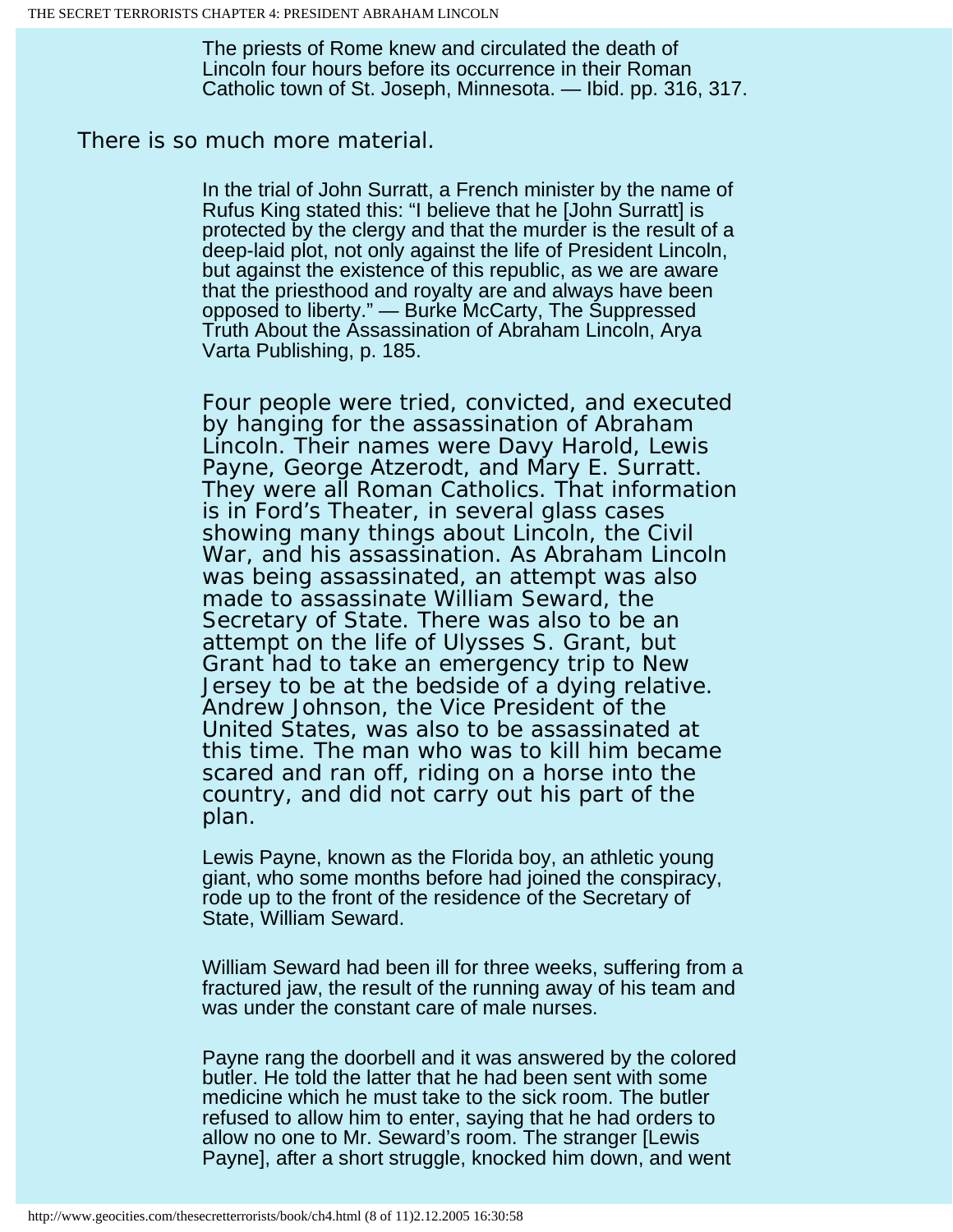bounding up the stairs. He rushed into the sick chamber, after felling each of the two sons of the Secretary….. He [Lewis Payne] then sprang upon the sick man and seriously stabbed him three times. By a super human effort, the latter struggled out of the bed with his assailant who left him in a heap on the floor, bleeding from the wounds he had inflicted. After his murderous assault on Seward, the ruffian rushed down the stairs, yelling at the top of his voice, "I am mad! I am mad," and he very probably was. He was entirely under the control of the hypnotic influences of the wicked people in whose power he had allowed himself to be. — Ibid, pp. 121, 122.

It was part of the plan that Michael O'Laughlin one of the conspirators from Baltimore, was to have murdered General Grant that night. This was not possible, owing to the change in the General's plans.

To Atzerodt, it fell to assassinate Vice President Johnson, but he became frightened and spent the day riding into the country on a horse.… ...he was found several days after with relatives of his below Washington. He made a written confession before he was executed which confirmed the presence of Surratt in Washington that fatal day a fact, which nine reputable witnesses had sworn to. — Ibid p. 122.

Thus, we have a conspiracy to kill, not only the President, but to bring the government of the Unites States completely into chaos. Do we not see the fulfillment of the Council of Vienna and Verona at work in 1865? Do we not see the hand of the Jesuit Order and the Roman Catholic Church to destroy this great country? It was an awful time in the history of the United States.

We have already seen that the Roman Catholic Church sowed the seed of division between the two great sections of this country, dividing North from South on the burning question of slavery.

> That division was her golden opportunity to crush one by the other, and reign over the bloody ruins of both, a favored, long-standing policy. She hoped that the hour of her supreme triumph over this continent was come. She ordered the Emperor of France to be ready with an Army in Mexico ready to support the South, and she bade all Roman Catholics to enroll themselves under the banners of slavery by joining themselves to the Democratic party. — Charles Chiniquy, Fifty Years in the Church of Rome, Chick Publications, p. 291.

Abraham Lincoln said to Charles Chiniquy,

I will be forever grateful for the warning words you have addressed to me about the dangers ahead to my life, from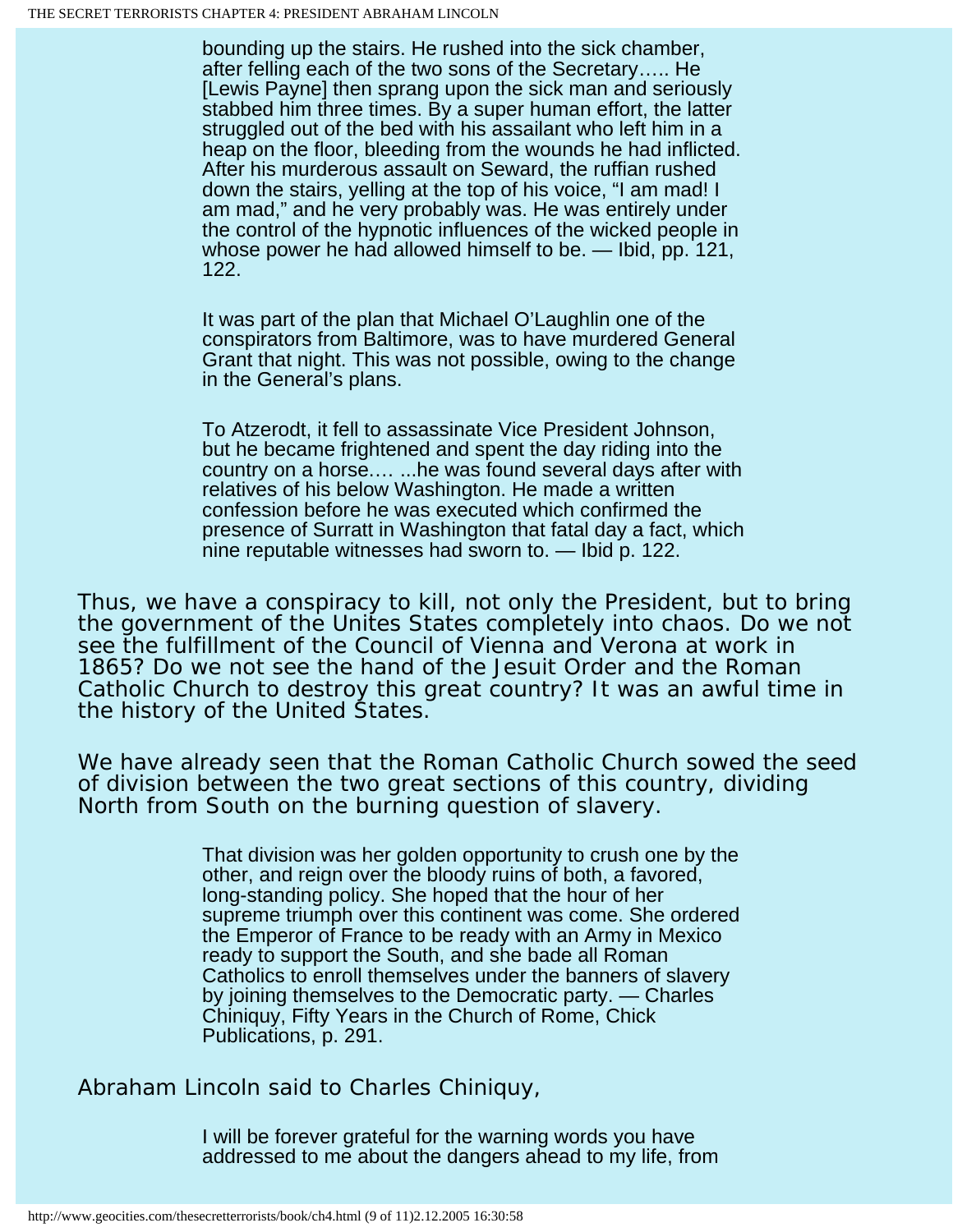Rome. I know they are not imaginary dangers. If I were fighting against a Protestant South, as a nation, there would be no danger of assassination. The nations who read the Bible fight bravely on the battlefield, but they do not assassinate their enemies. The pope and the Jesuits, with their infernal inquisition, are the only organized powers in the world which have recourse to the dagger of the assassin to murder those who they cannot convince with their arguments or conquer with the sword.

Unfortunately, I feel more and more every day that it is not against the Americans of the South, alone, I am fighting, it is more against the pope of Rome, his perfidious Jesuits and their blind and bloodthirsty slaves. As long as they hope to conquer the North, they will spare me; but the day we route their armies, take their cities and force them to submit, then, it is my impression that the Jesuits, who are the principal rulers of the South, will do what they have almost invariably done in the past. The dagger or the pistol will do what the strong hands of the warriors could not achieve. This civil war seems to be nothing but a political affair to those who do not see, as I do, the secret springs of that terrible drama. But it is more a religious than a civil war. It is Rome who wants to rule and degrade the North, as she has ruled and degraded the South, from the very day of its discovery. There are only very few of the Southern leaders who are not more or less under the influence of the Jesuits through their wives, family relations, and their friends. Several members of the family of Jeff Davis belong to the Church of Rome....

But it is very certain that if the American people could learn what I know of the fierce hatred of the priests of Rome against our institutions, our schools, our most sacred rights, and our so dearly bought liberties, they would drive them away tomorrow from among us, or they would shoot them as traitors. But you are the only one to whom I reveal these sad secrets for I know that you learned them before me. The history of these last thousand years tells us that wherever the Church of Rome is not a dagger to pierce the bosom of a free nation, she is a stone to her neck, to paralyze her, and prevent her advance in the ways of civilization, science, intelligence, happiness and liberty. — Ibid. pp. 294, 295.

# Lincoln said,

This war would never have been possible without the sinister influence of the Jesuits. We owe it to popery that we now see our land reddened with the blood of her noblest sons…. I pity the priests, the bishops and the monks of Rome in the United States when the people realize that they are, in great part, responsible for the tears and the bloodshed in this war. — Ibid. pp. 296,297.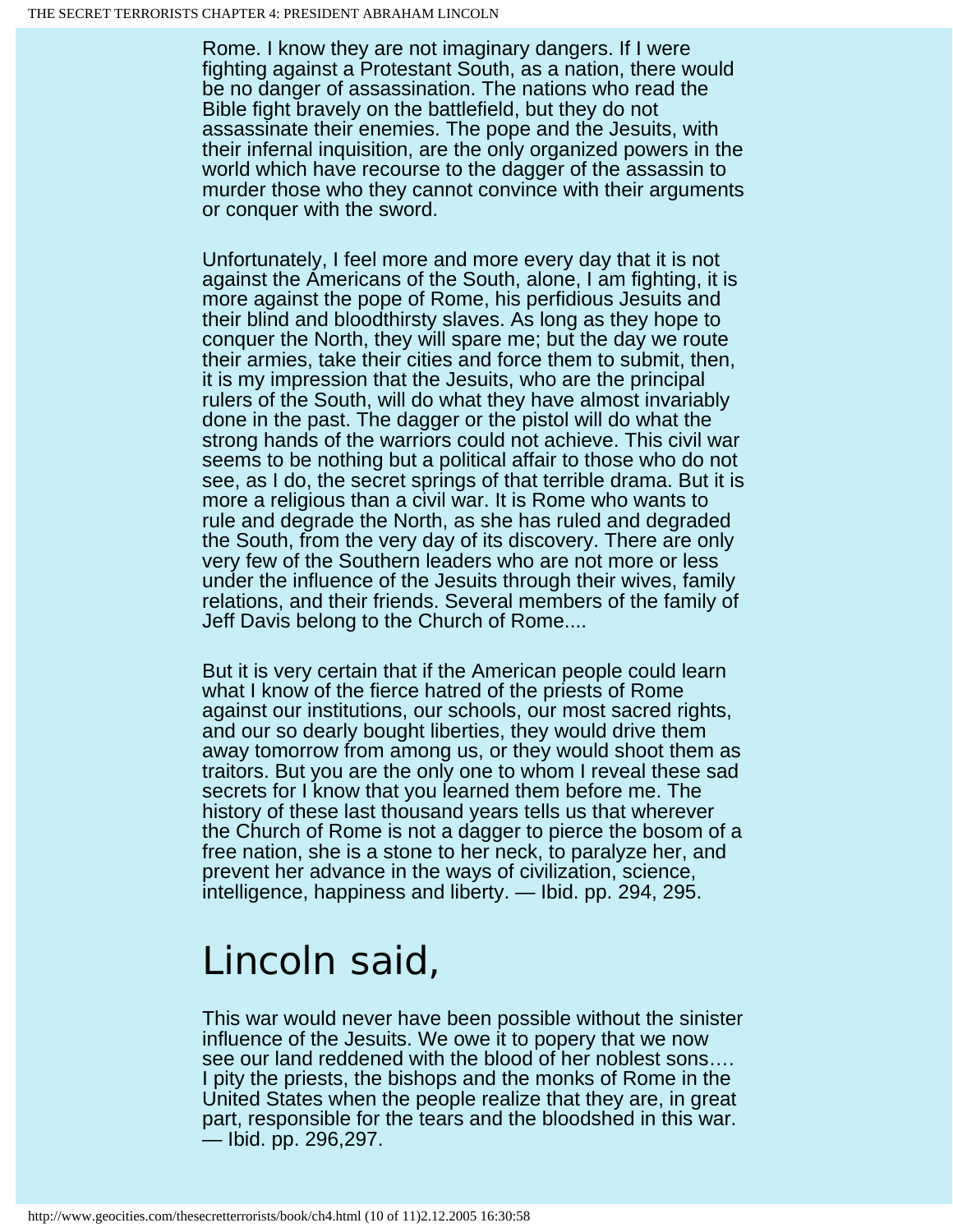You are perfectly correct when you say it was to detach the Roman Catholics who have enrolled themselves in our army. Since the publication of that [the pope's] letter, a great number of them have deserted their banners and turned traitor…. It is true also, that Meade has remained with us, and gained the bloody battle of Gettysburg. But how could he lose it, when he was surrounded by such heroes as Howard, Reynolds, Buford, Wadsworth, Cutler, Slocum, Sickles, Hancock, Barnes, etc. But it is evident that his Romanism superceded his patriotism after the battle. He let the army of Lee escape when he could easily have cut his retreat and forced him to surrender after losing nearly half of his soldiers in the last three days carnage.

When Meade was to order the pursuit after the battle, a stranger came in haste to the headquarters, and that stranger was a disguised Jesuit. After ten minutes conversation with him, Meade made such arrangements for the pursuit of the enemy that he escaped almost untouched with the loss of only two guns! — Ibid. p. 298.

#### Lincoln said,

The common people see and hear the big, noisy wheels of the Southern Confederacy's cars: they call them Jeff Davis, Lee, Toombs, Beauregard, Semmes, etc., and they honestly think they are the motive power, the first cause of our troubles. But this is a mistake. The true motive power is secreted behind the thick walls of the Vatican, the colleges and schools of the Jesuits, the convents of the nuns and the confessional boxes of Rome. — Ibid. p. 305.

In fulfilling the Councils of Vienna, Verona, and Chieri, the Catholic Church divided the North and the South through their agent, John C. Calhoun. They sought to destroy the economy through Nicholas Biddle and then they used the poison cup, and the assassin's bullet to assassinate and to attempt to assassinate a total of five presidents within a span of twenty-five years. They reddened American soil with the blood of thousands of American young men in the terrible Civil War. Oh, that we had the eyes to see that Rome never changes! What she did, she is still doing today. May God help us to understand the evil of the Roman papacy, then and now.

[Chapter 5: The Sinking of the Titanic](#page-38-0) 

[Home Page](http://www.geocities.com/thesecretterrorists)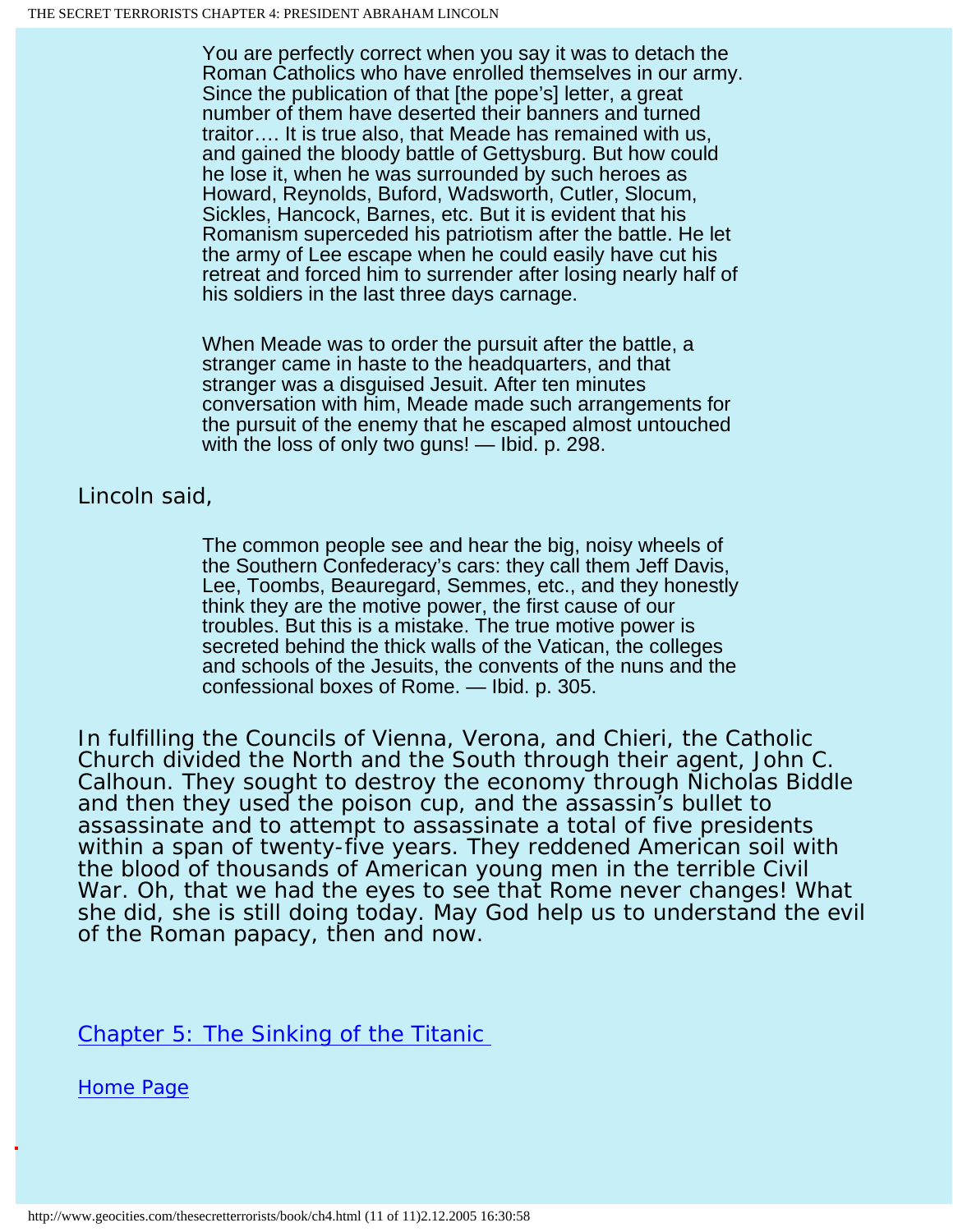# **CHAPTER 5**

# **THE SINKING OF THE TITANIC**

<span id="page-38-0"></span>When we think of events that have transpired in history over the last one hundred to two hundred years, there are certain events that stand out as ones of great horror, great surprise and great sadness. Of the many that come to mind the most devastating have been the destruction of the the World Trade Center in New York City and the sinking of the Titanic.

The greatest tragedies in the last two hundred years can be traced to the Jesuits. We will now show that the Jesuits planned and carried out the sinking of the Titanic, and we will show why they did it.

Since the early 1830's, America did not have a central bank. The Jesuits desperately wanted another central bank in America so that they would have a bottomless reservoir from which to draw money for their many wars and other hideous schemes around the world.

In 1910, seven men met on Jekyll Island just off the coast of Georgia to establish a central bank, which they called the Federal Reserve Bank. These men were Nelson Aldrich and Frank Vanderlip, both representing the Rockefeller financial empire; Henry Davison, Charles Norton, and Benjamin Strong, representing J.P. Morgan; and Paul Warburg, representing the Rothschild banking dynasty of Europe. We have already seen that the Rothschilds were the banking agents for the papacy's Jesuits, holding "the key to the wealth of the Roman Catholic Church."

> The Morgans were friendly competitors with the Rothschilds and became socially close to them. Morgan's London-based firm was saved from financial ruin in 1857 by the Bank of England over which the Rothschilds held great influence. Thereafter, Morgan appears to have served as a Rothschild financial agent and went to great length to appear totally American....

His [Rockefeller's] entry into the field was not welcomed by Morgan, and they became fierce competitors. Eventually, they decided to minimize their competition by entering into joint ventures. In the end, they worked together to create a national banking cartel called the Federal Reserve System. — G. Edward Griffin, The Creature from Jekyll Island, American Opinion Publishing, p. 209. (Emphasis supplied).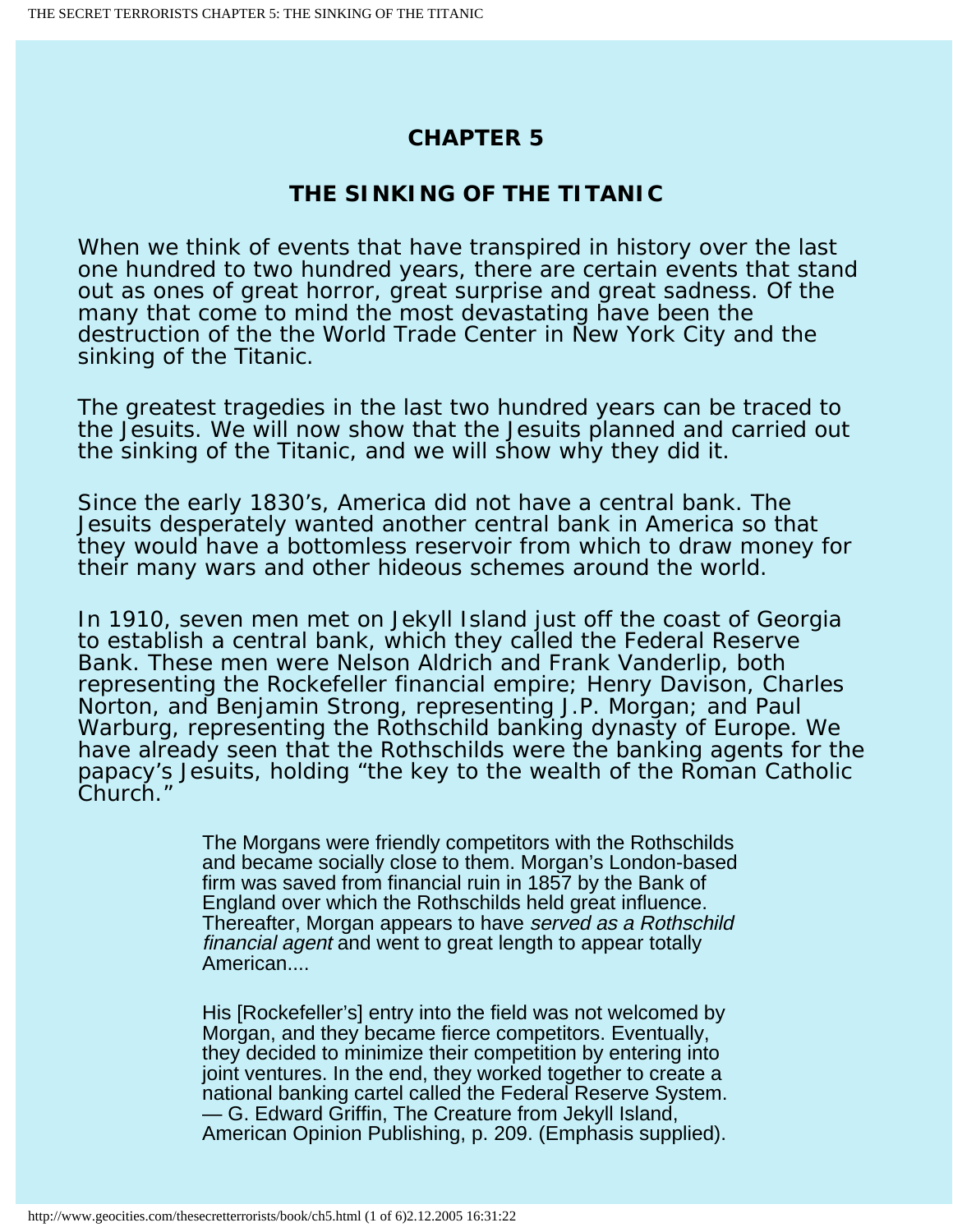These three financial families, the Rothschilds, Morgans, and Rockefellers all do the bidding of the Jesuit Order because of Jesuit infiltration in their organizations. They do whatever is necessary to destroy constitutional liberty in America and to bring the pope to world domination. As we look back over the 20th century, we see how successful the Jesuits have been. They have continued to squander the wealth of America and continually attack its great constitution and civil liberties. Daily, the power of the pope in Vatican City increases. One day they will achieve total power again.

The building of the Titanic began in 1909 at a shipyard in Belfast, the capitol of Northern Ireland. Belfast was a Protestant haven and was hated by the Jesuits. World War One began just a few years later.

The Titanic was one of a fleet of ships owned by the White Star Line, an international shipping company.

> Banking was not the only business in which Morgan had a strong financial interest. Using his control over the nation's railroads as financial leverage, he had created an international shipping trust which included Germany's two largest lines plus one of the two in England, the White Star Lines. — Ibid, p. 246.

There were a number of very rich and powerful men who made it abundantly clear that they were not in favor of the Federal Reserve System. J.P. Morgan was ordered by the Jesuits to build the Titanic. This 'unsinkable' ship would serve as the death ship for those who opposed the Jesuits' plan for a Federal Reserve system.

These rich and powerful men would have been able to block the establishment of the Federal Reserve, and their power and fortunes had to be taken out of their hands. They had to be destroyed by a means so preposterous that no one would suspect that they were murdered, and no one would suspect the Jesuits. The Titanic was the vehicle of their destruction. In order to further shield the papacy and the Jesuits from suspicion, many Irish, French, and Italian Roman Catholics immigrating to the New World were aboard. They were people who were expendable. Protestants from Belfast who wanted to immigrate to the United States were also invited on board.

All the wealthy and powerful men the Jesuits wanted to get rid of were invited to take the cruise. Three of the richest and most important of these were Benjamin Guggenheim, Isador Strauss, the head of Macy's Department Stores, and John Jacob Astor, probably the wealthiest man in the world. Their total wealth, at that time, using dollar values of their day was more than 500 million dollars. Today that amount of money would be worth nearly eleven billion dollars. These three men were coaxed and encouraged to board the floating palace. They had to be destroyed because the Jesuits knew they would use their wealth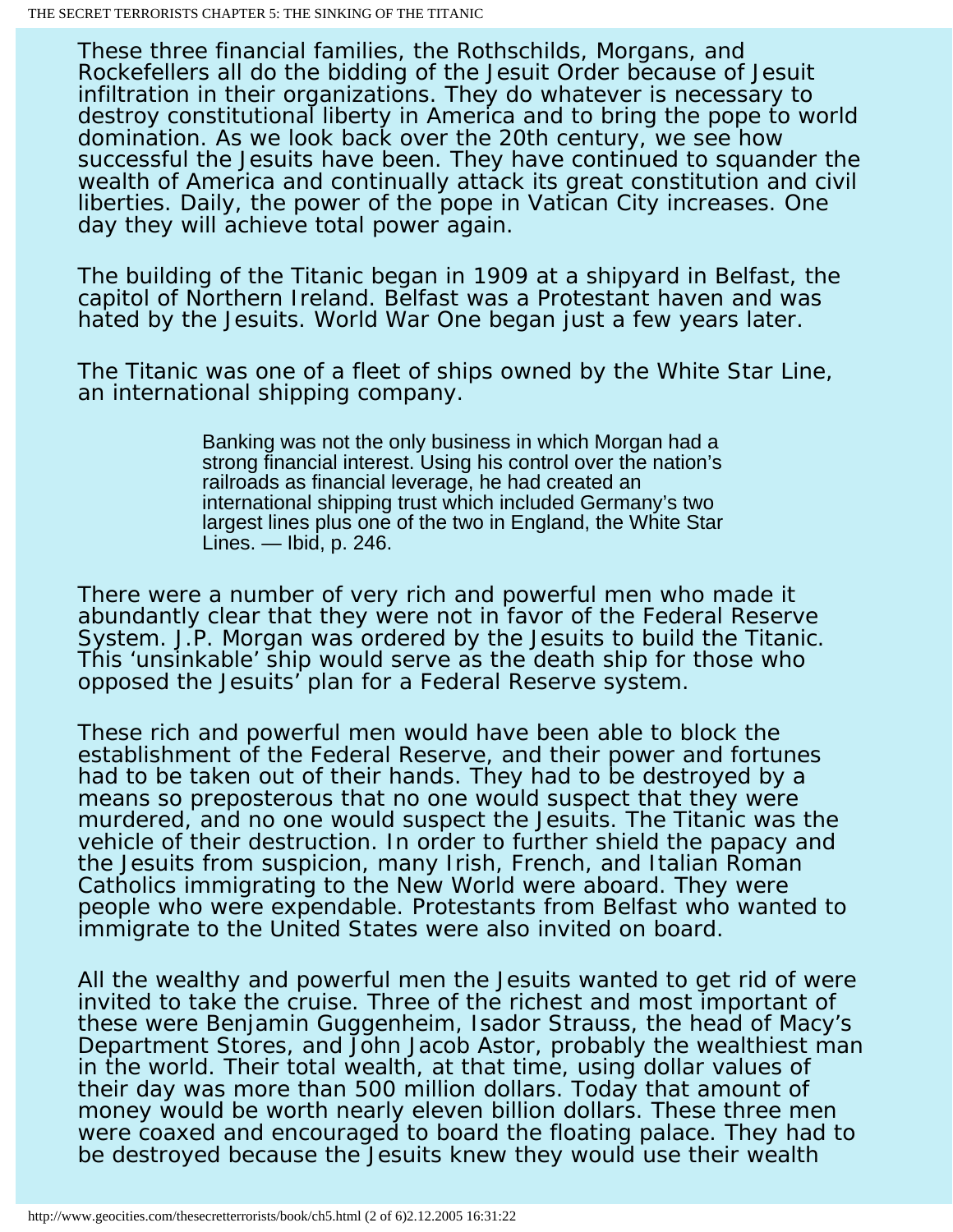and influence to oppose a Federal Reserve Bank as well as the various wars that were being planned.

Edward Smith was the captain of the Titanic. He had been traveling the North Atlantic waters for twenty-six years and was the world's most experienced master of the North Atlantic routs. He had worked for Jesuit, J.P. Morgan, for many years.

Edward Smith was a 'Jesuit tempore co-adjator.' This means that he was not a priest, but he was a Jesuit of the short robe. Jesuits are not necessarily priests. Those who are not priests serve the order through their profession. Anyone could be a Jesuit, and their identity would not be known. Edward Smith served the Jesuit Order in his profession as a sea captain.

Many interesting points about the Titanic are discussed in a videotape made by National Geographic in 1986. The videotape is entitled The Secrets of the Titanic. When the Titanic departed from Southern England on April 10, 1912, Francis Browne, the Jesuit master of Edward Smith, boarded the Titanic. This man was the most powerful Jesuit in all of Ireland and answered directly to the general of the Jesuit Order in Rome. The videotape declares:

> A vacationing priest, Father Francis Browne, caught these poignant snapshots of his fellow passengers, most of them on a voyage to eternity. The next day Titanic made her last stop off the coast of Queenstown, Ireland. Here tenders brought out the last passengers; mostly Irish immigrants headed for new homes in America. And here, the lucky Father Browne disembarked.... Father Browne caught Captain Smith peering down from Titanic's bridge, poised on the brink of destiny. -The Secrets of the Titanic, National Geographic, video tape, 1986.

Here is Jesuit treachery at its finest. The Provincial [Father Francis Browne] boards Titanic, photographs the victims, most assuredly briefs the Captain concerning his oath as a Jesuit, and the following morning bids him farewell. — Eric J. Phelps, Vatican Assassins, Halycon Unified Services, p. 427.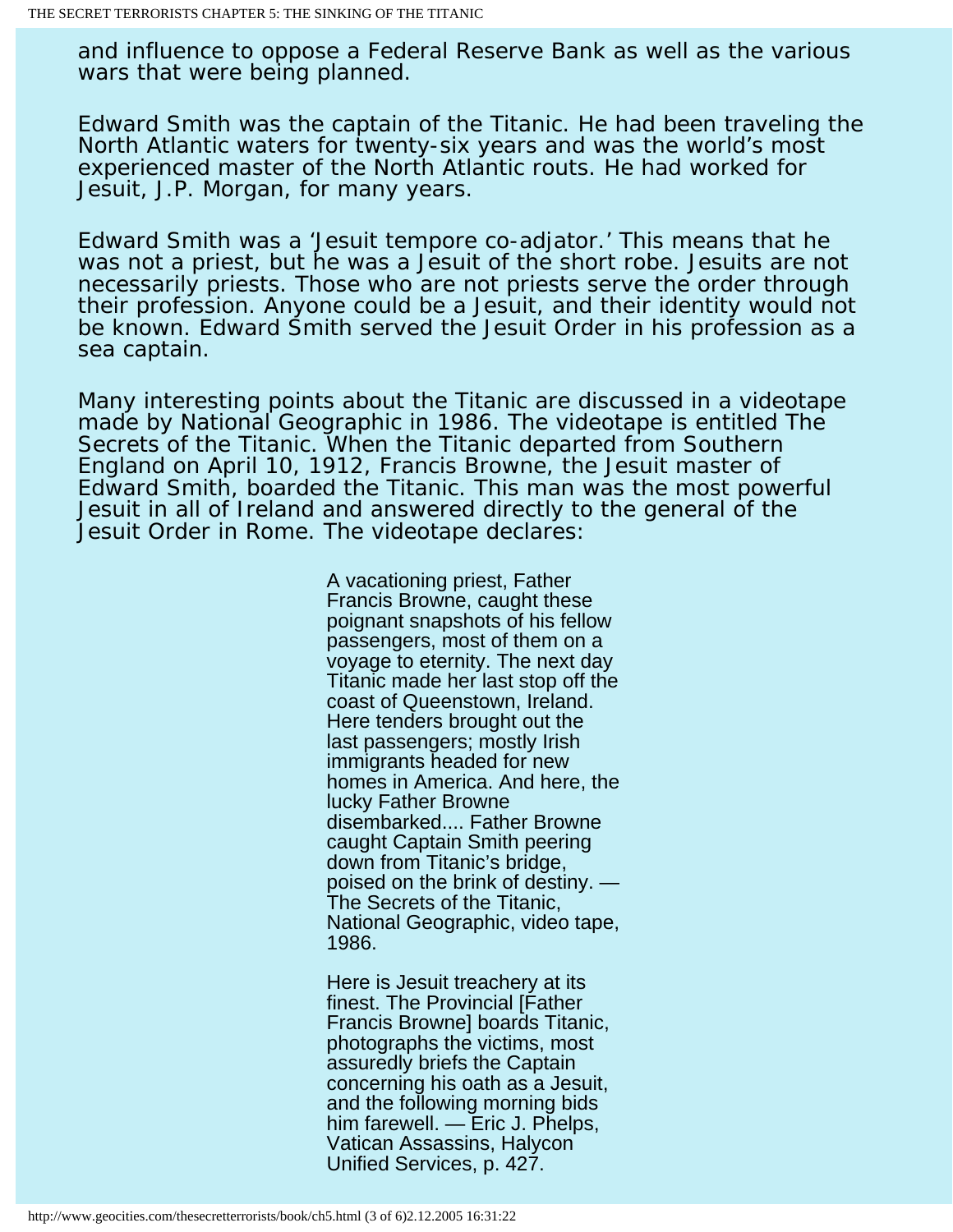Browne went over with Edward Smith one last time exactly what he was supposed to do in the North Atlantic waters. The Jesuit General told Francis Browne what was to happen; Browne then tells Smith and the rest is history. Edward Smith believed that the Jesuit General

> . . . is the god of the [Jesuit] society, and nothing but his electric touch can galvanize their dead corpses into life and action. Until he speaks, they are like serpents coiled up in their wintry graves, lifeless and inactive; but the moment he gives the word of command, each member springs instantaneously to his feet, leaving unfinished whatsoever may have engaged him, ready to assail whomsoever he may require to be assailed, and to strike wheresoever he shall direct a blow to be stricken. — R.W. Thompson, The Footprints of the Jesuits, Hunt and Eaton, pp. 72, 73.

Edward Smith was given an order to sink the Titanic and that is exactly what he did.

> By the command of God, [the Jesuit General] it is lawful to murder the innocent, to rob, to commit all lewdness, because he [the Pope] is Lord of life, and death, and of all things; and thus to fulfill his mandate is our duty. — W. C. Brownlee, Secret Instructions of the Jesuits, American and Foreign Christian Union, p. 143.

> There is no record in history of an association whose organization has stood for three hundred years unchanged and unaltered by all the assaults of men and time, and which has exercised such an immense influence over the destinies of mankind… 'The ends justify the means,' is his favorite maxim; and as his only end, as we have shewn, is the order, at its bidding the Jesuit is ready to commit any crime whatsoever.  $\leftarrow$  G. B. Nicolini, The History of the Jesuits, Henry G. Bohn, pp. 495, 496, emphasis added.

Let us remember the oath that every person takes to become a part of the Jesuit Order:

> I should regard myself as a dead body, without will or intelligence, as a little crucifix which is turned about unresistingly at the will of him who holds it as a staff in the hands of an old man, who uses it as he requires it, and as it suits him best. — R. W. Thompson, The Footprints of the Jesuits, Hunt and Eaton, p. 54.

When a person takes the Jesuit Oath, he is bound to his master until the day that he dies. Edward Smith had become a man without will or intelligence. He would commit any crime the Order wanted him to commit. Edward Smith had been required for martyrdom. On board the Titanic that night, Edward Smith knew his duty. He was under oath.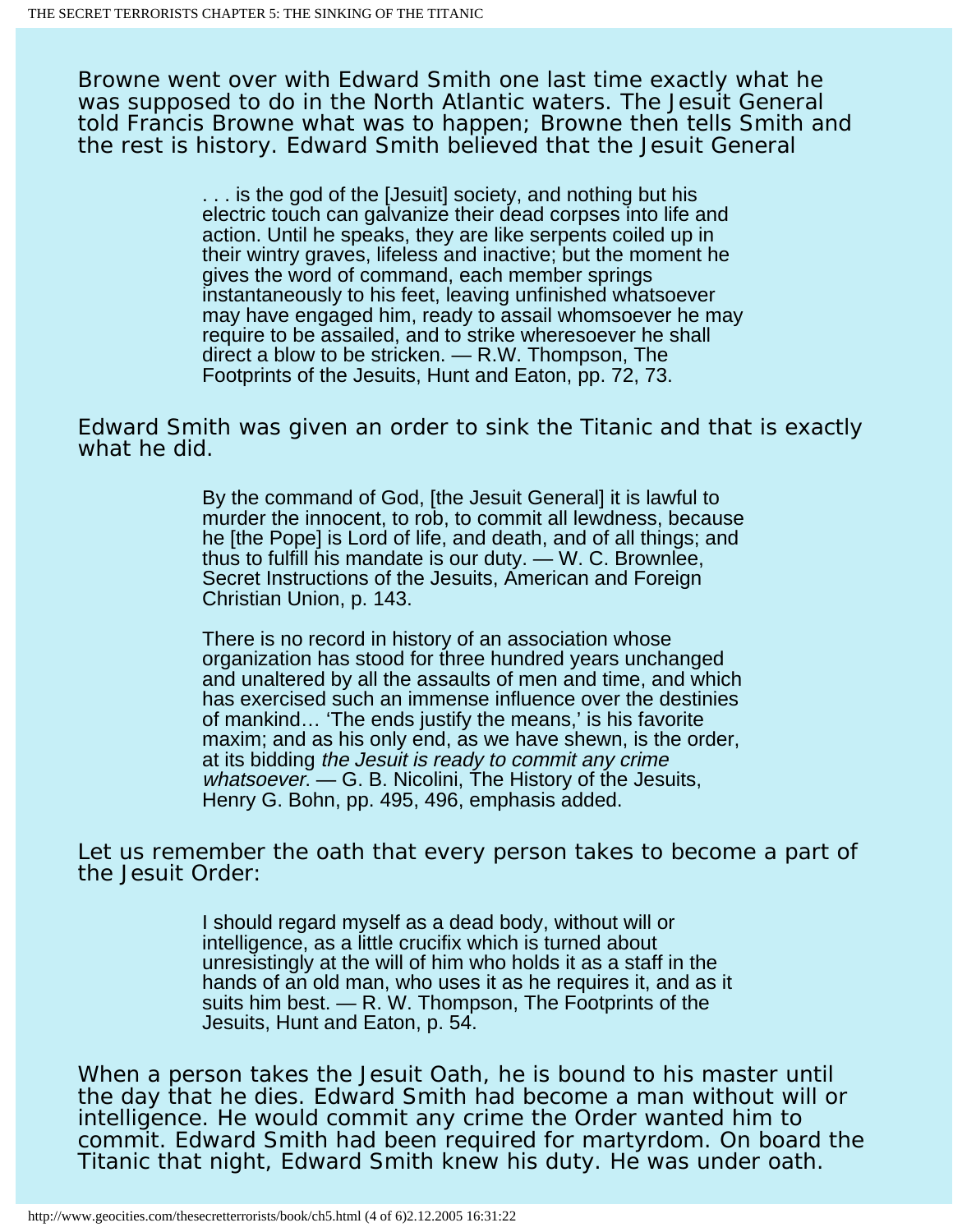The ship had been built for the enemies of the Jesuits. After three days at sea with only one pair of glasses for the bridge, Edward Smith propelled the Titanic full speed ahead, twenty-two knots, on a moonless dark night through a gigantic ice field nearly eighty square miles in area. Edward Smith did this despite at least eight telegrams warning him to be more cautious because he was going too fast.

Did Edward Smith need one caution? No, he had been traveling those waters for twenty-six years. He knew there were icebergs in that area. But eight cautions did not stop this man who was under the Jesuit oath, and under orders to destroy the Titanic.

The absurdity of warning veteran Captain Edward Smith repeatedly on Titanic's tragic night to slow down is nothing short of preposterous. The fact that Smith never listened or heeded the warnings is insane. He had been given orders from his god in the Vatican, and nothing would turn him from his course.

The encyclopedias paint a very tragic picture of Smith in his last hours. When it came time to give the order to load and lower the lifeboats, Smith wavered and one of his aids had to approach him for the order to be given. Smith's legendary skills of leadership seem to have left him; he was curiously indecisive and unusually cautious on that fatal night. Are these words to describe a legendary sea captain with 26 years of experience, or are these words to describe a man who was struggling in his mind whether he should do his duty as a sea captain or obey his master who told him to sink the ship?

John Jacob Astor's wife got into a life boat and was saved, while John Jacob Astor perished in the waters of the North Atlantic. There were not enough lifeboats and many of them were only half full with only women and children.

To prevent nearby freighters from responding with help, the distress flares were white when they should have been red. White flares to passing freighters state that everybody was having a party.

One of the greatest tragedies of the twentieth century, the sinking of the Titanic, lies at the door of the Jesuit Order. The unsinkable ship, the floating palace was created to be the tomb for the wealthy, who opposed the Federal Reserve System. By April, 1912, all opposition to the Federal Reserve was eliminated. In December of 1913, the Federal Reserve System came into being in the United States. Eight months later, the Jesuits had sufficient funding through the Federal Reserve bank to begin World War One.

[Chapter 6: World War One](#page-44-0)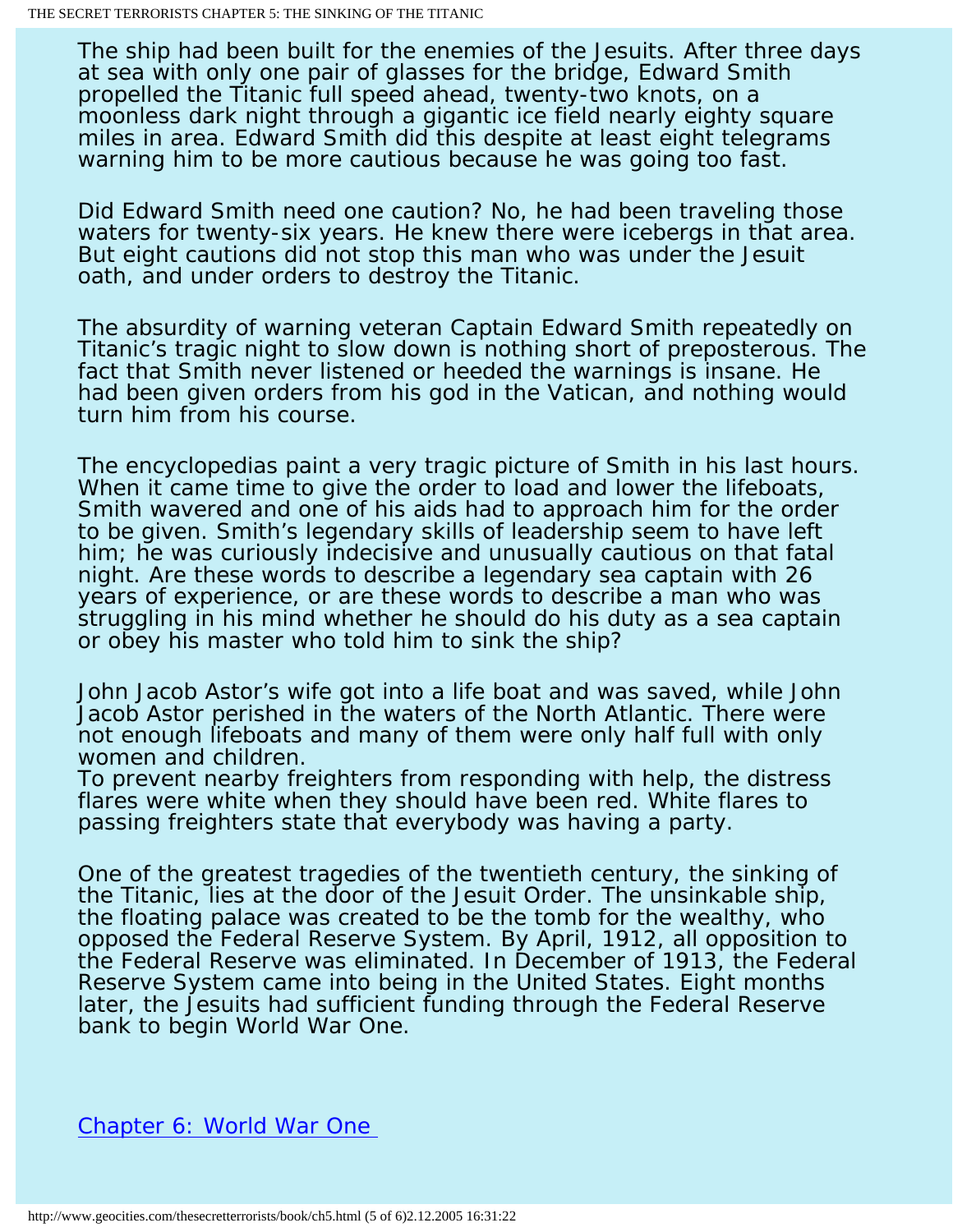# [Home Page](http://www.geocities.com/thesecretterrorists)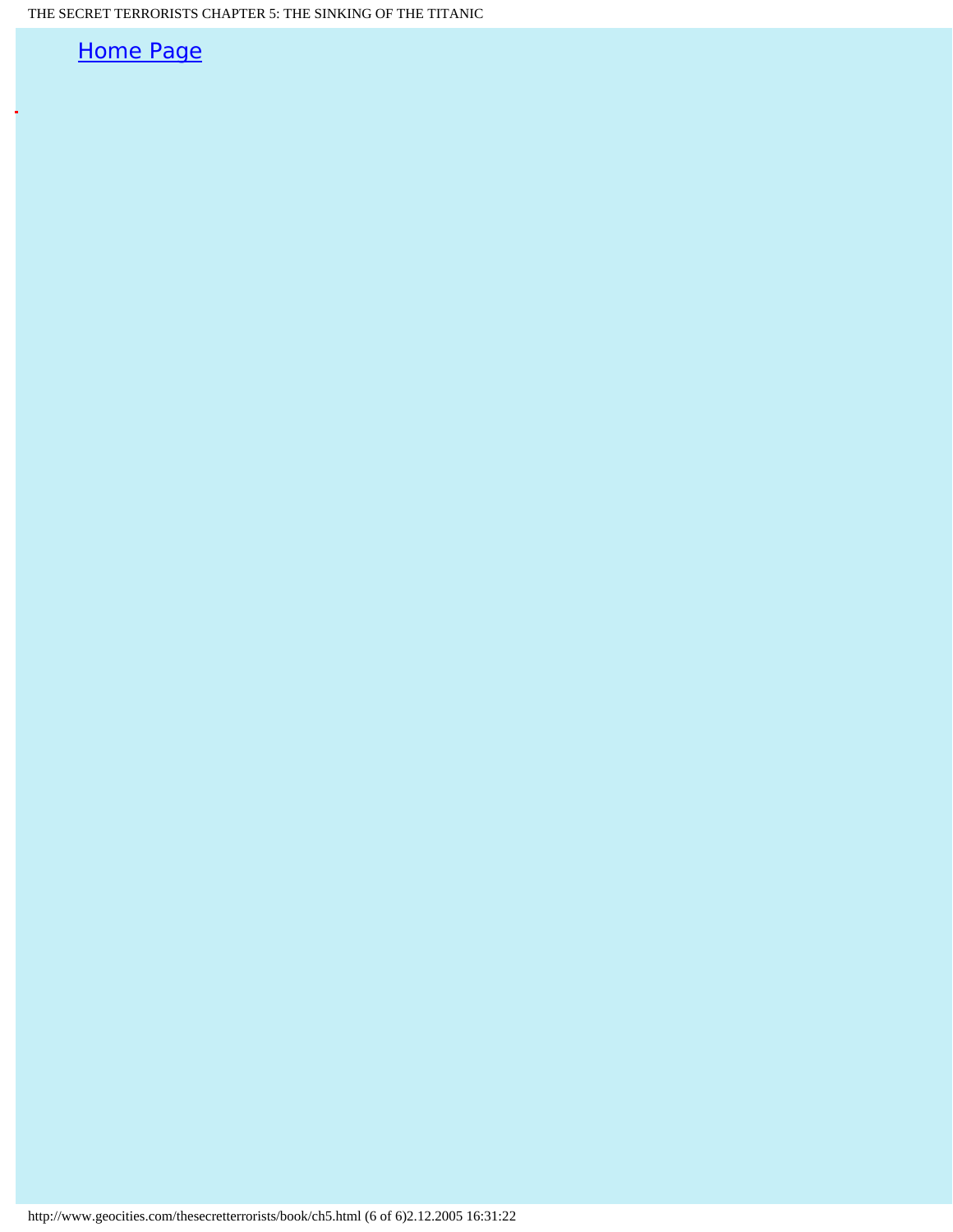### **CHAPTER 6**

#### **WORLD WAR ONE**

<span id="page-44-0"></span>The heir to the Austria-Hungarian throne, Archduke Francis Ferdinand and his wife, were in Sarajevo on July 26, 1914. As they made their way through the crowded streets in an open carriage, shots rang out, and both of them were dead.

The people of Sarajevo were predominantly Serbians. Their religious conviction was that of Orthodox Christians. Since the year 1054, the Catholic church has been waging war against the Orthodox Christians. Fifty years prior to the assassination, the Croatians, who are Catholic, were becoming extremely vocal about their hatred for the Serbians, who were a rival of Rome and needed to be exterminated.

> Pope Pius X, in his hatred of the Orthodox Christians, was continually inciting Emperor Francis Joseph of Austria-Hungary to 'chastise the Serbians.' After Sarajevo, on July 26, 1914, Baron Ritter, Bavarian representative at the Holy See, wrote to his government: "The Pope approves of Austria's harsh treatment of Serbia. He has no great opinion of the armies of Russia and France in the event of a war with Germany. The Cardinal Secretary of State does not see when Austria could make war if she does not decide to do so now…." There, in true colours, is the Vicar of Christ [the pope], the gentle apostle of peace, the Holy Pontiff whom pious authors represent as having died of sorrow at seeing the outbreak of war. — Edmund Paris. The Vatican against Europe, The Wickliffe Press, p. 14.

One may say quite specifically that in 1914, the Roman Catholic Church started the series of hellish wars. It was then that the tribute of blood which she has always taken from the peoples began to swell into a veritable torrent. — Ibid, p. 48.

Thus we see that the pope realized that if Austria-Hungary crushed the Serbs, then the Serbs' Orthodox Christian brothers from Russia would enter the fray. Then Germany, France and others would join in, and you have World War One. The papacy was thrilled to see Russia enter the conflict. Russia was predominantly Orthodox and the papacy wanted the Orthodox Christians in Russia and around the world annihilated.

The papacy's Jesuits had another reason for being so happy when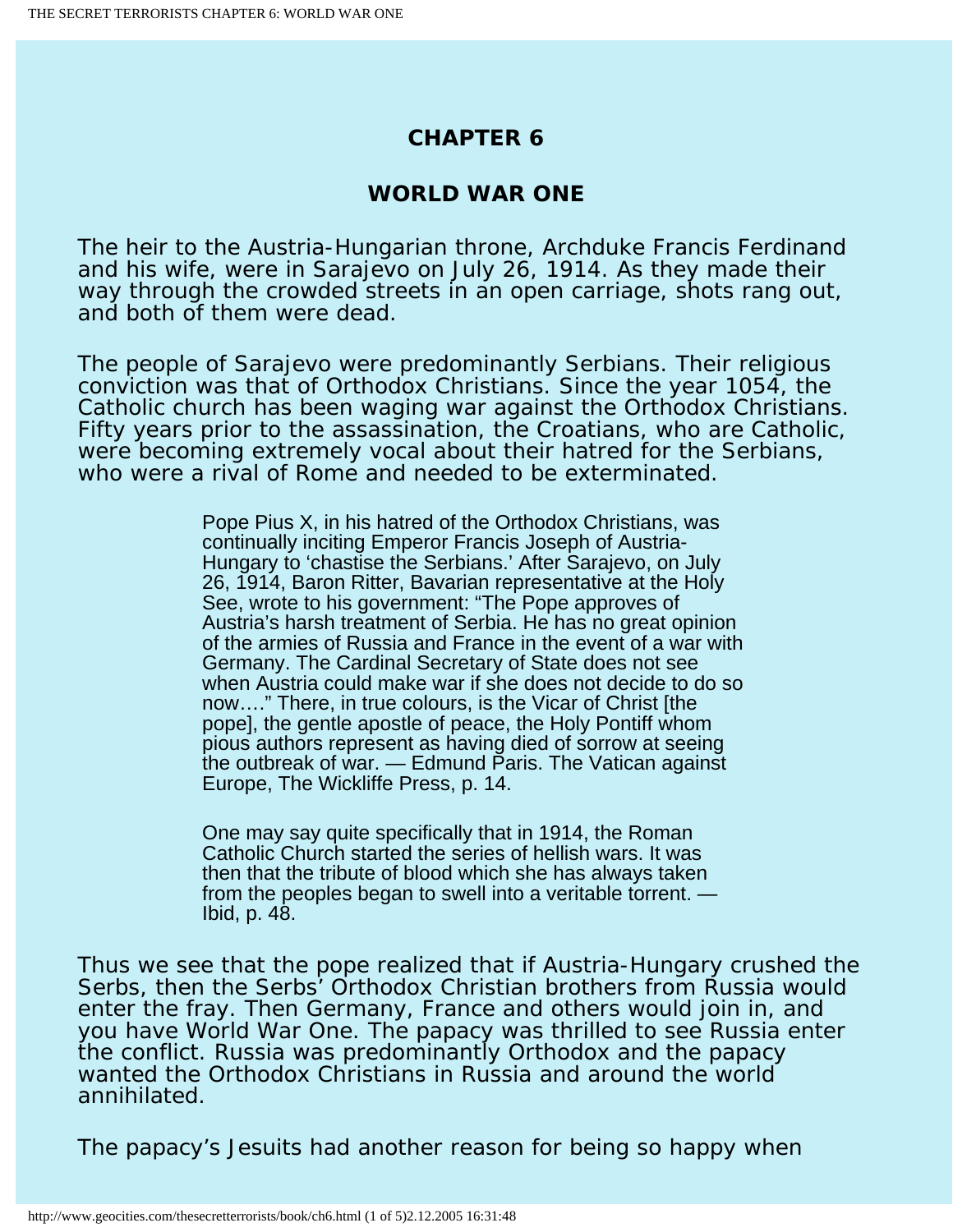Russia entered the conflict. It was payback time. About 100 years before World War One began, Alexander I, the Russian emperor, kicked the Jesuits out of Russia.

> The Russian emperor, Alexander, was currently compelled to issue a royal decree in 1816, by which he expelled them [the Jesuits] from St. Petersburg and Moscow. This proving ineffectual, he issued another in 1820, excluding them entirely from the Russian dominions. — R.W. Thompson, The Footprints of the Jesuits, Hunt and Eaton, pp. 245, 246.

Five years later, Alexander was poisoned to death. The Czars were under Jesuit attack.

Alexander II broke all diplomatic ties with Rome in 1877 and even proposed a Constitution.

> Alexander II had progressed well with his great reforms and had attached his signature to a Constitution to be adopted by Russia. The next day a bomb was thrown at his carriage, which killed and wounded a number of Cossacks, who accompanied the carriage. The Emperor in deep sympathy left the carriage to look at the dying men, when a second bomb blew him to pieces. — Arno Gaebelien, Conflict of the Ages, The Exhorters, p. 85.

Finally, in 1917, the last Czar and all his family were murdered. Never again would a hated emperor from the House of the Romanoff rule Russia or ever again protect the Orthodox Church. Payback time had come.

> The overthrow of the Czarist system therefore, brought with it the inevitable overthrow of the established Orthodox Church. To the Vatican, which had waged war against the Orthodox Church since the eleventh century, the downfall of her millenarian rival was too good to be true. — Avro Manhattan, The Vatican Billions, Chick Publications, pp. 120, 121.

Who was it that aided and financed the Russian revolutionaries in their takeover of Russia? Who backed Lenin, Trotsky, and Stalin as they created revolution and bloodshed throughout Russia?

> The instruments of this new alliance between the Soviets and the Vatican were to be the Jesuits, described as the hereditary enemies of the Orthodox Church. Reportedly, there were large numbers of representatives of the Jesuit Order in Moscow during the Revolution. — James Zatko, Descent into Darkness, University of Notre Dame Press, p. 111.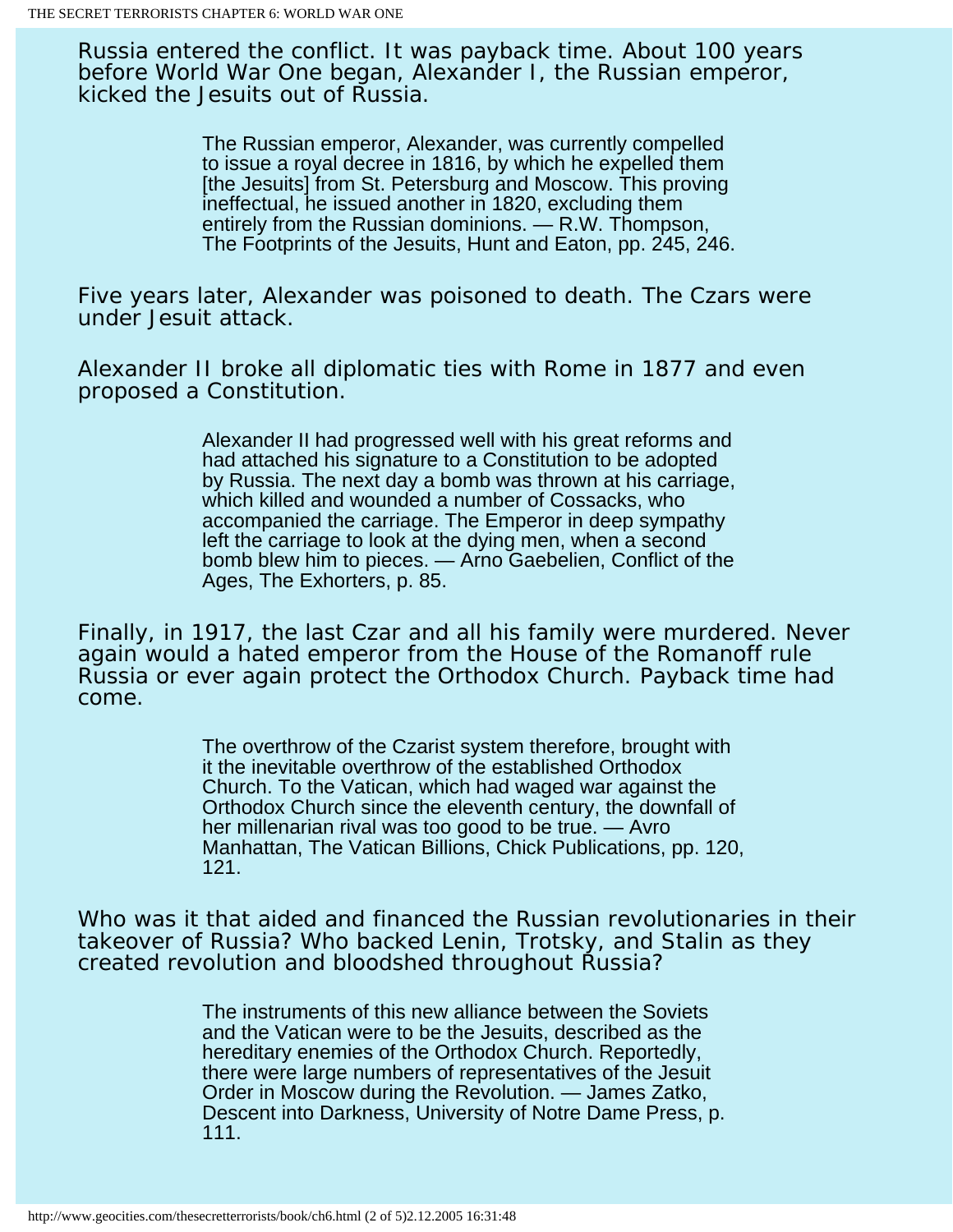Among the 1,766,188 victims up to the beginning of 1922, figures obtained from the Soviet documents, nearly five thousand were priests, teachers, nuns, etc. of the Orthodox Church.... Nearly 100,000 Lutherans banished..... Whole villages were wiped out.... Thousands of churches of the different branches have been demolished and the work of destruction goes on...... — Arno Gaebelien, Conflict of the Ages, The Exhorters, pp. 103-106.

The actual Jesuit financiers of the Revolution were to be found in America.

> William Franklin Sands, a director of the Federal Reserve Bank of New York, had just contributed \$1,000,000 to the Bolsheviks. — Anthony Sutton, Wall Street and the Bolshevik Revolution, Veritas Publishing, pp. 133, 134.

Jacob Schiff was the principle Jesuit in America who was assigned the task of taking over the American banking system and establishing the Federal Reserve.

> Jacob Schiff came to America in the late 1800s with orders from the Rothschilds to get control of the American banking system. By the turn of the century, 1900, Schiff had mastery of the entire banking fraternity on Wall Street. — Myron Fagan, The Illuminati and the Council on Foreign Relations, Taped Lecture.

Since Schiff had control of the Federal Reserve Bank, he now had a source of money to finance the Communist Revolution in Russia.

> In the February 3, 1949, issue of the New York Journal American, Schiff's grandson, John, was quoted by columnist Cholly Knickerbocker as saying that his grandfather [Jacob Schiff] had given about twenty million dollars for the triumph of Communism in Russia. — G. Edward Griffin, The Creature from Jekyll Island, American Opinion Publishing, p. 265.

In today's money, that twenty million would be 420 million dollars, money essentially stolen from the American people through the Federal Reserve Bank.

Jacob Schiff was in control of the entire banking fraternity and was financing a government whose avowed principles are the direct antithesis of the United States Constitution. Schiff pretended to be an American capitalist. He was living in America, but his sole objective was that of the papacy: the ultimate destruction of America.

There were other goals that the Jesuits hoped to reach with World War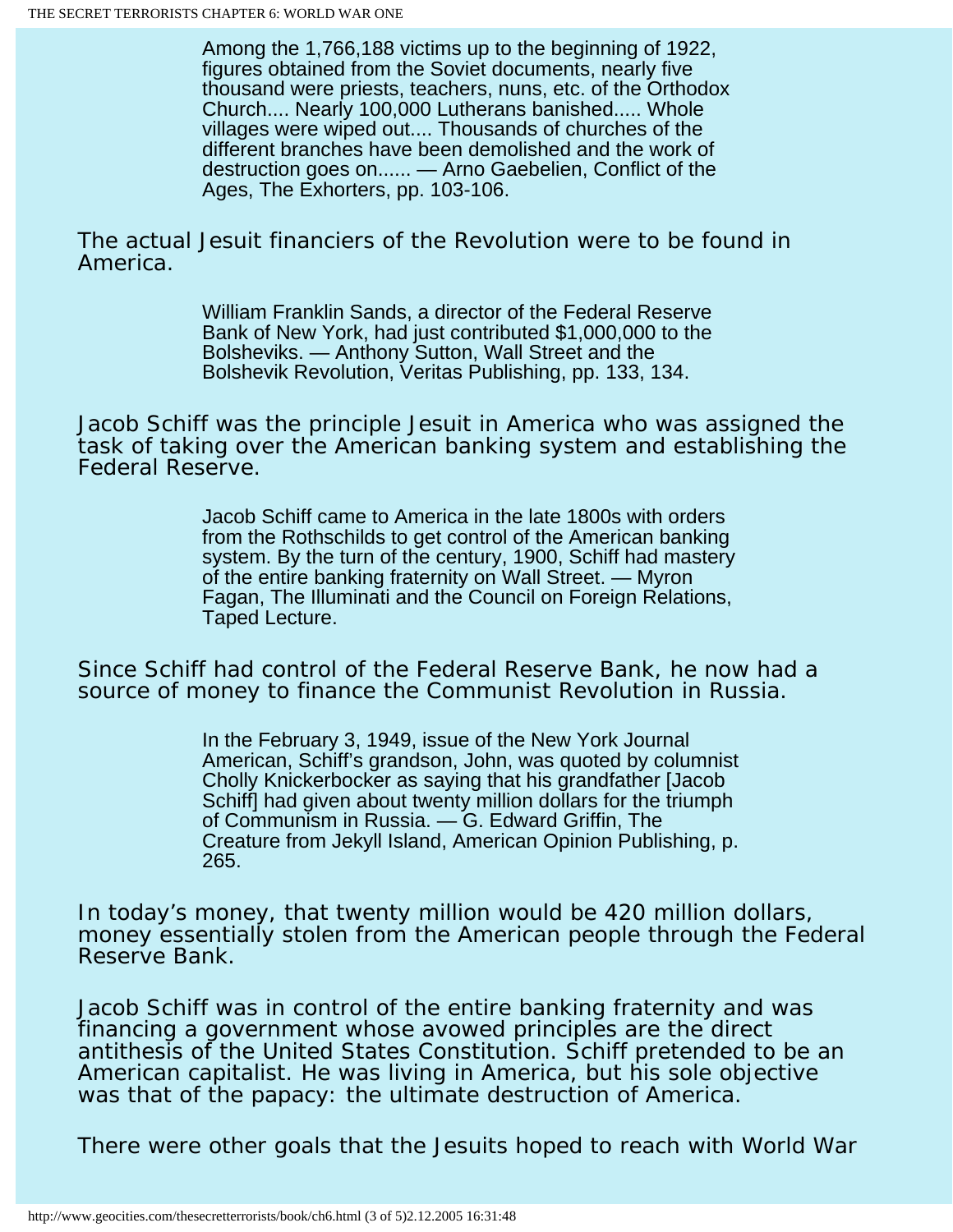#### One.

All the great nations, including the United States, were warweary, devastated, and mourning their dead. Peace was the great universal desire. Thus, when it was proposed by Woodrow Wilson to set up a 'League of Nations' to ensure peace; all the great nations jumped on that bandwagon without even stopping to read the fine print in that insurance policy. — Myron Fagan, The Illuminati and the Council on Foreign Relations, Taped lecture.

After World War One, an attempt was made to set up a one-world government, and the League of Nations was established. Senator Henry Cabot Lodge Sr. prevented the United States from joining the League of Nations. The Jesuits' plot to create a one world governing body from which they could control the world, was stopped only temporarily. This part of the Jesuits' plan had to wait another 27 years for a repeat performance, when the Second World War would result in the United Nations.

Before we look at yet another reason for the Papacy's delight in the First World War, let us look briefly at president Woodrow Wilson. Wilson was controlled and dominated by Colonel Edward Mandell House. Wilson said:

> Mr. House is my second personality. He is my independent self. His thoughts and mine are one. — Charles Seymour, The Intimate Papers of Colonel House, Houghton Mifflin, vol. I, pp. 114-115.

> For seven long years Colonel House was Woodrow Wilson's other self.... It was House who made the slate for the Cabinet, formulated the first policies of the Administration and practically directed the foreign affairs of the United States. We had, indeed, two Presidents for one.… Super ambassador, he talked to emperors and kings as an equal. He was the spiritual generalissimo of the Administration. — George Viereck, The Strangest Friendship in History: Woodrow Wilson and Colonel House, Liveright Publishers, pp. 18, 19, 33.

Vierick says on pages 106-108 that while Wilson was running for reelection in 1916 on a platform of "because he kept us out of war," House was negotiating a secret agreement with England and France, on behalf of Woodrow Wilson, that America would enter the war immediately after the election. House was also intimate with the power centers of money and power in Europe.

> House had close contacts with both J.P. Morgan and the old banking families of Europe. — G. Edward Griffin, The Creature from Jekyll Island, American Opinion Publishing, p.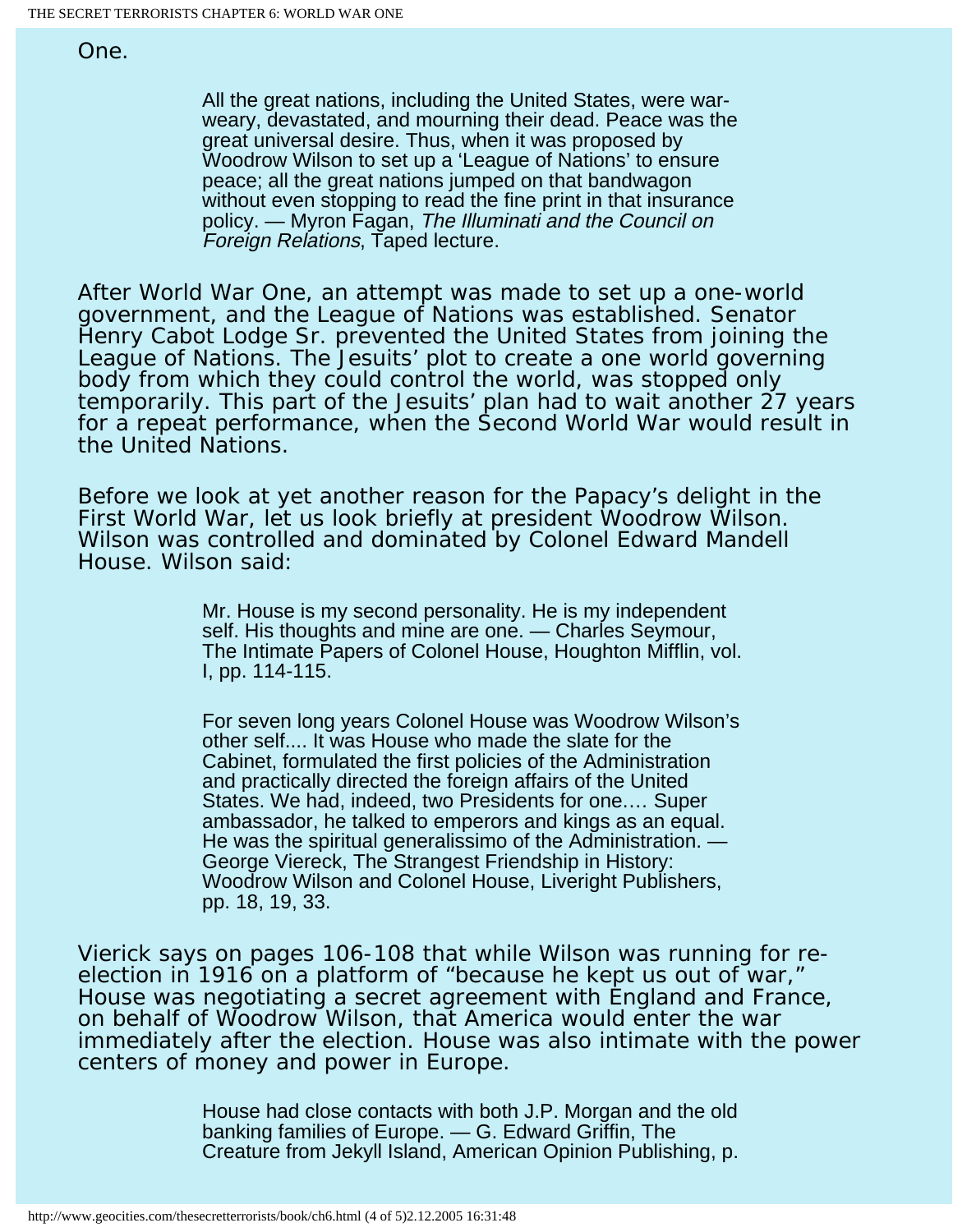239.

Edward Mandell House totally controlled Woodrow Wilson. House was a Jesuit carrying out their every desire. He used Wilson as a puppet to create the League of Nations for the Jesuits. Wilson was nothing more than Rome's tool to do their bidding.

Another reason for World War One was to pay back Germany for its opposition to the papacy and the Jesuits in the 1860s and 1870s. Germany was the birthplace of the hated Lutherans. Twice during this time, Chancellor Otto von Bismarck led Germany (known as Prussia ) to military victories over the Jesuit-controlled countries of Austria in 1866 and France in 1870. Bismarck also outlawed the Jesuit order with the Kulturkampf law in 1872. These 'crimes' against Rome and the Jesuits had to be repaid in kind. Hence, many thousands of Germans were slain in the bloodbath of World War One.

Germany was also the country most affected at the end of the war. The victorious nations of Europe used the Treaty of Versailles to plunder Germany. The Treaty imposed such an unfair burden of war reparations on Germany, that when the French leader, Clemenceau, was asked by the press what the leaders had given the world by the treaty, he said, "We have guaranteed another war in twenty years." The Germans agreed to the terms because they were weak and defeated, but they swiftly rebuilt and attempted to payback their enemies for the debt given to them after World War One. That payback was World War Two.

After World War One ended, the Jesuits did not get what they wanted. Woodrow Wilson and Edward Mandel House managed to get them the League of Nations, but it failed miserably because the United States did not join. Therefore another war was necessary, a war so devastating that the people would cry out for a united nations. This was one of the goals of World War Two. We will look at this and other reasons for World War Two in our next chapter.

[Chapter 7: World War Two](#page-49-0)

[Home Page](http://www.geocities.com/thesecretterrorists)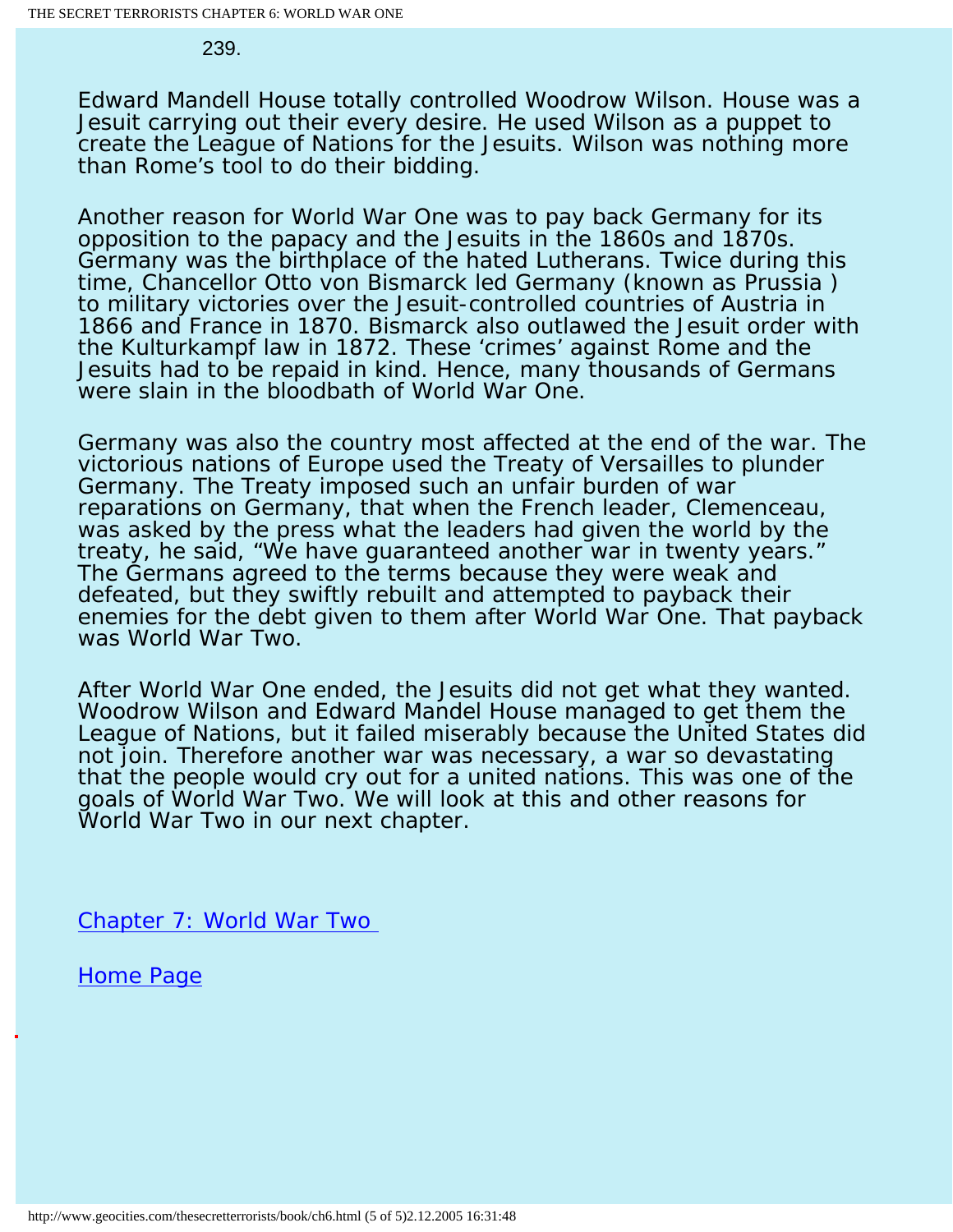### **CHAPTER 7**

#### **WORLD WAR TWO**

<span id="page-49-0"></span>World War Two was the most extensive and devastating war in recorded history. Hundreds of thousands of people died in this war. Most people have no idea why this war was fought or what the cause of this war was. Wars do not just happen. They are planned and executed by people high in governments for their own advantage. President Franklin D. Roosevelt said, "In politics, nothing happens by accident. If it happens, you can bet it was planned that way." Let us take a look at who planned World War Two.

> Popes and their Jesuitical agents have been and are the instigators of wars, and while the world is having real pain, Rome is having champagne. — Jeremiah J. Crowley (a former Catholic priest), Romanism: A Menace to the Nation, Menace Publishing, p. 144.

The Pope was just as much in the Second World War as was Hitler and Catholic Mussolini and therefore just as guilty of the murder of six million Jews. In fact, Popes have been in or instigated most, if not all, the European wars down through the centuries. — F. Paul Peterson, Peter's Tomb Recently Discovered in Jerusalem, p. 63. (Quoted in: Is Alberto for Real, Sidney Hunter, Chick Publications, page 41).

One may say quite specifically that in 1914, the Roman Church started the series of hellish wars. It was then that the tribute of blood which she has always taken from the peoples began to swell into a veritable torrent. — Edmond Paris, The Vatican Against Europe, The Wickliffe Press, p. 48.

These are not the only reputable authors who implicate the papacy as the instigators of World War Two as well as all other wars. In light of these statements, it is sickening to hear of a recent meeting held in Assisi, Italy, where John Paul II was quoted as saying, "Violence never again! War never again! Terrorism never again!" The papacy has instigated, and is still instigating wars, and the pope has the audacity to make that statement!

America is currently conducting a war on terrorism. The above statements indicate that the papacy is responsible for making this war on terrorism necessary.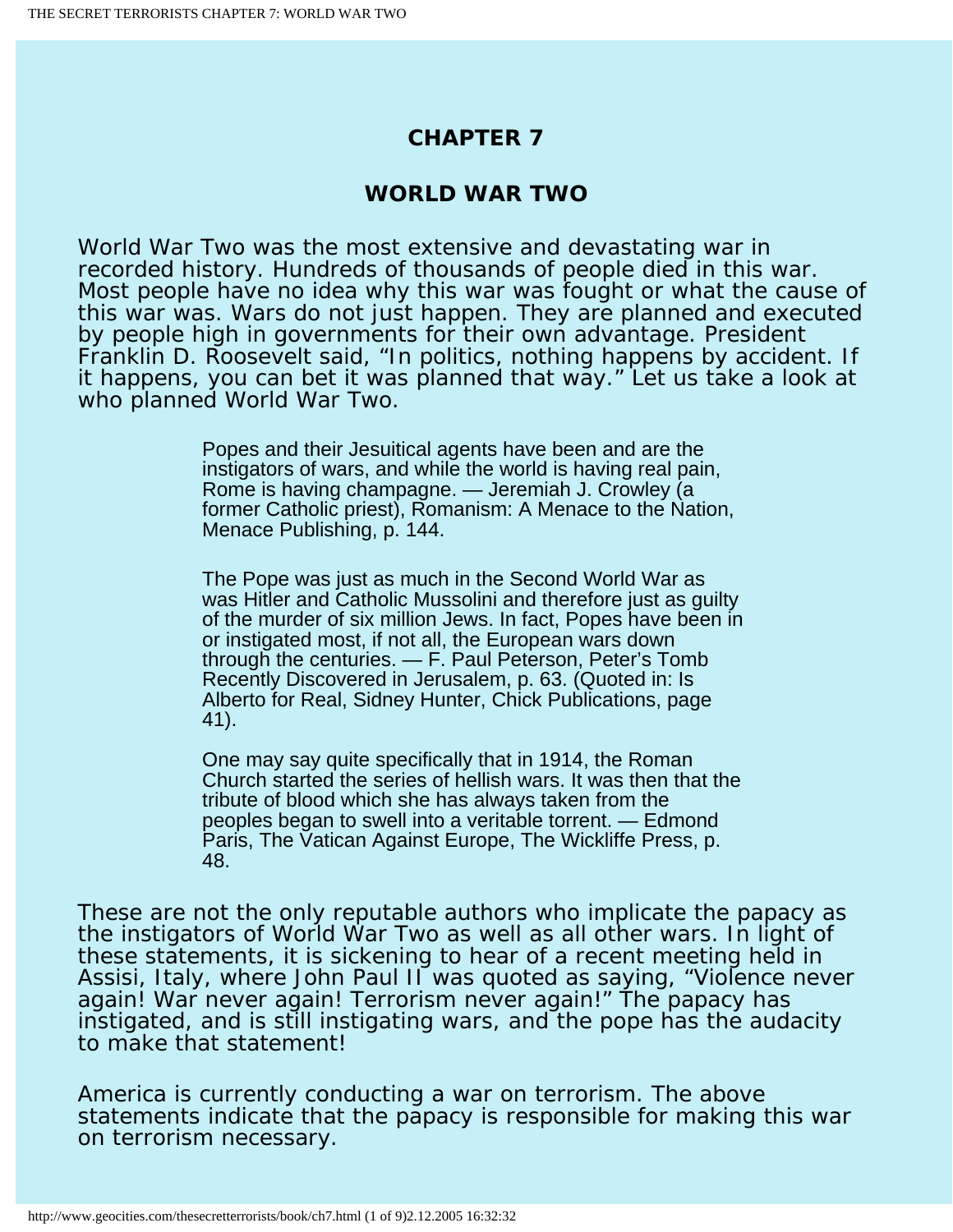George Bush declared in USA Today, September 17, 2001, that his administration is preparing a crusade against terrorism. In past history, crusades were religious wars fought on behalf of papal interests. Was president Bush telling us that his war on terrorism is being fought to further papal interests?

Adolf Hitler was guilty of all kinds of atrocities during the Second World War. Was he really responsible for these atrocities, or was he simply carrying out orders? Consider who was pulling the strings in Hitler's Germany.

> In Germany, the Papal Nuncio in Berlin, Mgr. Pacelli and Franz von Papen, privy Chamberlain to the Pope, advocated a 'union with Rome' and concentrated on the overthrow of the Weimar Republic. The German Catholics were hostile to Nazism, but were informed that the Pope himself was 'favourably disposed towards Hitler.' Consequently the Catholic Zentrum, axis of all parliamentary majorities, voted full rights to Hitler on January 30, 1933.

> This operation was promptly followed, as in Italy, by the concluding of a Concordat which was most advantageous to the Roman church. The German Episcopate swore allegiance to the Fuhrer and Catholic Youth organizations combined with those of the Nazis. — Edmond Paris, The Vatican Against Europe, The Wickliffe Press, page 15.

> The Vatican helped Hitler to gain power and then helped him consolidate his grip on Germany. This was done in party by 'advising' the Catholic Party of Germany to vote for Nazi candidates.

The Catholic vote gave Hitler the majority he needed to legally form a government in 1933. Further to this, the Vatican ordered Catholic members of the Reichstag Parliament to support legislation giving Hitler the power to rule by decree. This measure gave Hitler the dictatorial power he needed to destroy the German Communists.

The whole Vatican-Hitler bargain had been conducted in secret before Hitler became Chancellor of Germany in January 1933. In June of the same year, Hitler and the Vatican signed a Concordat, under terms of which the church swore allegiance to the Nazi regime....

Soon afterward, Catholic Franz von Papen, the second in command to Hitler, put the essence of the Hitler-Vatican alliance very succinctly in these words: "The Third Reich," he said, "is the first power which not only recognizes, but puts into practice, the high principles of the Papacy." — Avro Manhattan, The Vatican Moscow Washington Alliance, Ozark Books, (quoted in Sydney Hunter, Is Alberto for Real,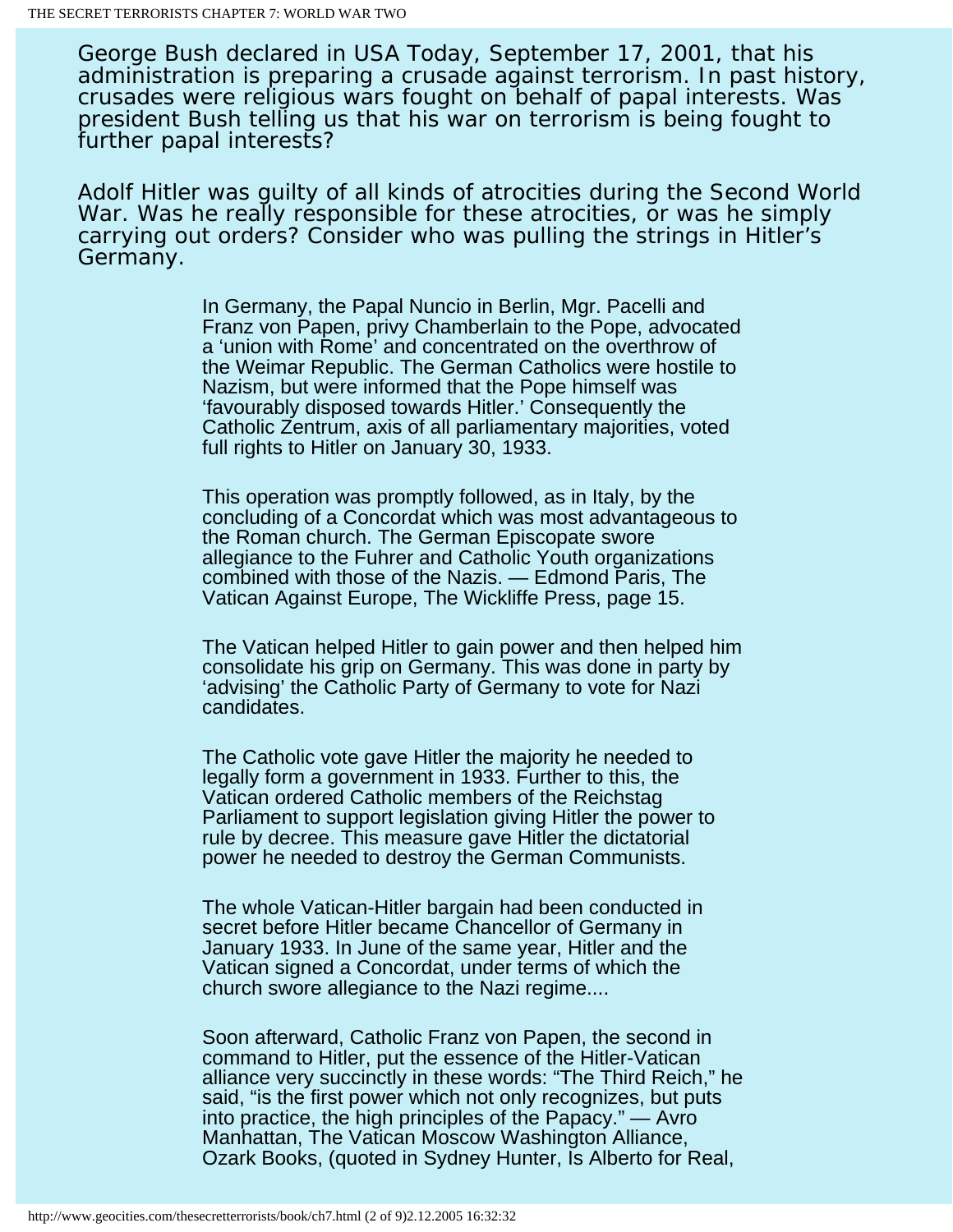Chick Publications, pp. 42, 43)

What an amazing statement. Von Papen says that the atrocities that Hitler perpetrated during the Second World War were the 'principles' of the papacy! Can there be any doubt that the papacy is just as evil as was Hitler and his regime?

> Hitler himself admits that he was helped by the methods of the Jesuit counter-Reformation to carry on his ideological war.... [We] have witnessed Catholicism's open support of every step taken by Nazi-Facism to impose authoritarian regimes upon all peoples. — Leo H Lehman, Behind the Dictators, Agora Publishing, pp. 36, 38, 39.

An accurate account of history places the Catholic-Jesuit menace at the very heart of the Hitler regime. It was Catholic von Papen and the Catholic Zentrum Party that got Hitler into power in 1933, and to show his gratitude, Hitler's Third Reich was a model of papal principles at their worst. Hitler was merely a pawn in the hands of the Jesuits of the papacy.

Who supported Hitler in war ravaged Germany? Remember, Germany had been reduced to rags by World War One and the heinous Treaty of Versailles.

> Immense sums belonging to our national-bank depositors have been given to Germany on no collateral security whatever... Billions upon billions of our money has been pumped into Germany by the Federal Reserve Board and the Federal Reserve Banks... On April 27, 1932, the Federal Reserve outfit sent \$750,000, belonging to American bank depositors, in gold to Germany. A week later, another \$300,000 in gold was shipped to Germany in the same way. About the middle of May \$12,000,000 in gold was shipped to Germany by the Federal Reserve banks. Almost every week there is a shipment of gold to Germany. — H.S. Kenan, The Federal Reserve Bank, The Noontide Press, 1966, p. 158.

As we saw in a previous chapter, the Federal Reserve Bank was a creation of the Jesuits. They use it to finance their insane puppets like Adolf Hitler. Kenan states that the Federal Reserve financed Hitler and the Nazis. If the Federal Reserve Bank is controlled and run by Americans, how could it finance a deadly enemy like Hitler, who stood for everything that the Constitution condemns? In light of Kenan's statement, the Federal Reserve Bank is not American; it is our enemy, financing our enemies. Thus it makes sense that the Jesuit controlled bank would fund a Jesuit controlled puppet like Adolph Hitler.

From Jesuit controlled Germany under Hitler, let us turn to the country of Spain and Francisco Franco. Spain was going through convulsions toward the end of the 1800s. She went back and forth between a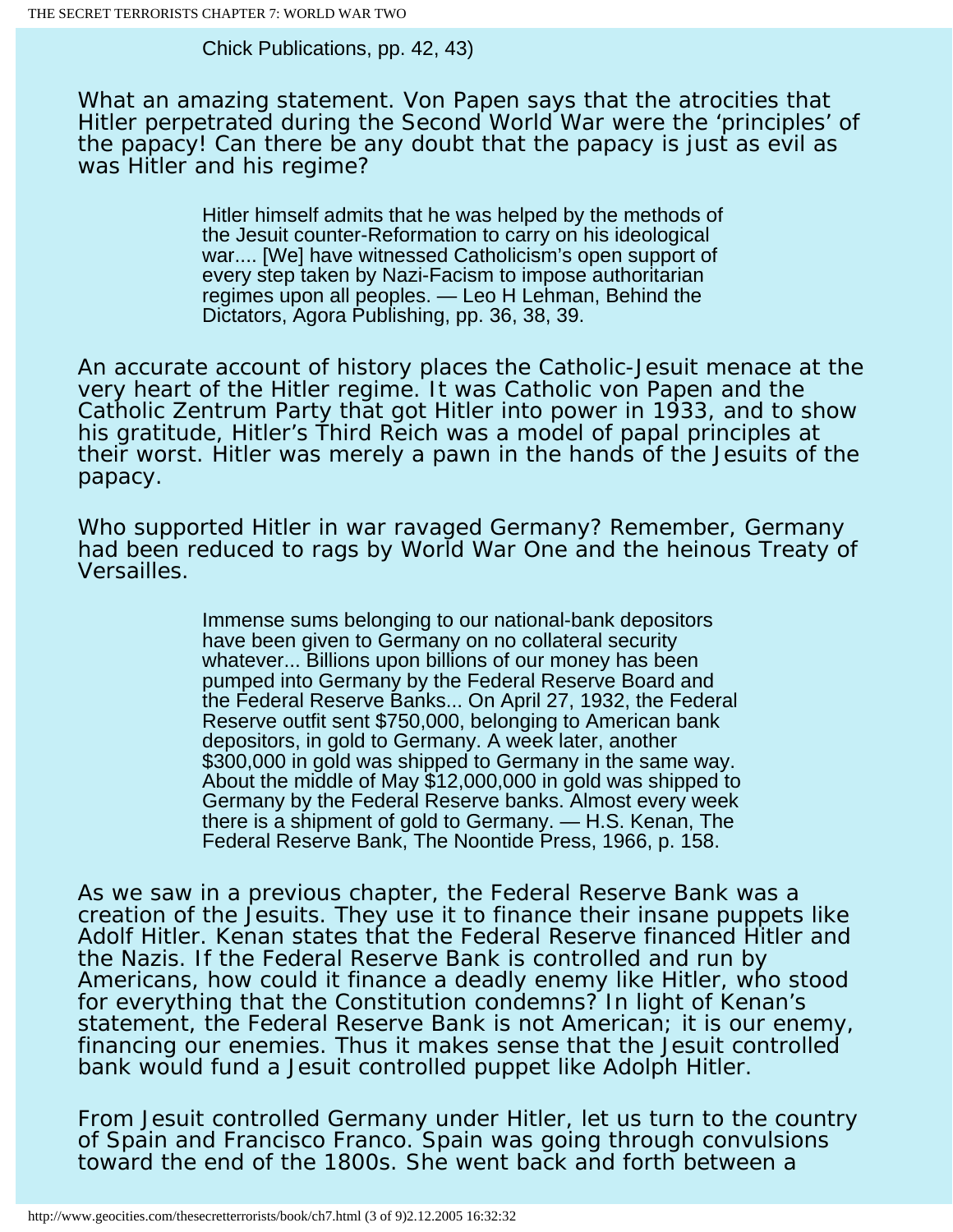Roman Catholic monarchy and an attempt at free republican government. Finally, in the 1930s, bodies of babies were discovered under several convents in Spain. Doctors discovered that these infants had died as the result of suffocation. You see, nuns and priests had engaged in adultery, and the unwanted babies were killed at birth. The Catholic people of Spain, who knew nothing of these awful crimes, were outraged by the discoveries, and many laws were passed that hindered the papacy's power in Spain. According to ex-Jesuit Alberto Rivera:

> In 1936 the new Spanish inquisition exploded. It was called 'The Spanish Civil War,' secretly orchestrated in the Vatican...

The Pope excommunicated the heads of the Spanish republic and declared war between the Holy See and Madrid.... Under the banner of the Vatican the Muslim forces invaded the Canary Islands and then attacked southern Spain... When the inquisition accomplished its goals, Spain was in ruins, bleeding and beaten, but safely back in the hands of the Vatican... General Franco eventually became the Roman Catholic dictator of Spain. Franco's government was recognized Aug. 3, 1937, by the Vatican, just 20 months before the civil war ended. — Jack Chick, Alberto pts. 1, 3, 6, Chick publications, pages 12, 21, 28, 29.

When Franco marched on Madrid nearing the close of the late civil war in Spain, when he was reinstating the Catholic government and overthrowing the people's government the Protestants had set up a few years before, he said, "I have four columns of soldiers with me. I also have a fifth column in the city of Madrid who will betray the city into my hands when I get there." — Albert Garner, The Devil's Masterpiece: The Mystery of Iniquity, Blessed Hope Foundation, pp. 70, 71.

On March 31st, 1934, the Pact of Rome was signed and pledged support of Mussolini and Hitler for the rebellion. The 'holy war' broke out. In 1937, in the midst of war, the Vatican gave dejure recognition to the government of Franco, its sword-bearer, who was later to be decorated with the Supreme Order of Christ. "Blessed be the guns if the gospel flowers in their wake!" Soon the Catholic Action was to spread its tyranny across the ruined country. Pax Christi! — Edmond Paris, The Vatican Against Europe, The Wickliffe Press, p. 15.

Benito Mussolini was highly esteemed by the Jesuits of Rome. He was their man of providence, who restored Vatican City to the papacy in 1929.

> What was happening in Europe between the two massacres? In Italy, secret negotiations took place between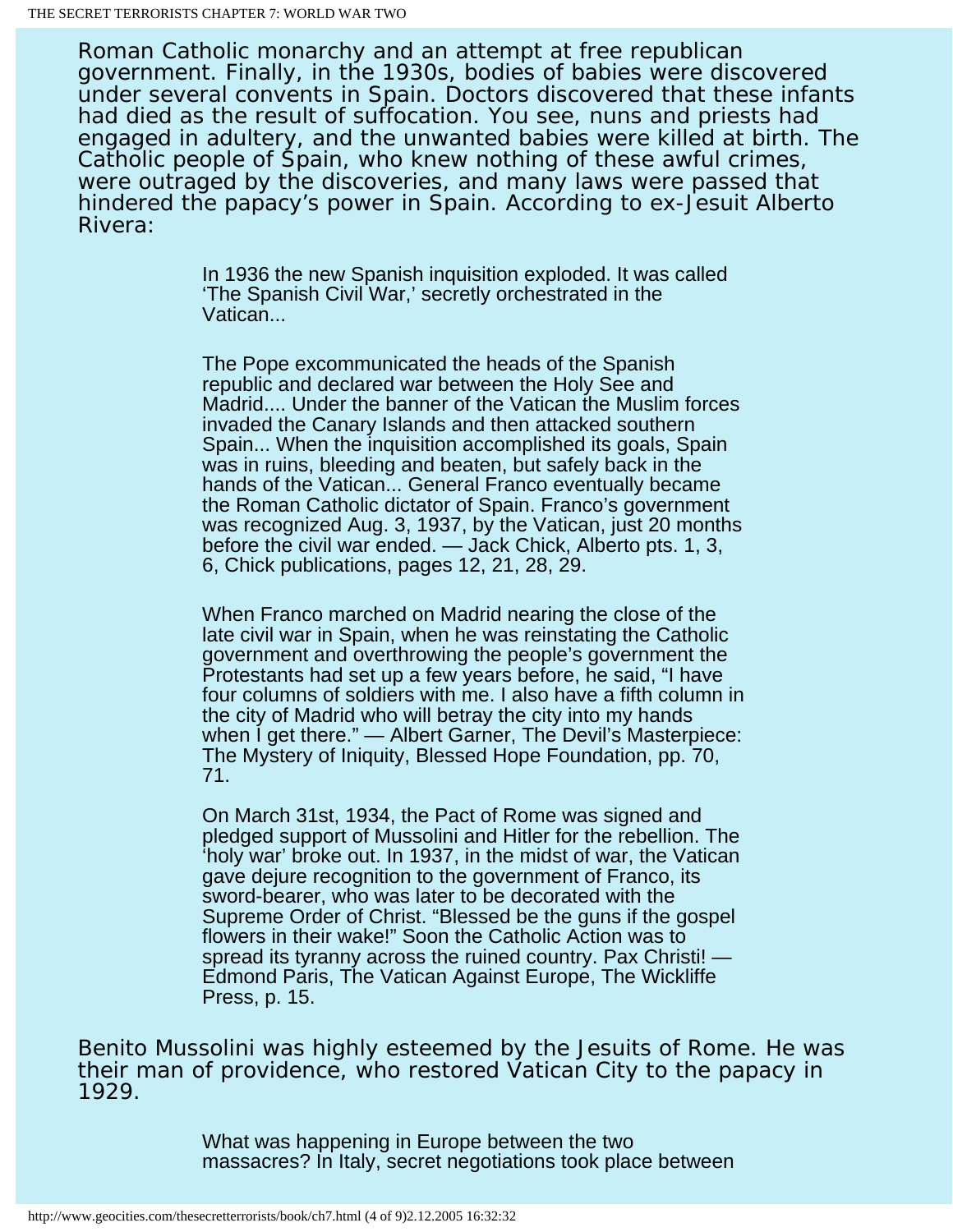Papal agents and Mussolini, 'the man of providence.' The priest, Don Sturzo, chief of the Catholic Group, had full rights voted to the Duce on November, 1922. Then came the Lateran Treaty, to seal the union of Fascism and the Papacy, the conquest of Ethiopia-blessed by the clergy-and, on Good Friday 1939, the aggression against Albania. — Ibid. page 15.

#### According to Pius XI,

Mussolini is making rapid headway and, with elemental strength, will conquer all in his path. Mussolini is a wonderful man — Do you hear me? — a wonderful man.... The future is his. — Ibid. page 69.

For today Rome considers the Fascist regime the nearest to its dogmas and interest. We have not merely the Reverend [Jesuit] Father Coughlin praising Mussolini's Italy as 'a Christian democracy,' but Civilta Cattolica, house organ of the Jesuits, says quite frankly... 'Fascism is the regime that corresponds most closely to the concepts of the Church of Rome.' — Pierre Van Paassen, Days of our Years, Hillman-Curl, p. 465.

We read a previous quote that said that Hitler put into practice the ruthless principles of the papacy. Now we see that Mussolini did the same thing. It wasn't just the three axis powers of Europe, with their Catholic puppets, that did Rome's bidding during World War Two. Franklin Roosevelt, President of the United States, also carried out Rome's wishes.

> [Cardinal] Spellman was offered an unprecedented opportunity by Roosevelt that would necessitate leaving his archdiocese for months on end.… The astounding proposal Roosevelt put forth was that Spellman act as a clandestine agent for him in the four corners of the world. It would be the archbishop's job to contact chiefs of state in the Middle East, Europe, Asia, and Africa. He would carry messages for the President ... and act as Roosevelt's eyes and ears.… The President offered him an opportunity to wield more power than any other American religious figure had ever had. Spellman would move as an equal among the greatest figures on the world political stage... But few people were certain about what the archbishop did during his far-flung travels. His clandestine work raised questions at home about the role of a religious figure involved deeply in governmental affairs. — John Cooney, The American Pope, Times Books, pp. 124, 125.

Spellman's first allegiance was to Pope Pius XII, and yet, he was used by Franklin Roosevelt as his own personal agent.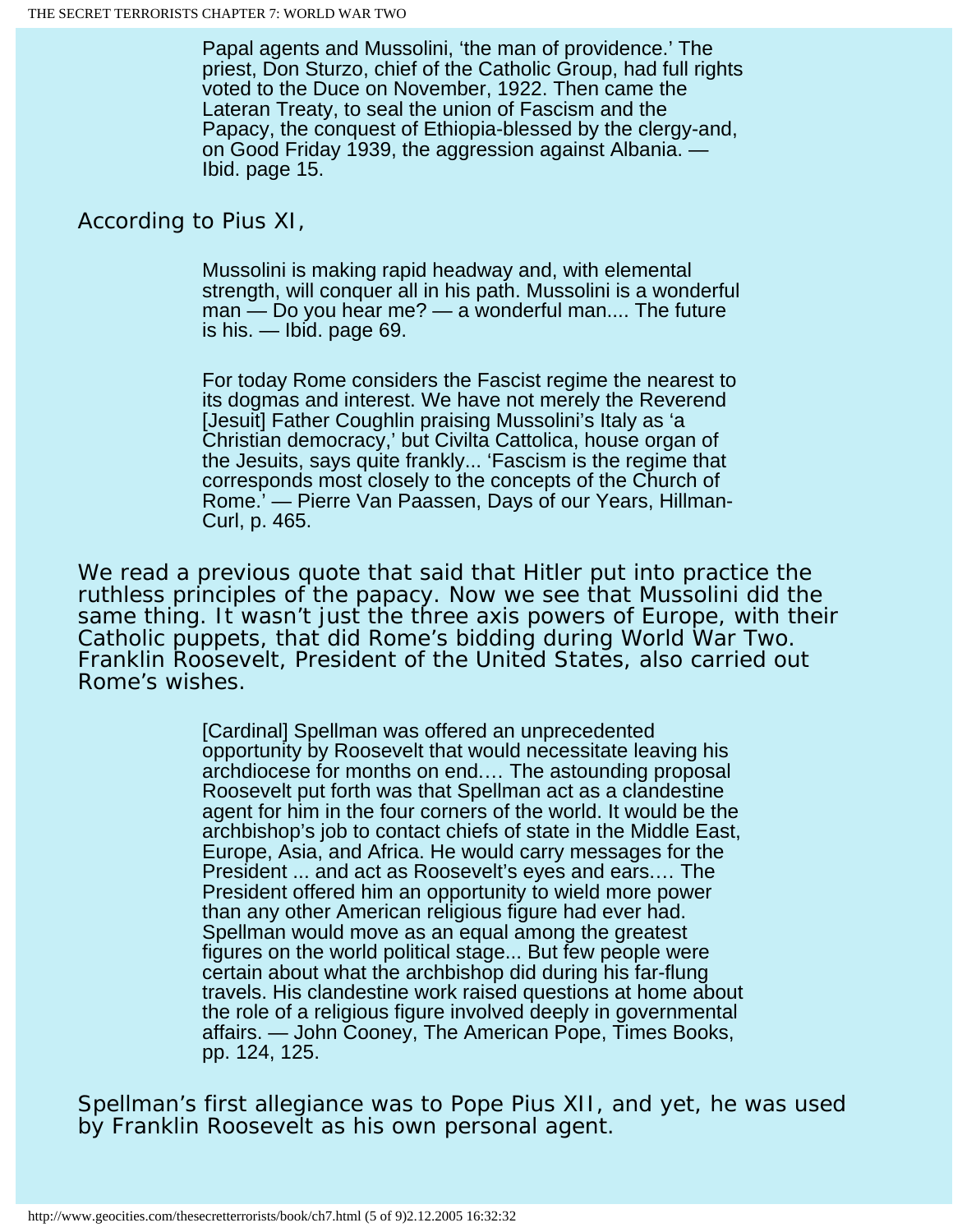Of Roosevelt, we read again,

Roosevelt and Eisenhower approved of the forced repatriation of some six million [Orthodox Christian] people back to Russia, many of whom were tortured or killed after they reached their destination. Two Russians who have written about this abominable decision by these American leaders are Nikolai Tolstoy and Alexander Solzhenitsyn. The Americans called this repatriation 'Operation Keelhaul,' after the naval form of torture where the prisoner is hauled under the keel of a ship by a rope tied to the prisoner's body to be severely cut by the barnacles on the bottom of the ship.

These six million individuals were not only soldiers who had fought on the side of the Germans against the Russians, but they were women and children as well....

Even though it was Churchill and Roosevelt who made the incredible decision to send millions of anti-Communist Russians back to certain death, it was General Dwight Eisenhower who enforced 'Operation Keelhaul,' with no apparent pangs of conscience. — Ralph Epperson, The Unseen Hand, Publius Press, p. 301.

Roosevelt not only used Spellman as his agent, but he carried out the Jesuits' goal of annihilating as many Orthodox Christians as possible. The Jesuits sought to destroy the Orthodox Christians of Serbia in World War One, and with this repatriation at the end of World War Two, they destroyed many more millions of Russian Orthodox Christians. Roosevelt, Eisenhower, and Churchill carried out the Jesuits bloody plan with considerable success.

> Jesuit General, Count Halke von Ledochowski, was disposed to organize, on the common basis of anticommunism, a certain degree of collaboration between the German Secret Service and the Jesuit Order...

Von Ledochowski considered the forthcoming bellicose settling of accounts between Russia and Germany as inevitable... And the Baseler Nachrichten (March 27, 1942) did not hesitate to write: "One of the questions arising from German activity in Russia which is of supreme importance to the Vatican, is the question of the evangelization of Russia."

This is confirmed by Father Duclos himself in a book covered by the Imprimatur, "During the summer of 1941, Hitler appealed to all Christian forces... [he] authorized Catholic missionaries to go to the new eastern territories....

"Nor has it been forgotten that, in France, Cardinal Baudrillart and Mgr. Mayol de Luppe recruited the L.V.F. for the crusade against Russia." — Edmond Paris, The Vatican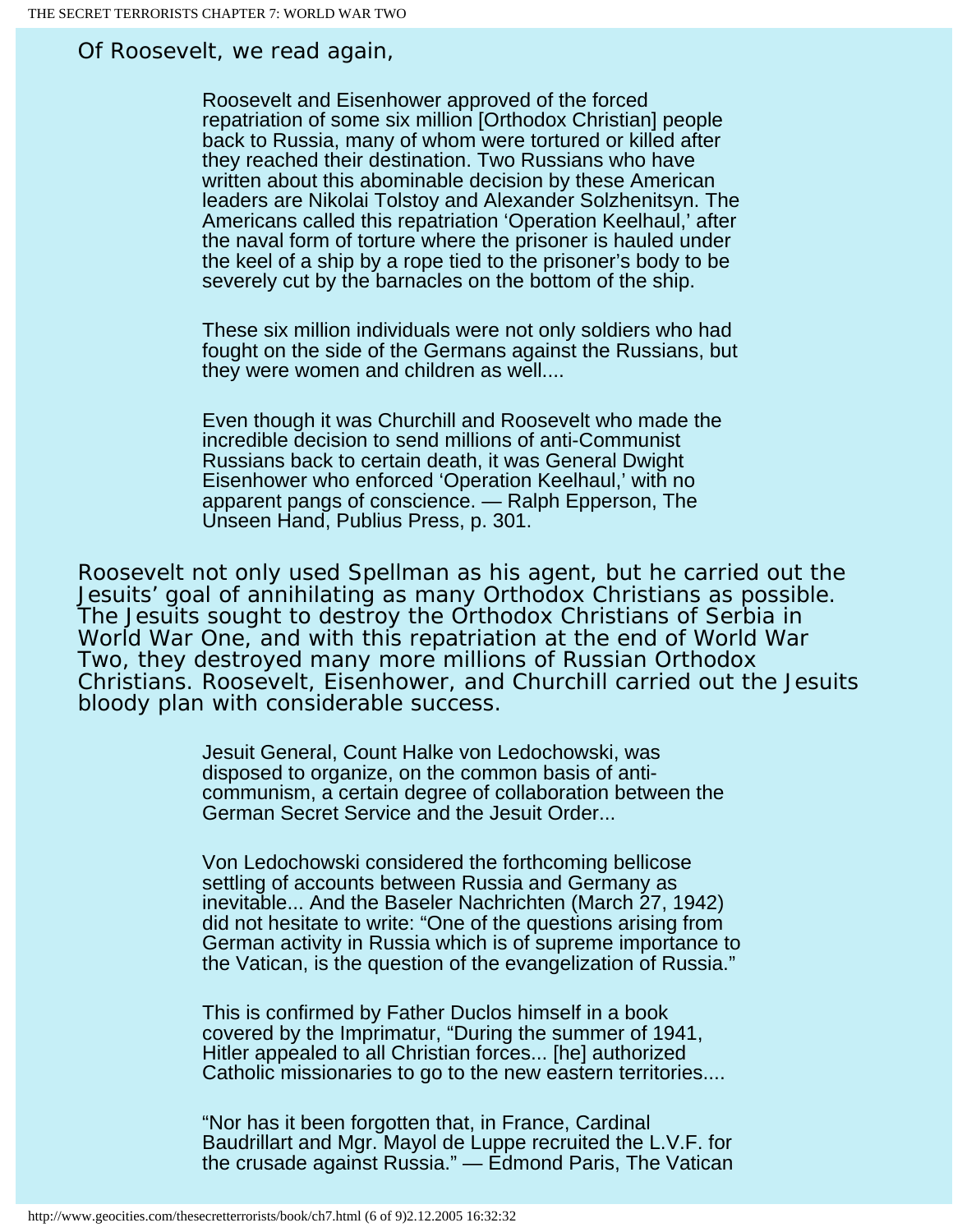Against Europe, The Wickliffe Press, pp. 240, 241.

While the Orthodox Christians of Russia were being exterminated by the papacy, there was a similar massacre going on in Yugoslavia. Some of the many books that have been written about this atrocity of World War Two include Convert... or Die! by Edmond Paris, The Vatican's Holocaust by Avro Manhattan, and Ravening Wolves by Monica Farrell. These books all discuss the murder of around one million Orthodox Christians during World War Two by the Catholic Ustashi. On the cover of Farrell's book, we read,

> This is the record of torture and murder committed in Europe in 1941-1943 by an army of Catholic Actionists known as the Ustashi, led by monks and priests, and even participated in by nuns. The victims suffered and died in the cause of liberty and freedom of conscience. The least we can do is to read the record of their sufferings and keep in mind that it happened, not in the dark ages, but in our own ENLIGHTENED generation. Ustashi is another name for Catholic Action. — Monica Farrell, Ravening Wolves, Protestant Publications, cover.

> The mass expulsion or forced conversion of the Orthodox Christians to Roman Catholicism was on the agenda. All measures, aiming at the elimination of Serbdom in Croatia were carried out under the slogan enunciated by one of the Croatian ministers: "We shall massacre the first third of the Serbs, expel the second third from the country and force the final third to accept the Catholic faith, whereby they will be absorbed by the Catholic element." — Lazo M. Kostich, Holocaust in the Independent State of Croatia, Liberty, p. 18.

The papacy was still trying to exterminate Orthodox Christians in Serbia in the late 1990s. The papacy used the United States as their bully in that conflict to bomb Serbia. The real butcher of the 'Balkins' is the pope and the Catholic Church, not Slobodan Milosevic. They are trying the wrong person for war crimes.

Another Jesuit goal of World War Two was to make things so bad for the Jewish race that they would want to return to Palestine. Near the end of World War One, the Balfour Declaration was signed enabling the Jews to go back home to Palestine. This was to be their permanent home. However, many Jews had found success in various parts of the world and did not want to return. When World War Two and the Jewish Holocaust occurred, the persecuted Jews longed for a place to call home, and many returned to Palestine. In 1948, Israel was declared to be a sovereign nation. According to Cooney's book, The American Pope, page 187, Francis Spellman had been the deciding factor in getting Israel accepted as a sovereign state.

Why would the Jesuits use Hitler to annihilate the Jews, and then have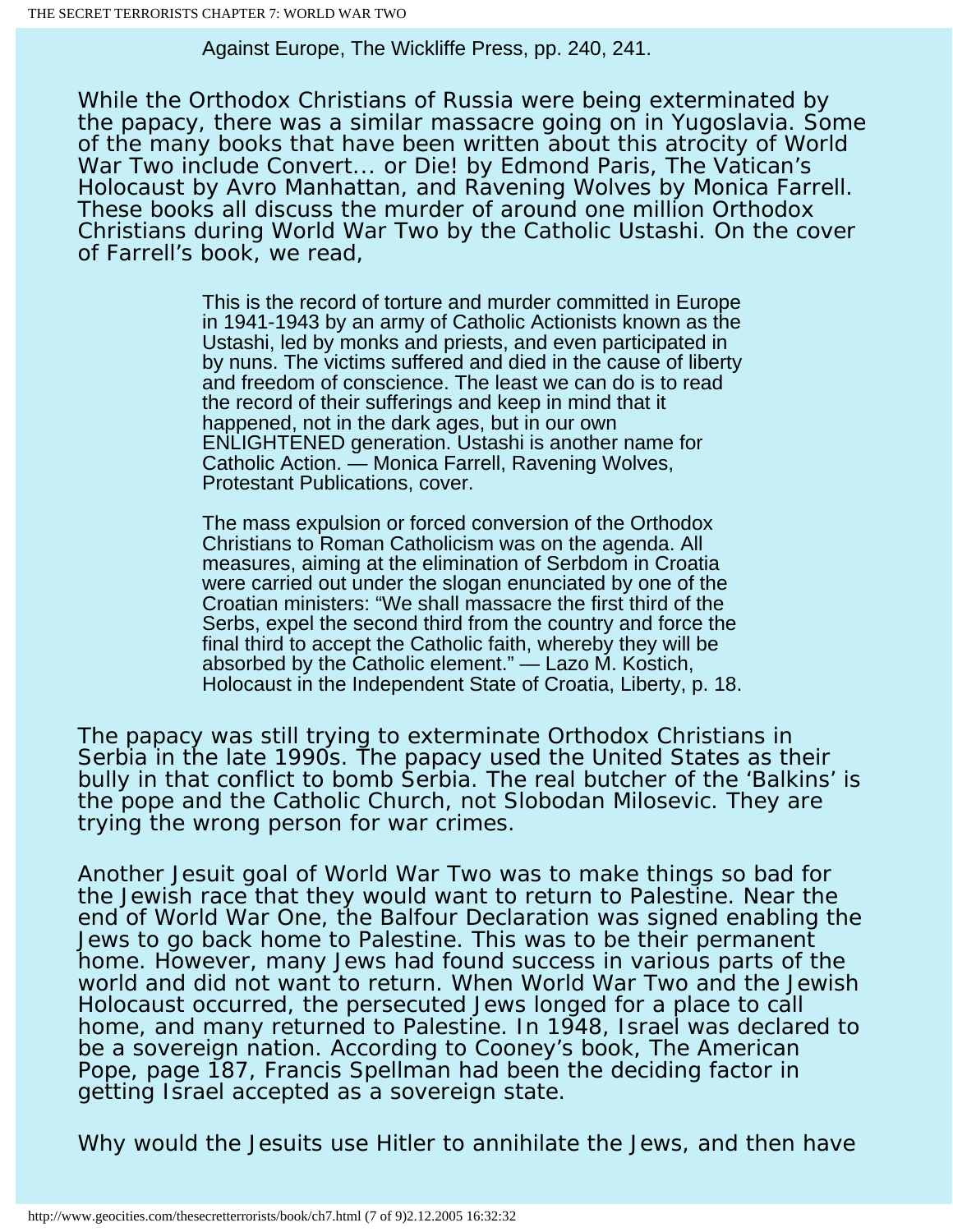Jesuit Cardinal Francis Spellman provide a home in Palestine for them? Watch carefully. The Vatican has sought to destroy the Jews for a thousand years.

> ... behind the Zionist banner there was to be found the ancient Messianic hope for the coming of a global theocracy, as predicted by all the seers and prophets of Zion. It was to be a theocracy in which Jehovah, not Christ, was to be King.

The spectre of the creation of such a theocracy has haunted the inner chambers of the Catholic church from her earliest inception, and still is a dominant fear.

In Vatican eyes, therefore, the millenarian yearning for a global Hebrew theocracy, represents a deadly threat to the eschatological teachings of the Catholic church. When translated into concrete political terms, such a view spells not only rivalry, but implacable enmity. — Avro Manhattan, The Vatican Moscow Washington Alliance, Ozark Books, pp. 169, 170.

On the surface the nation of Israel in Palestine seemed to be a grand opportunity for the Jews to be able to have their own country. However, what has been the result of the Jews returning to Palestine? Since they were granted sovereign status in 1948, the Jews have been in one ravaging battle after another with the Arabs. Many Jews have died, just as the Jesuits hoped and knew would happen.

With the Jews' return to Israel in Palestine the Jesuits hoped to cause such bloodshed in that part of the world that the world would cry out for a peacemaker to come to the region. And who would be that peacemaker? The pope of Vatican City, of course. The Jesuits have long wanted to restore the pope's temporal power. When the pope is given Solomon's throne in Jerusalem, the long-awaited goal will be accomplished. The war on terrorism that originated September 11, 2001, which George Bush calls a crusade, could certainly aggravate the trouble in that region to bring about the reign of the pontiff from Jerusalem.

The Jesuits failed in their attempts to have a world governing body following World War One. They accomplished their sinister goal after World War Two. Following the war, the weary, aching world was conditioned to accept an international government, and the United Nations was born. Since the creation of the United Nations in 1945, this so-called 'peace-keeping' body has failed miserably in keeping peace around the world. Why? Because keeping peace is not their purpose, even though they continue to claim that it is. There are presently some 83 different wars around the world. However, it has certainly been instrumental in suppressing liberty loving people. Katanga and Rhodesia are just two examples of nations crushed by U. N. forces. The United Nations has worked tirelessly to restore the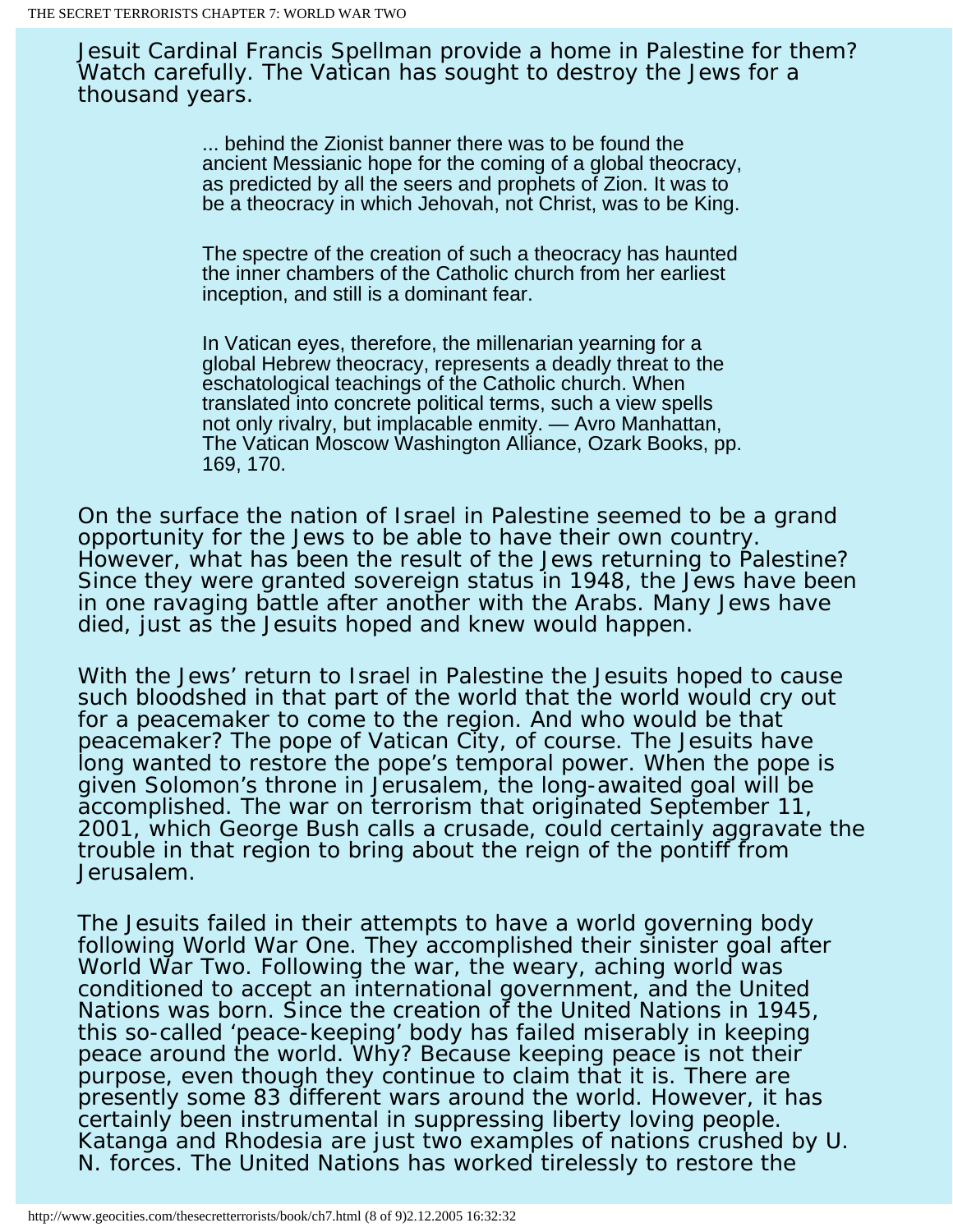temporal power of the papacy — its purpose from the beginning.

We will look at one more of the Jesuits' purposes for World War Two. It was payback time for the Japanese. In the late 1500s, the Japanese had welcomed all foreigners who wanted to trade with her. Catholic missionaries had been welcomed too. After a time, the Catholic missionaries became intolerant of all other beliefs. Unrest and persecution resulted and Japan became a bloodbath for many decades. Finally, in 1639, the Exclusion Edict was passed. It stated:

> For the future, let none, so long as the Sun illuminates the World, presume to sail to Japan, not even in the quality of ambassadors, and this declaration is never to be revoked, on pain of death. — Avro Manhattan, Vietnam: Why Did We Go? Chick Publications, p. 153.

For nearly two hundred years, the ports of Japan were closed to Jesuit missionaries, who had sought to take over Japan for the proud pope. Through the latter half of the 19th century, military power was used against the island nation. This softened her until the awful bloody conflict of World War Two in the South Pacific, culminating in the bombings of Hiroshima and Nagasaki. Japan was brought to her knees — forever. Payback had come.

[Chapter 8: President John F. Kennedy](#page-58-0) 

[Home Page](http://www.geocities.com/thesecretterrorists)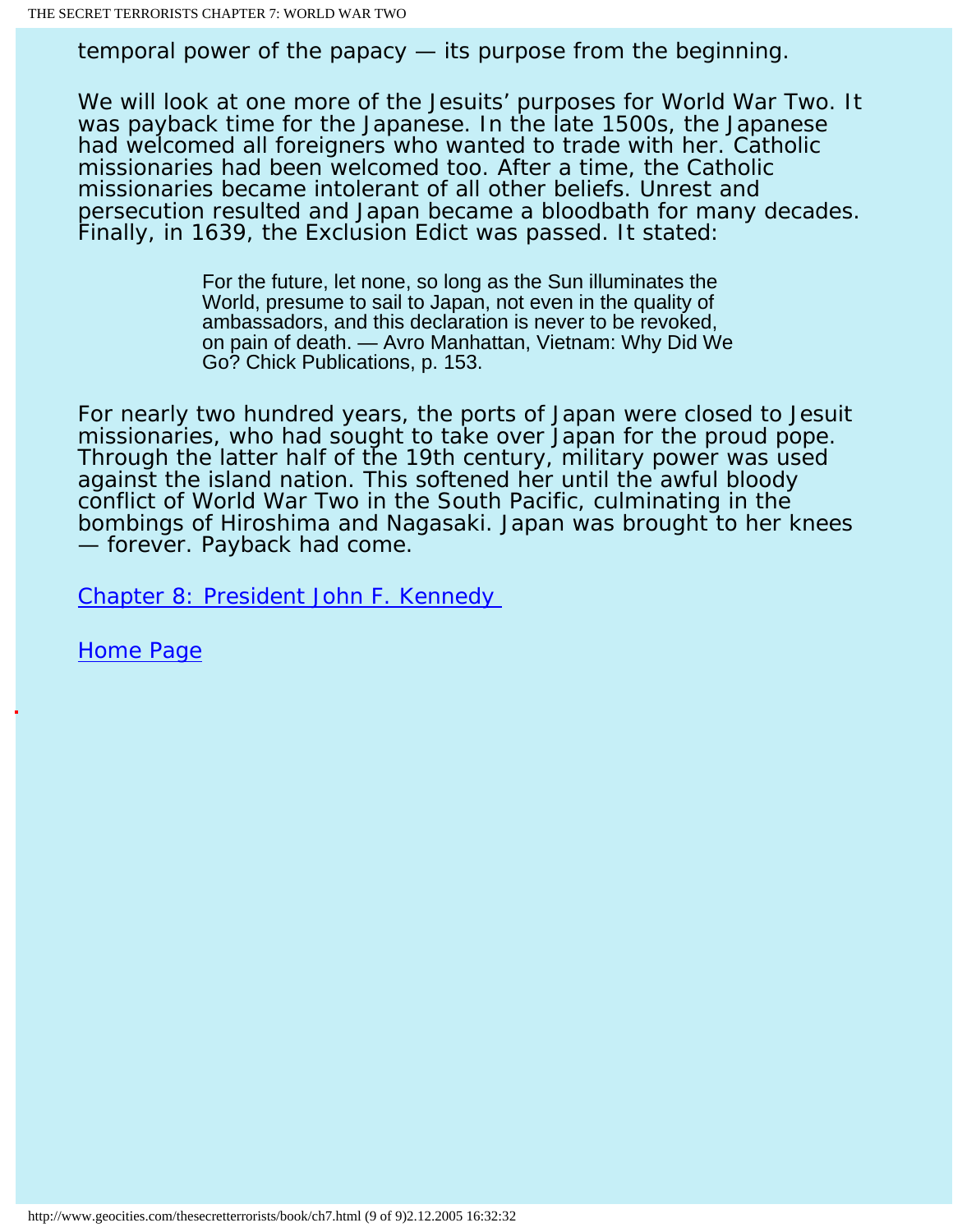# **CHAPTER 8**

# <span id="page-58-0"></span>**PRESIDENT JOHN F. KENNEDY**

New evidence has recently been discovered relevant to the assassination of President John F. Kennedy that will show who actually planned and carried out his murder. This new evidence will show that the Warren Commission report, which is the government's final word on the assassination, is a complete cover-up of what actually took place. The following analysis of the assassination will include several events and situations that might not appear to be related to this murder, but will show the extensive intrigue behind it.

While riding in an open motorcade, President Kennedy was shot in Dealy Plaza on Friday, Nov. 22, 1963 at 12:30 p.m. The crowds were cheering. There was a great scene of rejoicing as the president of the United States made his way through downtown Dallas. It seemed as if everyone was smiling in those waving thousands. But presently, shots rang out, and President Kennedy, a short while later, lay dead at the Parkland Memorial Hospital.

This case has baffled people for the last four decades, and is one of the ten most unsolved mysteries of the last one hundred years. The Warren Commission was set up to investigate the assassination, and they concluded that a lone gunman, Lee Harvey Oswald, did it. They claimed that Oswald shot President Kennedy from the Dallas Book Depository building behind his car. But there is rather overwhelming evidence now that disproves the Warren Commission report and points to a massive cover-up and conspiracy behind the assassination. Two days after President Kennedy's death Jack Ruby murdered Oswald. Why? Was it to keep him from talking?

There were basically two main reasons why Kennedy was assassinated. These reasons are involved with the Vietnam War, and the Federal Reserve Bank.

President Kennedy sent two aides to Vietnam, McNamara and Taylor, who gathered intelligence that convinced him that the United States needed to withdraw from Vietnam. Their memo to the president was entitled, *Report of McNamara-Taylor Mission to South Vietnam.*

> With this report in hand, President Kennedy had what he wanted. It contained the essence of decisions he had to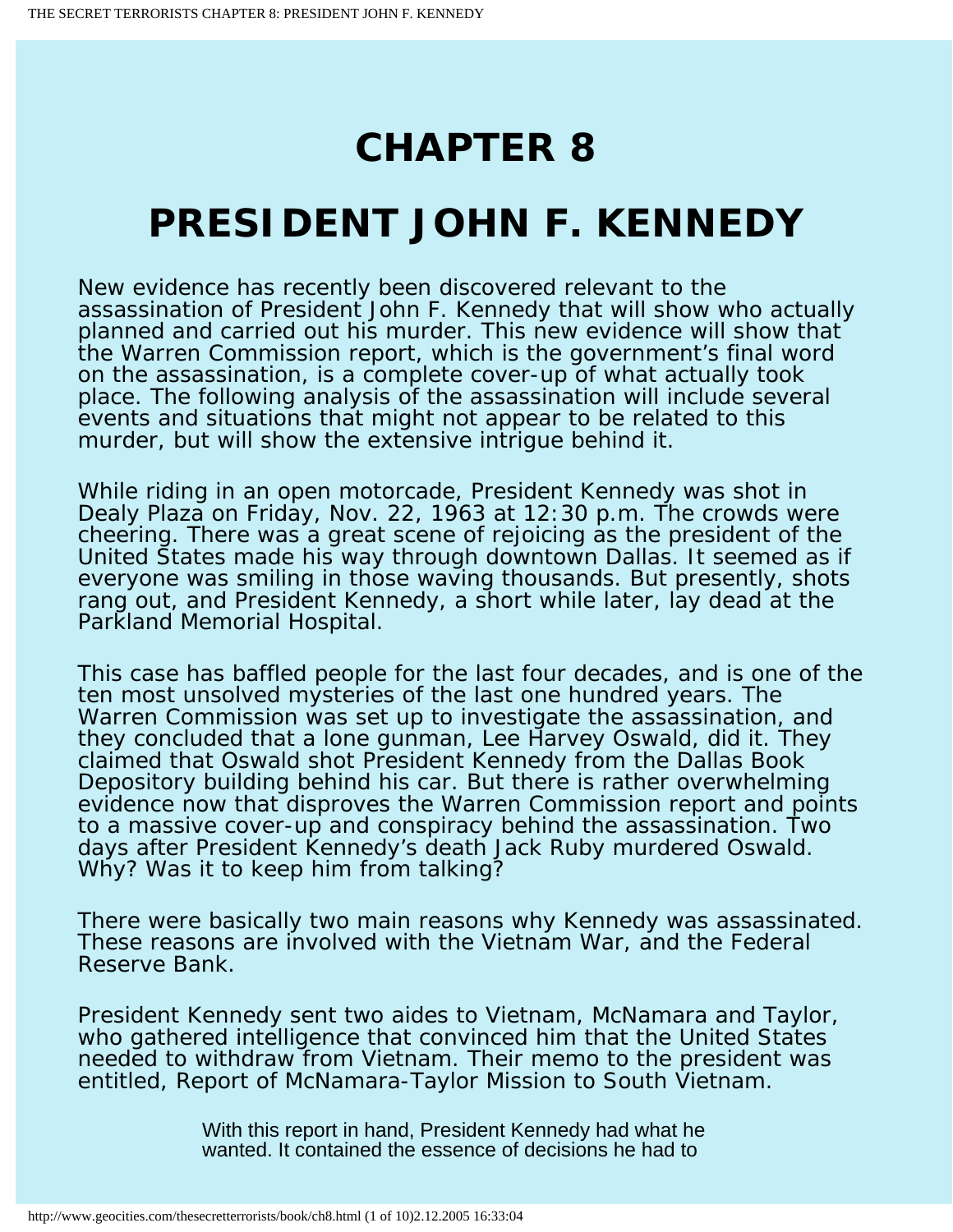make. He had to get re-elected to finish programs set in motion during his first term; he had to get Americans out of Vietnam. — Col. L. Fletcher Prouty, JFK: The CIA, Vietnam, and The Plot to Assassinate John F. Kennedy, Carol Publishing Group, p. 264.

Fletcher Prouty tells us that,

On Nov. 22, 1963, the government of the United States was taken over by the superpower group that wanted an escalation of the warfare in Indochina, and a continuing military buildup for generations to come. — Ibid. p. 264.

As President Kennedy began to de-escalate American involvement in Southeast Asia, this superpower group was planning his murder. Following Kennedy's assassination, they made sure that America would remain in Vietnam for a long time.

Who was this group? Who wanted us in South Vietnam and why? When we answer these questions, the people behind the assassination of JFK will be known.

Avro Manhattan was a British journalist who worked for many years for the British Broadcasting Company. He has written at least 15 books on the role of the Roman Catholic Church in world affairs. In his book, Vietnam: Why Did We Go?, he tells us,

> The political and military origin of the war of Vietnam has been described with millions of written and spoken words. Yet, nothing has been said about one of the most significant forces which contributed to its promotion, namely, the role played by religion, which in this case, means the part played by the Catholic Church, and by her diplomatic counterpart, the Vatican. Their active participation is not mere speculation. It is an historical fact as concrete as the presence of the U.S., or the massive guerilla resistance of Asian communism. The activities of the last two have been scrutinized by thousands of books, but the former has never been assessed, not even in a summarized form. The Catholic Church must be considered as a main promoter in the origin, escalation and prosecution of the Vietnamese conflict. From the very beginning this religious motivation helped set in motion the avalanche that was to cause endless agonies in the Asiatic and American continents.

> The price paid was immense: thousands of billions of dollars; the mass dislocation of entire populations; political anarchy; military devastation on an unprecedented scale; the disgrace upon the civilized world; the loss of thousands upon thousands of young Asian and American lives. Last but not least, the wounding, mutilation, and death of hundreds of thousands of men, women, and children. The tragedy of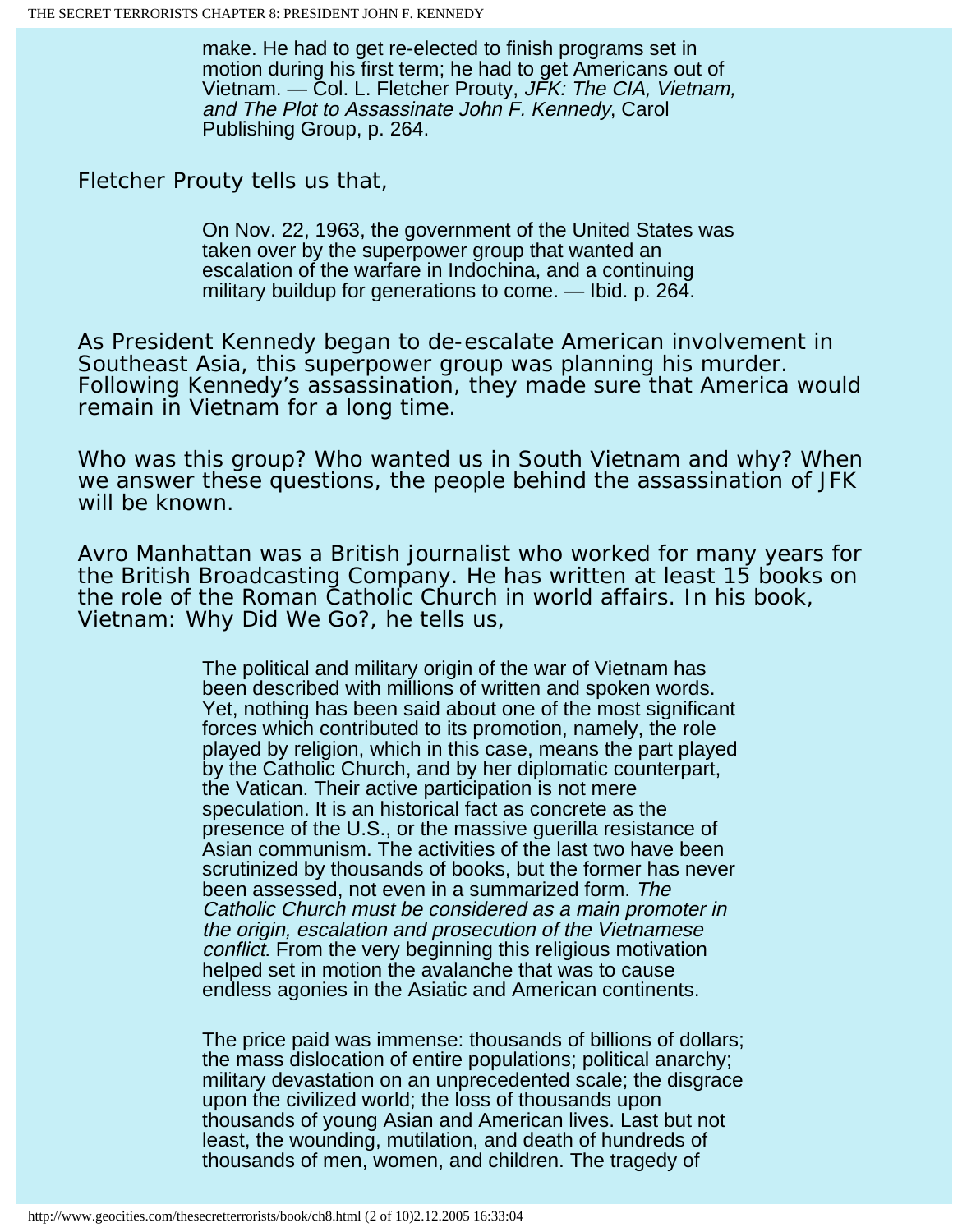Vietnam will go down in history as one of the most pernicious deeds of the contemporary alliance between politics and organized religion.

Factors of a political, ideological, economic, and military nature played no mean role in the unfolding of the war, but the religion of the Catholic Church was one of its main instigators. From the beginning her role has been minimized when not obliterated altogether. Concrete facts however, cannot be wiped away so easily, and it is these which we shall now scrutinize, even if briefly. — Avro Manhattan, Vietnam: Why Did We Go?, Chick Publications, 1984, p. 13, emphasis added.

The publisher's foreword to this book, page 3, states:

Avro Manhattan, world authority on Vatican politics, has blown the cover on the real reason our boys suffered and died in Vietnam. He traces their death to the Vatican's passionate desire to make Asia Roman Catholic. Vatican agents hatched and plotted the Vietnam War. American soldiers were serving the Vatican in their desperate struggle to survive the jungles, the hell of warfare, pain, death and destruction. It was all engineered by...her Jesuits. — Ibid. p. 3, emphasis added.

Many, especially Catholics, may take exception to the facts stated in the previous quotes, but we must present the facts as they are and as they happened. When this book talks about the Catholic Church, it is not speaking of the faithful church members who know nothing about things like this. It is speaking of the rulers of the Vatican and their Order of the Jesuits.

According to Avro Manhattan, the war in Vietnam was fought because the Vatican wanted to create a power base in Southeast Asia from which to take over all of Southeast Asia and then all of Asia. The following quotes are from this same book.

> Ho Chi Minh began before World War Two to maneuver for a communist Vietnam. He received help from the U.S. against the Japanese but used that aid to consolidate his hold on the highlands of Tonkin. In August, 1945 he marched into Hanoi and set up the provisional government of the Democratic Republic of Vietnam. A master strategist, he cooperated in the transplanting of nearly a million Catholic North Vietnamese into the South…After the election of Pope John the 23rd in 1958 and the turn of the Vatican from the Cold War toward cooperation with Marxism, Ho Chi Minh made a secret deal with Pope John which eventually led to full control of the country by the North. — Ibid. p. 177.

President Ngo Dinh Diem of South Vietnam was a practicing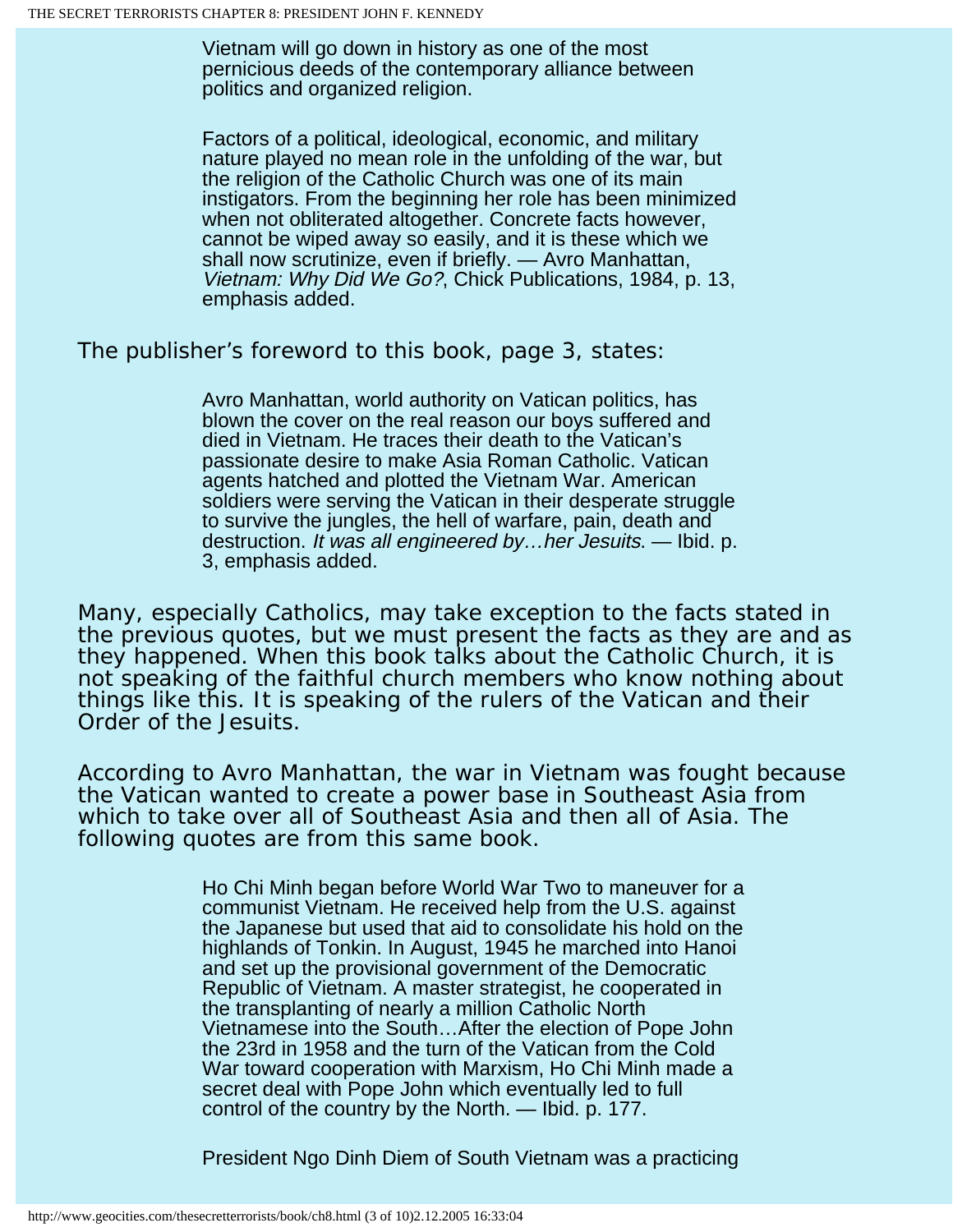Catholic who ruled South Vietnam with an iron fist. He was a genuine believer in the evil of Communism and the uniqueness of the Catholic Church. He had originally been planted in the presidency by Cardinal Spellman and Pope Pius the 12th. He transformed the presidency into a virtual Catholic dictatorship, ruthlessly crushing his religious and political opponents. Many Buddhist monks committed suicide by fire, burning themselves alive in protest against his religious persecutions. His discriminatory persecution of non-Catholics, particularly Buddhists, caused the disruption of the government and mass desertions in the army. This eventually led to U.S. military intervention in South Vietnam.

In this terrorization he was aided by his two Catholic brothers, the Chief of the Secret Police and the Archbishop of Hue. — Ibid. p. 56, (emphasis added).

Cardinal Francis Spellman, the archbishop of New York, was the key man that brought America into the conflict.

> He was active in persuading the U.S. to select Diem and support him as president of South Vietnam. He was made Vicar General of the U.S. Armed Forces and called the GIs the 'Soldiers of Christ' [meaning soldiers for the Catholic Church] in his frequent visits to the Vietnam war front. — Ibid. p. 71.

The Vatican played both sides against each other in this Vietnamese Civil War. They controlled Diem in the South while advising and making secret deals with Ho Chi Minh in the North. Thus, however the war turned out, the Vatican would triumph and have control in Vietnam. President Kennedy's attempt to halt the bloodbath incurred the undying wrath of the instigators of the war — the Jesuits of the papacy.

President Kennedy began to de-escalate America's involvement in Vietnam shortly before his death. The day after his brutal murder, the following occurred:

> At 8:30 a.m., Saturday, the 23rd of November, 1963, the limousine carrying CIA director John McCone pulled into the White House grounds…. He was also there to transact one piece of business prior to becoming involved in all the details entailed in a presidential transition — the signing of National Security Memorandum 278, a classified document which immediately reversed John Kennedy's decision to deescalate the war in Vietnam. The effect of Memorandum 278 would give the Central IntellParice Agency carte blanche to proceed with a full-scale war in the Far East…. In effect, as of November 23, 1963, the Far East would replace Cuba as the thorn in America's side. It would also create a whole new source of narcotics for the Mafia's worldwide markets. — Robert Morrow, First Hand Knowledge, Shapolsky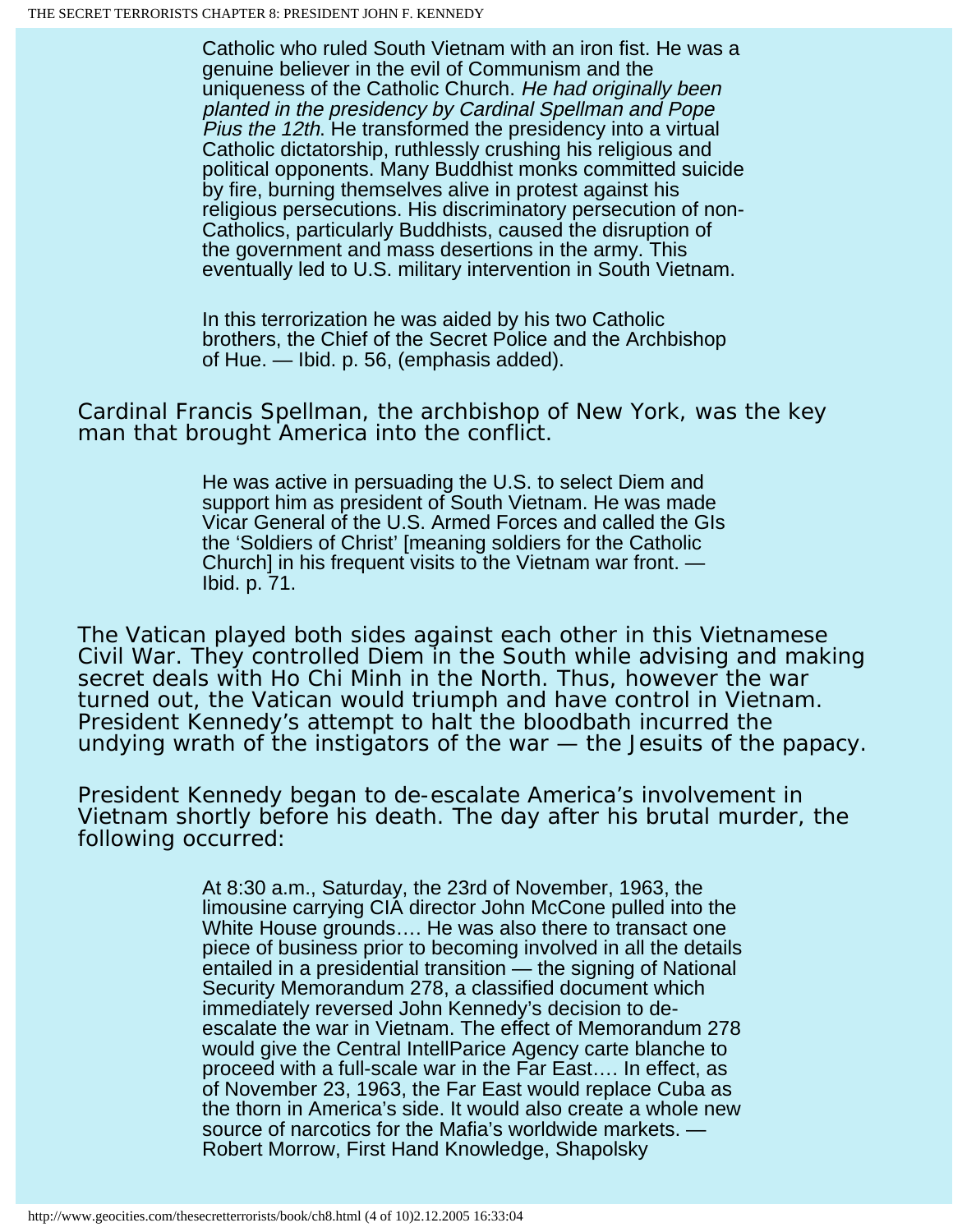Publishers, p. 249.

The day after Kennedy was killed, the decision to stop America's involvement in Vietnam was reversed and the Vatican's program continued.

Morrow's statement also revealed another reason for the Jesuits wanting to continue the war; they would make billions of dollars in the international drug trade. For the last four centuries, the Jesuits had been involved in the Far East drug trade and they certainly did not want to lose this opportunity, even if it meant the lives of millions of people!

> Since the original *Jesuit mission* had established itself in Beijing in 1601, the Society of Jesus [the Jesuits] had held the key to the Far East Trade — including the drug trade. assorted authors, Dope, Inc.: The Book that Drove Kissenger Crazy, Executive Intelligence Review, p. 117, (emphasis added).

The Jesuit controlled politicians in Washington wanted to continue the war in Vietnam. They wanted to create a Catholic power in Southeast Asia. They wanted to maintain their control of the international drug market that they had held for 400 years in the Far East. When President Kennedy stood in their way, he had to be removed. The Jesuits had John Kennedy assassinated.

The second reason for Kennedy's assassination was his intention to eliminate the Federal Reserve. Colonel James Gritz explains,

> When Kennedy called for a return of America's currency to the gold standard, and the dismantling of the Federal Reserve System — he actually minted non-debt money that does not bear the mark of the Federal Reserve; when he dared to actually exercise the leadership authority granted to him by the U.S. Constitution…Kennedy prepared his own death warrant. It was time for him to go. — Colonel James Gritz, Called to Serve: Profiles in Conspiracy from John F. Kennedy to George Bush, Lazarus Publishing, pp 511, 512.

President Kennedy was attempting to dismantle the Federal Reserve System, which is the central bank of the United States, a creation of the Jesuits.

The Constitution of the United States gives to Congress the power to coin money. If the U. S. Congress coined its own money as the Constitution directs, it would not have to pay the hundreds of billions of dollars of interest that it now pays each year to the bankers for the national debt, for money that came out of nothing This is why Kennedy began to issue U.S. government money that was free of debt to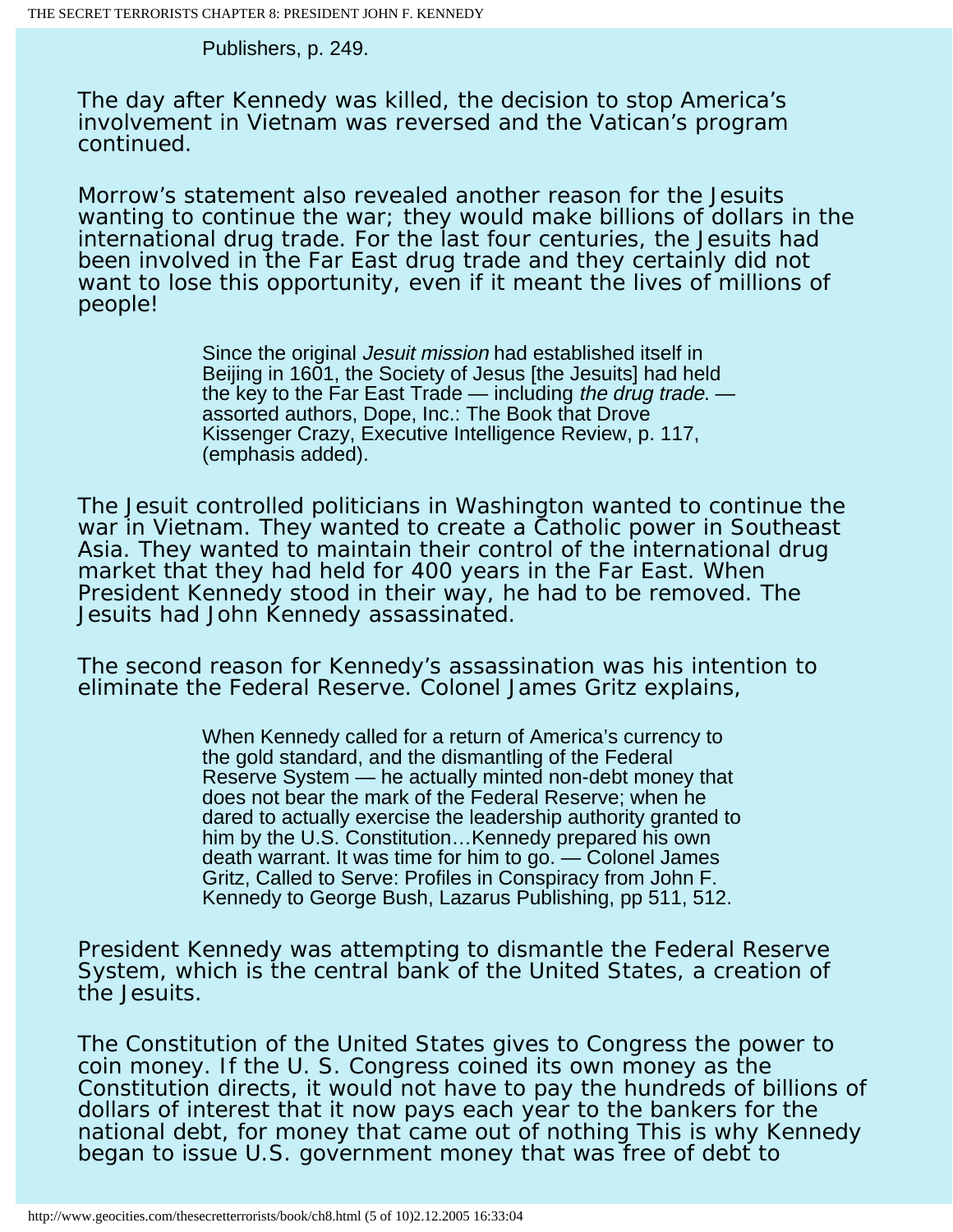replace the Federal Reserve dollars we have been using.

We have seen in previous chapters who was responsible for the creation of the Federal Reserve Bank, and the unconstitutional operation of this bank that steals money from U.S. citizens. The Jesuits, if you will remember from chapter two, tried to assassinate President Andrew Jackson for discontinuing the central bank. They unfortunately succeeded in assassinating Kennedy for trying to do the same thing. The Jesuits uses the wealth created by the Federal Reserve to finance their murderous deeds.

John Kennedy incurred the deadly wrath of the Jesuits for daring to act as the President and not as their puppet.

But you say, "Wait a minute. Kennedy was a Roman Catholic. He was the only Catholic president we ever had." That is exactly right. Even though Kennedy was Catholic, he put the welfare of the United States before the desires of the papacy. He was not a Jesuit.

Here is a very interesting section from the secret instructions of the Jesuit Order, written by their founder, Ignatius Loyola.

> Finally, let all with such artfulness gain the ascendance over princes, noblemen and the magistrates of every place that they may be ready at our beck and call, even to sacrifice their nearest relatives and most intimate friends when we say it is for our interest and our advantage. — W. C. Brownlee, Secret Instructions of the Jesuits, American and Foreign Christian Union, p. 47.

We see here that if the Jesuit Order says that a person is to die, it doesn't matter if it is your best friend, if it is your father or your brother; they are to be killed. What a dastardly, evil, and wicked system the Jesuit Order of the Roman Catholic Church is.

Do you think that the Catholic Church isn't that powerful? Do you think this makes them out to be too strong? Avro Manhattan tells us:

> Cardinal Francis Spellman, of New York , was the military vicar of the American Armed Forces in Vietnam. He was also the unofficial link between the pope and John Foster Dulles, the U.S. Secretary of State and therefore the Secretary's brother, Alan, who was the head of the CIA. — Avro Manhattan, Murder in the Vatican, Ozark Books, pp. 35, 36.

Thus, through Cardinal Francis Spellman, the Roman Catholic Church and the Jesuits had access to and control over John Foster Dulles, the Secretary of State, and John Foster Dulles' brother, Alan, who was the head of the Central Intelligence Agency. Those two departments, along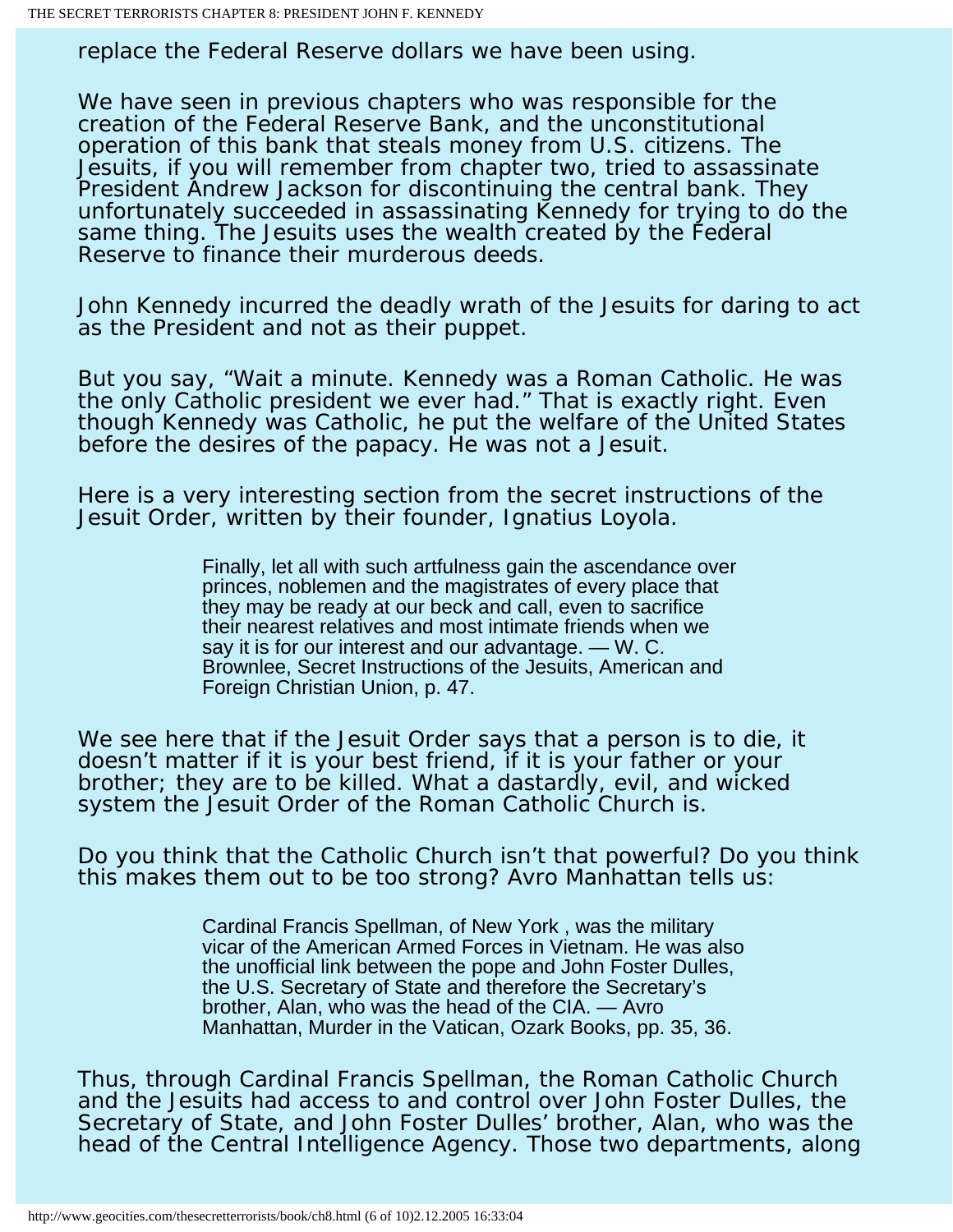with the FBI, were in the hands of Cardinal Francis Spellman, the head Cardinal of the Catholic Church in New York.

> The Catholic Church in the USA, financially can stand up to all the giant trusts of America. Politically, she looms ever larger in the White House, in the Senate and in the Congress. She is a force in the Pentagon, a secret agent in the FBI and the most subtly intangible prime mover of the S. S. wheel within a wheel; the Central Intelligence Agency. — Ibid. p. 271.

Jean Hill was also a witness to the Kennedy murder. In her book, entitled JFK: The Last Dissenting Witness, she states that during a conversation her friend, J.B., who was one of the policeman in the motorcade that was with Kennedy, told her,

> "Well, while Kennedy was busy shaking hands with all the well wishers at the airport, Johnson's Secret Service people came over to the motorcycle cops and gave us a bunch of instructions. The darnedest thing was they told us the parade route through Dealy Plaza was being changed." "Changed? How," Jean Hill asks. "It was originally supposed to go straight down Main Street." J.B. said, "but they said for us to disregard that. Instead we were told to make the little jog on Houston and cut over to Elm." Jean felt her mouth drop open. "If you'd stayed on Main Street, Kennedy might've been completely out of range of whoever was shooting at him. My 'shooter' behind the wooden fence definitely wouldn't have had much chance to hit him from there." J.B. stared at her with a straight face. "Maybe that's why they changed the route," he said bluntly. "But that's not all. They also ordered us into the craziest escort formation I've ever seen. Ordinarily, you bracket the car with four motorcycles, one on each fender. But this time they told the four of us assigned to the president's car there'd be no forward escorts. We were to stay well to the back and not let ourselves get ahead of the car's rear wheels under any circumstances. I'd never heard of a formation like that much less ridden in one, but they said they wanted to let the crowds have an 'unrestricted view' of the president. Well, I guess somebody got an unrestricted view of him all right." — Jean Hill, JFK: The Last Dissenting Witness, Pelican Publishing, p. 113.

So, the motorcade route through Dallas was changed, and the reason given was so that the people would have an excellent view of the president of the United States. The Jesuit assassins sure did!

Other peculiar things happened too. Lyndon Johnson, the vice president of the United States, was apparently having a real problem. Continuing with Jean Hill's conversation with her friend in the motorcade,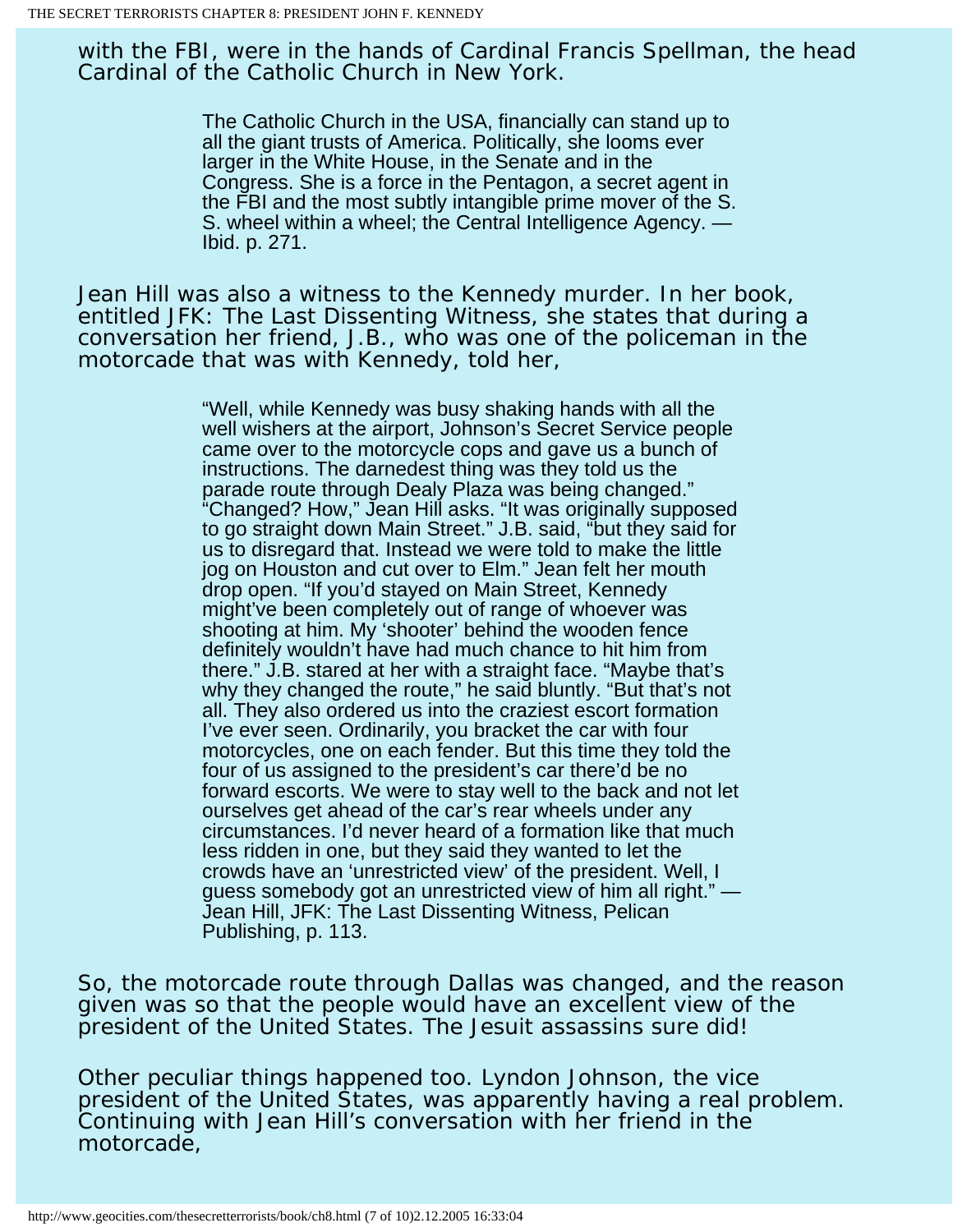"What are you talking about?" Jean asked innocently. "I don't understand." "My friends in the motorcade say he started ducking down in the car a good 30 or 40 seconds before the first shots were fired. I'd say that's just a little peculiar wouldn't you?" "Oh, come on, J.B," Jean Hill said, thinking he had to be joking. "They obviously weren't serious, were they?" "As far as I know they were dead serious." J.B. said. "One of them told Maguire that he saw Johnson duck down even before the car turned onto Houston Street, and he sure as \_\_\_\_ wasn't laughing when he said it." "Well, maybe Johnson just dropped something on the floor and bent over to pick it up. I mean there can be a simple explanation." "Maybe so." J.B. said. "I don't claim to know what his reasons were but this guy said it sure looked like he was expecting bullets to be flying. When I heard it, it made me start wondering about a whole lot of other stuff too." — Ibid. pp. 114-116.

Lyndon Johnson was acting as if he knew bullets would soon be flying, ducking down repeatedly before the shots went off.

Texas law prohibits people that die in the state of Texas from being removed without an autopsy. Leading doctors at Parkland Memorial Hospital in Dallas were held at gunpoint as the body of John F. Kennedy was removed from that hospital without an autopsy. Why? There was overwhelming evidence that there was more than one bullet that killed JFK. There was overwhelming evidence that the Warren Commission report was nothing but lies. There were many bullets that the doctors would have found that would have shattered the idea that Lee Harvey Oswald was the loan gunman. That is why an autopsy was not allowed in Texas. That is why Kennedy's body was shipped to Washington D.C. where a federal autopsy could be made, where they could fabricate the evidence to support the lies of the Warren commission. There was a Jesuit led conspiracy to kill JFK and they didn't want the evidence to get out, no matter how many people had to be killed in the process.

If there really were several bullets fired that day in Dealy Plaza, then certainly the car would have contained evidence of this. And so it did.

> Three days after the assassination, Carl Renas, head of security at the Dearborn Division of the Ford Motor Company, drives the limousine, helicopters hovering over head, from Washington to Cincinnati. In doing so, he noticed several bullet holes, the most notable being the one in the windshield's chrome molding strip, which he said was clearly 'a primary strike' and 'not a fragment,' The limousine was taken by Renas to Hess and Eisenhart of Cincinnati where the chrome molding was replaced. The Secret Service told Renas to "keep your mouth shut." — Charles Crenshaw, JFK: Conspiracy of Silence, Penguin Books USA, p. 106.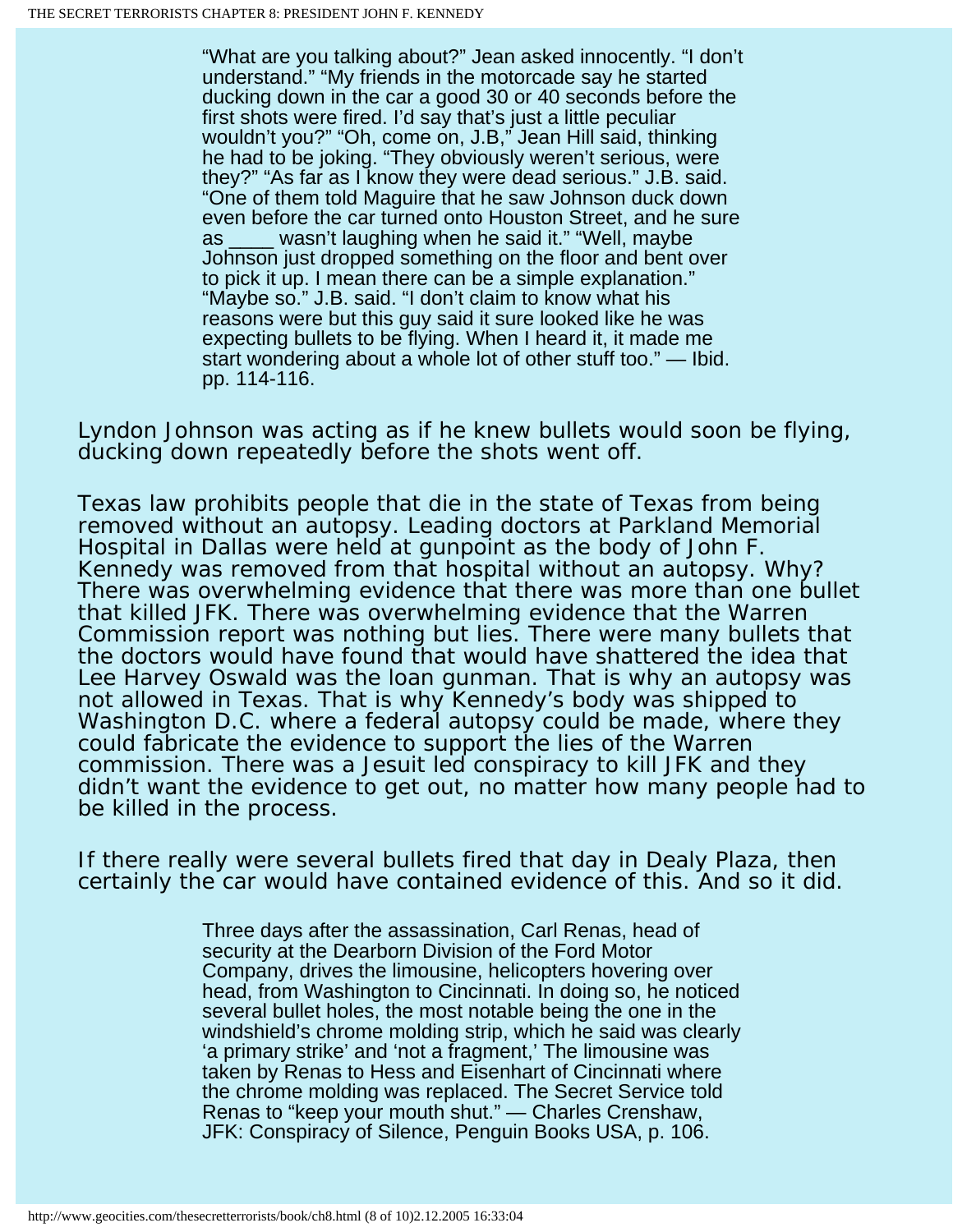Renas was the head of security for the Dearborn Division of Ford Motor Co. Who was the head of that division in 1963 that dispatched Renas for the task of his life?

> Henry Ford II says today that the first time he can remember meeting Lee Iacocca was in November 1960 when he summoned the young salesman to his office to tell them he was giving him command of the Ford division [at Dearborn]. — Robert Lacey, Ford, the Men and the Machine, Ballantine Books, p. 531.

Lee Iacocca was the man in charge of the Dearborn Division of the Ford Motor Company, who dispatched Carl Renas to go to Washington D.C. to get the car that JFK was in when he was assassinated. Iacocca was the head of the Dearborn Division until he became President of Ford Motor Company in 1970. Iacocca was part of the cover-up because he suppressed evidence concerning JFK's assassination.

What connection does he have with the Catholic Church? In Iacocca's autobiography he says,

> It took me a number of years to fully understand why I had to make a good confession to a priest before I went to Holy Communion, but in my teens I began to appreciate the importance of this most misunderstood right of the Catholic Church. In later years, I found myself completely refreshed after confession. I even began to attend weekend retreats where the Jesuits in face-to-face examinations of conscience made me come to grips with how I was conducting my life. — Iacocca: An Autobiography, Bantam Books, p. 8.

Roman Catholic Lee Iacocca, head of the Dearborn division of the Ford Motor Co. was the one who dispatched Carl Renas to get the limousine that had the evidence of multiple bullets that were shot from multiple guns that killed John F. Kennedy. Isn't it amazing that many years later as President of Chrysler, Lee Iacocca went to Congress and asked for financial help? Since Catholic Iacocca had been such an obedient servant to his Jesuit masters, another obedient Catholic by the name of Thomas 'Tip' O'Neill used his power as Speaker of the House to get Lee Iacocca all the money he needed.

There were many people who knew a great deal about the Kennedy assassination. Unfortunately, almost all of them died under mysterious circumstances. There was a concerted effort to be sure that no secrets were ever told. Even Jean Hill stated that several attempts were made to kill her and her children.

> Jim Marrs, author of Crossfire: The Plot That Killed Kennedy, wrote: "In the three-year period which followed the murder of President Kennedy and Lee Harvey Oswald, 18 material witnesses died — six by gunfire, three in motor accidents,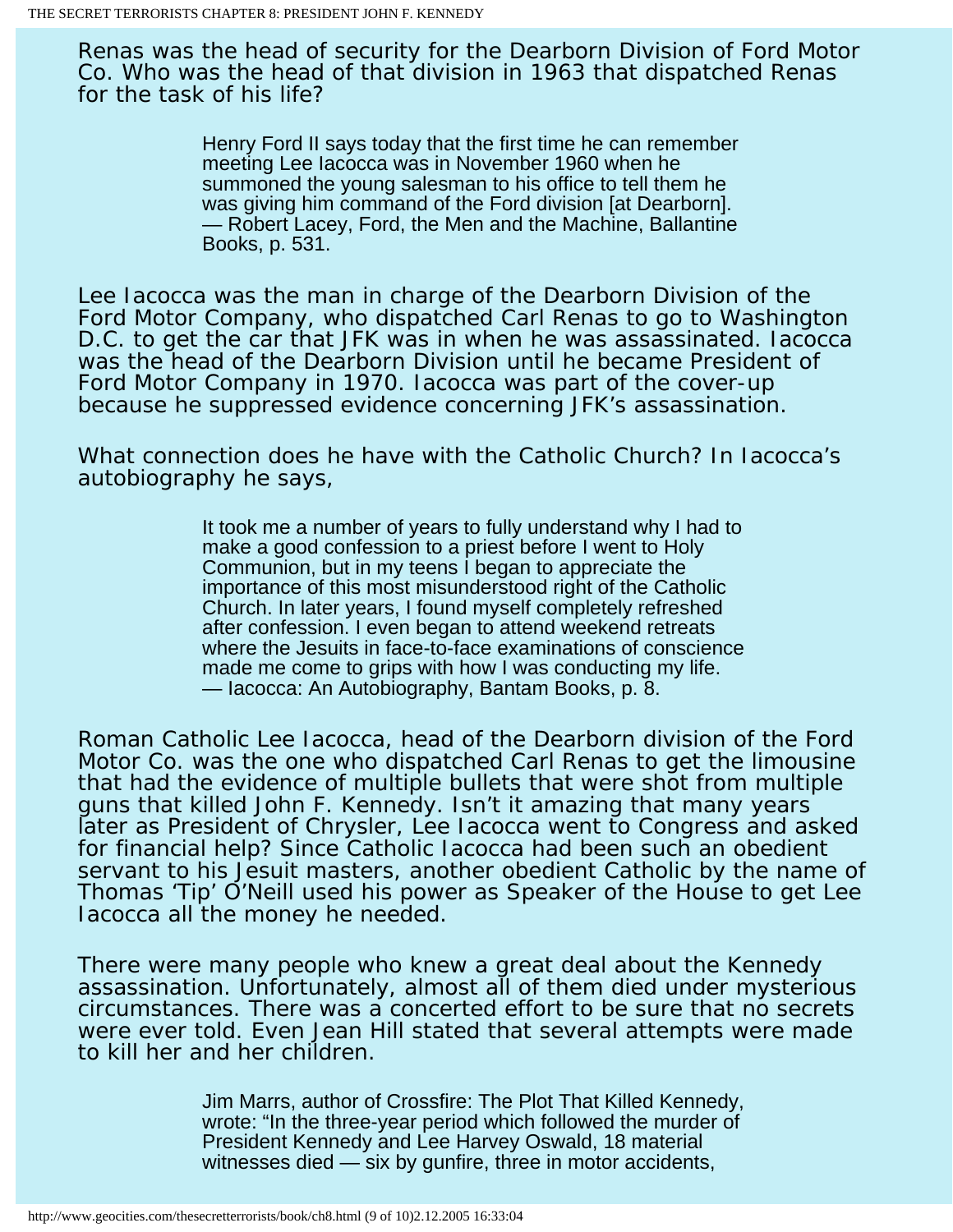two by suicide, one from a cut throat, one from a karate chop to the neck, five from natural causes." ...A mathematician hired by the London Sunday Times in February of 1967 concluded that the odds of the number of witnesses involved in the assassination of John F. Kennedy dying between November 22, 1963 and that date were 100,000 trillion to one.... In the time period ranging from November 22, 1963 to August 1993 over 115 'witnesses' have died or fallen victim to death by strange circumstances, suicides or murder. — Craig Roberts and John Armstrong, JFK: The Dead Witnesses, Consolidated Press, p. 3.

Kennedy was one of many Presidents, kings, Czars, and emperors who refused to obey the Jesuits and was killed for it. The role of the papacy in the heinous murder and cover-up of this crime cannot be denied. We have seen that the Vatican had a motive, the people in key positions to carry it out, and the people in key positions to cover it up.

> There was one group, one organization, whose historical background was characterized by the planning and execution of such deeds; that had a lasting consistent motive, before, during and after the crime; that had the necessary international connections; that had the money; that could elicit suicidal self-sacrifice in its members; and that continued to exist through all phases of the assassination conspiracy. This is the Roman Catholic Church. — Emmett McLoughlin, An Inquiry into the Assassination of Abraham Lincoln, Lyle Stuart, Inc.1963, p. 161.

Winston Churchill, the famous English Prime Minister during World War Two, once said,

> Most men occasionally stumble over the truth, but they pick themselves up and continue on as if nothing had happened.

We now understand the facts concerning one of the most controversial events in American history. Will you stumble over the truth here and go on as if nothing has happened or will you begin to analyze history and current events in a new light?

[Chapter 9: The Waco Massacre](#page-68-0)

[Home Page](http://www.geocities.com/thesecretterrorists)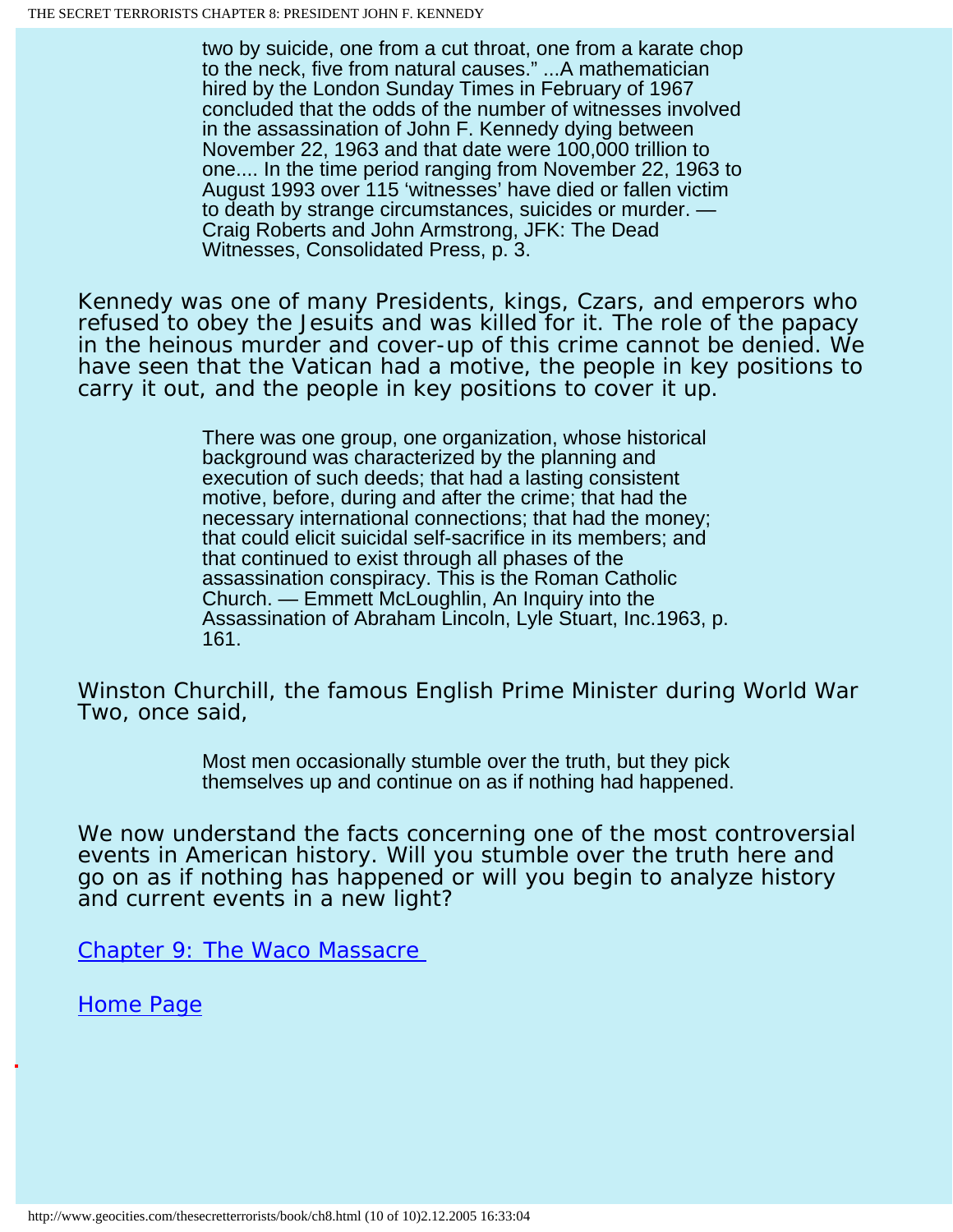### **CHAPTER 9**

### **THE WACO MASSACRE**

<span id="page-68-0"></span>A religious group known as the Branch Davidians lived in their compound they called Mt. Carmel just outside Waco, Texas. On April 19, 1993 agents of the United States government attacked their compound and murdered helpless women and children with battle tanks, flame-throwers, and poison gas. Nearly 100 innocent people lost their lives as a result. What makes this a tragedy of the most terrible proportions is that the Davidians had done nothing to provoke this attack by the United States' government.

The Branch Davidians got along well with those of the surrounding community. They had some religious beliefs that made them different from other churches, but, then, many of the so-called standard churches differ from each other. Their religious differences were certainly no excuse for the United States government to destroy their home and their lives, especially without a trial. The First Amendment to the Constitution guarantees the right to worship God according to the dictates of one's own conscience, but the government completely ignored this right in the massacre at Waco.

An extremely important point to understand is that virtually everything the government and the news media said about these people were lies. Many so-called experts delivered testimony that caused the majority of people to believe the exact opposite of the truth. Because of these extensive lies, very few people know what the Branch Davidians were really like, and very few people know exactly what took place during the siege at Waco. The lies were told in order to try to justify in some impossible way what the government did there.

The First Amendment to the Constitution says that the government shall make NO law pertaining to religion. The constitutional rights of the Branch Davidians were totally ignored. The murderers were guilty of the most heinous crimes, and they totally got away with it.

> The morning before Easter last year, Shirley Burton, spokeswoman for the Seventh-day Adventist church, said she got a terrifying phone call. On the line was a church official in Australia, relaying a warning that the next day, an explosion of violence would occur in a Waco, Texas, cult that included dozens of former Adventists. The man got the warning from parents of a cult member.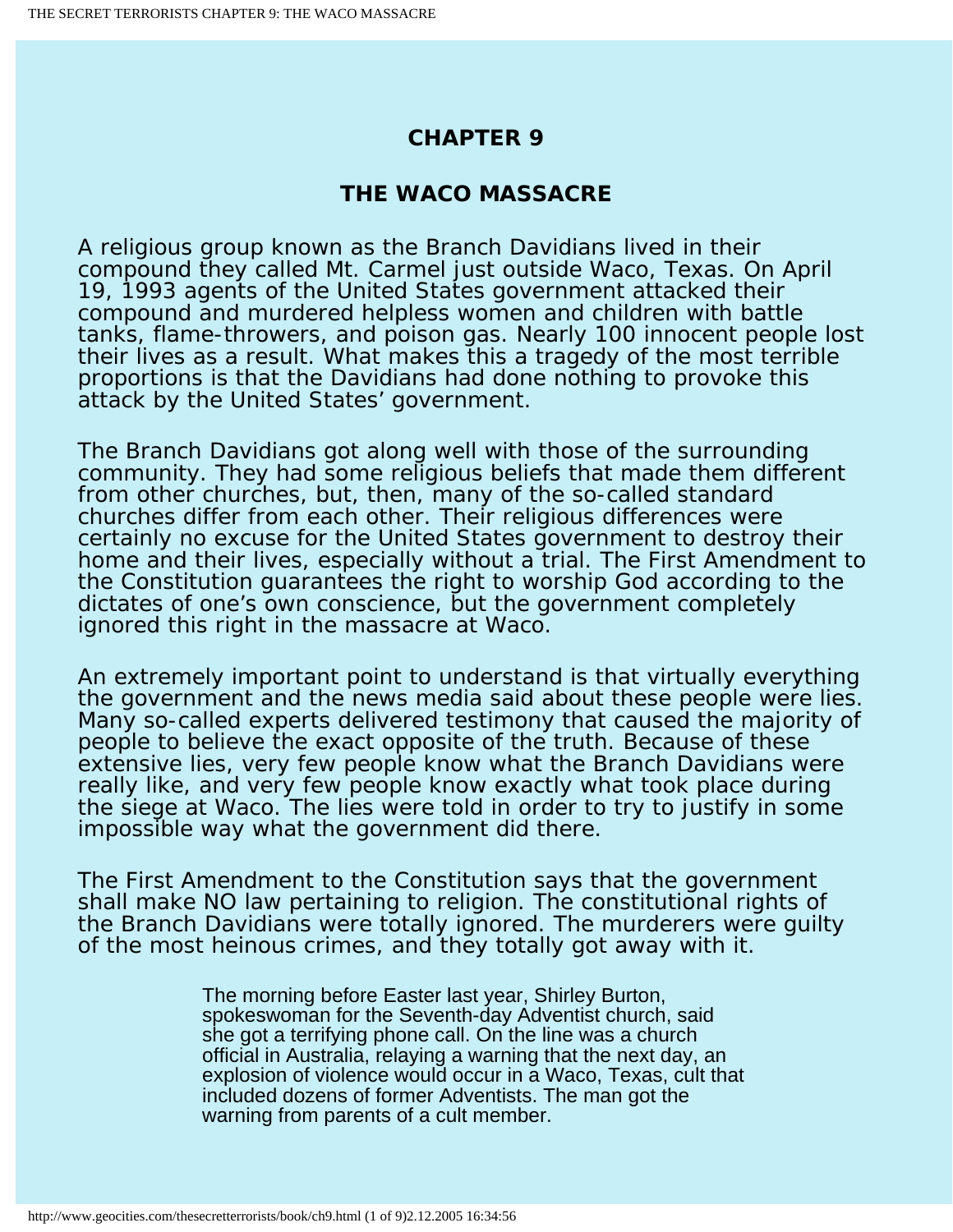"The parents had just had word that there would be a suicidemassacre," Burton said, adding that her mind filled with images of the 1978 murder-suicide of Jim Jones and 900 of his followers in Guyana.

Church authorities tipped off Waco police and Easter passed without incident. But peace came to a bloody end this past Sunday, when sect members began a shoot out with federal agents. — The Washington Post, March 3, 1993.

The words "cult" and "sect" are used any time the government or news media want to cast suspicion on or discredit a particular church group.

> Last spring officials of the Seventh-day Adventist church heard from colleagues in Sydney that the Branch Davidians were planning a mass suicide for Easter Sunday. About the same time the State Department got word from sources in Australia that Koresh's group was stockpiling arms and planning suicide. State passed it on to the ATF [the government's Bureau of Alcohol, Tobacco, and Firearms] which began its investigation in June [1992]. — Newsweek, March 15, 1993.

Both of these articles tell of malicious rumors being circulated about the Branch Davidians. Nothing ever came of them. David Koresh, the leader of the Davidians, learned that the ATF wanted to get complete information about him in June, 1992. Koresh invited the BATF [the government's Bureau of Alcohol, Tobacco, and Firearms] to come out to the Mount Carmel compound in order to look and see what ever they wanted. Tragically, the BATF refused to come out.

The siege on the Davidian compound began on February 28, 1993. Instead of simply knocking on the front door, 100 BATF agents stormed the compound to arrest David Koresh. Koresh went jogging quite frequently, and the government could have arrested him during those times, but they weren't interested in simply arresting Koresh. The government wanted a confrontation. Unthreatened BATF and FBI agents opened fire with automatic weapons at the front door and the walls, knowing that there were innocent women and children inside.

During this siege, four BATF agents were killed. The four BATF agents, that died on February 28, had all been bodyguards for Bill Clinton from the time of the Democratic convention until Bill Clinton became president. These four BATF agents were the only federal agents to die in the siege at Waco. Linda Thompson's videotape entitled Waco, the Big Lie, shows that those BATF agents were not killed or shot at by Branch Davidians. The tape shows the agents going into the compound through an upstairs window. It then shows the other BATF agent, who is out on the roof, actually shooting in through the window where those BATF agents had just entered. Those four BATF agents, who were bodyguards of Bill Clinton, were killed by their own people!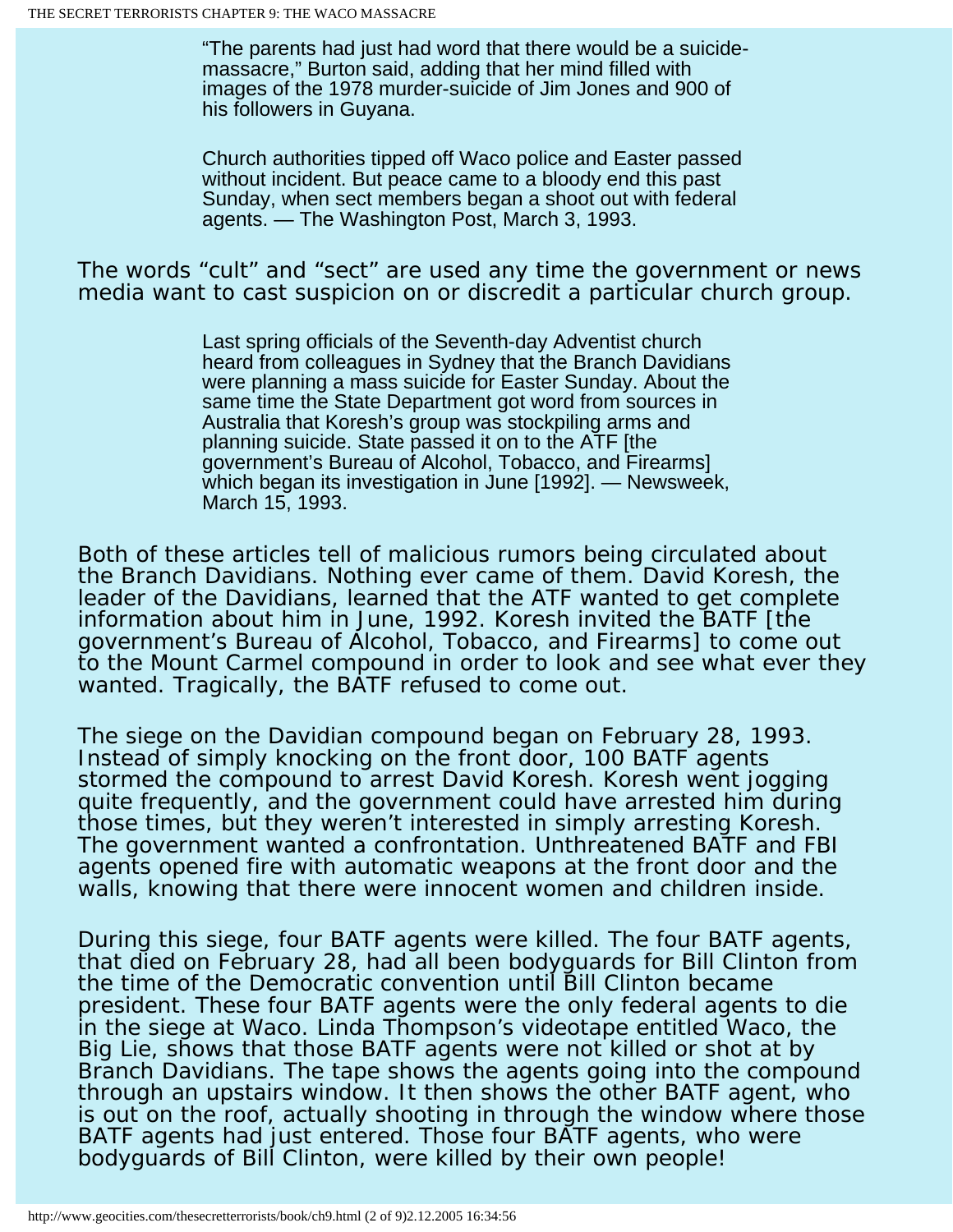There are many questions in the Waco tragedy that have never been answered. Why did Bill Clinton go to such extremes at Waco? There were problems at the Mount Carmel compound in 1987. There was a shoot out over the leadership of the Branch Davidians between David Koresh and his followers and George Roden and his followers. Seven Davidians, at that time, along with David Koresh, were arrested, indicted, and tried for attempted murder. According to the prosecutor in the case, McClennan County District Attorney Vic Feazell:

> We had no problems. We treated them like human beings rather than storm-trooping the place. They were extremely polite people. After the trial, although we didn't agree with everything they believed or said, many of the staff were pretty sympathetic with them. — Houston Chronicle, March 1st, 1993.

The government's action was a vulgar display of power, being met with fear and paranoia on the part of the Davidians. If the federal government had called and talked to the Davidians, the Davidians would have given them what ever they wanted.

Koresh had another situation involving Federal authorities. On an April 21st, 1993 television interview, Henry McMahon, who owned a gun store in Waco, stated that

> David Koresh has purchased at least fifty thousand dollars worth of firearms from me. In July of 1992, BATF officers came to my store, asking about Koresh and his gun purchases. I called David Koresh, while the BATF were still in the store. Koresh told me that if there is a problem, tell them to come out here. I offered to take the BATF agents out to the Mount Carmel compound to see the firearms that Koresh had purchased, but the BATF agents declined.

Koresh had been extremely cooperative in 1987 and then again in 1992. There was obviously some sinister reason why Federal agents, under the leadership of Bill Clinton, perpetrated such cruelty at Mt. Carmel. Let us investigate the real reason for the Waco massacre.

If David Koresh was the prime target of the government, why was he not arrested peacefully so that so many innocent lives would not have been lost? The claims or lies of the BATF were that Koresh never was out of the compound where he could be arrested. Paul Fatta, a Branch Davidian who was out on errands when the raid started, made this comment in many press releases.

> David Koresh, others, and myself, have gone jogging down the road three miles from the compound many times. Why wasn't he arrested then? We were off the property several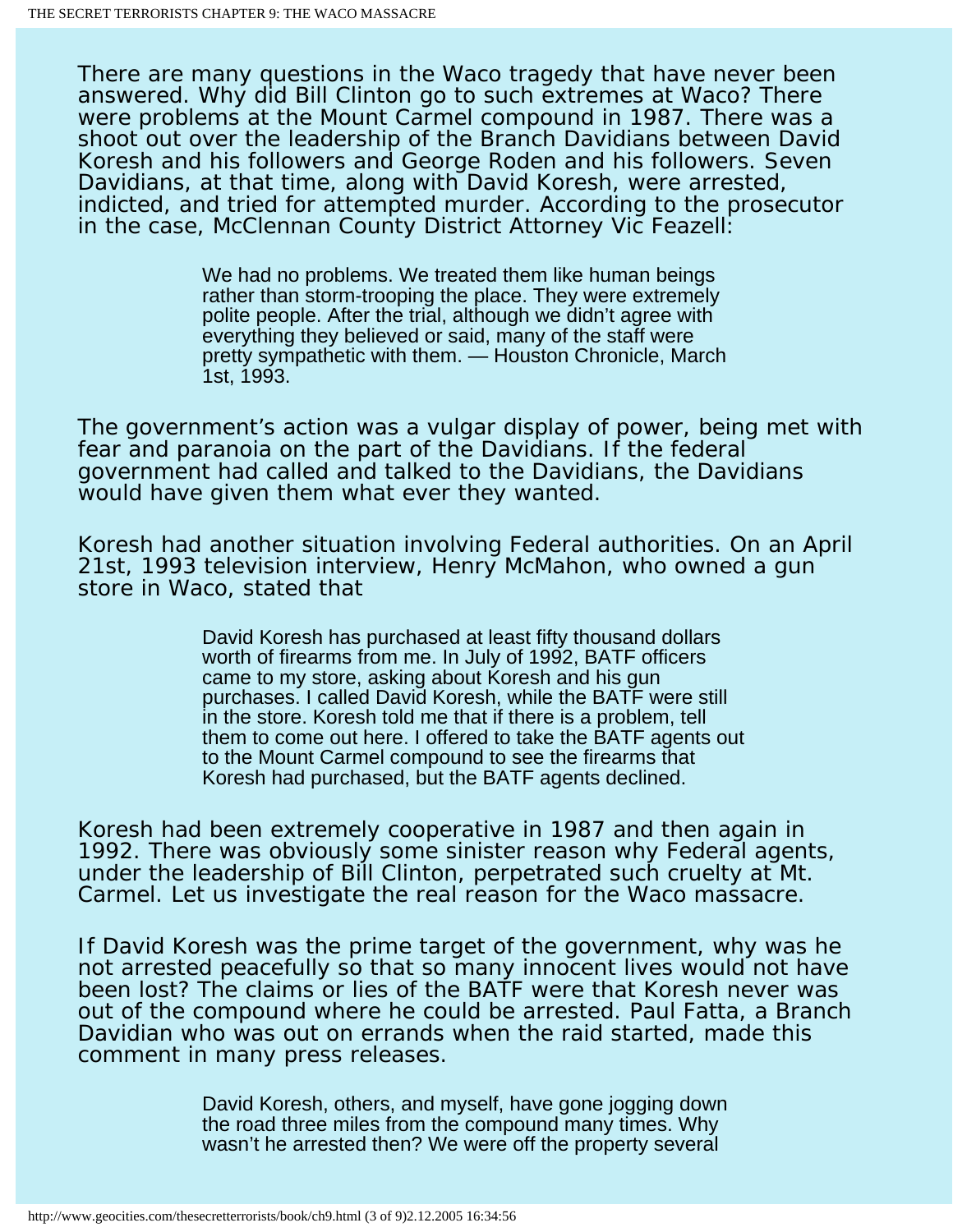times.

Why wasn't Koresh arrested on one of those jogging outings or when he was in Waco?

Did the Branch Davidians know they were being attacked by federal agents? David Thibodeau, a Waco survivor, was interviewed on A Current Affair, a national television show, May 3rd, 1993. He declared that one of the members of the Branch Davidians, Wayne Martin, a Harvard-trained attorney, called 911 shortly after the federal agents stormed the compound. He was put through to another agency, and the person said, "Well, hi boys, how y'all doin' out there?" Wayne Martin screams into the phone, "We're getting shot at. We're getting killed. We're getting killed."

Since all 911 calls are preserved, it seems that it would be easy to confirm this phone call, but as Current Affair reporter Mary Garafolo stated, "It has become a controversial recording that the police refuse to release to the press." There was absolutely no response to that emergency 911 call. Why not? Only people working for a power that hates our liberties and freedoms could do such a thing. Jesuit Bill Clinton, who took a solemn oath to obey the Constitution, totally ignored the Constitution in the abomination that occurred at Waco.

> It is here that the tremendous power of the [Catholic] church makes itself felt. It is through this [Jesuit] direction that statesmen are compelled to act, not for the benefit of the country to which they belong, but for the benefit of the Church, which controls them. It is here that matters of the most secret nature are discussed and decided. — M.F. Cusack, The Black Pope, Marshall Russell & Co., p. 106. (emphasis added.)

We should explain here that the name, Black Pope, is the name or title given to the supreme Jesuit general, who is probably the most powerful man in the world. He remains totally in the background, and very few even know about him.

Let us next investigate the charges of physical or sexual abuse at the Mount Carmel compound. James Tom, an ex-Davidian, was the loudest critic of the Branch Davidians. He stated that David Koresh spanked his (Tom's) daughter for 30 to 40 minutes, and Tom, who was standing right there, did nothing to stop it. If David Koresh truly spanked his daughter for 30 to 40 minutes, how could a father be so afraid that he would not intervene to stop it?

Tom declared that Koresh was the image of Charles Manson. If Koresh was the image of Manson, why would Tom join in the first place?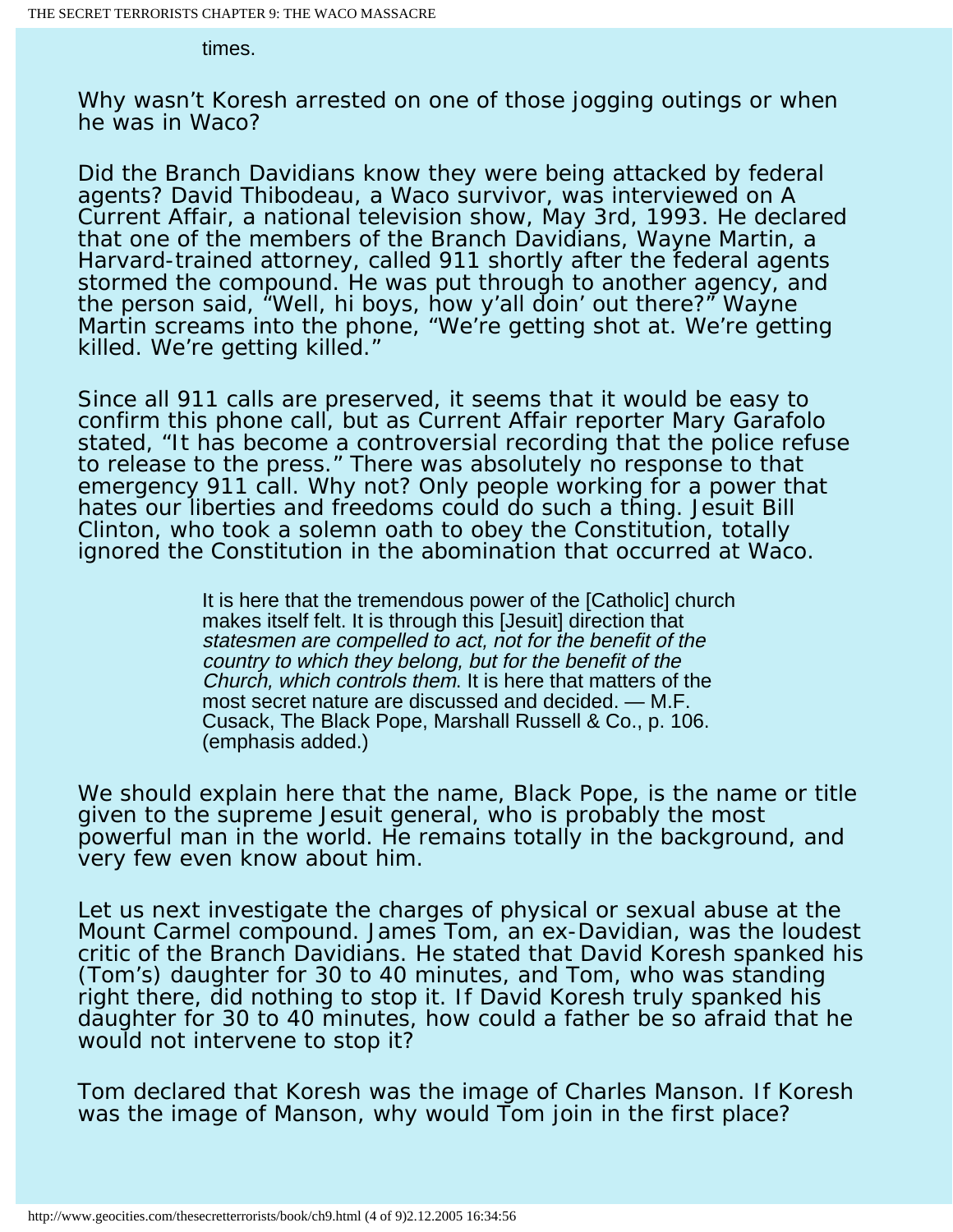When 21 children were allowed to leave the Mount Carmel Center, the Houston Post stated "The 21 children were psychologically in good condition. They were in good condition physically and they were also very well educated." In fact, the children, who left Mount Carmel, were not physically, mentally, morally, or psychologically abused at all.

David Koresh was demonized by those most guilty of the massacre to be some absolutely crazy monster. Bob Ricks, the man in charge of the Waco massacre, stated that David Koresh was a classical sociopath.

> It was Ricks who had been in charge at Waco. — The (UK) Observer, April 22, 2001.

Attorney General Janet Reno called him "a dangerous criminal." Fort Worth News columnist Bill Thompson called him "a vile mass murderer," and Bill Clinton referred to him as "dangerous, irrational, and probably insane."

These people practice what V. I. Lenin advised: "Call your enemy what you are, and always tell the exact opposite of the truth." David Koresh was demonized to try to justify their heinous crime.

Another most despicable crime of the Waco murderers was the spraying of CS gas into the compound at the women and small children. U.S. Congressman Ron Paul stated that

> "CS gas is banned under the Paris Convention on chemical warfare. The U.S. could not use it in war. It is illegal, but they would use it against their own citizens." — The Washington Times, April 23,1993.

Benjamin Garrett, executive director of Chemical and Biological Arms Control stated,

CS gas would have most harshly affected the children — The smaller you are, the sooner you would feel the response. — Ibid.

CS gas is one of the most cruel poisons that the government could have used against the small children. Pictures from the massacre showed small children, burned black, with their backs arched backward in what had to have been a most horrible death.

The people that gave the order for CS gas to be pumped into the Waco compound had called David Koresh some terrible names. They also stated they pumped the gas in for the sake of the children. The awful names applied to Koresh apply to them, and the same people, Bill Clinton, Janet Reno, and Bob Ricks murdered those children at Waco. With so many crimes committed at Waco by people in high places, we turn to the aftermath of the Waco tragedy. Many times an event can be better understood by the events that transpire after it. Who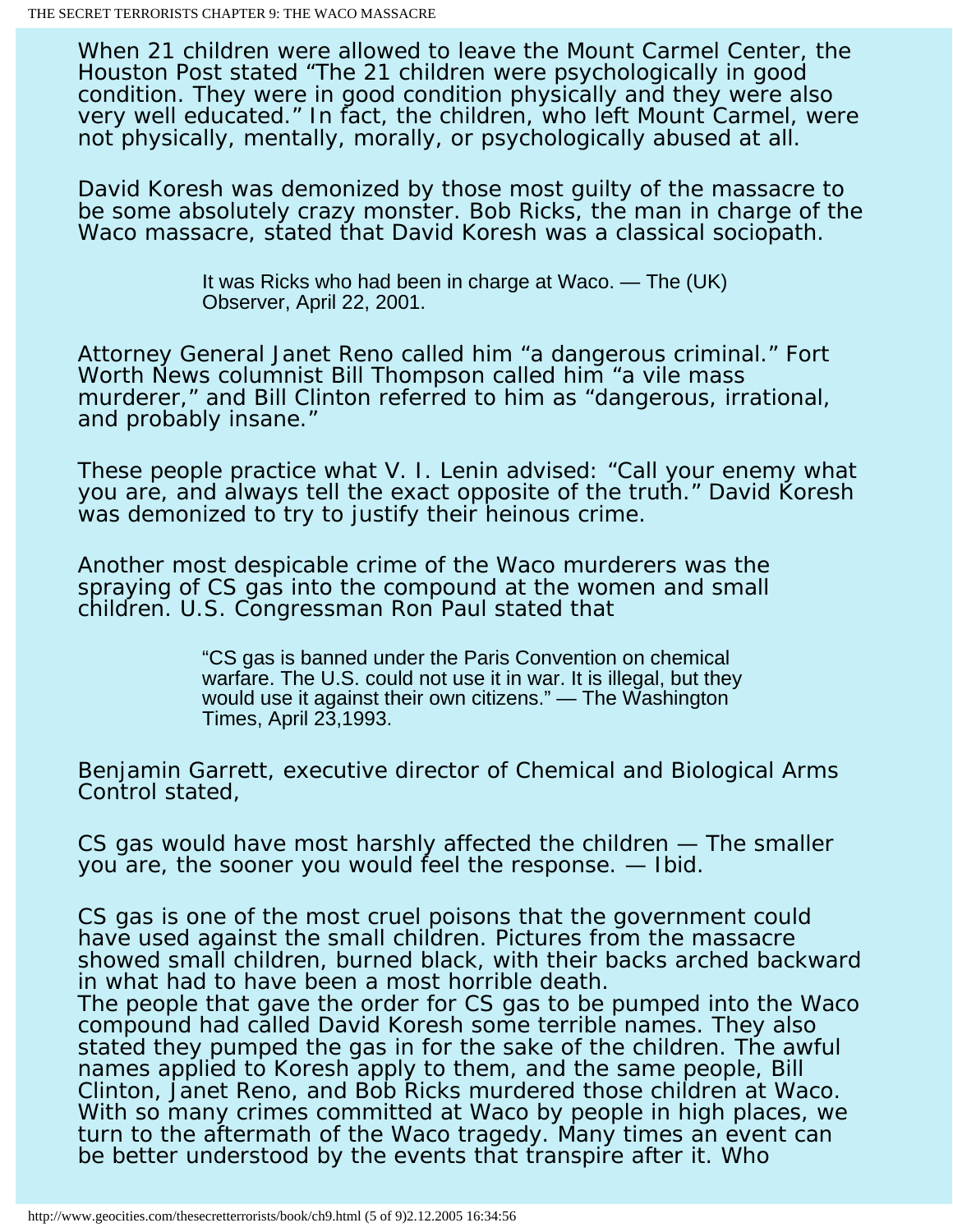benefits? Was any controversial legislation passed that would destroy Constitutional liberty? Was this pay back for something done in the past?

Two weeks after the massacre at Mount Carmel compound, John Chafee, a senator from Rhode Island, called for a new law that would be a nationwide ban on hand gun ownership. It would prohibit the sale, possession, importing, and exporting of hand guns. Had Chafee's proposal become law, it would have torn a huge gap in the 2nd Amendment of the U.S. Constitution, which says, "…the right of the people to keep and bear arms, shall not be infringed." Every gun law that Congress passes is an infringement against this right. Who wants to disarm American citizens? No one wants to be the dictator of a nation with 200 million guns around. When the citizens of a nation are armed, where their right to own guns is not infringed, the crime rate is extremely low.

Every man in Switzerland is required to have guns in his home, including assault rifles. Crime in Switzerland is almost non-existent. In states and cities in America that allow people to carry guns, the crime rate is extremely low. During World War Two, Hitler wanted to invade Switzerland. The Swiss told him that he could send his army across the boarder, but none of his officers would return. Hitler gave the order to invade Switzerland several times, but his officers simply would not obey. Switzerland remained safely neutral all during the war. Who has hated the Constitution from the very beginning? From the very inception of this country, the Jesuits have sought to destroy the Constitution. They called the Constitution a Satanic document. The great French General Lafayette once said,

It is my opinion that if the liberties of this country — the United States — are destroyed, it will be by the subtlety of the Roman Catholic Jesuit priests, for they are the most crafty, dangerous enemies to civil and religious liberty. They have instigated most of the wars in Europe. Eric Jon Phelps, Vatican Assassins, Halycon Unified Services, p. 54.

The Jesuits used their man, Bill Clinton, to instigate and carry out the destruction at Waco. They hoped to then be able to pass the illegal laws that would effectively abolish the 2nd Amendment to the Constitution in the aftermath. It is easy to identify the Jesuits and the Jesuit puppets in the United States Congress, because they are the ones that continually try to get restrictive gun legislation passed. There was another reason for Waco that Bill Clinton disclosed April 19th and 20th of 1993. This statement was made in the Rose Garden and can be found in White House press release documents.

I want to say as I did yesterday, I am very sorry for the loss of life which occurred at the beginning and at the end of this tragedy in Waco. I hope very much that others who will be tempted to join cults and to become involved with people like David Koresh will be deterred by the horrible scenes they have seen over the last seven weeks. And I hope very much that the difficult situations which federal agents confronted there and which they will be doubtless required to confront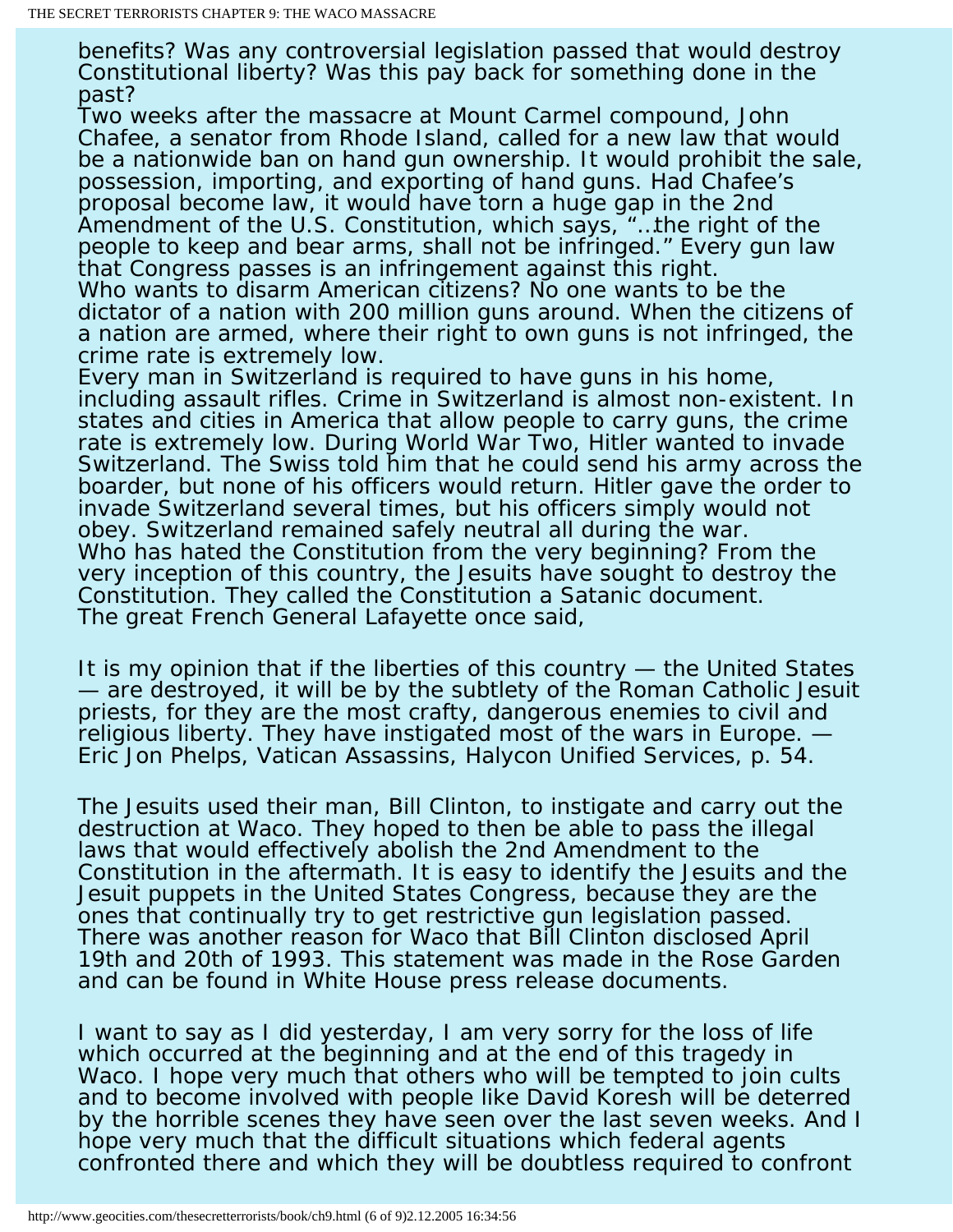in other contexts in the future will be somewhat better handled and better understood because of what has been learned now.

In his own words, Clinton issued a warning and a threat to anyone who would dare join a religious group that was a so-called cult. To Clinton and his agents, a cult is a group that is not part of any mainstream religious organization.

Every major religious organization has been infiltrated and taken over by the Jesuits. They want everyone to stay in the mainstream organizations so that they can more easily be indoctrinated. Anyone outside the main churches will be more difficult to brainwash. According to Ex-Jesuit priest, Alberto Rivera, all the mainstream churches were taken over by 1980. Dr. Rivera explained that when he was under the extreme oath of the Jesuits, he was told that a secret sign was to be given to the Jesuits world-wide when the ecumenical movement had successfully wiped out protestantism, in preparation for the signing of a concordat between the Vatican and the U.S.

The sign was to be when a President of the U.S. took his oath of office facing an obelisk. For the first time in U.S. history, the swearing in ceremonies were moved to the West front of the Capitol, and President Reagan faced the Washington Monument. This happened January 20, 1981. — Jack Chick, The Godfathers, Alberto Part Three, Chick Publications, page 26.

Waco was a warning not to join an independent church where the truth about the papacy and the antichrist would be exposed. Bill Clinton declared that Waco was a warm up, and confronting religious groups would happen again! Does this sound like the words of a manbrac would defend the constitutional rights of U.S. citizens, or does it sound like a Jesuit who is carrying out the plans of the papacy? Remember, in the secret Congress at Chieri, it was declared,

Protestantism must therefore be utterly abolished... Catholics shall be imbued with hatred for all heretics [A heretic is anyone who does not believe the Catholic religion, anyone who opposes the pope, and anyone who believes the pope is the anti-christ].… We shall strike deadly blows at heresy.… They little think that Jesuits have in store for them the censorship gags and flames and will one day be their masters. — Hector Macpherson, The Jesuits in History, Ozark Book Publishers, Appendix I.

Bill Clinton was a Jesuit, determined to carry out the Jesuit plan of Chieri. Pope John Paul II has stated it very clearly.

The proselytizing activity of the sects and new religious groups of America is a grave hindrance to the work of evangelization [what he means is that there are independent religious groups that are hindering the papacy's drive to take over the world]… The success of proselytism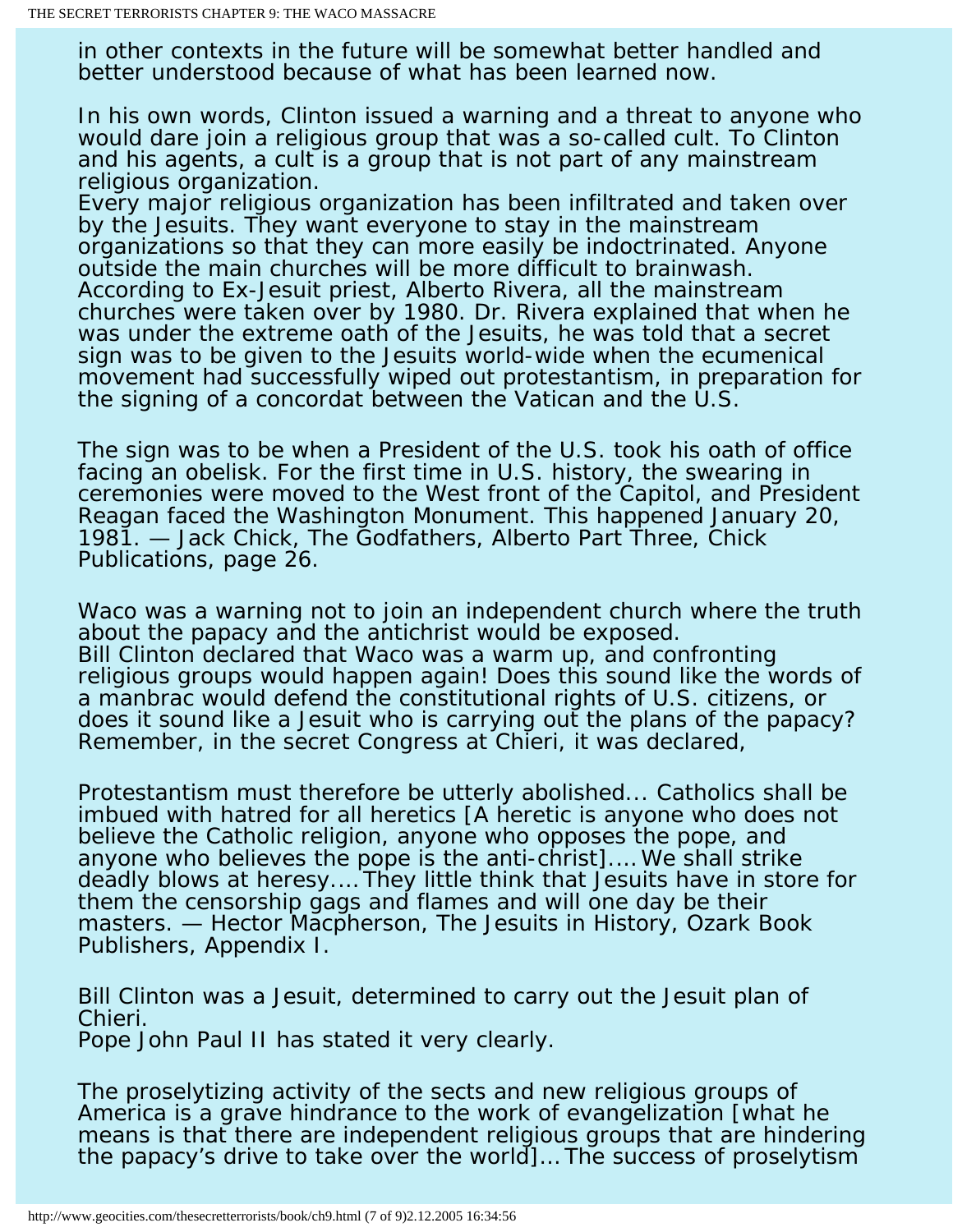by the sects and new religious groups in America cannot be ignored. It demands of the Church on the continent a thorough study, to be carried out in each nation and at the international level… For the response to the challenge of the sects to be effective, there is a need for an appropriate coordination of initiatives among dioceses, aimed at bringing about a more effective cooperation through shared projects which will produce better results. — Pope John Paul II, The Challenge of the Sects, Exhortation, Article 73.

All of these new religious groups have one thing in common; they all believe that the evil anti-christ system of Bible prophecy is the papacy.

Malachi Martin discusses these groups and says they

are destined to undergo a series of severe shocks and mutations as, willy-nilly, they adapt themselves to the new globalism emanating from more powerful groups. There is no way that any one of them will be able to maintain itself in any vibrancy and progressive strength unless it allows — or suffers — its provincialism to be enlarged beyond the confines it traditionally observed.… As groups they will have to face dire alternatives. Either they will become thoroughly and realistically globalized... Or, as groups, they will remain in place, diminish in numbers and influence, and finally lose their identity as operative parts in a new world order. — Malachi Martin, The Keys of This Blood, Simon and Schuster, pp. 291, 292.

In other words; everyone who goes along with the Jesuits plan for the world will be allowed to live and those who do not will experience Waco! Waco was a warning that the Jesuits want to return the world to another Dark Age in which all the world becomes the slaves of the pope. If anyone does not submit to the papacy, they will be treated like the people at Mt. Carmel.

Here is one last thought. If you were the president of the United States or the Attorney General at the time of the Waco massacre, and you did not want to poison small children with CS gas, would you have the authority to stop it? Of course you would. All you would have to do is pick up the phone. The fact that Bill Clinton and Janet Reno did not stop this atrocity is proof that it was their desire that the massacre took place.

[Chapter 10: Distruction in Oklahoma City](#page-77-0) 

[Home Page](http://www.geocities.com/thesecretterrorists)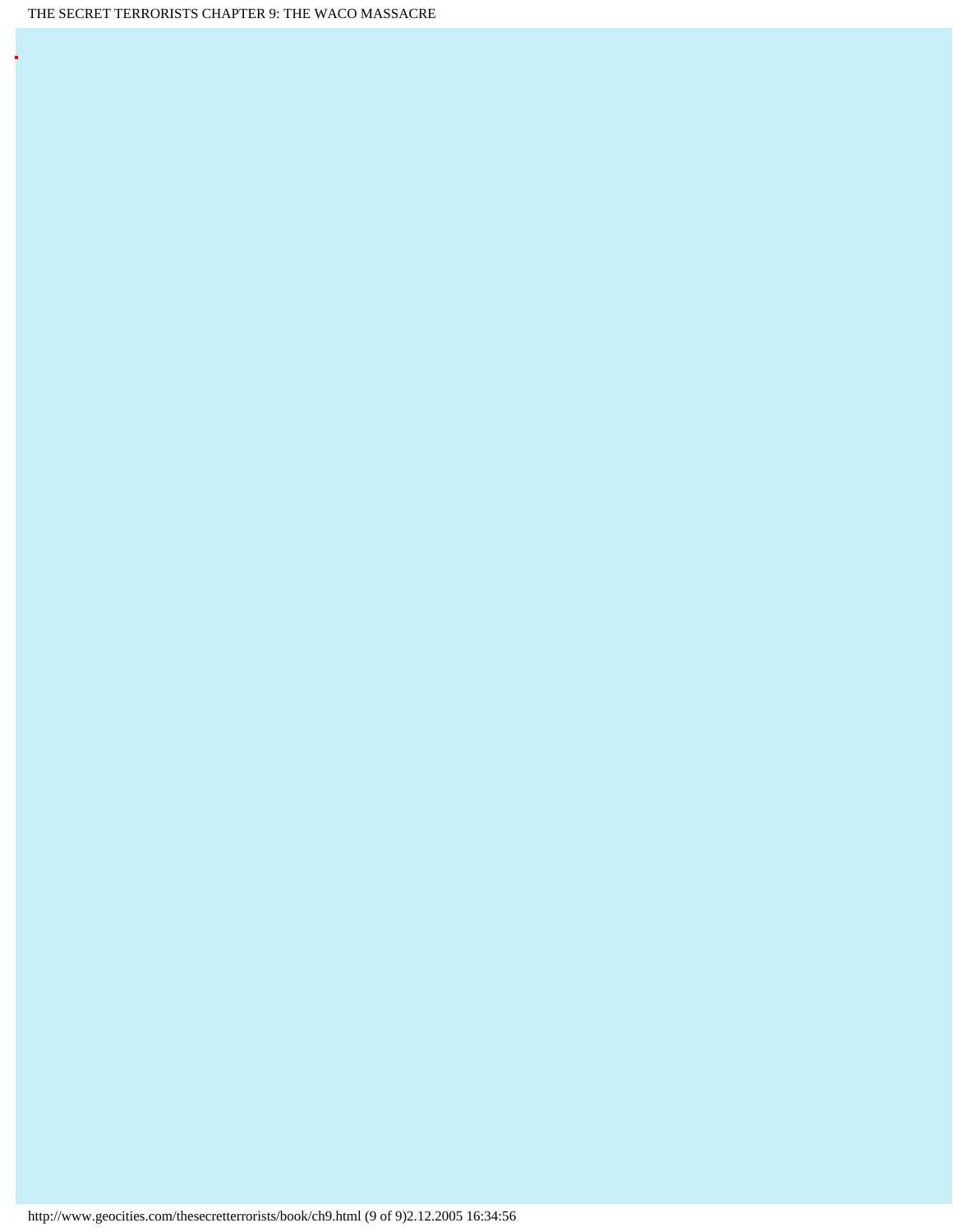## **CHAPTER 10**

# <span id="page-77-0"></span>**DESTRUCTION IN OKLAHOMA CITY**

Explosions demolished the Alfred E. Murrah federal building in Oklahoma City on April 19, 1995. 168 Americans died as a result, including a number of little children attending a day-care center housed in the building. The United States government has declared and steadfastly maintains that it was a fertilizer bomb, inside a Ryder truck parked in front of the building that caused the damage. We have seen in previous chapters that in tragic situations like this, what the government claims happened is totally unbelievable.

Benton K. Partin, a retired Brigadier General and 31 year veteran of the United States Air Force, is a premiere expert on explosives. He served as commander of the Air Force Armament Technology Lab, and was responsible for munitions development for the armed services. He is a recognized expert as a major guiding force of our modern, precision, guided, weapons systems.

General Partin did an extensive analysis of the bombing of the Murrah Building. In his report, he declares,

> It is impossible that the destruction to the building could have resulted from such a bomb alone.

To cause the damage pattern that occurred to the Murrah Building, there would have to have been demolition charges at several supporting column bases, at locations not accessible from the street, to supplement the truck bomb damage. Indeed, a careful examination of photographs showing the collapsed column bases reveals a failure mode produced by demolition charges and not by a blast from the truck bomb…

Blast through air is a very inefficient energy coupling mechanism against heavily reinforced concrete beams and columns…

By contrast, heavily reinforced concrete structures can be destroyed effectively through detonation of explosives in contact with the reinforced concrete beams and columns… The Murrah Federal Building was not destroyed by one sole truck bomb. The major factor in its destruction appears to have been detonation of explosives carefully placed at four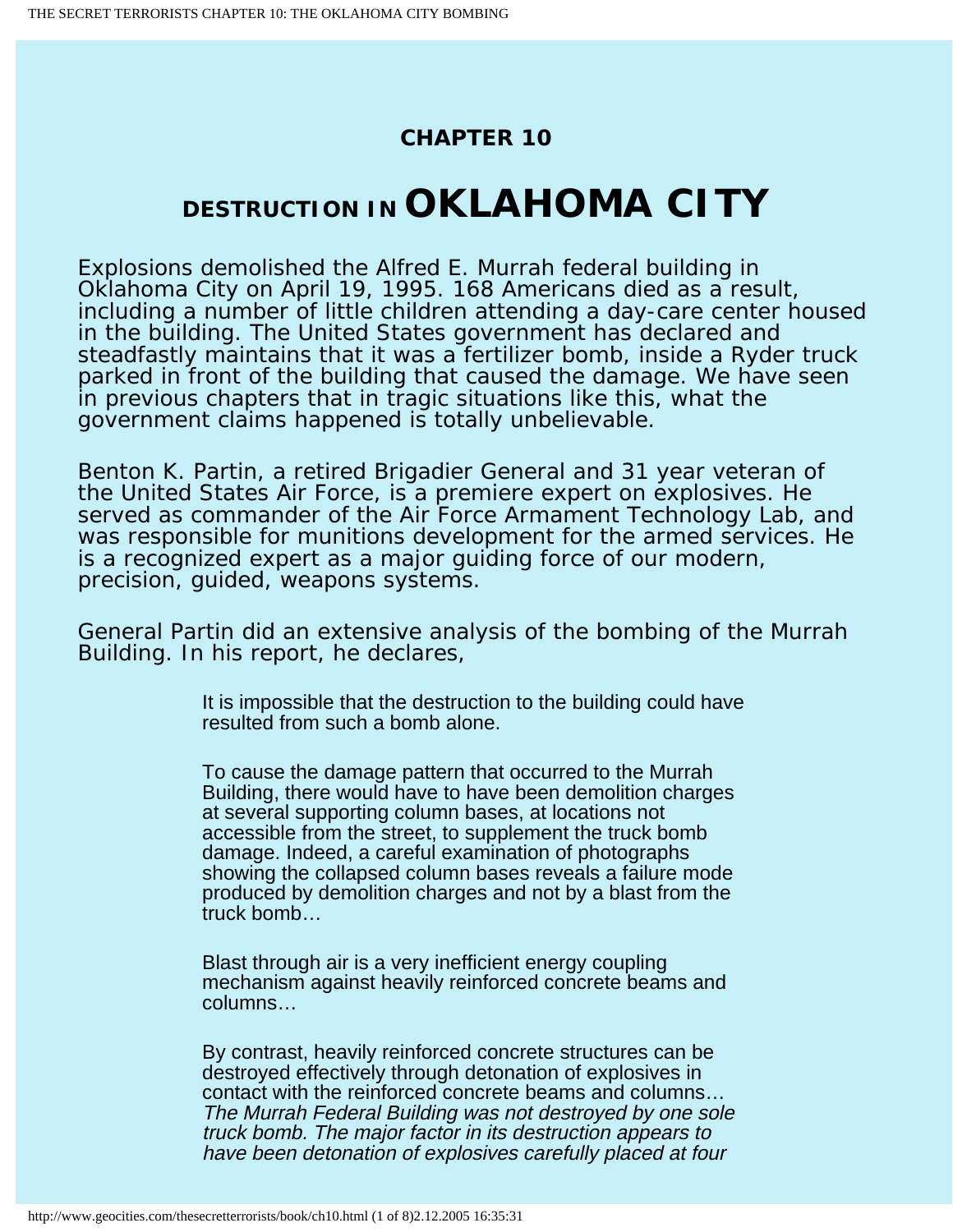critical junctures on supporting columns within the building. The only possible reinforced concrete structural failure solely attributable to the truck bomb was the stripping out of the ceilings of the first and second floors in the 'pit' area behind columns B4 and By. Even this may have been caused by a demolition charge at column B3. — Benton K. Partin, Bomb Damage Analysis Of Alfred P. Murrah Federal Building, July 30, 1995, (emphasis supplied).

Thus, we see that it was impossible for the truck bomb to have destroyed the Murrah Building. Other bombs were strategically placed at the bottoms of the structural columns to do the damage that was done. Somebody who had access to the Murrah Building, who knew where the reinforced structural columns were, who had access to the building plans, placed the bombs that destroyed the building.

News reporters on the scene shortly after the building collapsed reported that workers were removing bombs that did not go off from within the building.

The bombs that did explode did not explode simultaneously. The bomb blasts were recorded on two seismometers, one at the Omniplex Museum, 4.34 miles northeast of the Building, and the other at the University of Oklahoma in Norman, 16.25 miles to the southeast. Both of these seismometers recorded two separate, closely spaced explosions of approximately equal intensity.

Also, several highly credible witnesses reported hearing separate explosions. Shortly after the explosions, the bomb squad defused one unexploded bomb inside the building, and were working on a second.

There is an emerging pattern here. When President Kennedy was killed, it was declared that a lone gunman, Lee Harvey Oswald, had committed the crime. As we saw in chapter eight, there is a tremendous amount of evidence that proves there were several gunmen. Lee Harvey Oswald took the rap, and many others went free.

When the Murrah Building blew up, it was declared that one man was primarily responsible, Timothy McVeigh. But Benton Partin, a military explosives expert, showed that it was impossible for the truck bomb to have done the damage. Others had access to the building plans and planted explosives around the columns. They were guiltier than McVeigh, but they went free. Who were the people really responsible for the Oklahoma City tragedy?

During a live-feed video interview, an Assistant Fire Chief on the scene stated that the bomb squad was at the Murrah building at seven clock that morning, two hours before the bombing took place. What were they doing there two hours before the bombing?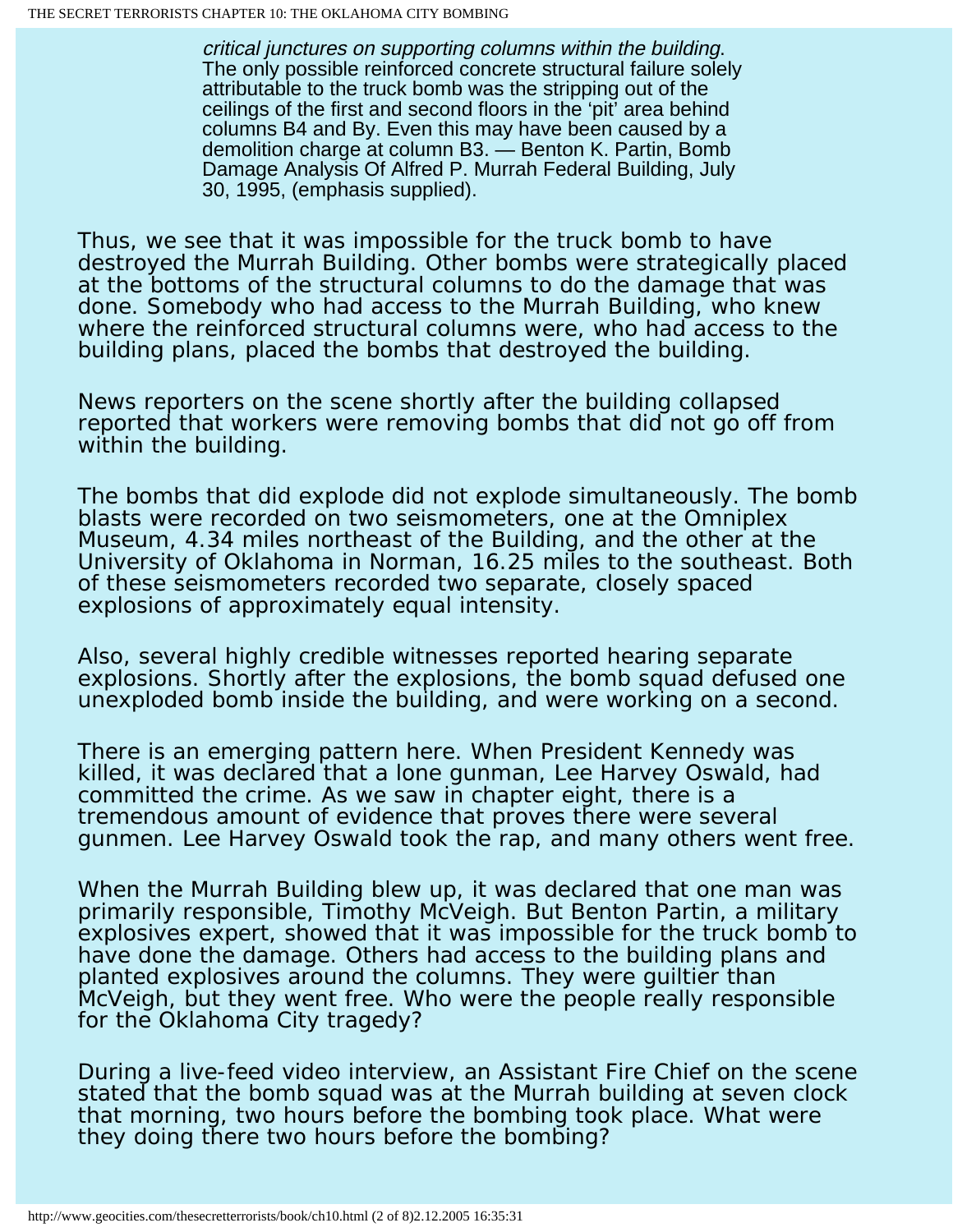Immediately after the explosions, Mayor Ron Nordick, Dr. Randall Heather, Governor Frank Keating, and numerous news anchors stated that the FBI and the ATF had confirmed that high explosive bombs were taken out of the building. Now, the official story is that it was a fertilizer bomb. Were the governor, the mayor and the news anchors lying, or were they just not briefed in time for everyone to get their stories straight?

> The Bureau of Alcohol, Tobacco, and Firearms had offices in the Murrah Building. On the day the Murrah building was bombed, none of the ATF agents came to work that morning. The ATF agents, who had children in the day-care center, did not drop their children off that day. There were no ATF agents or their children on the casualty list of the Oklahoma City bombing. — Freedom Network News, June/July 1996, pp. 5, 6.

This is amazing. A United States government agency, that had offices in the building, did not report to work that day or bring their children to the daycare center. Do you suppose they knew what was going to happen to the building?

On a radio talk show ten days after the bombing,

[Mark] Boswell interviewed 28 year CIA veteran James Black and assistant Ron Jackson regarding sworn affidavits now in their possession, sworn by two Justice Department officials which state that they were part of a 'Committee of 10' who planned the Oklahoma bombing. — Martin O. de Brook, Cherith Chronicle, May-July, 1995, page 5.

In light of all the evidence, this is the only story that makes sense. As in the case of Kennedy's murder, so it is in the Oklahoma City bombing. High-level agents of the U.S. government, claiming to love America and our freedom, were serving another master, carrying out his purposes. As we will see, there was a distinct purpose for the Oklahoma City bombing. How sickening that so many lives were lost to answer the call of the papacy!

Like JFK, Waco, and the World Trade Center, the Oklahoma City bombing leaves a great many questions that demand answers, but none have been given. Consider some of these questions.

1. Why was U.S. Judge Wayne Alley, whose office was located in the Federal building, warned several weeks in advance in a Justice Department memo to be prepared for an unnamed terrorist act directed against the federal building?

2. Why did the director of the University of Oklahoma's geological survey, Dr. Charles Mankin, tell the media that according to two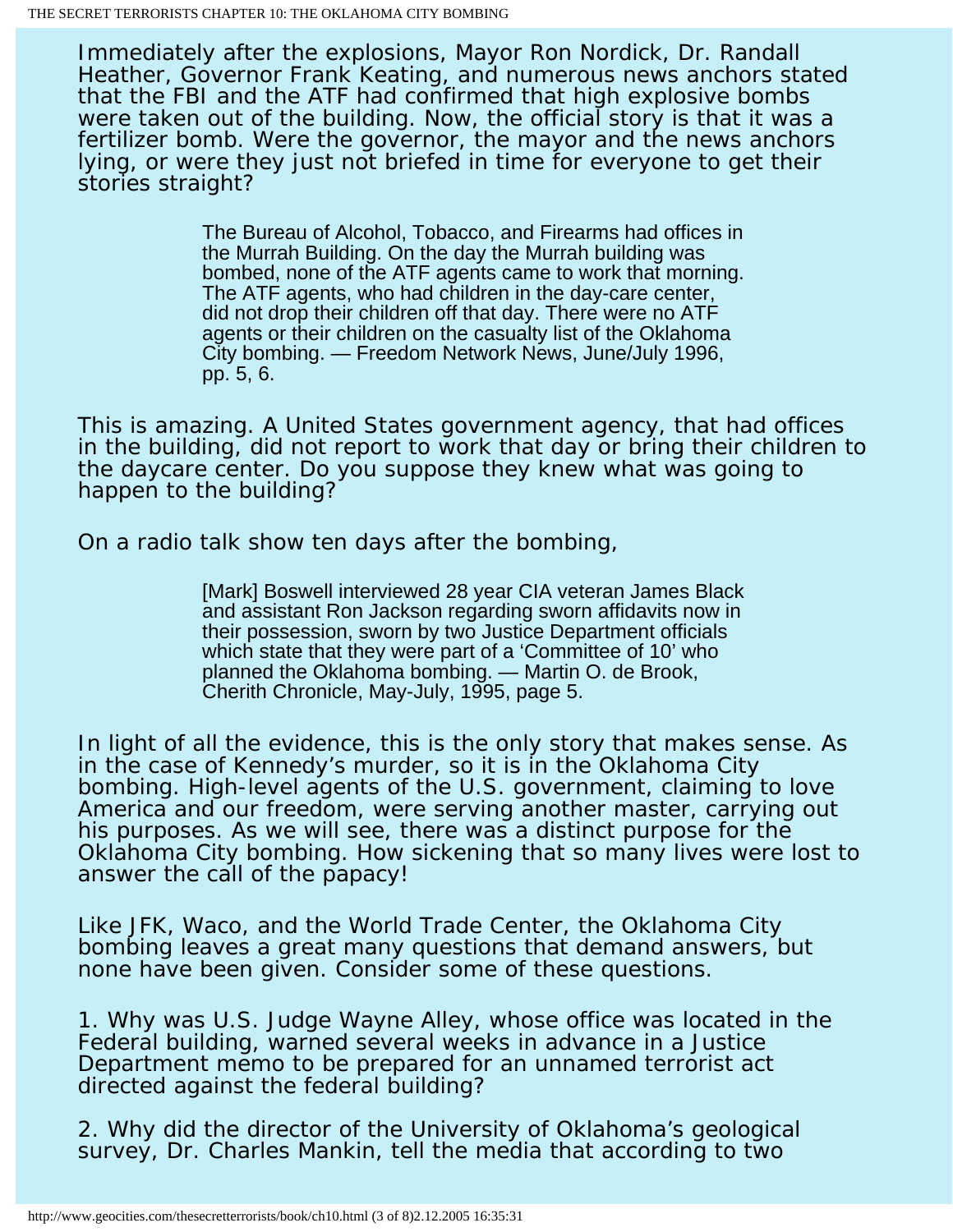different seismographic records, there were two blasts?

3. Why has the information of Benton K. Partin not come to the light of day?

4. Why did the Clinton administration blame right wing radio talk shows for the incident, and demand the most draconian police state legislation ever proposed in the United States so quickly after the blasts? This proposed legislation was so well organized that it was obvious it had been prepared long before the destruction of the building.

5. Why was a blizzard of domestic terrorism bills rushed into Congress in a matter of days after the bombing? These laws include the banning of virtually all privately owned firearms. Remember Waco?

There were liberty-restricting measures in Congress just prior to the Oklahoma City bombing that were stalled. Right after the bombing they were immediately passed.

> The Omnibus Counter Terrorism Act of 1995 was on a slow track in Congress and the subject of a lively debate as to whether it would *violate some fundamental civil liberties*, including the right to confront one's accuser.

> Now, after the Oklahoma City bombing, there are few surer legislative bets in Washington. Democrats and Republicans issued news releases Thursday calling for the bill's quick passage. — Terror in the Heartland: Terrorism Bill Moves Very Fast, Orlando Sentinel, April 21st, 1995 (emphasis supplied).

President Clinton prodded Congress on Friday to move swiftly on his anti-terrorism legislation and avoid political 'endless quibbling' over details. 'We must not doddle or delay. Congress must act, and act promptly.' His 1.25 billion anti-terrorism package would expand law enforcement's investigative and enforcement powers and toughen penalties for certain crimes. Republicans have reacted favorably to the proposals Clinton put forward on Wednesday, one week after the Oklahoma City bombing. — Clinton Urges Swift Action on Anti-terrorism Legislation, Orlando Sentinel, April 29th, 1995.

The purpose of the Oklahoma City bombing was to get Congress to pass the anti-terrorism bill without debate. If a debate had taken place, the issues of constitutional liberties and the creation of a police state would have been raised. The Jesuits in Congress prefer that the police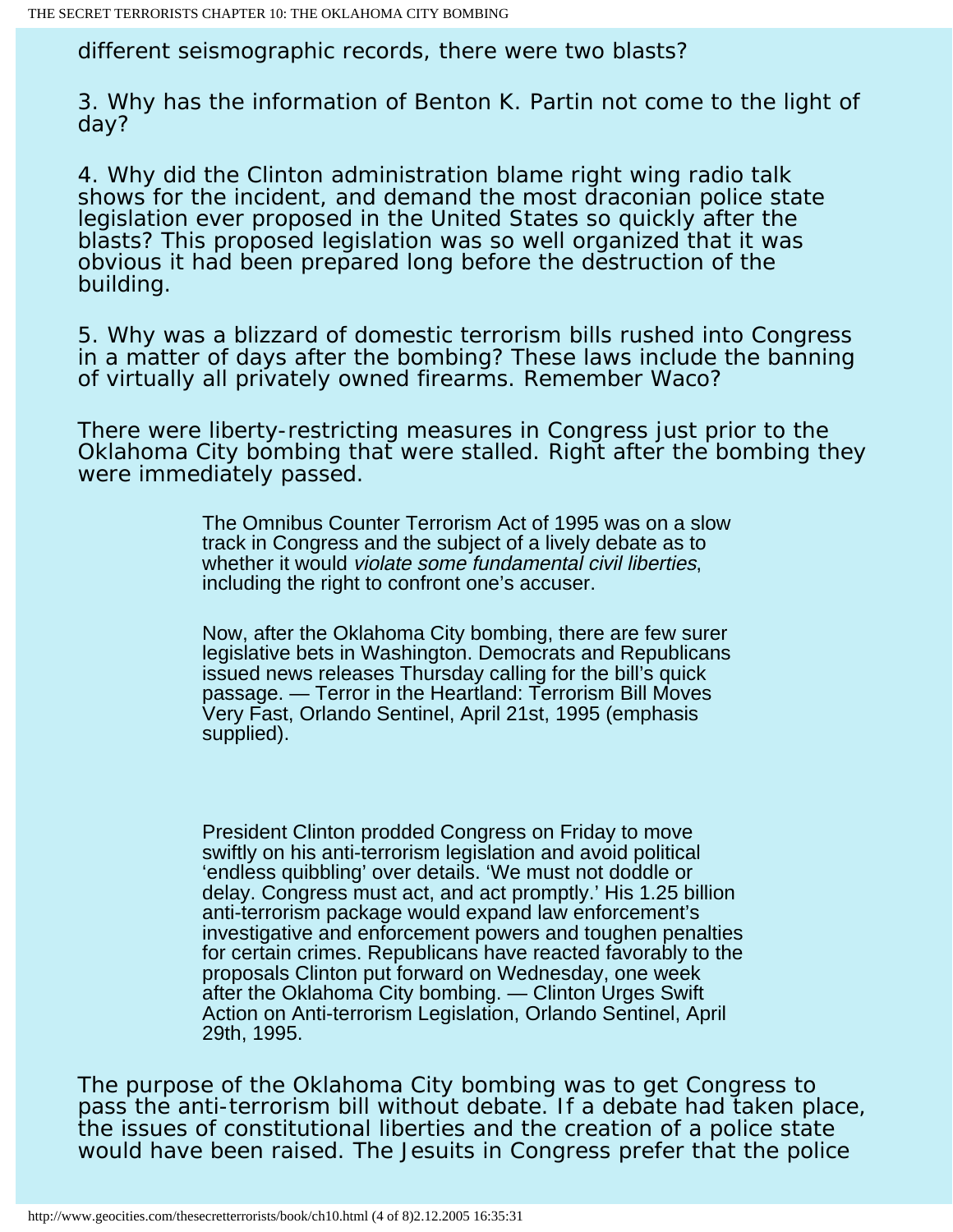state be implemented without the public noticing by creating a climate of national hysteria using a staged terrorist attack. The bill sailed through with no debate or discussion.

One of the laws considered for passage after the Oklahoma City bombing was the gross destruction of the First Amendment advocated in Charles Schumer's bill, HR 2580. In this bill, a five-year prison sentence would be given for publicly engaging in unseemly speculation and publishing or transmitting by wire or electronic means baseless conspiracy theories regarding the federal government of the United States.

We have seen that in the aftermath of the Oklahoma City bombing, several liberty-restricting laws were passed by Congress very quickly. The bombing created a climate of fear in America. In this setting, laws passed with few dissenting voices. In the midst of the hysteria, the unconstitutional laws could be quickly passed. The people want comfort and security, and they did not object to the passing of these laws. These laws seriously eroded the constitutional liberties that have been the cornerstone of American prosperity for over 200 years. It is amazing how quickly a normally slow and cumbersome Congress can act when the agenda is all set.

A conditioning program got well under way after the Oklahoma City bombing. How many freedoms would Americans give away in order to feel safe? Do we not see that the powers running our government want to destroy the Constitution?

People do not realize that governmental power is extremely dangerous. Down through history, peoples' worst enemy has been their own government. When constitutional freedoms are gone, there is nothing to restrict government from doing anything it wants, and deadly governmental persecution is the result.

> For some time to come Americans will be struggling with questions that were supposed to draw no closer than Jerusalem or Belfast or, at worst, Manhattan. Just how much can they do to make life safer from terrorist attacks? And to accomplish that, how much should they be willing to give up in convenience, money, and the freedoms they take for granted? — Time Magazine, May 1, 1995, page 68, (emphasis supplied).

Americans just don't realize that as they give up their freedoms they are not increasing their security, but decreasing it. They are putting themselves at high risk for governmental persecution. Already the government confiscates many hundreds of thousands of dollars worth of personal property each year without a trial. Already human life is not considered sacred anymore. Remember Waco?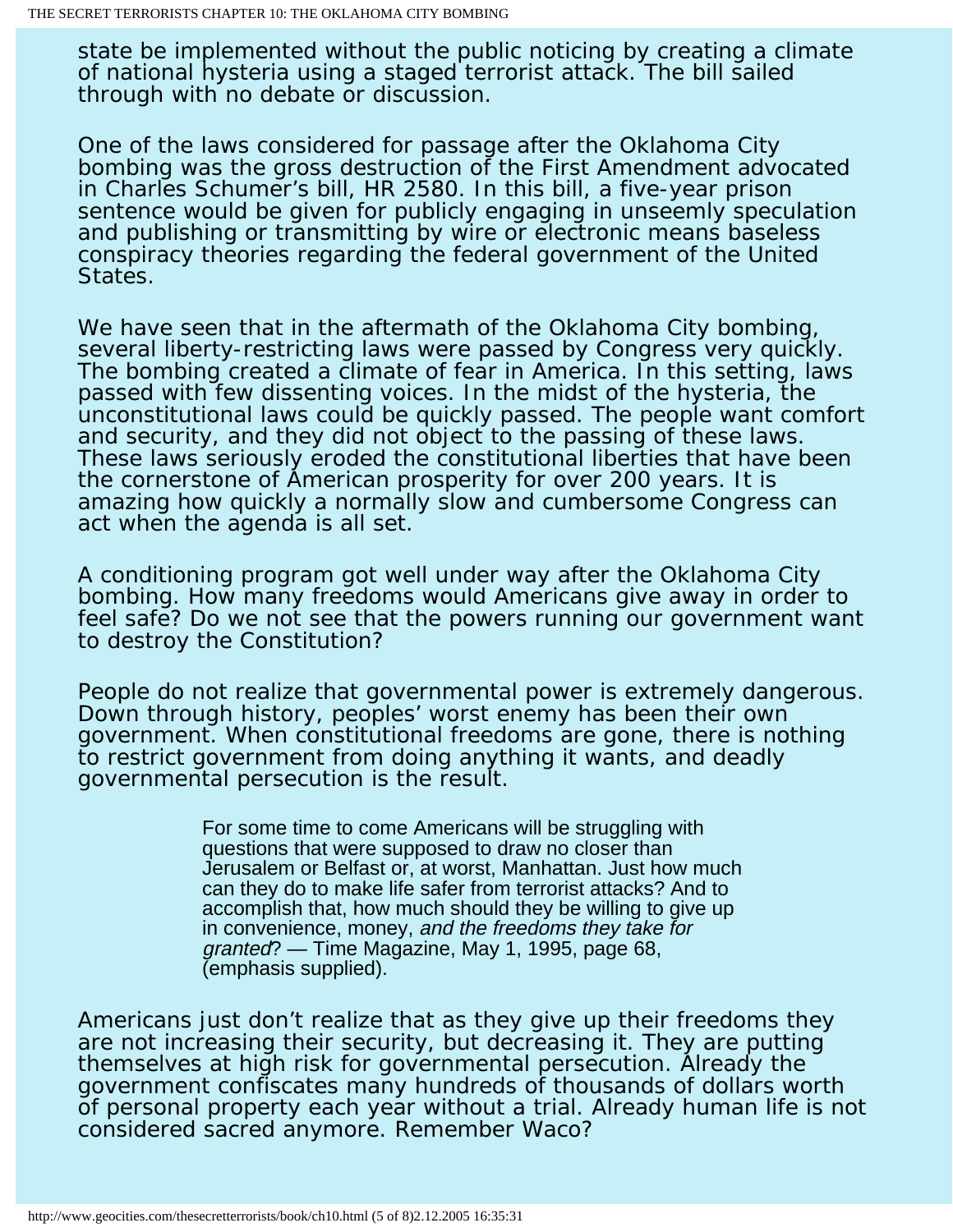America would not be such a prominent terrorist target if the government did not make itself so obnoxious to nearly every country in the world. One hundred years ago, the people of the world loved Americans and wanted Americans to visit their countries. That certainly is not the case anymore.

> Concrete and steel can help. But countering terrorism at home raises the hard question: how much should we spend in cash — and *civil liberties*? — Newsweek, May 1, 1995, page 56, (emphasis added).

In this article, Brent Scowcroft, former national security adviser said, "It's so easy to do; it takes so few people; the materials are so readily available. But to counter it is so expensive in dollars and, more importantly, in civil liberties."

Is it clear that terror was used, and is still being used, to condition Americans to give up their constitutional liberties? It was used successfully at Waco, Oklahoma City, and the World Trade Center. Doesn't it make you wonder what will be next?

Who is behind the scenes leading "American" politicians to destroy civil liberty in America? Who has despised and hated our liberties for over 200 years? Who hates liberty so much that they eliminate people who stand in their way like pawns in a chess game?

One of the popes stated,

The absurd and erroneous doctrines or ravings in defense of liberty of conscience are a most pestilential error — a pest, of all others, most to be dreaded in a state. — Pope Pius IX, Encyclical Letter, August 15th, 1854.

Liberty of conscience is thoroughly detested by the papacy. Liberty of conscience is guaranteed ONLY in the First Amendment to the Constitution of the United States, the Bill of Rights.

In 1864, in his encyclical letter, Pius IX anathematized "those who assert liberty of conscience and of religious worship." (Pope Pius IX, Encyclical Letter, December 8, 1864.) He is saying that anybody who believes that a person is entitled to freedom to worship God according to the dictates of their own conscience, should be anathematized. To anathematize somebody is too confine them to hell; to consider them to be a heretic worthy of damnation. In Pius' mind, the Constitution should burn in hell and anyone who loves it should be burned too.

> Liberty of conscience is proclaimed by the United States a most sacred principle, which every citizen must uphold.... But liberty of conscience is declared by all the popes and councils of Rome, a most godless, unholy, and diabolical thing, which every good Catholic must abhor and destroy at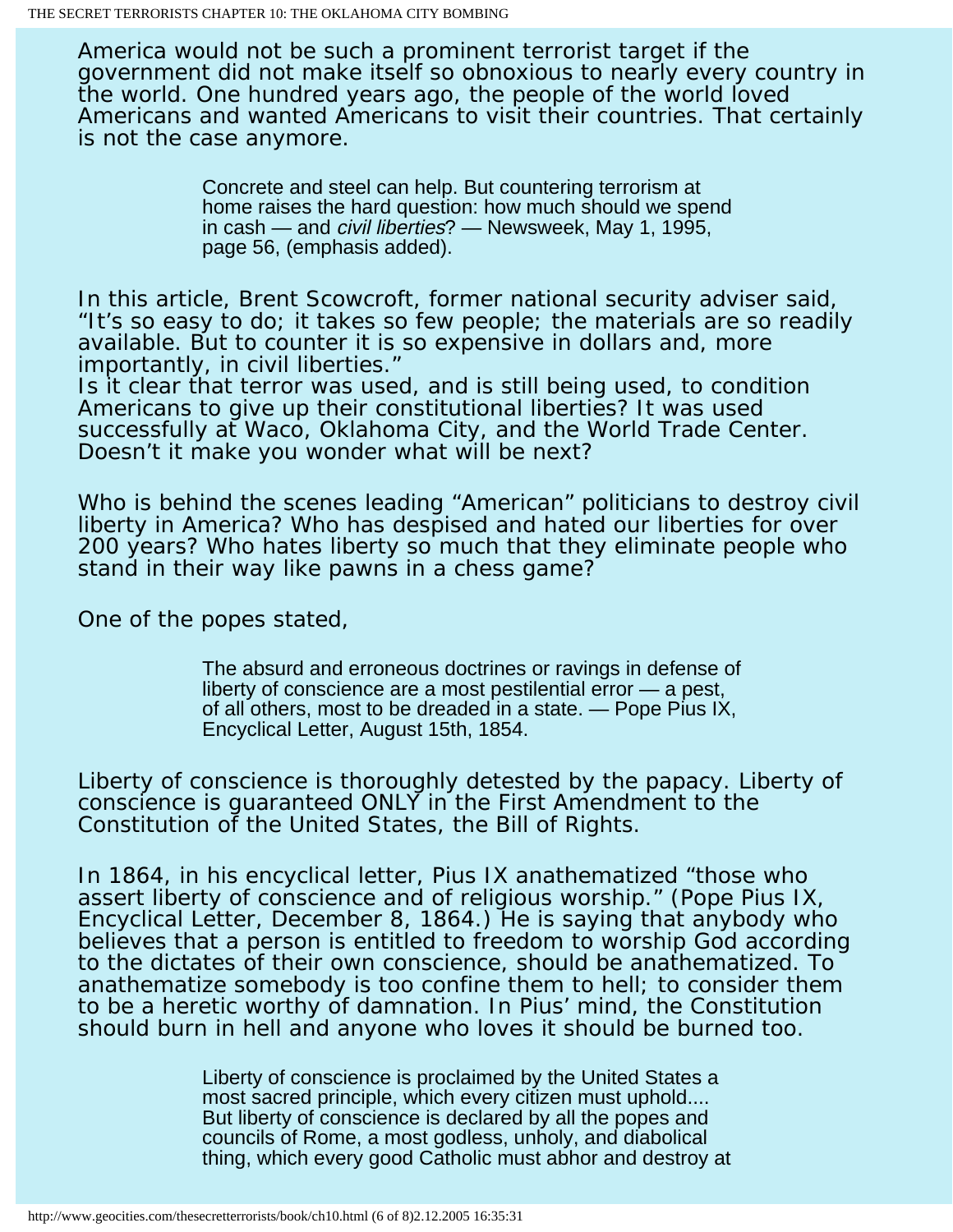any cost. — Charles Chiniquy, Fifty Years in the Church of Rome, Chick Publications, page 284.

British Broadcasting journalist Avro Manhattan reported:

The Vatican condemned the Declaration of Independence as 'wickedness'… and called the Constitution of the United States 'a Satanic document.' — Avro Manhattan, The Dollar and the Vatican, Ozark Book Publishers, page 26.

In the preface to Samuel B. Morse's great book, it is written,

The author undertakes to show that a conspiracy against the liberties of this Republic is now in full action, under the direction of the wily Prince Metternich of Austria, who knowing the impossibility of obliterating this troublesome example of a great and free nation by force of arms, is attempting to accomplish his object through the agency of an army of Jesuits. — Samuel B. Morse, Foreign Conspiracy Against the United States, Crocker and Brewster, volume 1, p. 4, preface. (emphasis supplied)

Samuel B. Morse and the man who wrote the preface to his great work understood that the Jesuits and the Holy Alliance were committed to destroying the freedoms of this great Republic of the United States of America.

A former priest has written,

We will rule the United States, and lay them at the feet of the Vicar of Jesus Christ [the pope], that he may put an end to their Godless system of education, and *impious laws of* liberty of conscience which are an insult to God and man. — Charles Chiniquy, Fifty years in the Church of Rome, Chick Publications, p. 282, (emphasis supplied).

William Jefferson Clinton, who attended Georgetown University, which is the Jesuit college in Washington, D.C. pushed Congress to pass the anti-terrorism bill that was to be a direct assault on the liberties that we enjoy as Americans. The Oklahoma City bombing was planned, carried out, and fully known by the Jesuits, the government of the United States, and by the president. The secret players behind them all, who have wanted to destroy the liberties of this great Republic for the last 200 plus years are the Jesuits of the Roman Catholic Church.

They have wanted to put an end to the laws that guarantee our liberties as United States citizens. In order to bring that about, they carried out the greatest terrorist bombing on U.S. soil, and in U.S. history before the World Trade Center, when they did it again.

More attacks will come. Freedoms will be attacked again and liberty will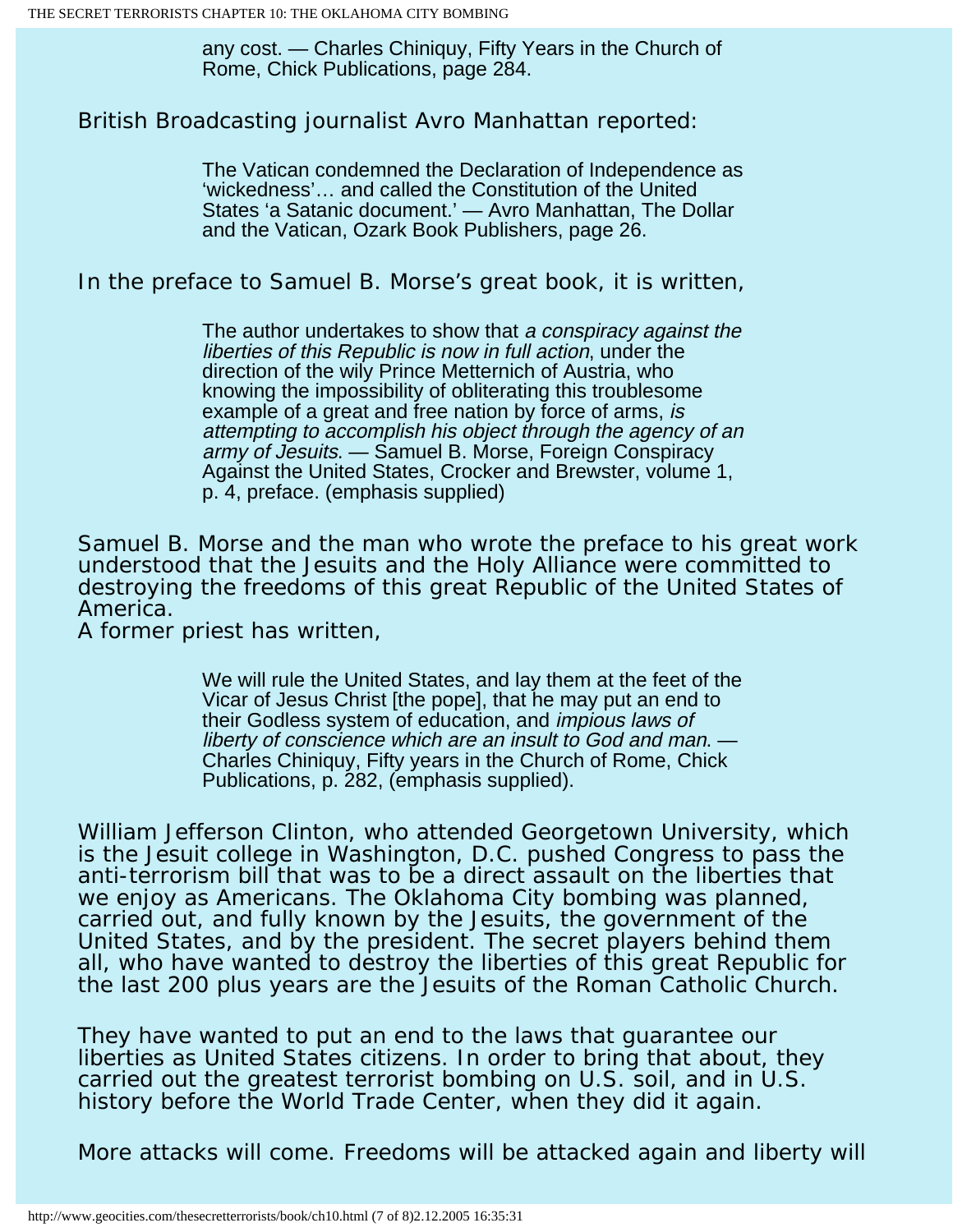be taken away. The Jesuits will continue to use many so-called "American" politicians, who are an integral part of the conspiracy of the papacy to totally demolish the Constitution and this great Republic. They are conditioning America and preparing the people for the inevitable takeover.

[Chapter 11: World Trade Center Attack](#page-85-0) 

[Home Page](http://www.geocities.com/thesecretterrorists)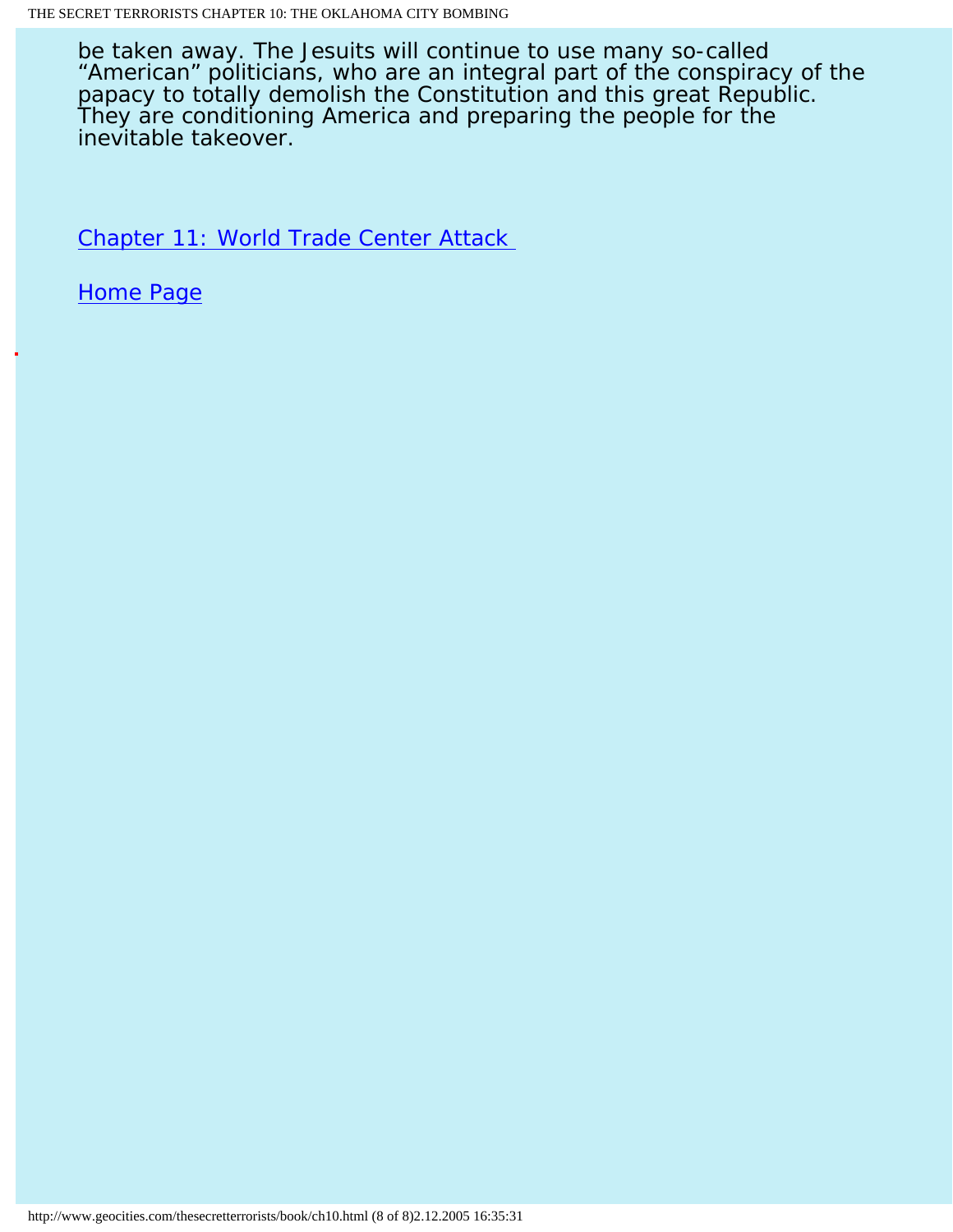<span id="page-85-0"></span> $\lt$ 

### **CHAPTER 11**

#### **WORLD TRADE CENTER ATTACK**

The story of the destruction of the World Trade Center on September 11, 2001, does not begin on that day. It began shortly after World War One. After the war, Jesuit Edward Mandell House and Woodrow Wilson created the League of Nations. When U.S. Senator Henry Cabot Lodge Sr. kept America out of the League. the Jesuits were furious. This must never happen again. So, in 1921, under the influence of House, an organization was formed in the United States called the Council on Foreign Relations (CFR).

This organization attracted people of power, wealth, and influence. It enlisted politicians, people from the media, and big businessmen. The ultimate goal of the CFR was to break down all national boundaries and to establish a one-world system of government. Rear Admiral Chester Ward, a member of the CFR for 16 years, stated:

> The most powerful clique in these elitist groups have one objective in common — they want to bring about the surrender of the sovereignty of the national independence of the United States. — Barry Goldwater, With No Apologies, William Morrow and Company, page 278.

The Jesuits have always hated America and everything this country stands for, and they work tirelessly to destroy this country.

The great objective of the CFR was the destruction of American sovereignty and constitutional liberties. To accomplish this, both the Republican and Democratic parties were to be controlled, and a central bank was to be created, the Federal Reserve Bank.

> When a new President comes on board, there is a great turnover in personnel, but no change in policy. Example: During the Nixon [a Republican] years Henry Kissinger, CFR member and Nelson Rockefeller's protégé, was in charge of foreign policy. When Jimmy Carter [a Democrat] was elected, Kissinger was replaced by Zbigniew Brzezinski, CFR member and David Rockefeller's protégé. — Ibid. page 279.

The Jesuits have been extremely successful in carrying out the purposes of the papacy's malignant Congress at Vienna, Verona, and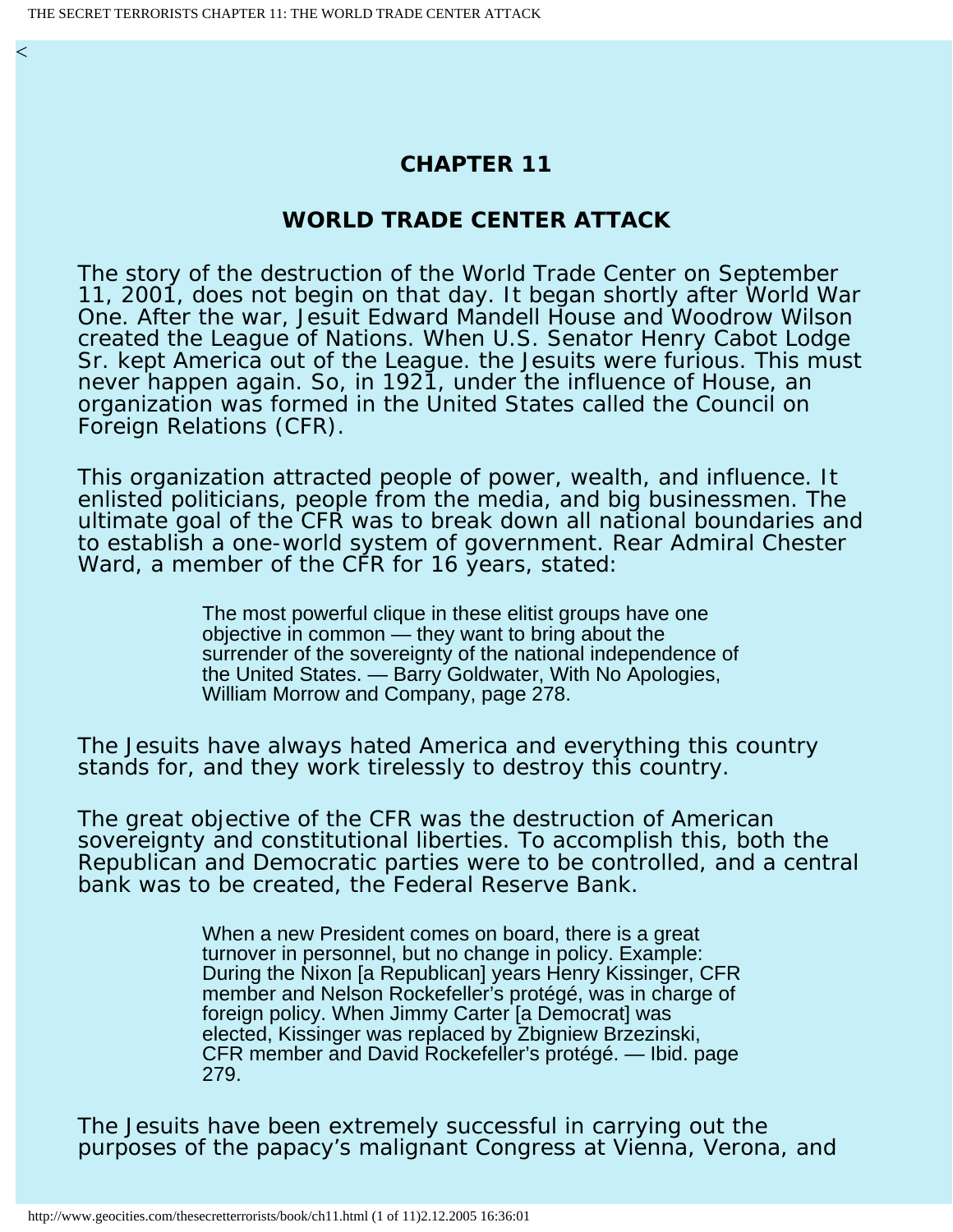Chieri. The Jesuits, with the aid of their CFR, control the highest of echelons in the political, judicial, business, banking, media, and religious arenas in the United States. Their plans are right on schedule.

When they failed to get America into the League of Nations after World War One, they created the CFR, which began immediately to use the schools, colleges, and the media to condition Americans to accept the Jesuits' second attempt to create a world government after World War Two. America was so conditioned by then that they accepted the United Nations, and joined.

The Jesuits' CFR is extremely dangerous to the continued existence of the American Republic. A few patriots like Chester Ward and President Kennedy rejected their malicious plans and fought their agenda. Kennedy paid for his disobedience to the Jesuits with his life. Some of the past CFR members who were either Jesuits or Jesuit pawns to do their bidding are Dwight D. Eisenhower, Richard Nixon, Adlai Stevenson, Hubert Humphrey, and George McGovern. Current members of the Jesuit CFR include Federal Reserve Bank chairman Alan Greenspan, Congressmen Newt Gingrich and Richard Gephardt, both presidents George Herbert Walker Bush and his son, George Walker Bush, Vice president Dick Cheney, Secretary of State Colin Powell, Supreme Court justice Sandra Day O'Connor, Joseph Lieberman, and John Chafee. (Chafee was the man who introduced gun laws after Waco, remember?) Bill Clinton, of course, is a member of the CFR.

Major companies under Jesuit/CFR control include the Ford Motor Company, Boeing Corporation, Pepsi-Cola, Heinz Co., Lockheed-Martin, Time Warner, and Chevron. In the media, NBC, CBS, N.Y. Times, Washington Post, Newsweek, and Time, are just a few media outfits dominated by the Jesuits. All these organizations promote the Jesuits' plan for destroying America. Some top media people who promote the Jesuit Plan include Tom Brokaw, Barbara Walters, David Brinkley, John Chancellor, Katharine Graham, and Ted Koppel, all CFR members.

John Swinton, Chief of Staff for the New York Times, who is considered to be the dean of his profession, made a most bold confession. In 1953, at a New York Press Club, he declared,

> There is no such thing, at this date of the world's history, in America, as an independent press. You know it, and I know it. There is not one of you who dares to write your honest opinions, and if you did, you know beforehand that it would never appear in print. I am paid weekly for keeping my honest opinion out of the paper I am connected with. Others of you are paid similar salaries for similar things, and any of you who would be so foolish as to write honest opinions would be out on the streets looking for another job. If I allowed my honest opinions to appear in one issue of my newspaper, before twenty-four hours my occupation would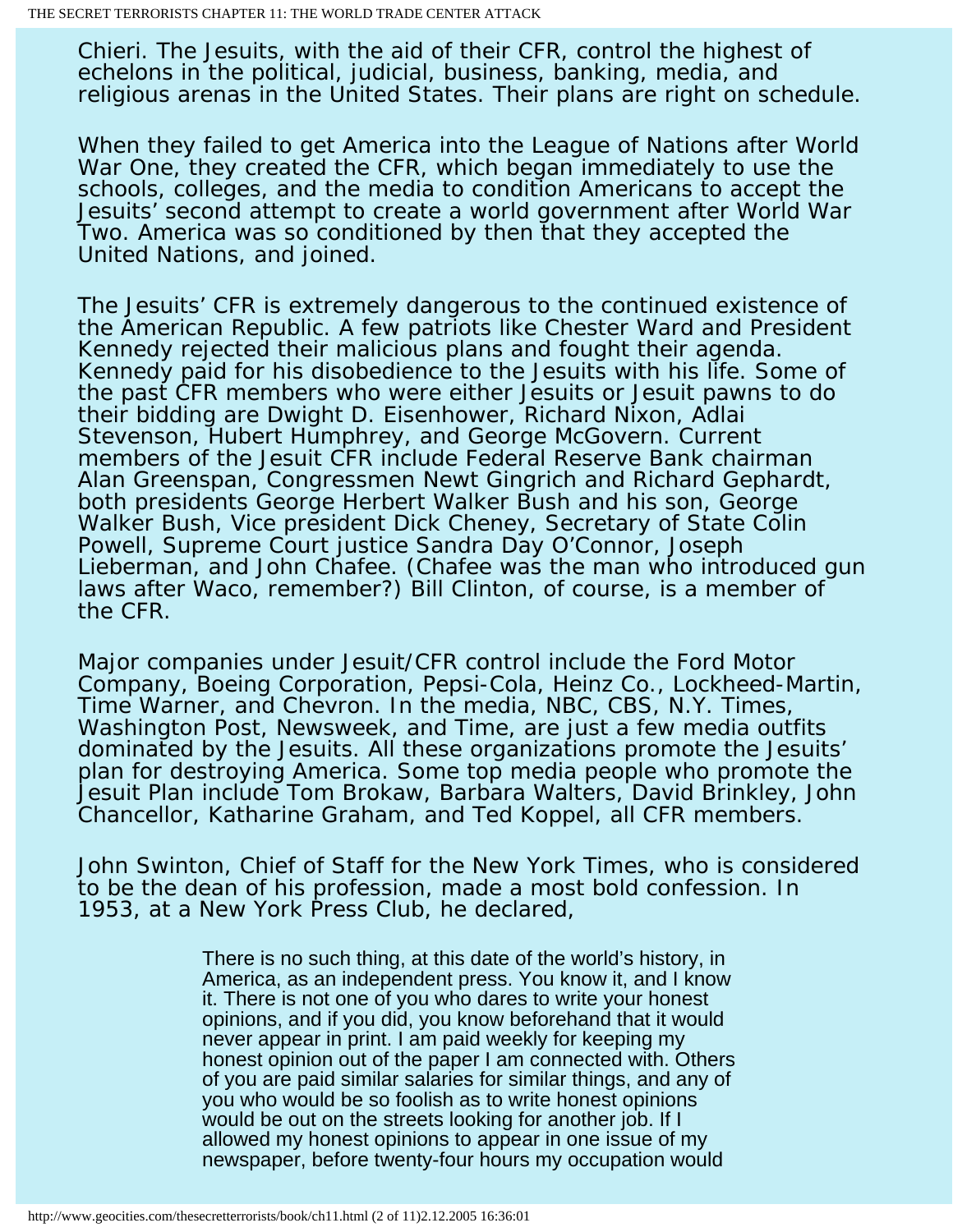be gone. The business of the journalists is to destroy the truth; to lie outright; to pervert; to vilify; to fawn at the feet of mammon, and to sell his country and his race for his daily bread. You know it, and I know it and what folly is this toasting an independent press? We are the tools and vassals of rich men behind the scenes. We are the jumping jacks, they pull the strings and we dance. Our talents, our possibilities and our lives are all the property of other men. We are intellectual prostitutes. — Multiple contributors, A U. S. Police Action: Operation Vampire Killer, The American Citizens and Laumen Association, pp. 18,19, (emphasis supplied).

Swinton explained so well that the media are under the control of the rich. We have previously shown that the richest people in America are either Jesuits or are under their control. The Jesuits are telling us, via the newspapers, magazines, and every other mass-media communication outlet, exactly what they want us to believe. One of their biggest efforts is to make the people of the world believe that the pope is the great man of peace, when, in reality, the pope and his Jesuits are working constantly to establish the pope as the supreme dictator of the world as he was in the Dark Ages. When they accomplish this, the horrible persecution by the papacy in the Dark Ages will return. Americans are being beguiled to give up their constitutional civil liberties and their country. The tragedies we are witnessing today are blamed on terrorists, but these terrorist organizations have been infiltrated and controlled by the Jesuits. This very effectively covers up the footprints of the papacy in these tragedies.

Let us now turn to the destruction of the World Trade Center on September 11, 2001. Along with the total destruction of the World Trade Center, thousands of innocent people died. The negative impact on America and its economy has been devastating. Multiple businesses have been ruined by the fallout.

In order to defend against future attacks like this, the United States Government made a feeble attempt to find the perpetrators of this atrocity in Afghanistan. But their major thrust in this war against terrorism has been to take away what is left of the rights and liberties of American citizens. For some unexplained reason, if the civil rights of American citizens are taken away, there isn't supposed to be any more terrorism. This onslaught against Americans has come from the White House, the Justice Department, Congress, and the news media. The people in government take a solemn oath to defend and obey the Constitution of the United States, but their oath has been shown to be a gigantic lie. They totally and completely ignore the constitution as they pass their destructive legislation and executive orders.

From the beginning of his presidency, George Bush has been promoting the Jesuit agenda. Two months into his presidency,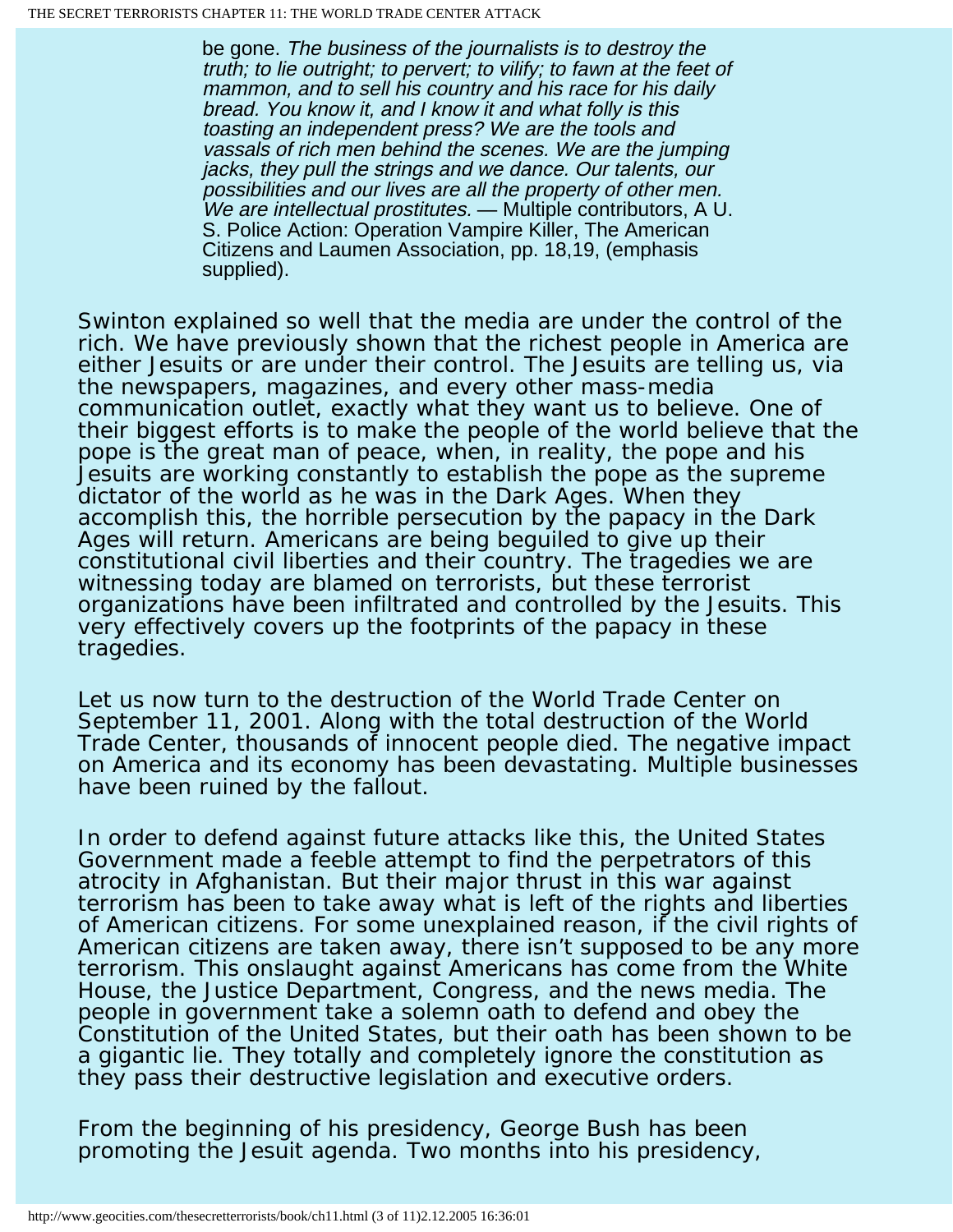surrounded by cardinals of Rome, the President dedicated a cultural center in Washington, D.C. to the greatest enemy this Republic has ever had — the pope of Rome. Bush declared that he is going to enforce the words and teachings of the pope here in America.

> The best way to honor Pope John Paul II, truly one of the great men, is to take his teachings seriously, to listen to his words and put his words and his teachings into action here in America! — Patricia Zapoa, Catholic News Service, March 24, 2001.

John Paul's words and teachings represent the plan to destroy Protestantism, to destroy the Constitution of the United States, and to restore his throne as universal monarch. By his own words, we see that George Bush is carrying out the plan of the Jesuits to destroy America.

> In 1960, John Kennedy went from Washington to Texas to assure Protestant preachers that he would not obey the pope. In 2001, George Bush came from Texas up to Washington to assure a group of Catholic bishops that he would obey the pope. — Washington Times, April 16, 2001.

Who is calling the shots in Washington, D.C.? If we think it is the President of the U.S., we are deceiving ourselves.

> The pope is the ruler of the world. All the emperors, all the kings, all the princes, all the presidents of the world are as these altar boys of mine. — Priest D. S. Phelan, Western Watchman, June 27, 1912

Should we be surprised if Bush and his fellow altar boys are pushing the Jesuit program? Should we be surprised to see Bush issuing executive orders that destroy constitutional liberties? Should we be surprised to see Congress passing laws that destroy constitutional liberties?

This is alarming information. The highest echelons in the United States Government, the highest echelons in business and finance, and the highest echelons in the schools, colleges, and media, are all claiming to be Americans. They are all claiming to be working for the betterment of America. They are all claiming to be working for the preservation of the Constitution. In fact, they are under the control of the Jesuits, the most implacable enemies of this Republic. With a patriotic and religious facade, they are secretly leading America to ruin. Deception is being practiced by the most sinister of foes, the Jesuits of Rome.

> It is here that the tremendous power of the church makes itself felt. It is through this direction [Jesuits] that statesmen are compelled to act, not for the benefit of the country to which they belong, but for the benefit of the Church, which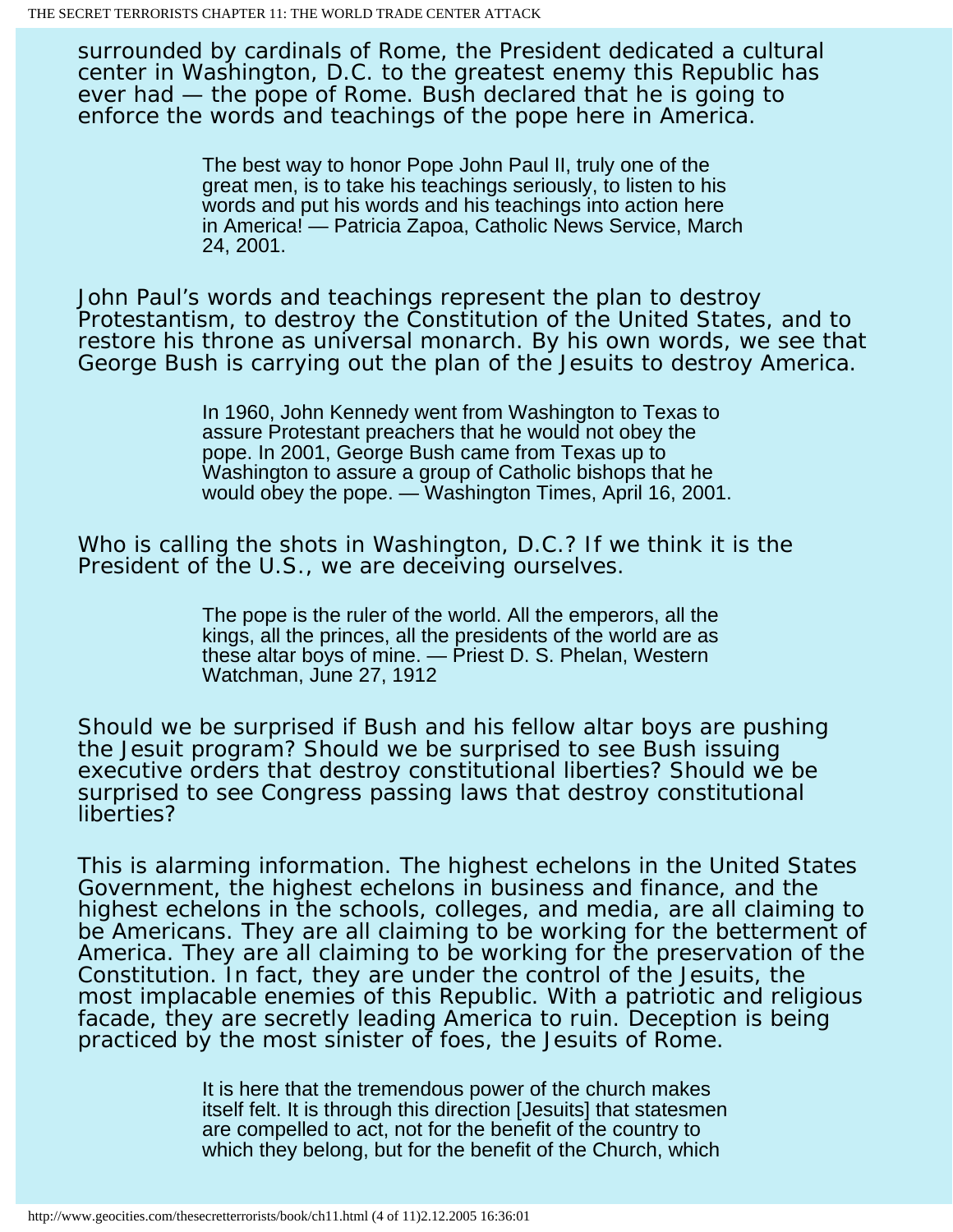controls them. — M. F. Cusack, The Black Pope, Marshall, Russell, and Co., p. 106.

What has happened in the aftermath of the World Trade Center destruction? The day after the center was destroyed the Orlando Sentinel writes,

> Experts, however, say there is much work to be done. And it will involve much more spending and planning, hardening of key facilities and, perhaps, higher taxes and forfeiture of some *personal freedoms*. — Tighter Security Means Less Freedom, Orlando Sentinel, Wednesday, September 12th, (emphasis supplied).

> As the United States faces a new war against uncertain and hidden enemies, the temptation to *sacrifice our freedom* in the hopes of protecting ourselves from harm is powerful.

The danger is that we will end up neither safe nor free.

The constitutional protections of speech and privacy that Americans value so highly reflect a balance between individual liberty and state security. Just how those lines are drawn, history teaches, is directly affected by the perceived threats to our country's security….

We're faced with real threats to national security. The challenge is to meet those threats without endangering our constitutional character or undermining the freedom and liberty that are the source of our power. — USA Today, Thursday, Sept. 13, 2001 (emphasis supplied).

Freedom or safety? Anti terrorism measures may mean forfeiture of some personal freedoms. — Orlando Sentinel, Wednesday, September 12th, (emphasis supplied).

In the reader forum of the Orlando Sentinel, Sept. 12th, the question was raised, "What personal freedoms would you give up to fight terrorism?" One person, the next day, wrote in and said, "I have no problem with having to give up something for the greater good of myself and my brothers and sisters." This person does not realize that as the government usurps more and more power; liberty, freedom, and safety decrease in direct proportion. This person does not realize that when the government has all the power, no one is safe, and bloody persecution is the result. Remember Waco?

The main purpose of the World Trade Center tragedy was to make American citizens willing to give up their freedoms. The World Trade Center attack was necessary because the bombing in Oklahoma did not panic the American people enough to get more of the desired so-called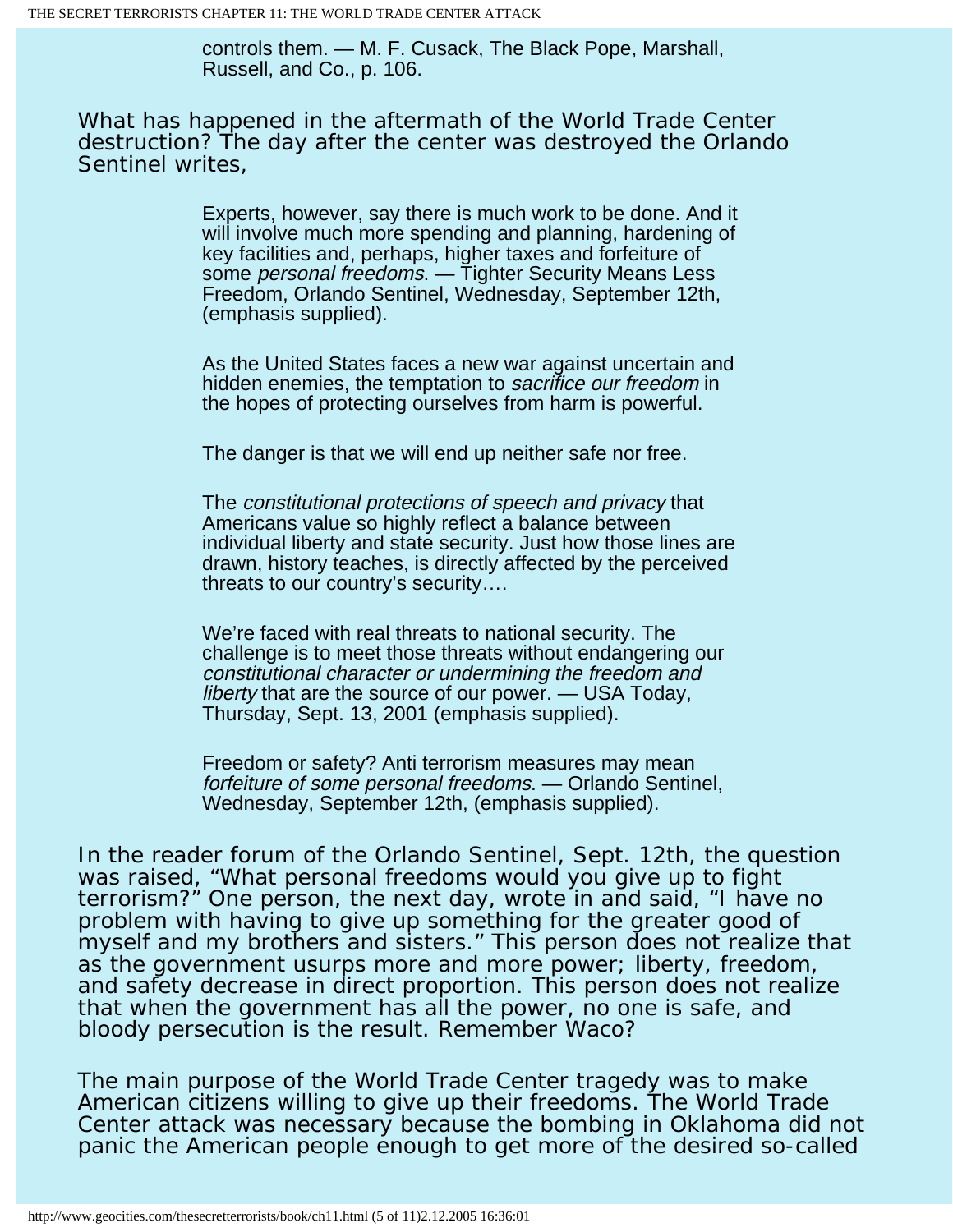'antiterrorism laws' passed.

Virginia Sloan realized that if the terrorists wanted to attack American freedoms they had got some where…

Civil libertarians expect renewed calls for a national identification card….

And that means storing all the face data collected, something civil libertarians fear will allow the government to track any individual. If systems were set up all over a city, you could be 'checkpointed' by camera when you board a train, stop at a cash machine and enter a store, or the place where you work. — Time Magazine, Sept. 24, 2001.

One of the scary things about face recognition is that it is notoriously unreliable. You might be identified as a terrorist because the machine made a mistake.

> Some of the staunchest defenders of individual rights, most notably the American Civil Liberties Union, so far have been silent on the issue. The organization forbade its officials from publicly speculating last week on possible fallout from Tuesday's tragedy. The ACLU instead issued a brief statement urging 'our leaders to continue to uphold the principles of liberty the nation holds dear as they pursue those responsible for this devastating attack on American soil.'

Privately, libertarians are worried the stampede for added security will trample cherished freedoms. They point out some of the proposals making the rounds already were considered and rejected by the government in the wake of the 1995 Oklahoma City bombing….

An April 1995 Los Angeles Times poll immediately after the bombing found 49 percent of those surveyed thought it would be 'necessary for the average person to give up some civil liberties.' 43 percent disagreed. A follow-up poll…11 months later found only 30 percent still thought civil liberties would have to be sacrificed and 65 percent said it was unnecessary. — Orlando Sentinel, September 13, 2001.

There has been an onslaught of media articles and statements suggesting the giving up of certain civil liberties just as the Jesuit agenda requires. On October 26, 2001, George Bush signed the misnamed USA Patriot Act of 2001, which was proposed five days after the tragedy. Just six weeks after the World Trade Center was destroyed, this bill was passed. This is truly amazing. It is virtually impossible for a bill to be conceived, written, debated, and passed this quickly. You see, they already had the bill written before the tragedy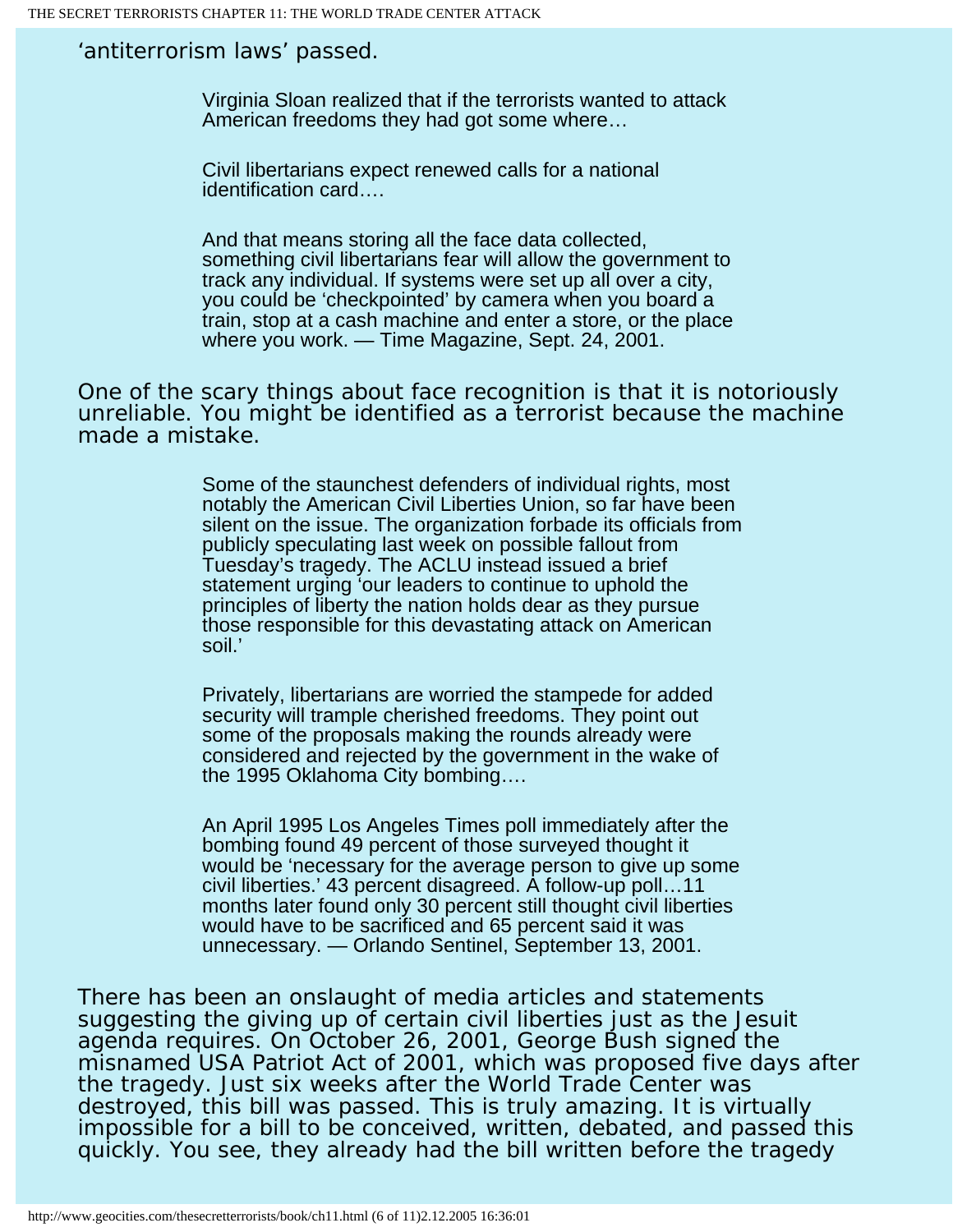#### occurred.

The bill enhances the ability of federal authorities to tap phones, share intelligence information, track Internet usage, e-mails and cell phones and protect U.S. borders. — Bush Signs Sweeping New Laws to Combat Terrorism, Reuters News Service, October 26, 2001.

Laura Murphy of the American Civil Liberties Union stated in that article, "We cannot as a nation allow very legitimate public anxiety to immunize the administration and Congress from their obligation to protect the Bill of Rights and the fundamental values that document embodies." In the name of fighting terrorism, the government is taking away Constitutional liberties and freedoms just as fast as they can. This will lead to terrible persecution in the United States, which will be much worse than the physical tragedies themselves.

> Lawmakers upset with some of the administrations antiterrorism actions will question Attorney General John Ashcroft on the matter.

[Certain Congressmen] say the administration's actions have gone too far in infringing on civil liberties. — USA Today, November 26, 2001, (emphasis supplied).

In the same paper, on the same day, there's a cartoon of two children, decorating a Christmas tree. One sings, "He sees you when you are sleeping, He knows when you are awake, He knows if you have been bad or good…." The other child says, "Enough about Attorney General Ashcroft already!"

In America, in the last eight years, there have been three terrible tragedies: Waco, Oklahoma City, and the World Trade Center. In every case, the government's solution to the problems has been greatly increased government power and the loss of Constitutional liberties and freedoms. In this short time period of eight years, we have seen a very serious despoiling of the Constitution, the greatest document ever created by men. An insidious war is raging against Constitutional liberty in America. In the aftermath of the World Trade Center destruction, this certainly has been the focal point of politicians and media. Claiming to be loyal Americans, agents of the Jesuits in Congress and the media have been carrying out the their plan to destroy America with almost no opposition.

Remember, the Jesuits are totally antagonistic to the American Constitution and everything it stands for. Charles Chiniquy says,

> Long before I was ordained a priest, I knew that my church was the most implacable enemy of this republic. My professors… had been unanimous in telling me that the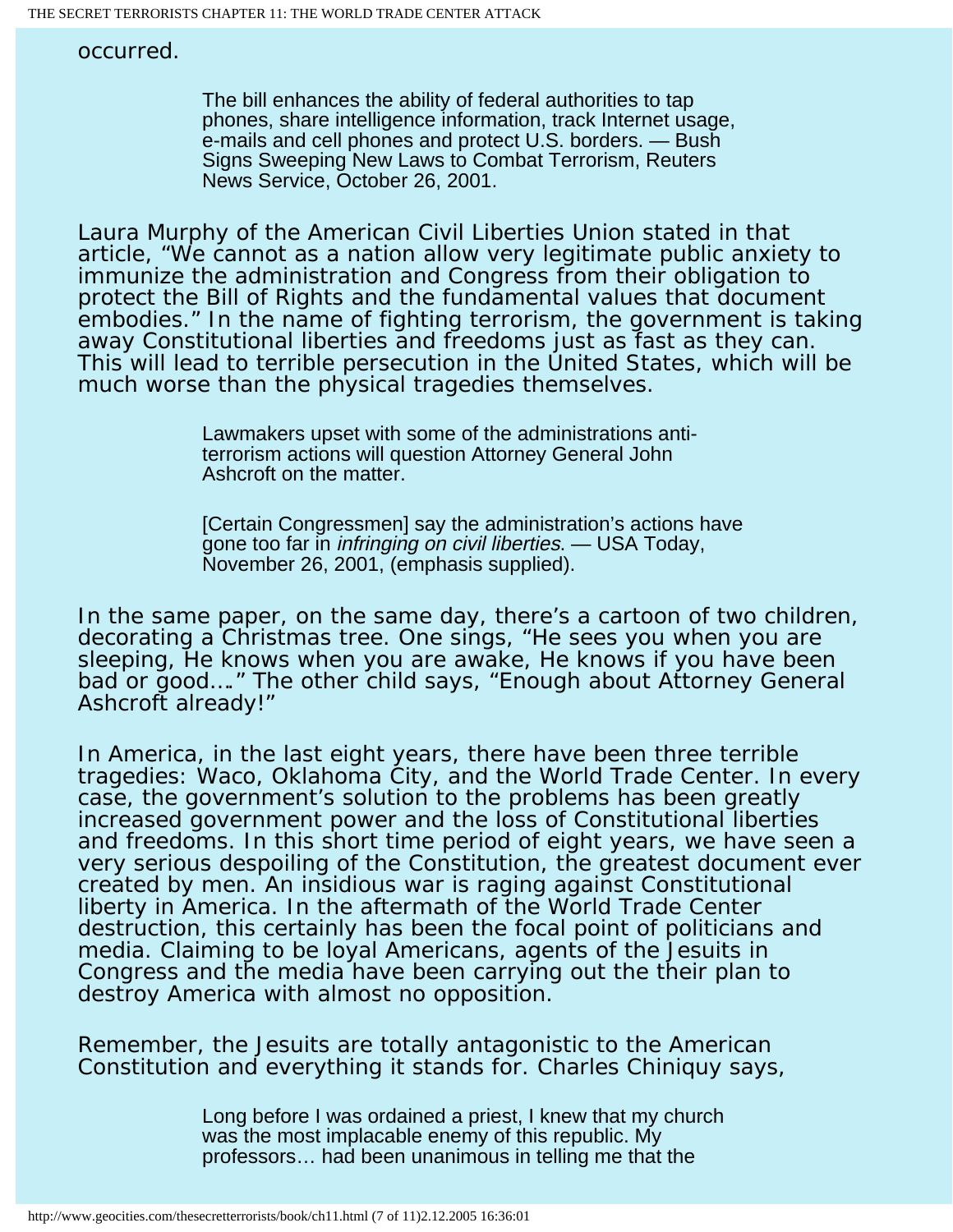principles and laws of the Church of Rome were absolutely antagonistic to the principles which are the foundations stones of the Constitution of the United States of America. Charles Chiniquy, Fifty Years in the Church of Rome, Chick Publications, p. 283.

Watch carefully as Chiniquy compares the distinctions between the two.

1st. The most sacred principle of the United States Constitution is the equality of every citizen before the law. But the fundamental principle of the Church of Rome is the denial of that equality.

2nd. Liberty of conscience is proclaimed by the United States, a most sacred principle which every citizen must uphold, even at the price of his blood. But liberty of conscience is declared by all the popes and councils of Rome, a most godless, unholy, and diabolical thing, which every good Catholic must abhor and destroy at any cost.

3rd. The American Constitution assures the absolute independence of the civil from the ecclesiastical or church power; but the Church of Rome declares that such independence is an impiety and revolt against God.

4th. The American Constitution leaves every man free to serve God according to the dictates of his conscience; but the Church of Rome declares that no man has ever had such a right, and that the pope alone can know and say what man must believe and do.

5th. The Constitution of the United States denies the right for anybody to punish any other for differing from him in religion; but the Church of Rome says that she has the right to punish with the confiscation of their goods, or the penalty of death, those who differ in faith from the pope.

6th. The United States have established schools all over their immense territories, where they invite the peoples to send their children, that they may cultivate their intelligence and become good and useful citizens. But the Church of Rome has publicly cursed all those schools, and forbidden their children to attend them, under pain of excommunication in this world and damnation in the next.

7th. The Constitution of the United States is based on the principle that the people are the primary source of all civil power. But hundreds of times, the Church of Rome has proclaimed that this principle is impious and heretical. She says that all government must rest upon the foundation of the Catholic faith; with the pope alone as the legitimate and infallible source and interpreter of the law. — Ibid. p. 284.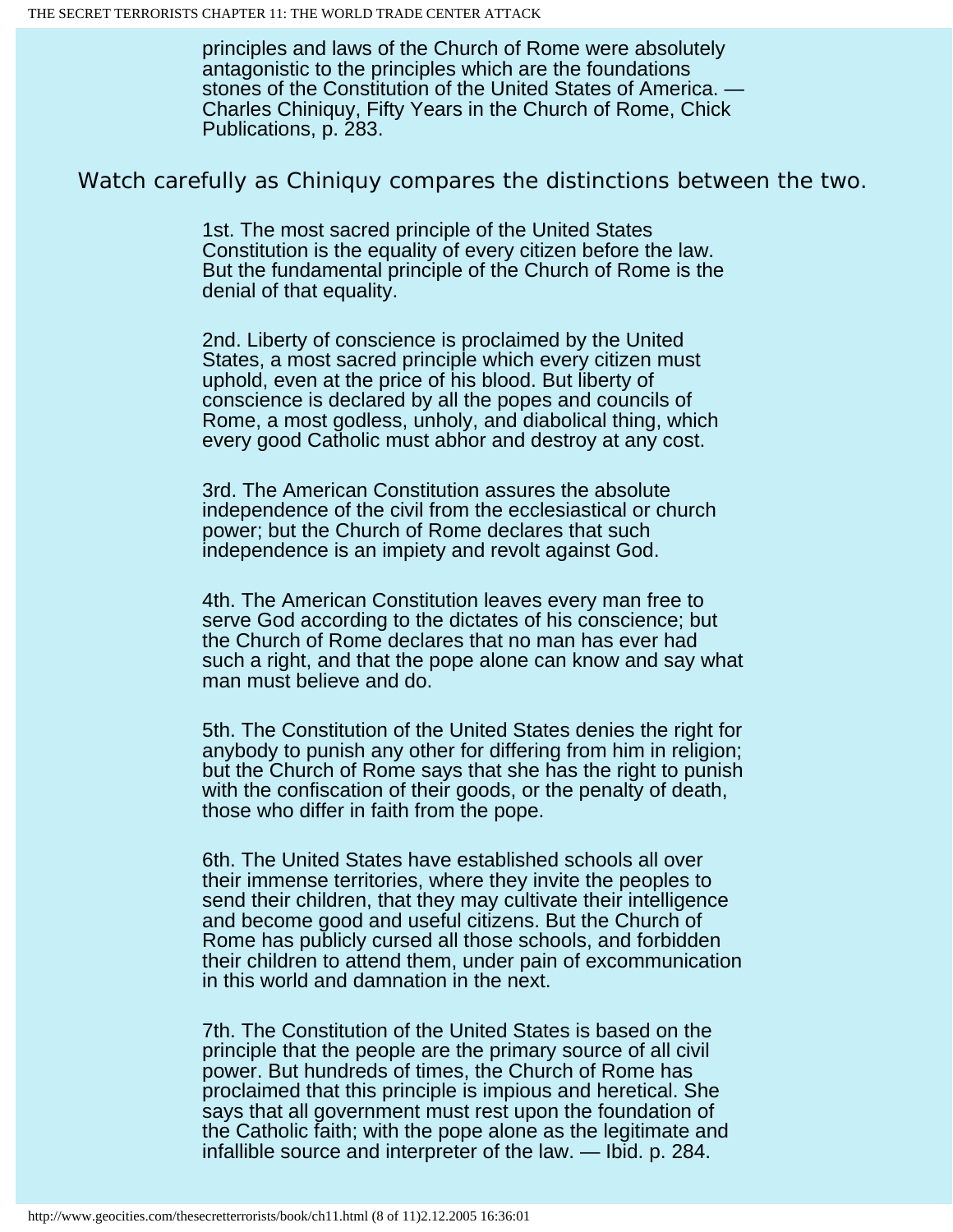We saw that the President of the United States declared in the Washington Times that he is going to obey the pope. If so, he must destroy the Constitution. In the aftermath of the destruction of the World Trade Center, Bush has apparently been following the pope's agenda to the letter.

> Nothing is plainer than that, if the principles of the church of Rome prevail here, our Constitution would fall. The two cannot exist together. They are in open and direct antagonism with the fundamental theory of our government and of all popular government everywhere. — Richard Thompson, The Papacy and the Civil Power, quoted in Fifty Years in the Church of Rome, p. 285,

> If Catholics ever gain a sufficient numerical majority in this country, religious freedom is at an end. — The Shepherd of the Valley, official journal of the Bishop of St. Louis, November 23rd, 1851.

The destruction of the World Trade Center and the destruction of the Murrah building in Oklahoma City were planned events for the specific purpose of creating terror in America so that Americans, in fear, would give away their Constitutional liberties and freedoms. The Jesuits' plan is working extremely well. With politicians, schools and colleges, the media, and big corporations in their hands, America is being rapidly defeated by the enemy within.

As American troops prepared to do battle with an extreme Moslem faction in Afghanistan, USA Today quoted the President as saying, "his administration is readying a crusade against terrorism." (USA Today, September 17, 2001.)

A crusade? Crusades were Catholic holy wars fought during the Dark Ages against Moslem hordes who refused to relinquish Jerusalem to the pope. What does George Bush mean by a crusade? Alberto Rivera, an ex-Jesuit priest, in his crusader series, has made it clear that the Vatican created Islam to destroy Christians and Jews, protect Roman Catholics, and to capture Jerusalem for the pope. For the first few hundred years of their existence, Islam did just that. When it came time for the powerful generals of the Islamic armies to surrender Jerusalem to the pope, they, realizing their power, refused to give it up. Thus, the papacy created the Crusades to drive the Islamic forces out of Jerusalem, and establish the throne of the pope in Jerusalem.

Why a crusade now? Why are America and extremist Islamic factions fighting? There are three things the Jesuits wish to accomplish from this situation. As we have seen, the Constitution has been a thorn in their side for hundreds of years; they want it destroyed completely. By continuing to create terror in America, the Jesuits will one day get their ultimate goal. They also want to pay back the Islamic extremists for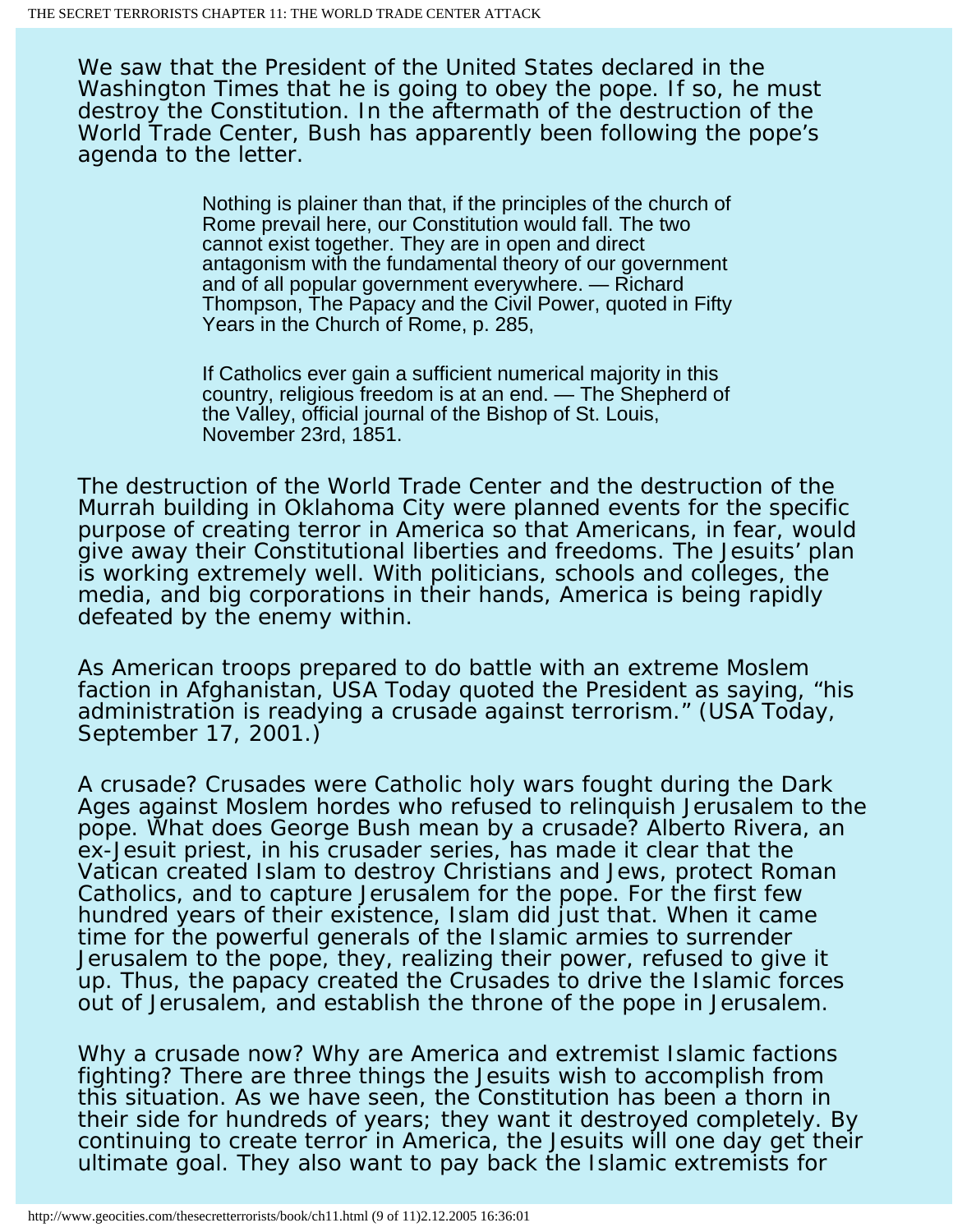disobeying them when they didn't give the pope Jerusalem when he wanted it. Finally, war will continue in the Middle East until the weary multitudes of the world cry out for a peaceful solution to the conflict. When that time arrives, guess who will be considered the only peacemaker whose presence in Jerusalem would bring the long coveted peace? Placing the pope as leader in that troubled region will appear to be the only answer because the controlled press/media will have conditioned everyone to the idea. So, the pope will reign in Jerusalem; mission accomplished.

Let us consider Osama bin Laden. Bin Laden was aided by America during the Afghan-Soviet conflict in the 1980s and was fighting with America during the Balkan conflict in the late 1990s. Overwhelming information reveals bin Laden's business ties to the Bush family, and he has had contact with the CIA as late as July, 2000. Osama bin Laden is a plant just like Lee Harvey Oswald and Timothy McVeigh were plants. He is being used as the patsy to keep the blame away from where it really belongs — the Jesuits of the papacy.

Milt Bearden, an ex-CIA Afghanistan operations director and bin Laden's intelligence advisor, was interviewed by Dan Rather on September 12, 2001. Rather wanted Bearden to state that bin Laden was responsible for the World Trade Center disaster. Bearden stated, "If they didn't have an Osama bin Laden, they would invent one."

Recently, Rick Wiles, speaker for the American Freedom News, interviewed Dr. Koryagina, the economic advisor to Vladimir Putin, leader of Russia. In the interview, she discussed secret societies, criminal and religious organizations that are controlling the world. She also declared that there is a shadow government seeking to bring down the United States and bring in world government. She warned in Moscow, in July of 2001, that the United States would be attacked. She said that when the American people wake up to what is happening to them, and who did it, they will be in a state of shock. "Everybody knows about organized crime and the Mafia. Also people have known for a long time about secret societies and so forth. During my research, I started to notice that those structures can be put together and can be joined. And I realized that right now, we have a criminal monster, a hybrid of organized crime, Mafia and secret societies that have merged together." (aired December 6, 2001)

Will we listen to the words of this renowned Russian economist? Secret societies are bringing all these agencies together to create a one world government. When America figures it out, they will be in shock. Dr. Koryagina said everything but naming the secret society that is calling the shots, and who masterminded the World Trade Center destruction. The Jesuits of Rome.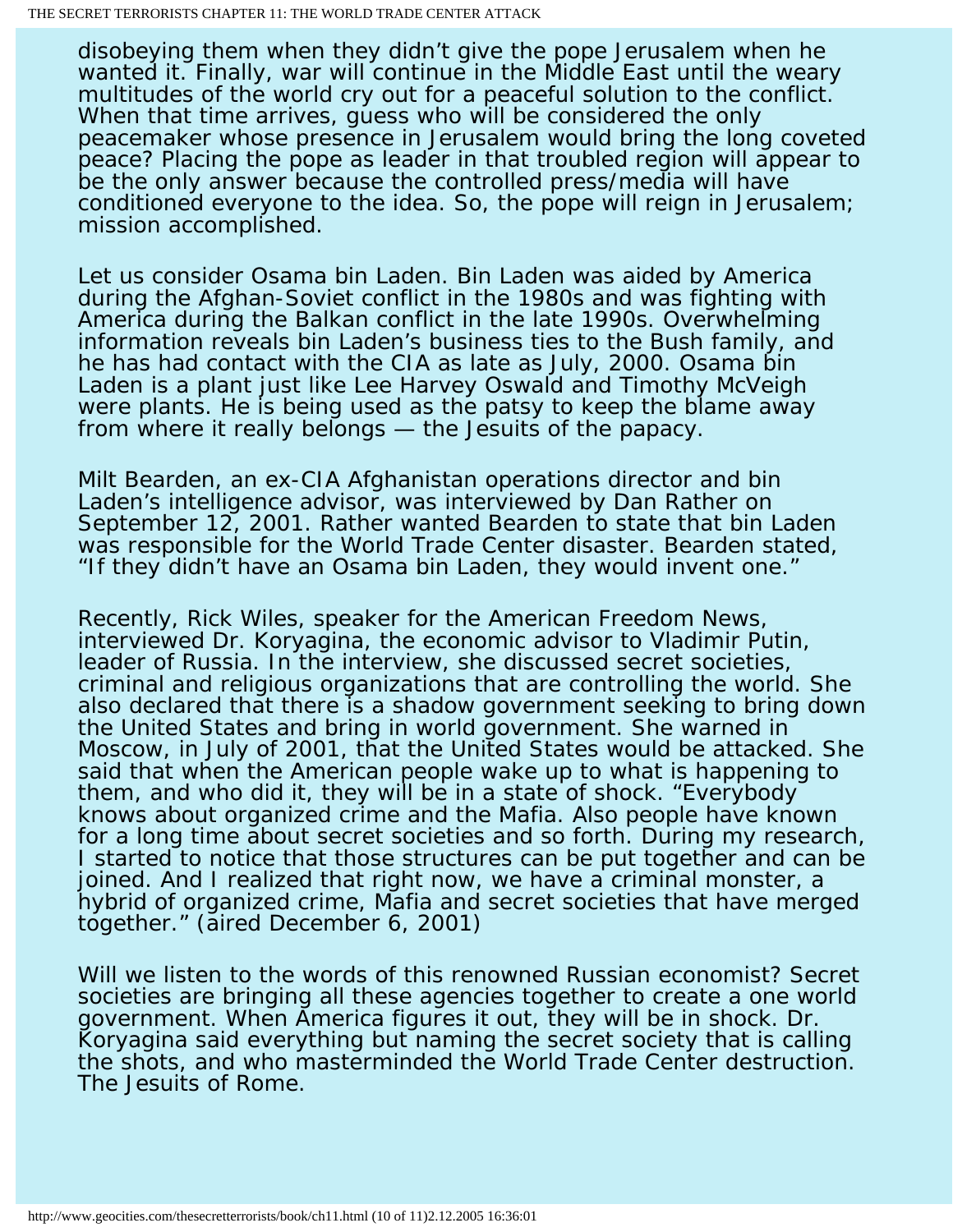[Chapter 12: Religious Terrorism in America](#page-96-0)

[Home Page](http://www.geocities.com/thesecretterrorists)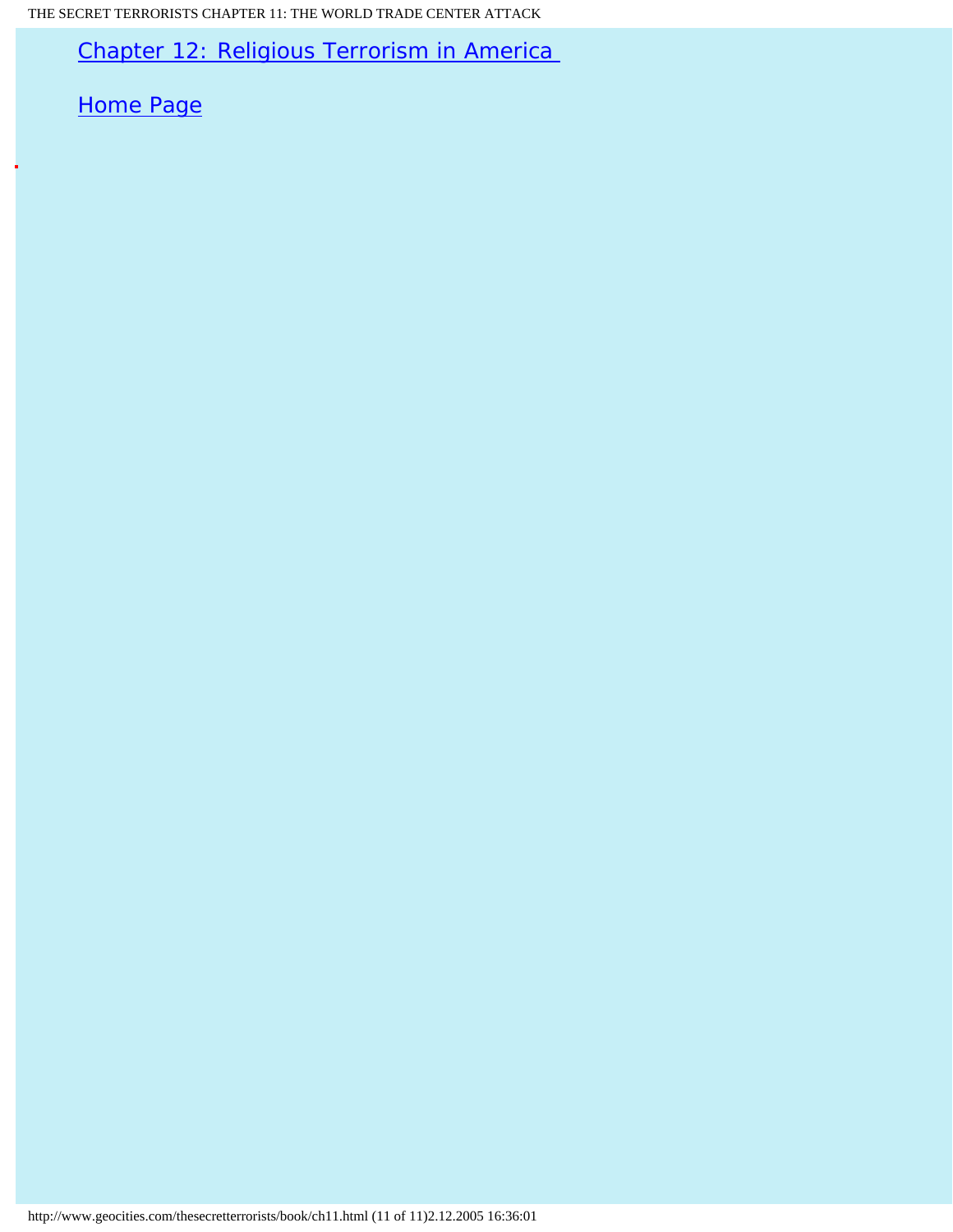## **CHAPTER 12**

## **RELIGIOUS TERRORISM IN AMERICA**

<span id="page-96-0"></span>Where are the Jesuit agenda for America and the world heading? For over 200 years, the goal has been the complete destruction of the United States Constitution. This would mean the utter demise and annihilation of the precious freedoms guaranteed by that document. The right of free speech, free press, freedom of religion or the right to worship God according to the dictates of ones own conscience, the right to bear arms, the right to a fair trail, and the right to personal privacy would all be eliminated. For the past several years, we have seen this war on the Constitution and freedom taking place in earnest.

In the religious arena, the goal of the Jesuits is to wipe out any trace of Protestantism and other religions, and to restore world-wide domination by the pope. Next, we will determine if the Jesuits will be successful in their sinister purposes.

The only reliable source we can turn to for information on future events is prophecy from God. The Bible has predicted one event after another down through history, and the events have occurred exactly as the Bible said they would. With the same unerring accuracy the Bible predicts future events, and it shows the results that will occur as a result of the Jesuits' conspiracy to rule the world.

The chapter in the Bible that reveals the results of the Jesuits' treachery is Revelation 13. There are two beasts mentioned in this chapter; the first one rises out of the sea in verse one and the second rises out of the earth in verse eleven. Notice the reading of these verses:

> And I stood upon the sand of the sea, and saw a beast rise up out of the sea.... — Revelation 13:1

> And I beheld another beast coming up out of the earth.... — Revelation 13:11

In order to understand these verses, we must determine what a beast represents in Bible prophecy, and what the sea and the earth represent. Watch how the Bible interprets itself.

The book of Daniel shows that a beast represents a kingdom, or as we would say today, a nation or country.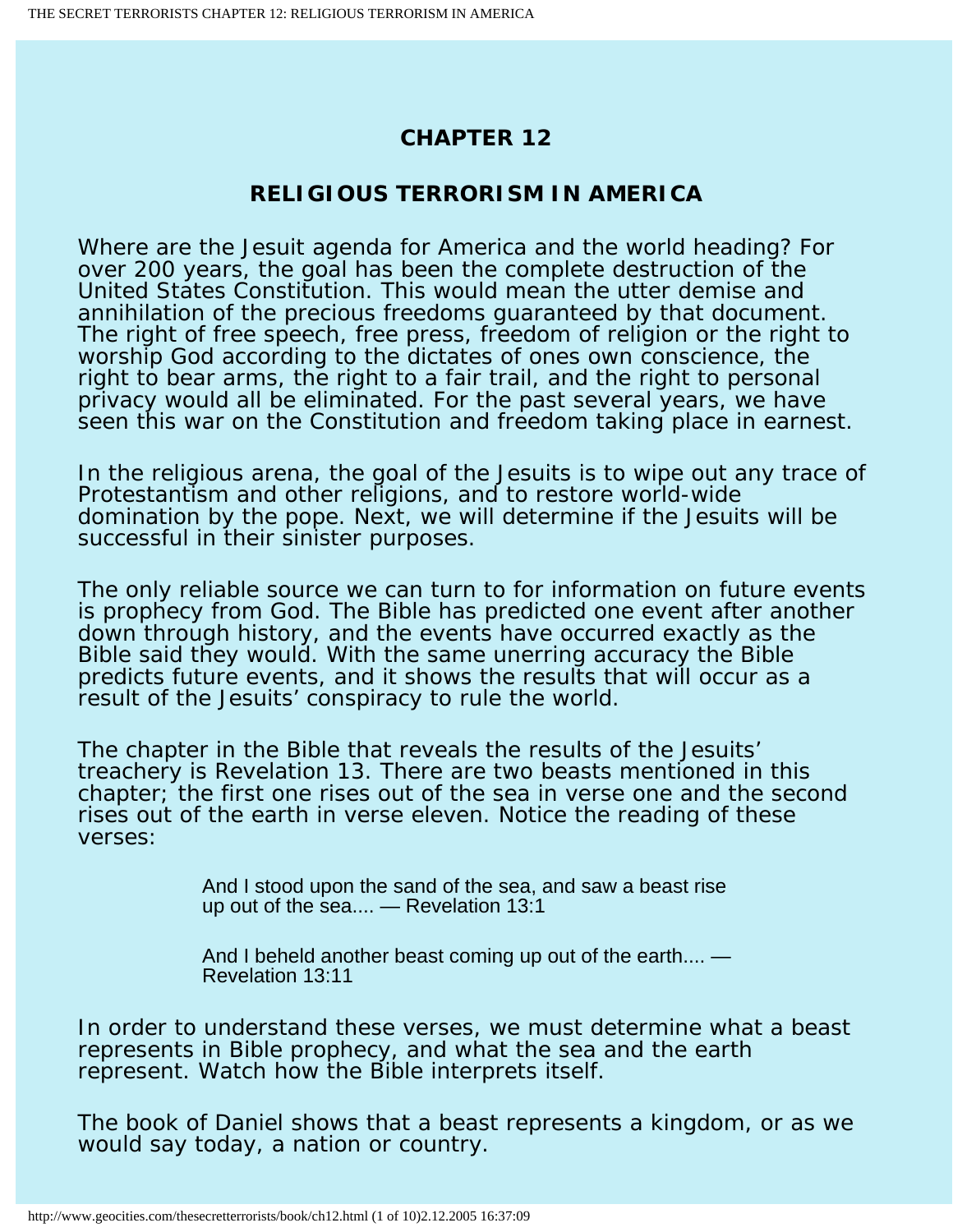These great beasts, which are four, are four kings, which shall arise out of the earth.... Thus he said, The fourth beast shall be the fourth kingdom upon earth, which shall be diverse [different] from all kingdoms.... — Daniel 7:17,23

Thus, we see that Revelation 13 discusses two powers that came to prominence in the world. These two powers have their beginnings in different areas of the world, one rises out of the sea and the other rises out of the earth.

Next, we discover what water represents in Bible prophecy.

And he saith unto me, The waters which thou sawest, where the whore sitteth, are peoples, and multitudes, and nations, and tongues. — Revelation 17:15

We see here that the first power in Revelation 13 had its beginning in a heavily populated area of the world amid existing nations. This suggests that the first power came up in the populated area of Europe. The second world power of Revelation 13:11 rises out of the earth, which means it arose in an area of the world where few inhabitants existed. This suggests the rise of the second power occurred in the Western Hemisphere; where the population density was very light.

Here is more information about the first beast.

...having seven heads and ten horns, and upon his horns ten crowns, and upon his heads the name of blasphemy. And the beast which I saw was like unto a leopard, and his feet were as the feet of a bear, and his mouth as the mouth of a lion: and the dragon gave him his power, and his seat, and great authority. — Revelation 13:1,2

There is also more information about the second beast.

And I beheld another beast coming up out of the earth; and he had two horns like a lamb, and he spake as a dragon. — Revelation 13:11.

Let us look at the meanings of the words blasphemy, dragon, and lamb in these verses. The first power commits blasphemy, and has been given his existence and authority from the dragon.

Mark explains one of the meanings of blasphemy.

When Jesus saw their faith, he said unto the sick of the palsy, Son, thy sins be forgiven thee. But there were certain of the scribes sitting there, and reasoning in their hearts, Why doth this man thus speak blasphemies? Who can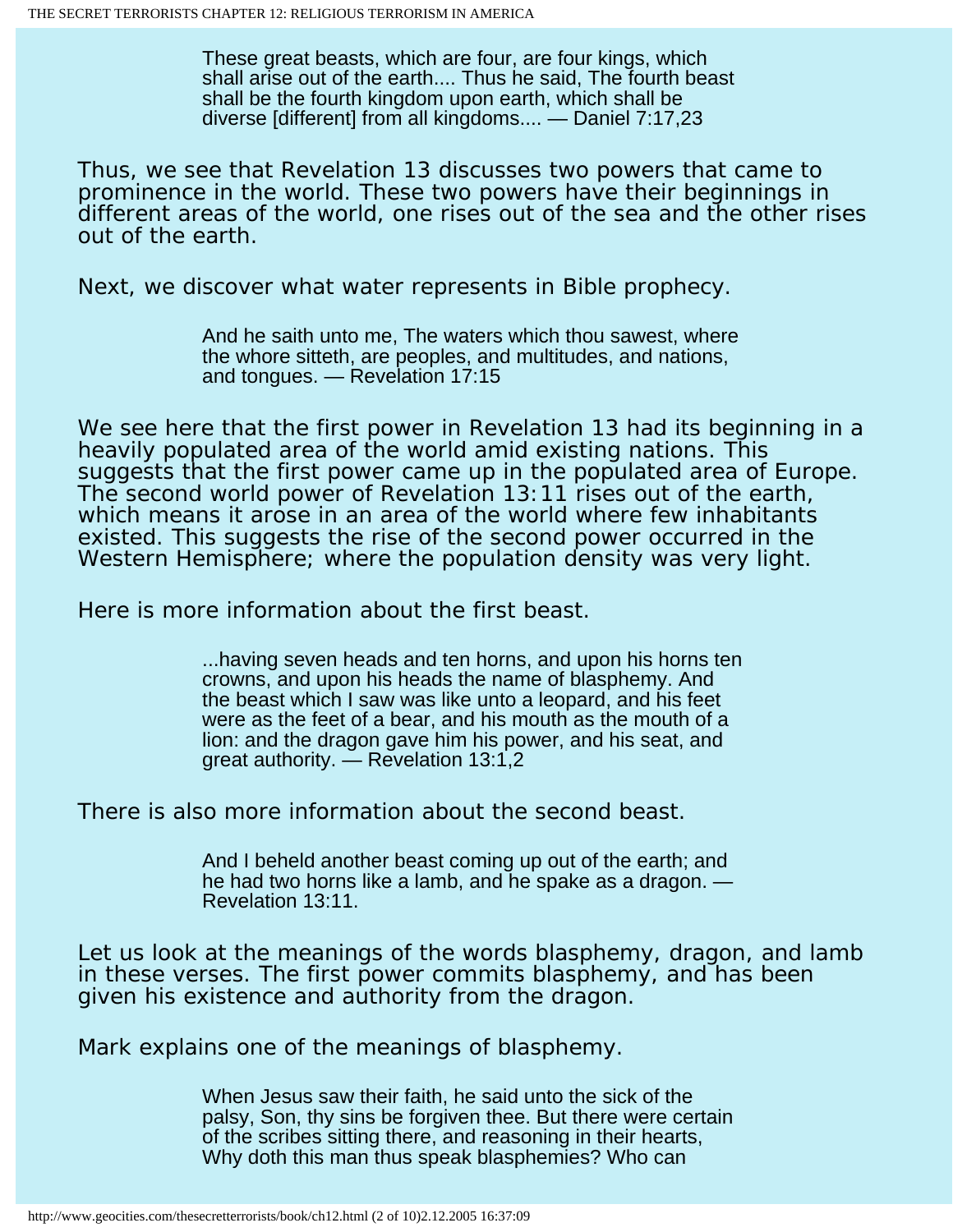forgive sins but God only? — Mark 2:5-7.

As the Son of God, Christ had the power to forgive sins, and He still has the power to forgive sins today. If a mere man claims that he can forgive sins, then that is blasphemy. The Jews, who refused to acknowledge Jesus as the Son of God, declared that He had committed blasphemy because they felt He was only a man. This first power in Revelation 13 commits blasphemy by claiming it can forgive people of their sins.

Here is the other meaning of blasphemy.

The Jews answered him, saying, For a good work we stone thee not; but for blasphemy; and because that thou, being a man, makest thyself God. — John 10:33

Christ was God in human flesh, but the Jews did not acknowledge this. So when Christ claimed to be one with His Father, the Jews declared that He had committed blasphemy. Thus, when a man claims to be God on earth, this is blasphemy, and the first power in Revelation claims to be God.

Can you think of a power, rising up in the area of Europe that claims it can forgive sins and claims to be God? The confessional box of the Catholic Church is known throughout the world as the place where people go to have their sins forgiven by a priest. The most heinous crimes and the most awful deeds have resulted from one individual bearing his or her innermost thoughts to another human being. The Bible says, "For there is one God, and one mediator between God and men, the man Christ Jesus;" (1 Timothy 2:5.) A Catholic priest has no more ability to forgive sins than your pet dog!

Next, consider some of the statements the papacy has made about the pope being god on earth.

> The Pope is of so great dignity and so exalted that he is not a mere man, but as it were God, and the Vicar of God. The Pope is of such lofty and supreme dignity that, properly speaking, he has not been established in any rank of dignity, but rather has been placed upon the very summit of all ranks of dignities.... He is likewise the divine monarch and supreme emperor and king of kings. Hence the Pope is crowned with a triple crown, as King of Heaven and of Earth and of the Lower Regions. — Lucius Ferraris, Prompta Bibliotheca, volume 6, pp. 438, 442. For thou art the shepherd, thou art the physician, thou art the husbandman; finally, thou art another God on earth. -Christopher Marcellus's Oration in the Fifth Lateran Council, 4th session. J. D. Mansi, Sacrorum Conciliorum...Collectio, volume 32, col. 761, translated.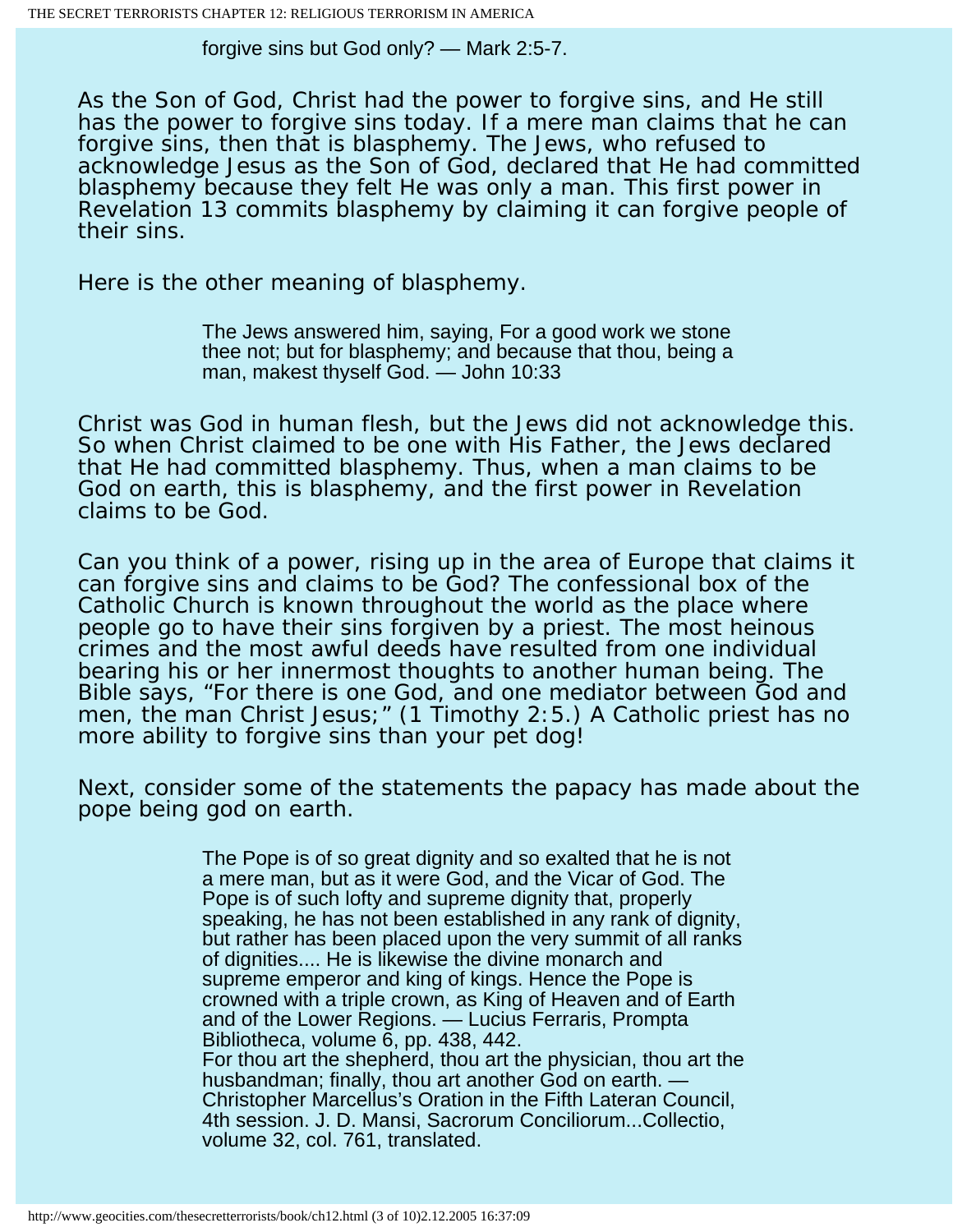The pope is the supreme judge of the law of the land.... He is the vicegerent of Christ, who is not only a Priest forever, but also King of kings and Lord of lords. — La Civilta Cattolica, March 18, 1871, quoted in Leonard Woolsey Bacon, An Inside View of the Vatican Council, American Tract Society, p. 229.

Let us consider some of the names applied to Christ in the Scriptures and see if they could possibly apply to the pope: Almighty God, Creator, Savior, Christ, Lord, Most Holy, King of kings, and Reverend. What could be more blasphemous than for a man to claim any of these titles? "And he opened his mouth in blasphemy against God. . . ." (Revelation 13:6).

The above quotes are utter blasphemy. The Roman Catholic power is the first beast of Revelation 13. Revelation 13:2 tells us that "The dragon gave him his power, and his seat, and great authority." Who is the dragon that gives the papacy her power and authority?

The Bible tells us that the dragon is Satan, the devil.

And the great dragon was cast out, that old serpent, called the Devil, and Satan, which deceiveth the whole world: he was cast out into the earth, and his angels were cast out with him. — Revelation 12:9

The devil himself gave the papacy its power, its throne, and great authority. The devil runs the papacy. The devil is the one that leads her to destroy liberty in the earth. The devil is the one that seeks to gain homage from earth's teeming multitudes by having them bow before the pontiff of Rome. The kind of brutal government the papacy ran through the Dark Ages is the kind the devil and the papacy promotes in the earth today. A satanic government has these characteristics:

- 1. It is controlled by a few; it is dictatorial.
- 2. It gives no freedom to its people.
- 3. It joins the church and the government together.
- 4. It persecutes anyone who does not comply.

That the papacy is the first power of Revelation 13 is beyond question. However, who is the second power of Revelation 13? We know that it rises in the Western Hemisphere and "he had two horns like a lamb, and he spake as a dragon" (Verse 11). This verse indicates that the government started out lamb-like, being freedom-loving and just, but it ends up resembling a papal style or satanic government.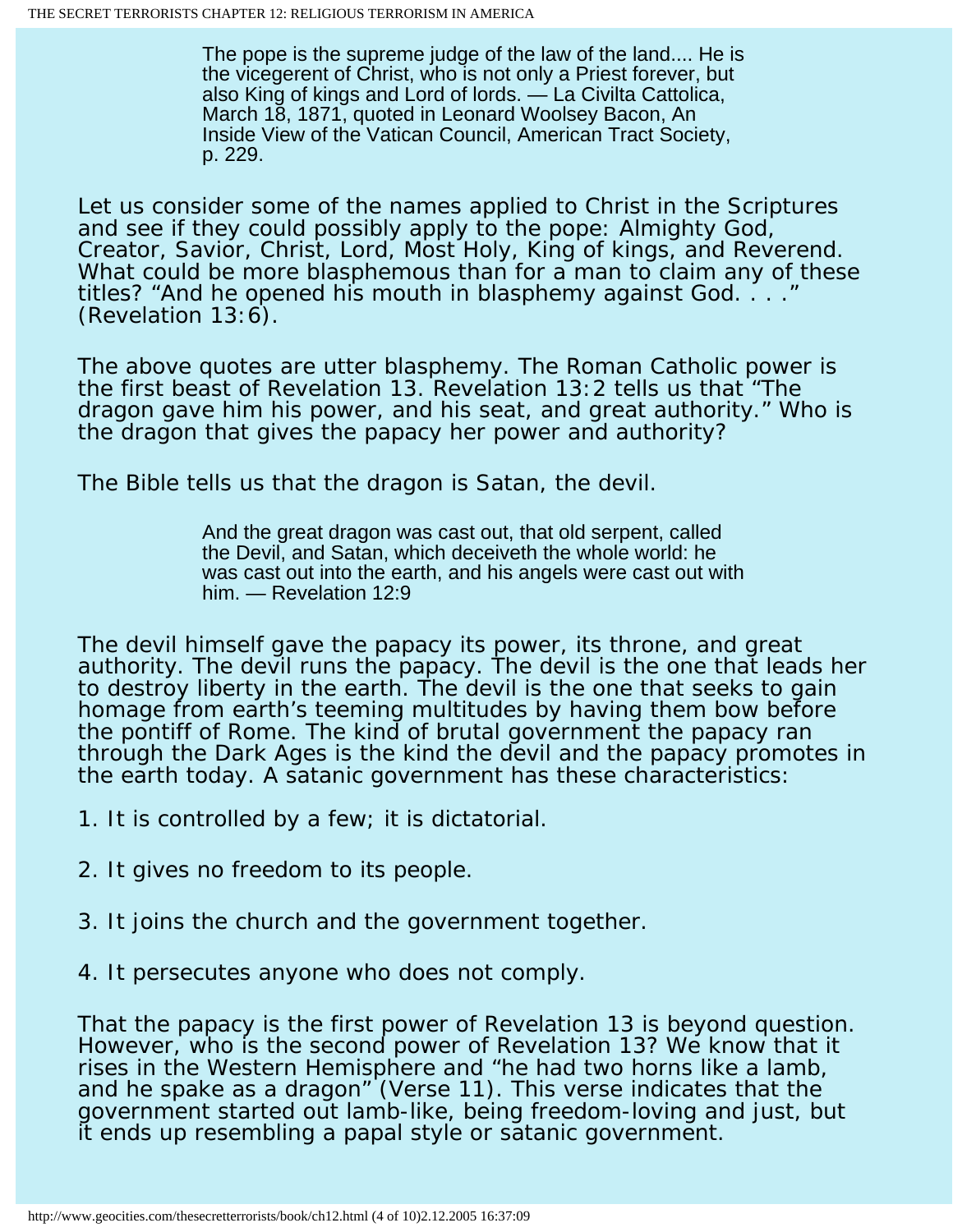The Bible tells us that Christ is the Lamb.

The next day John seeth Jesus coming unto him, and saith, Behold the Lamb of God, which taketh away the sin of the world. — John 1:29.

And looking upon Jesus as he walked, he saith, Behold the Lamb of God. — John 1:36.

Christ is the lamb of Bible prophecy. The second power of Revelation 13, that rises in the Western Hemisphere, starts out with a Christ-like government, but ends up acting like the dragon (Satan). It starts out the opposite of the papacy and ends up just like her. Since a Christ-like government is opposite of a Satanic government, then the second power would have these characteristics at its beginning:

1. It is a government of the people, by the people, and for the people.

2. It guarantees certain inalienable rights and freedoms, like freedom of speech, freedom of religion, etc.

3. It keeps the church and the government separate.

4. It defends its people from political and especially religious tyranny.

The second power of Revelation 13 that has these characteristics could be none other than the United States of America. She alone rose up in the Western Hemisphere and began with a lamb-like government. As we have clearly seen throughout this book, the Jesuits would be used to destroy this lamb-like government and make it papal — devilish. Revelation 13 foretold 2000 years ago that the Jesuits would be successful, for verse 11 said that America would begin with a lamb-like government, but would one day "speak as a dragon." Jesuit infiltration in all levels and departments of the United States government is why this country becomes a tyrannical, persecuting power. America is speaking and behaving more and more like Satan every day.

Revelation 13 reveals the rise of the papacy and the United States. It portrays the characteristics of the American government in the beginning and foretells the ultimate takeover by the Jesuits. It also shows us the dictatorial power the papacy had before the great Protestant Reformation.

> And they worshiped the dragon which gave power unto the beast: and they worshiped the beast, saying Who is like unto the beast? who is able to make war with him? — Revelation 13:4

During the Dark Ages, the world was worshiping at the feet of the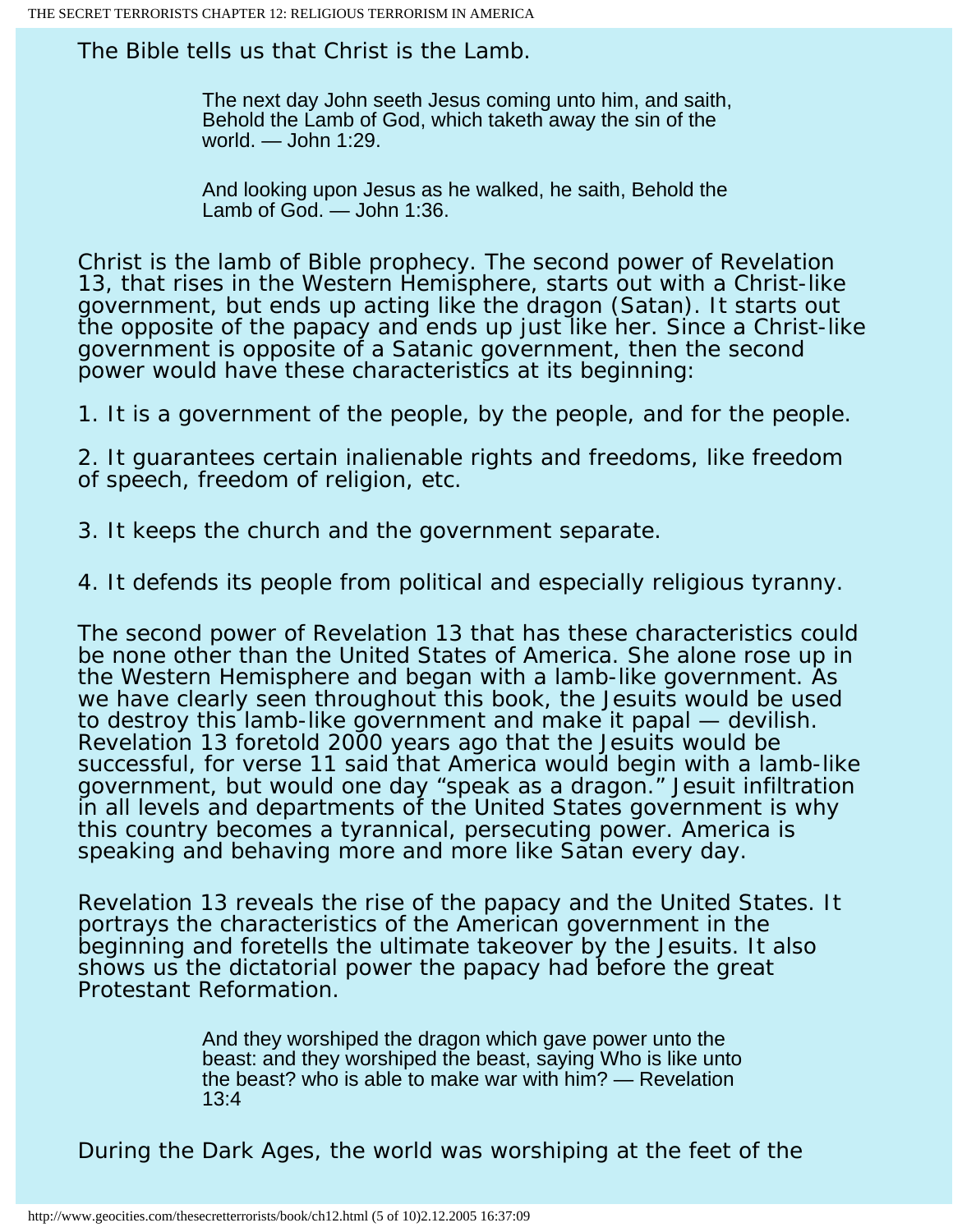Roman pontiff. With the rise of Martin Luther and the Protestant Reformation, the Bible was given to the people in their own language as the only rule of faith and practice. The Bible only was the cry of the Reformers. Over time, many thousands of people came to accept teachings found only in the Bible.

It also discloses a time when worship of the pope would once again be required of all the world on pain of death, and the United States would be the power that pushes the world to submit to the papacy.

> And he exerciseth all the power of the first beast before him, and causeth the earth and them which dwell therein to worship the first beast, whose deadly wound was healed.

And he had power to give life unto the image of the beast, that the image of the beast should both speak, and cause that as many as would not worship the image of the beast should be killed. — Revelation 13:12,15

How will the world worship the papacy? What mark reveals papal authority in the earth? We need to find how the Scriptures define worship. How we understand and respond to this will determine our destiny as the following verse shows.

> And the third angel followed them, saying with a loud voice, If any man worship the beast and his image, and receive his mark in his forehead, or in his hand, The same shall drink of the wine of the wrath of God, which is poured out without mixture into the cup of his indignation; and he shall be tormented with fire and brimstone in the presence of the holy angels, and in the presence of the Lamb: — Revelation 14:9,10.

This is the most severe warning from God in the entire Bible. The following verses will show us the distinction between the true worship of God and false worship.

> Howbeit in vain do they worship me, teaching for doctrines the commandments of men. For laying aside the commandment of God, ye hold the tradition of men…. And he said unto them, Full well ye reject the commandment of God, that ye may keep your own tradition. — Mark 7:7-9.

The Jews were given the 10 commandments in Exodus 20:2-17. Over the centuries, the Jews had corrupted the commandments with many traditions that confused the authority of the Ten Commandments. This Christ so unsparingly condemned. He declared that when the Ten Commandments are set aside and the traditions of men are set up, then that is vain worship. True worship would involve honoring all ten of the commandments.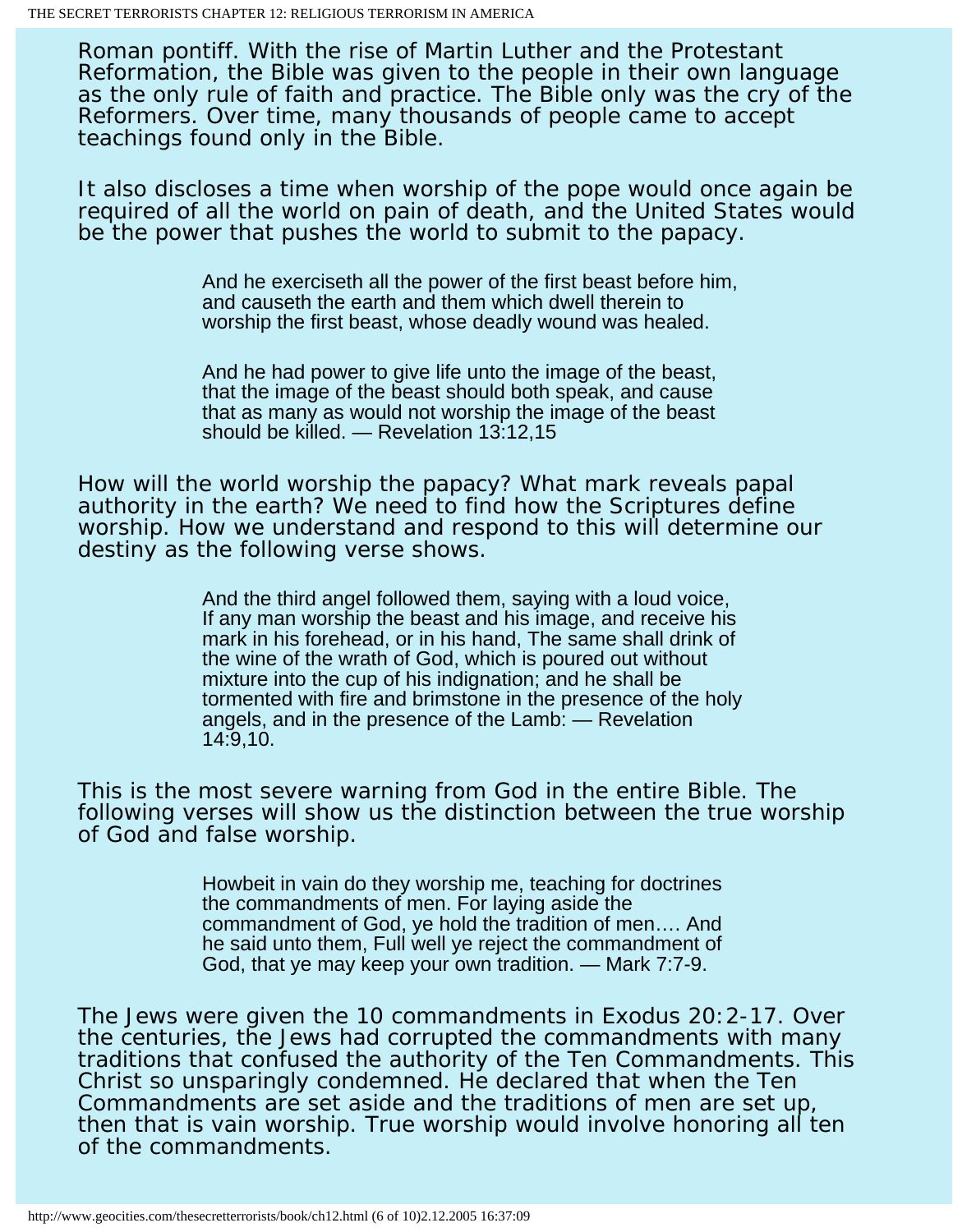False worship is honoring the traditions of men.

True worship is honoring the commandments of God.

In Revelation 13 and 14, we are confronted with a papal tradition that is being exalted above one of God's commandments, and this papal tradition is the mark of papal authority in the world. Do you know of a papal tradition, that is directly contrary to one of the Ten Commandments that the papacy herself will tell us is her mark of authority in the earth? This tradition is so vile in Heaven's eyes that if one continues to obey the papacy's commandment while knowing full well that it is contrary to the explicit commands of God, "the same shall drink of the wine of the wrath of God." (Revelation 14:10).

We will now look at several statements from Catholic literature that will show conclusively the papacy's mark of authority is in the earth.

> Prove to me from the Bible alone that I am bound to keep Sunday holy. There is no such law in the Bible. It is a law of the holy Catholic Church alone. The Bible says 'Remember the Sabbath day to keep it holy.' The Catholic Church says, No. By my divine power I abolish the Sabbath day and command you to keep holy the first day of the week. And lo! The entire civilized world bows down in reverent obedience to the command of the Holy Catholic Church. — Thomas Enright, CSSR, President, Redemptorist College (Roman Catholic), Kansas City, MO., February 18, 1884.

> The observance of Sunday by the Protestants is an homage they pay, in spite of themselves, to the authority of the [Catholic] church. — Monsignor Louis Segur, Plain Talk About the Protestantism of Today (1868), p. 213.

> If Protestants would follow the Bible, they should worship God on the Sabbath Day [Saturday]. In keeping the Sunday they are following a law of the Catholic church. — Albert Smith, Chancellor of the Archdiocese of Baltimore, replying for the Cardinal in a letter of February 10, 1920.

The State, in passing laws for the due sanctification of Sunday, is unwittingly acknowledging the authority of the Catholic Church, and carrying out more or less faithfully its prescriptions.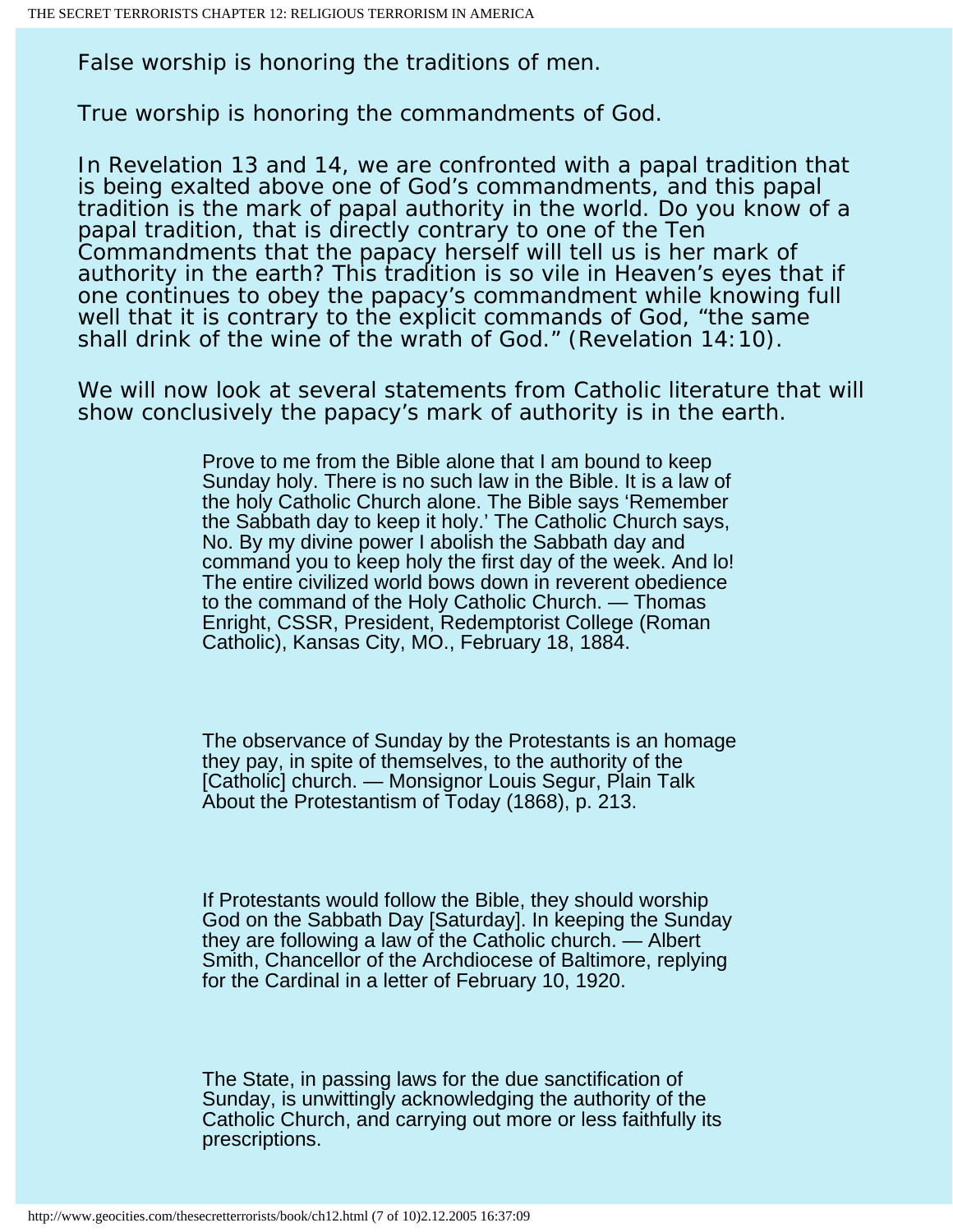The Sunday, as a day of the week set apart for the obligatory public worship of Almighty God, to be sanctified by a suspension of all servile labor, trade, and worldly avocations and by exercises of devotion, is purely a creation of the Catholic Church. — The American Catholic Quarterly Review, January, 1883, pp. 152, 139.

Protestants... accept Sunday rather than Saturday as the day for public worship after the Catholic Church made the change.... But the Protestant mind does not seem to realize that...in observing the Sunday, they are accepting the authority of the spokesman for the church, the Pope. — Our Sunday Visitor, February 5, 1950.

It is well to remind the Presbyterians, Baptists, Methodists, and all other Christians, that the Bible does not support them anywhere in their observance of Sunday. Sunday is an institution of the Roman Catholic Church, and those who observe the day observe a commandment of the Catholic Church. — Priest Brady, in an address, reported in the Elizabeth, N.J. "News," March 18, 1903.

The mark of Catholic Church authority in the world is Sunday observance. This is a tradition that has no place in the Bible. It originated in Rome, and when we honor the Sunday tradition, we are paying homage to the papacy. Sunday goes directly contrary to the plain teaching of the fourth commandment, which declares

> Remember the Sabbath day, to keep it holy. Six days shalt thou labor, and do all thy work: but the seventh day is the Sabbath of the Lord thy God: in it thou shalt not do any work, thou, nor thy son, nor thy daughter, thy manservant, nor thy maidservant, nor thy cattle, nor thy stranger that is within thy gates: for in six days the Lord made heaven and earth, the sea, and all that in them is, and rested the seventh day: wherefore the Lord blessed the Sabbath day, and hallowed it. — Exodus 20:8-11.

The papacy tells us exactly what its MARK is.

Of course the Catholic Church claims that the change [from Saturday to Sunday] was her act. And the act is a MARK of her ecclesiastical power and authority in religious matters. — C. F. Thomas, Chancellor of Cardinal Gibbons.